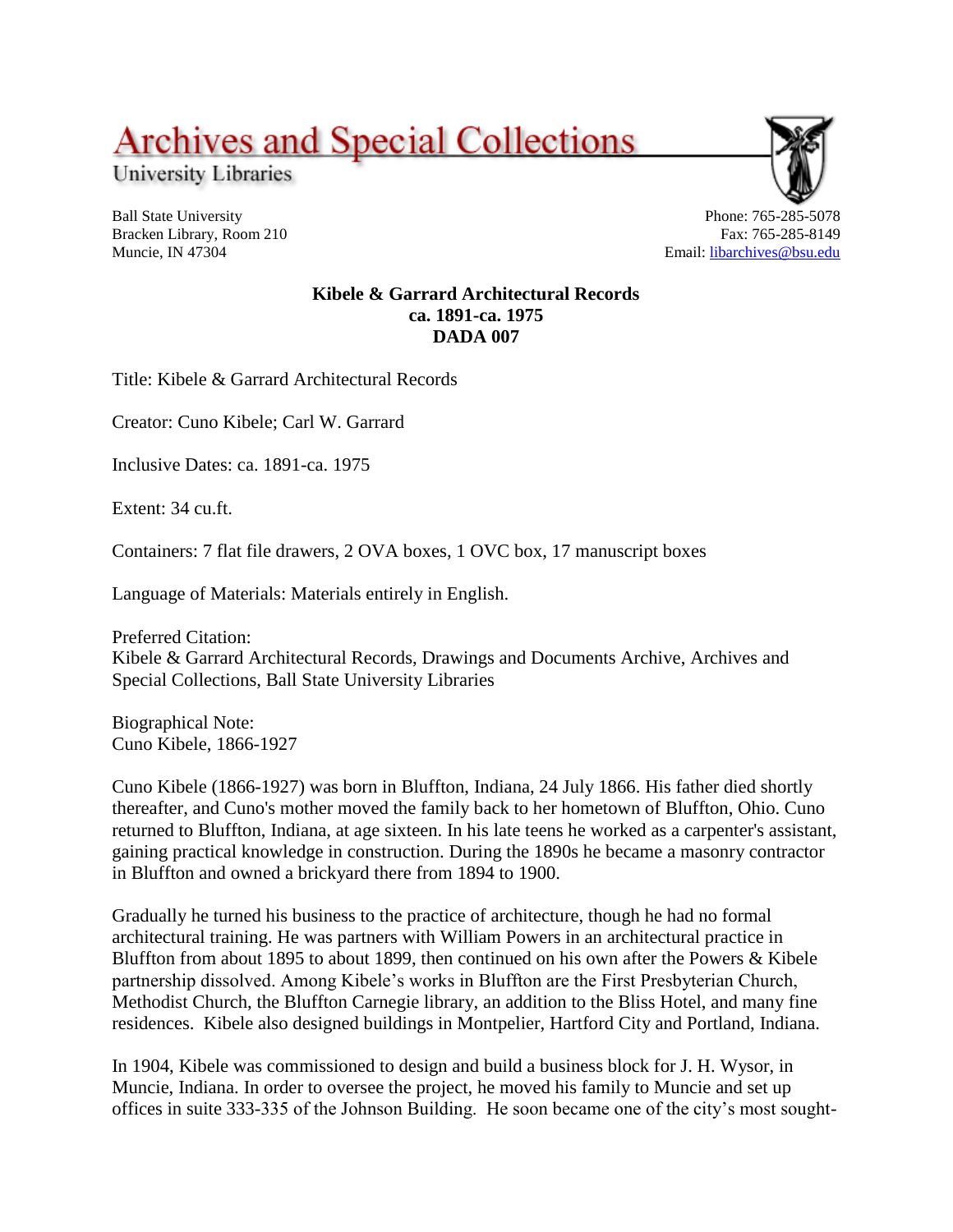after architects. By 1911, he found himself overwhelmed with commissions and hired an assistant, local draftsman Carl Wave Garrard. In 1919, Kibele made Garrard a partner in the business, which thereafter was known as Kibele & Garrard, Architects. The two partners designed many structures in and around Muncie and surrounding communities including factory buildings, churches, schools, private residences, fraternal lodges and hospitals.

Having arrived in Muncie after the gas boom, Kibele missed the opportunity to design the city's most prominent houses. However, he did create additions to the homes of numerous leading citizens, including all of the Ball brothers. Perhaps because of his experience with brick-making, he used brick masonry extensively in his designs, and he favored large front porches for his houses. Among his prominent public structures are the Muncie Masonic Temple, begun in 1923, and Ball Memorial Hospital, begun shortly before his death from cancer on December 10, 1927. Shortly after his death, the Muncie Evening Press published a tribute to the man the editors called "one of this community's most useful citizens":

Great buildings here like the Masonic Temple, the Ball Memorial Hospital which is now in course of construction, the Ball Gymnasium, the Young Women's Christian Association Building, Central High School, and other structures, will stand for many years as a monument to his ability. . . . Because Mr. Kibele was known not only to be an artist, but also because he had a civic patriotism such as is possessed by few, he long had been a power in local business affairs. In case after case . . . it was he who inspired the construction of a great building. He visioned the kind of edifice that an organization should have and then he set about quietly but effectively to induce others to his way of thinking until, finally, he would see his dream come true. . . . He loved beauty and sought to express it in the architecture that he planned; he loved the community in which he lived and strove always for its progress.

Carl Wave Garrard, 1889-1981

Carl Wave Garrard was born in Muncie on November 8, 1889. His father supported the family by performing various jobs, including ice delivery. From an early age Garrard took an interest in woodcarving. He was also fascinated by anything mechanical. He enjoyed taking some conventional item then turning it into or adapting it to some other practical purpose. While still in high school, Garrard enrolled in the "architectural drawing and designing" course offered by the International Correspondence Schools of Scranton, Pennsylvania. He completed eight subjects in that course between 1906 and 1908. Then he enrolled in the International Correspondence School's "complete architectural course" and began a period of apprenticeship.

He is reported to have worked for Muncie architect George H. Keelor in 1910. Kibele hired Garrard as draftsman the following year. Garrard served in the U.S. Army during World War I, stationed in Florida, but returned to Kibele's office when the war ended. Kibele then made him a partner in the firm.

Garrard resumed his correspondence-school education after the war. He continued with the "complete architectural course" at least until 1920. Then he began a correspondence course in commercial design through the Federal School of Commercial Designing in Minneapolis. Garrard took over the architectural firm upon Kibele's death in 1927. He continued the business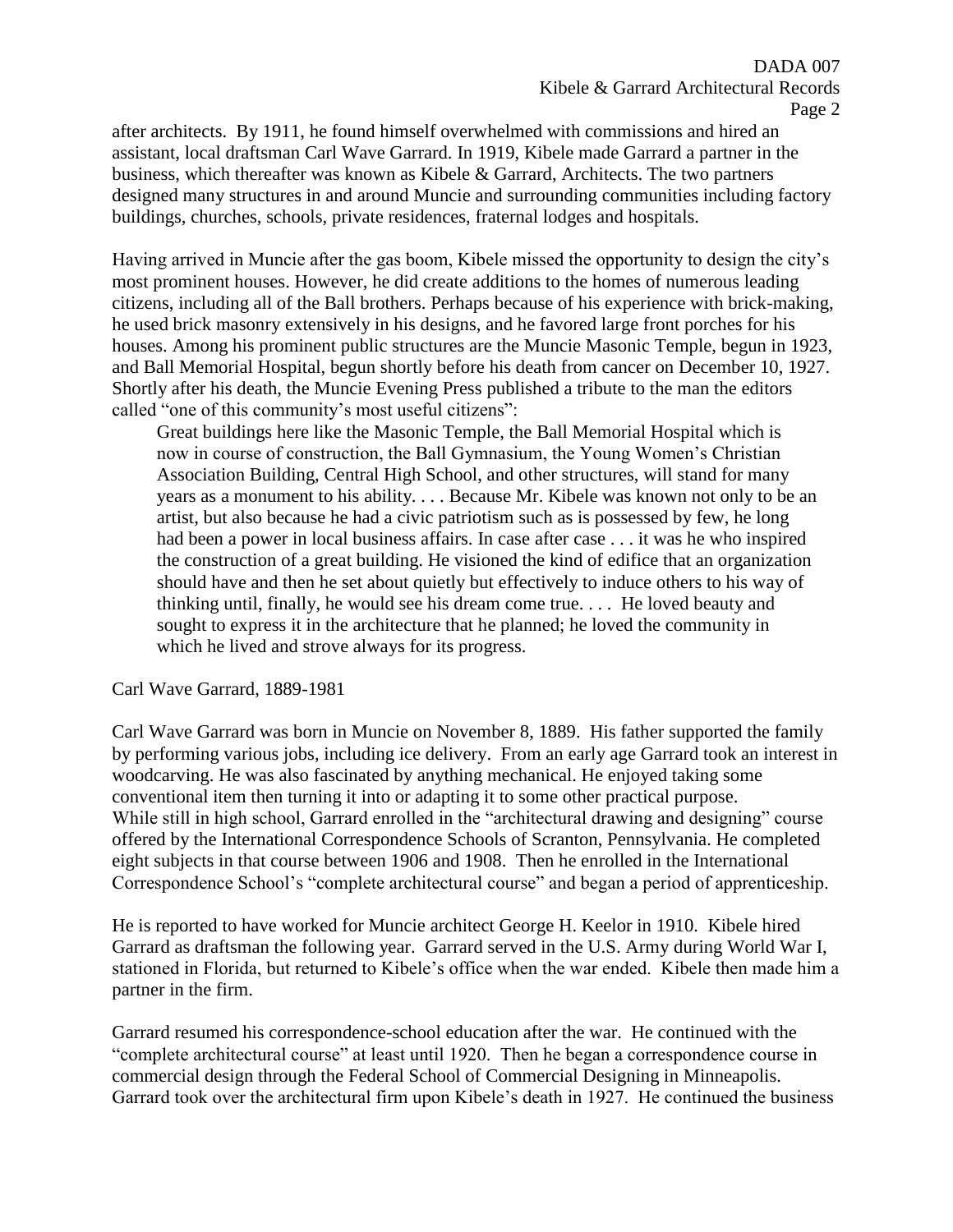under the Kibele & Garrard name for several years, until he entered into a new partnership with James T. Keely in 1930. The firm then became known as Garrard & Keely. Garrard did the architectural work for the firm. Keely, who previously had been employed in the office for several years, did the engineering.

During World War II, when architectural commissions were scarce, Garrard worked in the drafting room of the Chevrolet plant in Muncie. He drew plans for guns to be used in the war effort.

Garrard and Keely dissolved the partnership at the end of 1948. Garrard continued to practice on his own, formally until age 72 (ca. 1961) and then on a casual, part-time basis until the mid 1970s. He died in Methodist Memorial Home in Warren, Indiana, at age 91.

Sources:

Materials in the collection *Muncie Evening Press*, 12 December 1927 Interview with Mr. and Mrs. C. W. Garrard, 15 August 1979 Interview with Mary Kibele, 10 March 1980 Jane Wheeler, "Cuno Kibele, Muncie Architect," 1980 Craig Leonard, *An Architectural Atlas of Wells County, Indiana*, 1984

Scope and Contents:

This large and comprehensive collection is from the architectural firm founded by Cuno Kibele in Bluffton, Indiana, which Kibele moved to Muncie and which continued in Muncie under the names Kibele & Garrard, Garrard & Keely, and C. W. Garrard.

The collection contains drawings for hundreds of buildings designed by the firm, most of them located in the east central and northeast parts of the state. The great majority of buildings designed by this prolific and locally prominent firm are represented.

The collection also contains architectural renderings (29 on illustration board and 2 carved in wood), specifications, structural calculations for a few buildings, some correspondence, a scrapbook, photographs, financial and administrative records, several boxes of office supplies and tools, and some personal papers of C. W. Garrard.

The drawings, renderings, specifications, and other records pertaining to specific architectural projects are arranged chronologically and are itemized in the digital catalog. The catalog numbers assigned to these materials indicate the year or estimated year of the contract (the two digits preceding the decimal point) and the project number if known (four digits after the decimal point). If the job number for the project is not known, then a three-decimal number was supplied, beginning with ".001". The letter-size and legal-size project documents are in Boxes 1-5.

Other records, not pertaining to specific commissions, were given arbitrary catalog numbers, using three digits before the decimal point. These records are arranged by category and then chronologically within each category. They are cataloged at the group level but itemized in the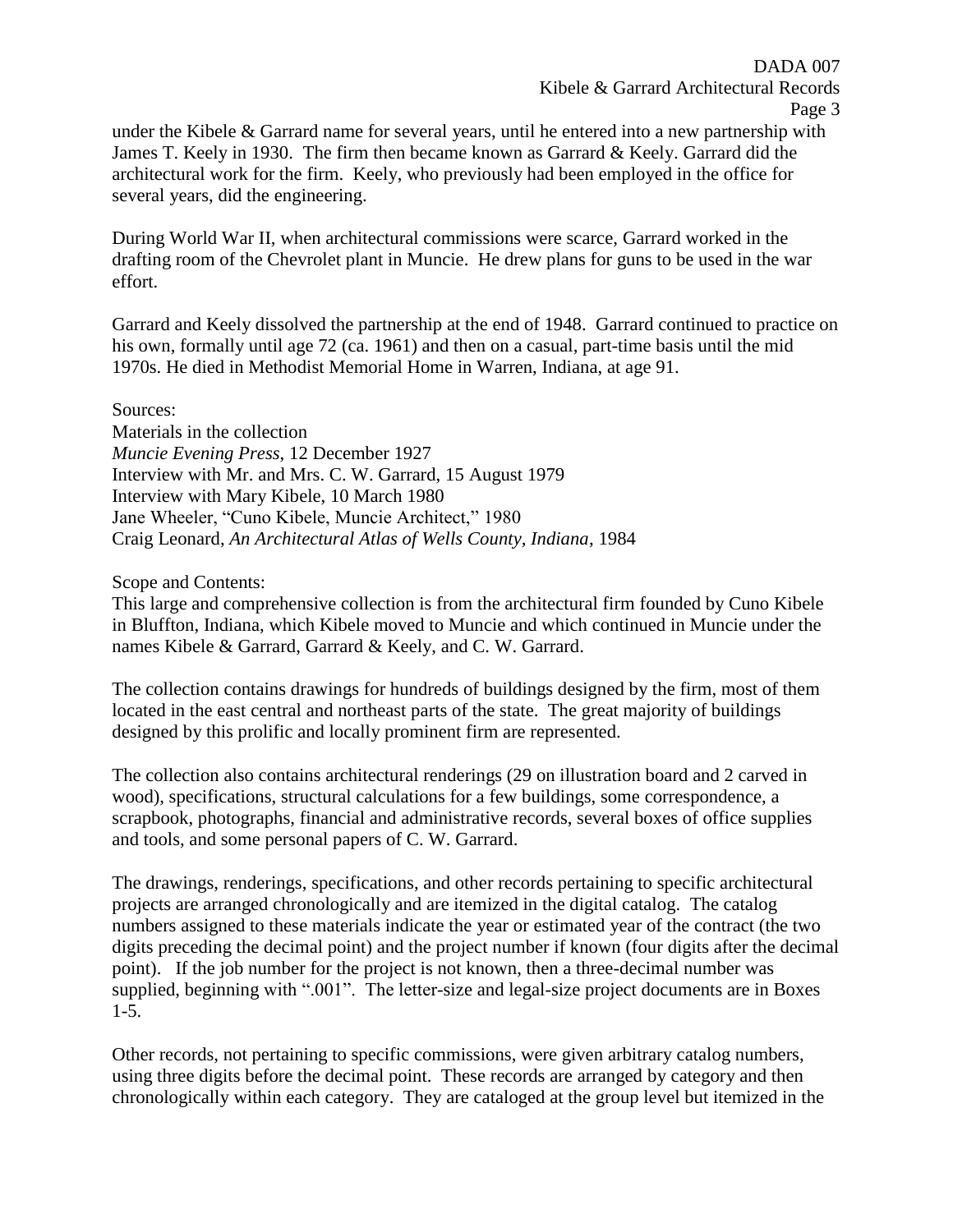container list. Box 6 contains a scrapbook kept by Kibele and glass negatives of three Kibele buildings (catalog numbers 7-100.1 and 7-100.2). Box 7 contains an index-card file indicating where in the office drawings for each commission had been filed (catalog no. 7-101.2). Boxes 8-10 contain business records and ledgers (catalog no. 7-101.3 and 7-101.4). A wood sign identifying the door of Garrard's office (catalog no. 7-102.1) is in Package 11. Box 12 has documents concerning Garrard's enrollment in correspondence courses with the International Correspondence Schools of Scranton, PA and the Federal School of Commercial Designing in Minneapolis (catalog no. 7-103.1). Box 13 contains other Garrard personal and family papers (catalog nos. 7-103.3, 7-103.5C, 7-103.6). Boxes 14-18 and Package 19 hold office supplies and equipment.

Cataloging of the Kibele & Garrard collection was assisted by grants in 1987 and 1988 from the National Park Service, U.S. Department of the Interior, administered by the Division of Historic Preservation and Archaeology, Indiana Department of Natural Resources.

## RELATED HOLDINGS:

Several books that formerly were in the firm's office library have been transferred to the archive's LIB- collection. Several boxes of trade catalogs were transferred to the TC- collection. Two pieces of furniture from Kibele's office--depicted in the Kibele scrapbook--are now in the archive's FURN- collection.

The Delaware County Historical Society holds an assortment of business records from the firm and some personal papers of Cuno Kibele. These are in the Society's Moore-Youse-Maxon Collection.

Conditions Governing Access: This collection is open for research.

Copyright Notice: Legal title, copyright, and literary rights reside with Drawings and Documents Archive, Archives and Special Collections, Ball State University Libraries, Muncie, IN. All requests to publish or quote from manuscripts must be submitted to Drawings and Documents Archive.

Custodial History: The Kibele & Garrard Architectural Records were received by Drawings and Documents Archive as a donation from C.W. Garrard in 1979.

Accruals: No additions are expected.

Processing Information: Collection processing completed 2004/8/16 by Andrew R. Seager. Finding aid created 2005/4/28 by Daniel Hartwig and Ashley Rosenthal; revised 2009/5/20 by Carol A. Street.

Arrangement: The Kibele & Garrard Architectural Records are arranged chronologically.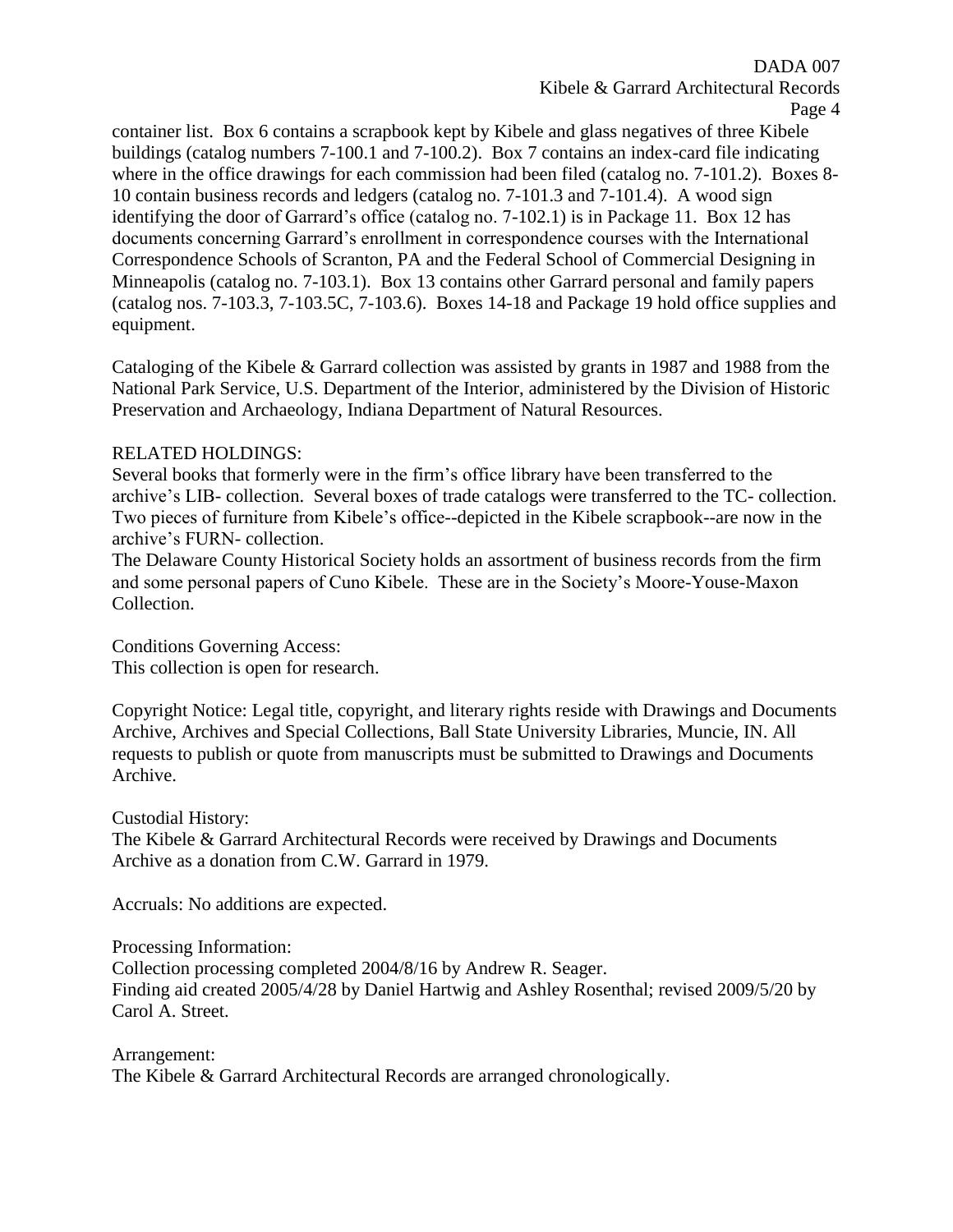Collection Inventory:

| Catalog no.<br>Project title<br>Location<br>Authorship, year<br>Records | 7-00.091<br><b>Wysor Grand Opera House</b><br>H. W. Matson (Fort Wayne); ca. 1891                        | Storage $code(s)$<br>100 block E. Jackson St., Muncie, Delaware Co., IN<br>>> Working dwgs. -- 17 sheets: ink, color wash on linen; 38<br>x 25 in. or smaller. -- two sheets are encapsulated | d                                                                                 |
|-------------------------------------------------------------------------|----------------------------------------------------------------------------------------------------------|-----------------------------------------------------------------------------------------------------------------------------------------------------------------------------------------------|-----------------------------------------------------------------------------------|
| Catalog no.<br>Project title<br>Location<br>Authorship, year<br>Records | 7-00.098<br>Eastern Indiana Normal University<br>Muncie, Delaware Co., IN<br>J. F. Alexander & Son; 1898 | Storage $code(s)$<br>$\gg$ Heating plans / J. F. R.; 1898. -- 4 sheets: blueprint; 17 x 27 in.                                                                                                | d                                                                                 |
| Catalog no.<br>Project title<br>Location                                | 7-00.101<br>Grade school                                                                                 | Storage $code(s)$                                                                                                                                                                             | d                                                                                 |
| Authorship, year<br>Records                                             | Cuno Kibele (Bluffton); ca. 1900                                                                         |                                                                                                                                                                                               | $\gg$ Floor plans. -- 2 sheets: pencil, col. pencil on tracing paper; 15 x 22 in. |
| Catalog no.<br>Project title<br>Location                                | $7 - 00.102$<br>Public library                                                                           | Storage $code(s)$                                                                                                                                                                             | <b>OVC</b> 14                                                                     |
| Authorship, year<br>Records                                             | Cuno Kibele (Bluffton); ca. 1900<br>14 x 23 in. -- Encapsulated.                                         | >> First floor plan. -- 1 sheet: ink on illustration board;                                                                                                                                   |                                                                                   |
| Catalog no.<br>Project title<br>Location<br>Authorship, year<br>Records | $7 - 00.103$<br>North, Jere, house<br>Bluffton, Wells Co., IN<br>Cuno Kibele (Bluffton); 1900            | Storage $code(s)$<br>$\gg$ Specifications. -- 1 bound folder: carbon copy; 9 x 13                                                                                                             | bx                                                                                |
|                                                                         |                                                                                                          | in.; in legal-size document case.                                                                                                                                                             |                                                                                   |
| Catalog no.<br>Project title<br>Location                                | 7-00.201                                                                                                 | Storage $code(s)$<br>Unidentified building, possibly factory or school                                                                                                                        | d                                                                                 |
| Authorship, year<br>Records                                             | Cuno Kibele; 1900s                                                                                       | $\gg$ Addendum plan (A). -- 1 sheet: ink on tracing paper; 17 x 24 in.                                                                                                                        |                                                                                   |
| Catalog no.<br>Project title<br>Location                                | 7-00.202<br>High school                                                                                  | Storage $code(s)$                                                                                                                                                                             | d                                                                                 |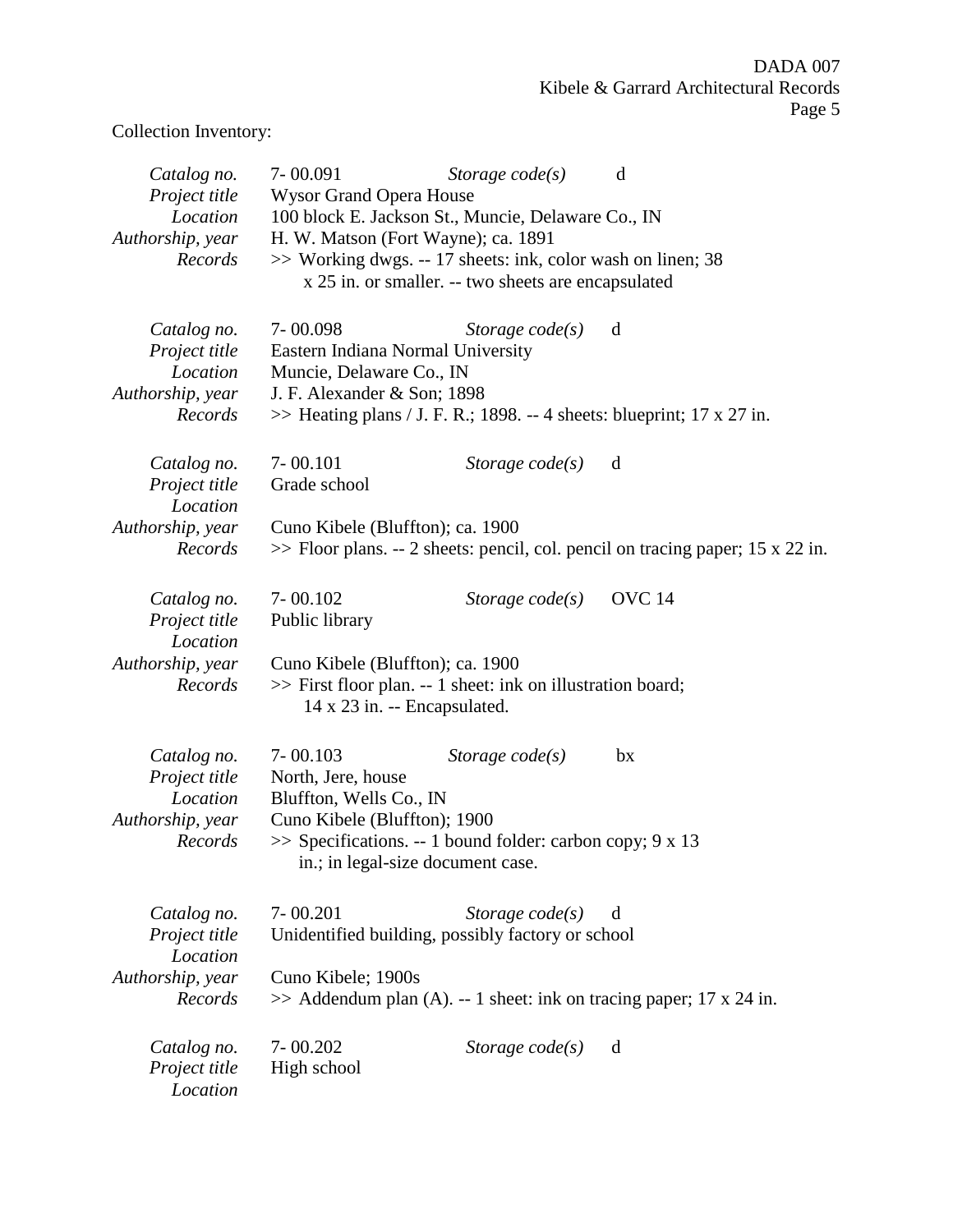| Authorship, year<br>Records                                                        | Cuno Kibele; 1900s<br>$\gg$ Basement heating plan. -- 1 sheet: ink on linen; 26 x 38 in.                                                                                                                                                                                                                                                                                                                                                       |
|------------------------------------------------------------------------------------|------------------------------------------------------------------------------------------------------------------------------------------------------------------------------------------------------------------------------------------------------------------------------------------------------------------------------------------------------------------------------------------------------------------------------------------------|
| Catalog no.<br>Project title<br>Location<br>Authorship, year<br>Records            | $7 - 00.203$<br>Storage $code(s)$<br>d<br>Methodist church<br>Atlanta, Hamilton Co., IN<br>1900s<br>$\gg$ Heating plans. -- 2 sheets: blueprint; 18 x 26 in.                                                                                                                                                                                                                                                                                   |
| Catalog no.<br>Project title<br>Location<br>Authorship, year<br>Records            | 7-00.204<br>Storage $code(s)$<br>d<br>Public library with Ionic portico<br>Cuno Kibele; circa 1900<br>>> Front elevation and first floor plan. -- 2 sheets:<br>ink, ink wash on watercolor paper; 14 x 22 in.                                                                                                                                                                                                                                  |
| Catalog no.<br>Project title<br>Location<br>Authorship, year<br>Records            | $7 - 00.205$<br>Storage $code(s)$<br>d<br>Retherford Bros. Co. (unidentified building, possibly factory)<br>Muncie, Delaware Co., IN<br>Cuno Kibele; 1900s<br>$\gg$ Working dwg. -- 1 sheet (sheet 3): blueprint; 26 x 35 in.                                                                                                                                                                                                                  |
| Catalog no.<br>Project title<br>Location<br>Authorship, year<br>Records            | $7 - 03$<br>Storage $code(s)$<br>d<br><b>Bluffton Public Library</b><br>223 W. Washington St., Bluffton, Wells Co., IN<br>Cuno Kibele (Bluffton); 1903-04<br>>> Presentation dwgs.; circa 1903 -- 10 sheets: pencil and<br>ink on illustration board; 23 x 36 in. or smaller                                                                                                                                                                   |
| Catalog no.<br>Project title<br>Location<br>Authorship, year<br>Records<br>smaller | 7-04.001<br>Storage $code(s)$<br>d, bx<br><b>Wysor Building</b><br>100 block W. Main St., Muncie, Delaware Co., IN<br>Cuno Kibele; 1904-07<br>A. Working dwgs.; circa 1905--43 sheets: ink on linen; 18 x 38 in. or<br>B. Prelim. or supplemental working dwgs.; circa 1905. -- 5<br>sheets: ink and pencil on tracing paper; 17 x 22 in. or smaller<br>C. Specifications; 1905. -- 96 p.: typescript; 14 in.; in<br>legal-size document case. |
| Catalog no.<br>Project title<br>Location<br>Authorship, year<br>Records            | 7-04.002<br>Storage $code(s)$<br>d<br>Wysor Building: banking room and fixtures for the Bank of Muncie<br>100 block S. Walnut St., Muncie, Delaware Co., IN<br>Cuno Kibele; circa 1905<br>$\gg$ 3 sheets: ink and pencil on tracing paper; 14 x 18 in.                                                                                                                                                                                         |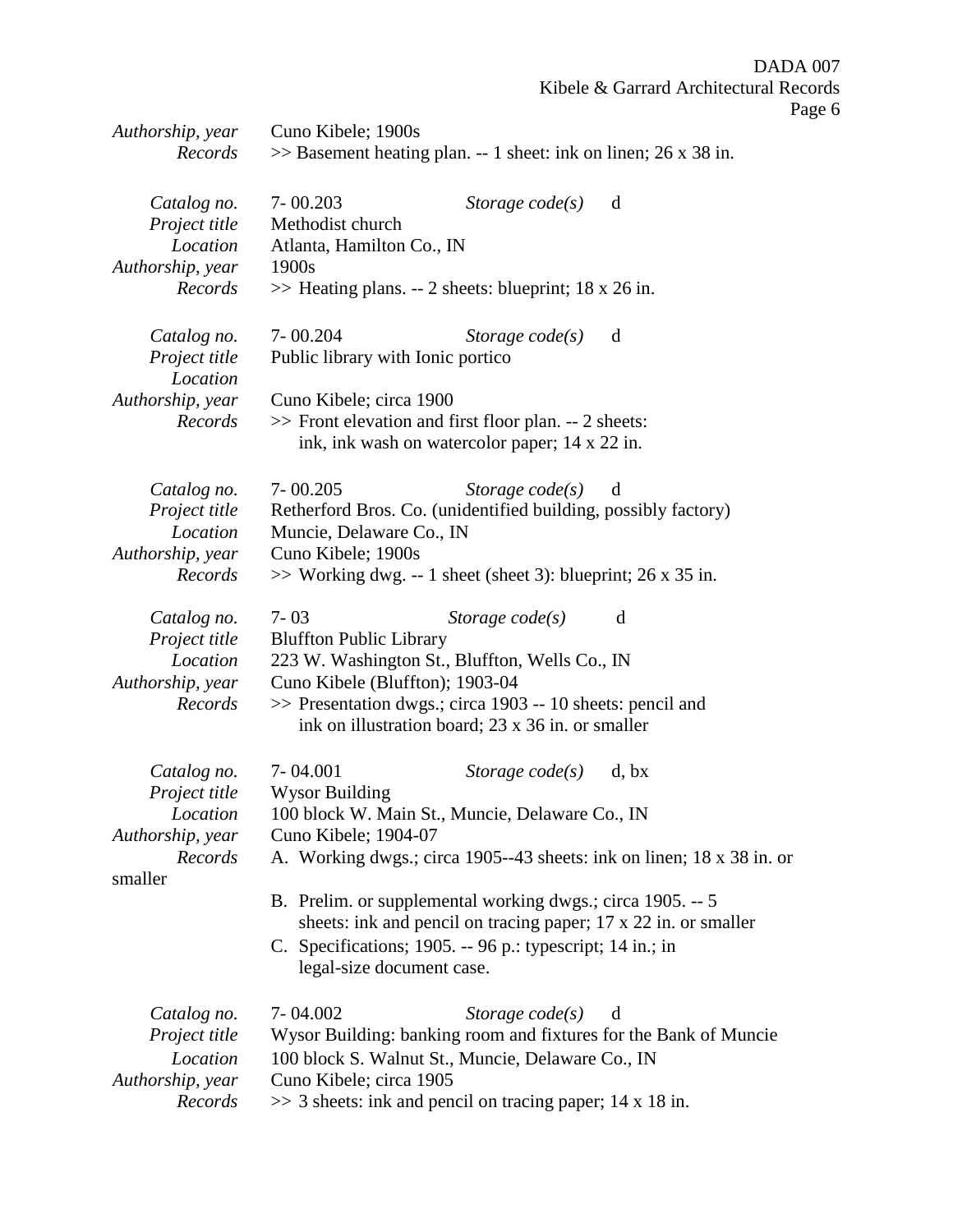| $7 - 05.001$<br>Catalog no.<br>Storage $code(s)$<br>d<br>Delaware County fairgrounds: judges' stand<br>Project title<br>Location<br>Muncie, Delaware Co., IN<br>Authorship, year<br>Cuno Kibele; 1900s<br>Records<br>$\gg$ Working dwg. -- 1 sheet: ink on tracing paper; 20 x 24 in.<br>7-05.002<br>Storage $code(s)$<br>Catalog no.<br>d<br>Delaware County fairgrounds: pavilion new grandstand &<br>Project title<br>reconstruction of seats in old<br>Location<br>Muncie, Delaware Co., IN<br>Authorship, year<br>Cuno Kibele; 1900s<br>>> Working dwgs. -- 3 sheets: ink on tracing paper; 23 x 40in.<br>Records<br>$7 - 05.003$<br>Catalog no.<br>Storage $code(s)$<br>d<br>Delaware County fairgrounds: stables for racing horses<br>Project title<br>Location<br>Muncie, Delaware Co., IN<br>Authorship, year<br>Cuno Kibele; 1900s<br>>> Working dwgs. -- 3 sheets: ink on tracing paper; 18 x 24 in.<br>Records<br>7-05.004<br>Catalog no.<br>Storage $code(s)$<br>d<br>Project title<br>Public library<br>Location<br>Authorship, year<br>Cuno Kibele; 1900s<br>Records<br>$\gg$ First floor plans (2 schemes). -- 2 sheets: pencil on<br>tracing paper; 12 x 18 in., 14 x 21 in. |
|-----------------------------------------------------------------------------------------------------------------------------------------------------------------------------------------------------------------------------------------------------------------------------------------------------------------------------------------------------------------------------------------------------------------------------------------------------------------------------------------------------------------------------------------------------------------------------------------------------------------------------------------------------------------------------------------------------------------------------------------------------------------------------------------------------------------------------------------------------------------------------------------------------------------------------------------------------------------------------------------------------------------------------------------------------------------------------------------------------------------------------------------------------------------------------------------------|
|                                                                                                                                                                                                                                                                                                                                                                                                                                                                                                                                                                                                                                                                                                                                                                                                                                                                                                                                                                                                                                                                                                                                                                                               |
|                                                                                                                                                                                                                                                                                                                                                                                                                                                                                                                                                                                                                                                                                                                                                                                                                                                                                                                                                                                                                                                                                                                                                                                               |
|                                                                                                                                                                                                                                                                                                                                                                                                                                                                                                                                                                                                                                                                                                                                                                                                                                                                                                                                                                                                                                                                                                                                                                                               |
|                                                                                                                                                                                                                                                                                                                                                                                                                                                                                                                                                                                                                                                                                                                                                                                                                                                                                                                                                                                                                                                                                                                                                                                               |
|                                                                                                                                                                                                                                                                                                                                                                                                                                                                                                                                                                                                                                                                                                                                                                                                                                                                                                                                                                                                                                                                                                                                                                                               |
|                                                                                                                                                                                                                                                                                                                                                                                                                                                                                                                                                                                                                                                                                                                                                                                                                                                                                                                                                                                                                                                                                                                                                                                               |
|                                                                                                                                                                                                                                                                                                                                                                                                                                                                                                                                                                                                                                                                                                                                                                                                                                                                                                                                                                                                                                                                                                                                                                                               |
|                                                                                                                                                                                                                                                                                                                                                                                                                                                                                                                                                                                                                                                                                                                                                                                                                                                                                                                                                                                                                                                                                                                                                                                               |
|                                                                                                                                                                                                                                                                                                                                                                                                                                                                                                                                                                                                                                                                                                                                                                                                                                                                                                                                                                                                                                                                                                                                                                                               |
|                                                                                                                                                                                                                                                                                                                                                                                                                                                                                                                                                                                                                                                                                                                                                                                                                                                                                                                                                                                                                                                                                                                                                                                               |
|                                                                                                                                                                                                                                                                                                                                                                                                                                                                                                                                                                                                                                                                                                                                                                                                                                                                                                                                                                                                                                                                                                                                                                                               |
|                                                                                                                                                                                                                                                                                                                                                                                                                                                                                                                                                                                                                                                                                                                                                                                                                                                                                                                                                                                                                                                                                                                                                                                               |
|                                                                                                                                                                                                                                                                                                                                                                                                                                                                                                                                                                                                                                                                                                                                                                                                                                                                                                                                                                                                                                                                                                                                                                                               |
|                                                                                                                                                                                                                                                                                                                                                                                                                                                                                                                                                                                                                                                                                                                                                                                                                                                                                                                                                                                                                                                                                                                                                                                               |
|                                                                                                                                                                                                                                                                                                                                                                                                                                                                                                                                                                                                                                                                                                                                                                                                                                                                                                                                                                                                                                                                                                                                                                                               |
| Catalog no.<br>$7 - 05.005$<br>Storage $code(s)$<br>d                                                                                                                                                                                                                                                                                                                                                                                                                                                                                                                                                                                                                                                                                                                                                                                                                                                                                                                                                                                                                                                                                                                                         |
| Project title<br>Dean Forge Co., blast heating system                                                                                                                                                                                                                                                                                                                                                                                                                                                                                                                                                                                                                                                                                                                                                                                                                                                                                                                                                                                                                                                                                                                                         |
| Location<br>Muncie, Delaware Co., IN                                                                                                                                                                                                                                                                                                                                                                                                                                                                                                                                                                                                                                                                                                                                                                                                                                                                                                                                                                                                                                                                                                                                                          |
| Authorship, year<br>Cuno Kibele; 1900s                                                                                                                                                                                                                                                                                                                                                                                                                                                                                                                                                                                                                                                                                                                                                                                                                                                                                                                                                                                                                                                                                                                                                        |
| Records<br>$\gg$ Working dwg. -- 1 sheet: blueprint; 17 x 22 in.                                                                                                                                                                                                                                                                                                                                                                                                                                                                                                                                                                                                                                                                                                                                                                                                                                                                                                                                                                                                                                                                                                                              |
| 7-05.006<br>Catalog no.<br>Storage $code(s)$<br>d                                                                                                                                                                                                                                                                                                                                                                                                                                                                                                                                                                                                                                                                                                                                                                                                                                                                                                                                                                                                                                                                                                                                             |
| Project title<br>Henderson, F. E., laundry (City Laundry & Toilet Supply Co.                                                                                                                                                                                                                                                                                                                                                                                                                                                                                                                                                                                                                                                                                                                                                                                                                                                                                                                                                                                                                                                                                                                  |
| Location<br>509-511 E. Main St., Muncie, Delaware Co., IN                                                                                                                                                                                                                                                                                                                                                                                                                                                                                                                                                                                                                                                                                                                                                                                                                                                                                                                                                                                                                                                                                                                                     |
| Authorship, year<br>Cuno Kibele; 1900s                                                                                                                                                                                                                                                                                                                                                                                                                                                                                                                                                                                                                                                                                                                                                                                                                                                                                                                                                                                                                                                                                                                                                        |
| $\gg$ Working dwgs. -- 8 sheets: ink on tracing paper; 21 x 36 in.<br>Records                                                                                                                                                                                                                                                                                                                                                                                                                                                                                                                                                                                                                                                                                                                                                                                                                                                                                                                                                                                                                                                                                                                 |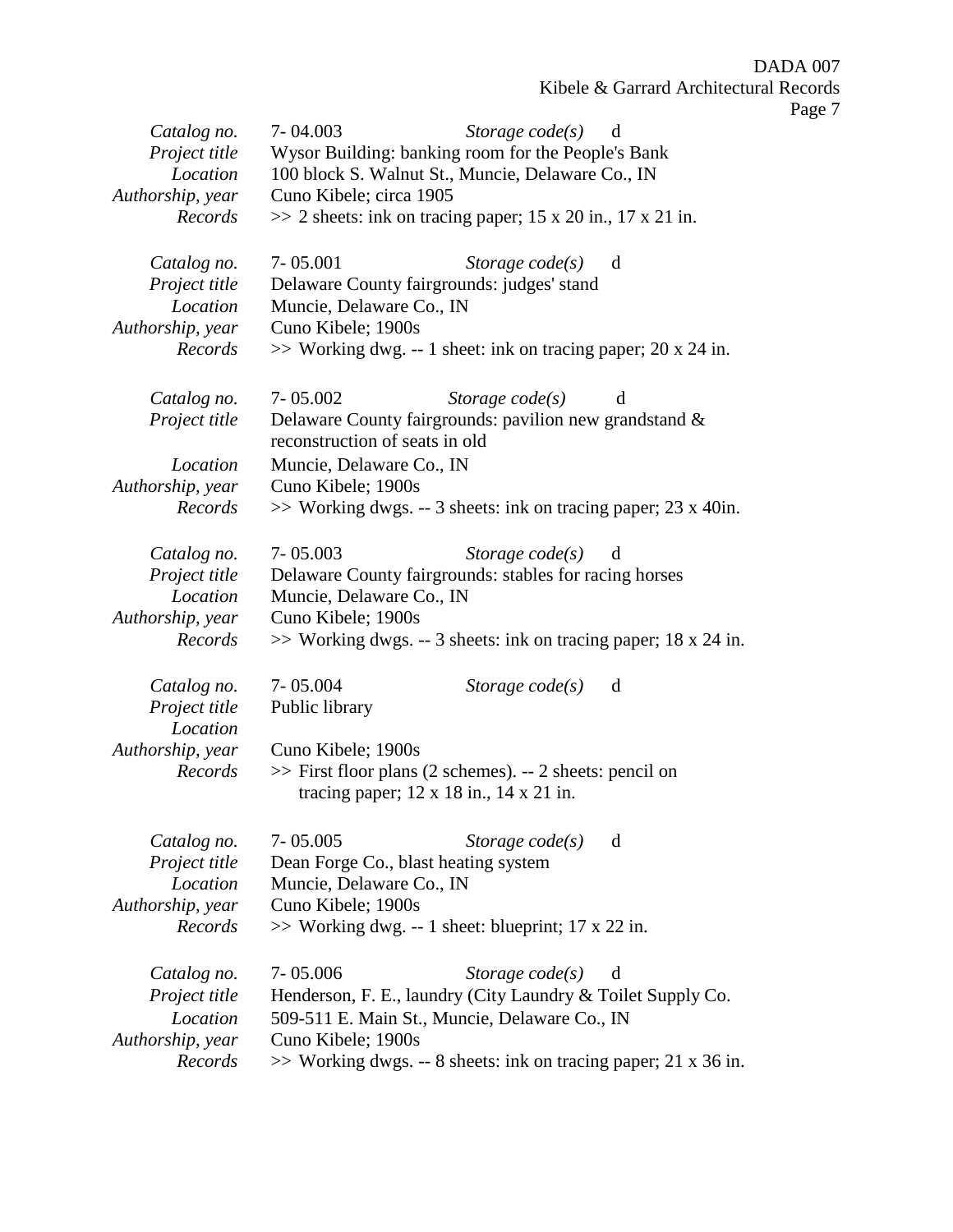| Catalog no.<br>Project title<br>Location<br>Authorship, year<br>Records | 7-05.007<br>Indiana State Soldiers' Home: greenhouse<br>Lafayette, Tippecanoe Co., IN<br>Cuno Kibele; 1900s  | Storage $code(s)$<br>$\gg$ Working dwg. -- 1 sheet: ink on linen; 18 x 38 in.                                                                                                             | d                                                                               |
|-------------------------------------------------------------------------|--------------------------------------------------------------------------------------------------------------|-------------------------------------------------------------------------------------------------------------------------------------------------------------------------------------------|---------------------------------------------------------------------------------|
| Catalog no.<br>Project title<br>Location<br>Authorship, year            | $7 - 05.008$<br>Indiana State Soldiers' Home: hospital<br>Lafayette, Tippecanoe Co., IN<br>Cuno Kibele; 1907 | Storage $code(s)$                                                                                                                                                                         | d, bx                                                                           |
| Records                                                                 | paper; 19 x 32 in., 16 x 9 in.                                                                               | A. Working dwgs. -- 26 sheets: ink on linen and tracing<br>B. Specifications for a new building; 1907. -- 105                                                                             |                                                                                 |
|                                                                         |                                                                                                              | sheets: carbon copy; 14 x 9 in.; in legal-size document case.<br>sheets: carbon copy; 14 x 9 in.; in legal-size document case.                                                            | C. Specs. for remodeling and addition to existing building; $1907 - 57$         |
| Catalog no.<br>Project title<br>Location<br>Authorship, year            | 7-05.009<br>Johnson, Mrs. J. C., flat building<br>Muncie, Delaware Co., IN<br>Cuno Kibele; 1900s             | Storage $code(s)$                                                                                                                                                                         | d                                                                               |
| Records                                                                 |                                                                                                              |                                                                                                                                                                                           | $\gg$ Working dwgs. -- 4 sheets (sheets 1-3, 7):ink on tracing paper; 18x30 in. |
| Catalog no.<br>Project title<br>Location<br>Authorship, year<br>Records | $7 - 05.010$<br>Cuno Kibele; 1900s                                                                           | Storage $code(s)$<br>Shanahan, Thomas, store (W. H. Ballard store): store front<br>207 S. Walnut St., Muncie, Delaware Co., IN<br>>> Working dwgs. -- 2 sheets: ink on linen; 18 x 37 in. | d                                                                               |
| Catalog no.<br>Project title<br>Location                                | $7 - 05.011$<br><b>Wysor Grand Theater</b>                                                                   | Storage $code(s)$<br>100 block E. Jackson St., Muncie, Delaware Co., IN                                                                                                                   | d                                                                               |
| Authorship, year<br>Records                                             | Cuno Kibele; ca. 1905<br>in. or smaller. -- Brittle.                                                         | $\gg$ Working dwgs. -- 9 sheets: ink on tracing paper; 28 x 36                                                                                                                            |                                                                                 |
| Catalog no.<br>Project title                                            | $7 - 06$<br>Vatet Building                                                                                   | Storage $code(s)$                                                                                                                                                                         | d                                                                               |
| Location<br>Authorship, year<br>Records                                 | Cuno Kibele; 1906                                                                                            | 100 block W. Jackson St., Muncie, Delaware Co., IN<br>$\gg$ Working dwgs. for steam heating & lighting. -- 4<br>sheets (sheets $15-18$ ): ink on tracing paper; $12 \times 21$ in.        |                                                                                 |
| Catalog no.<br>Project title                                            | 7-07.001<br>Montpelier Public Library                                                                        | Storage $code(s)$                                                                                                                                                                         | b, d, OVC                                                                       |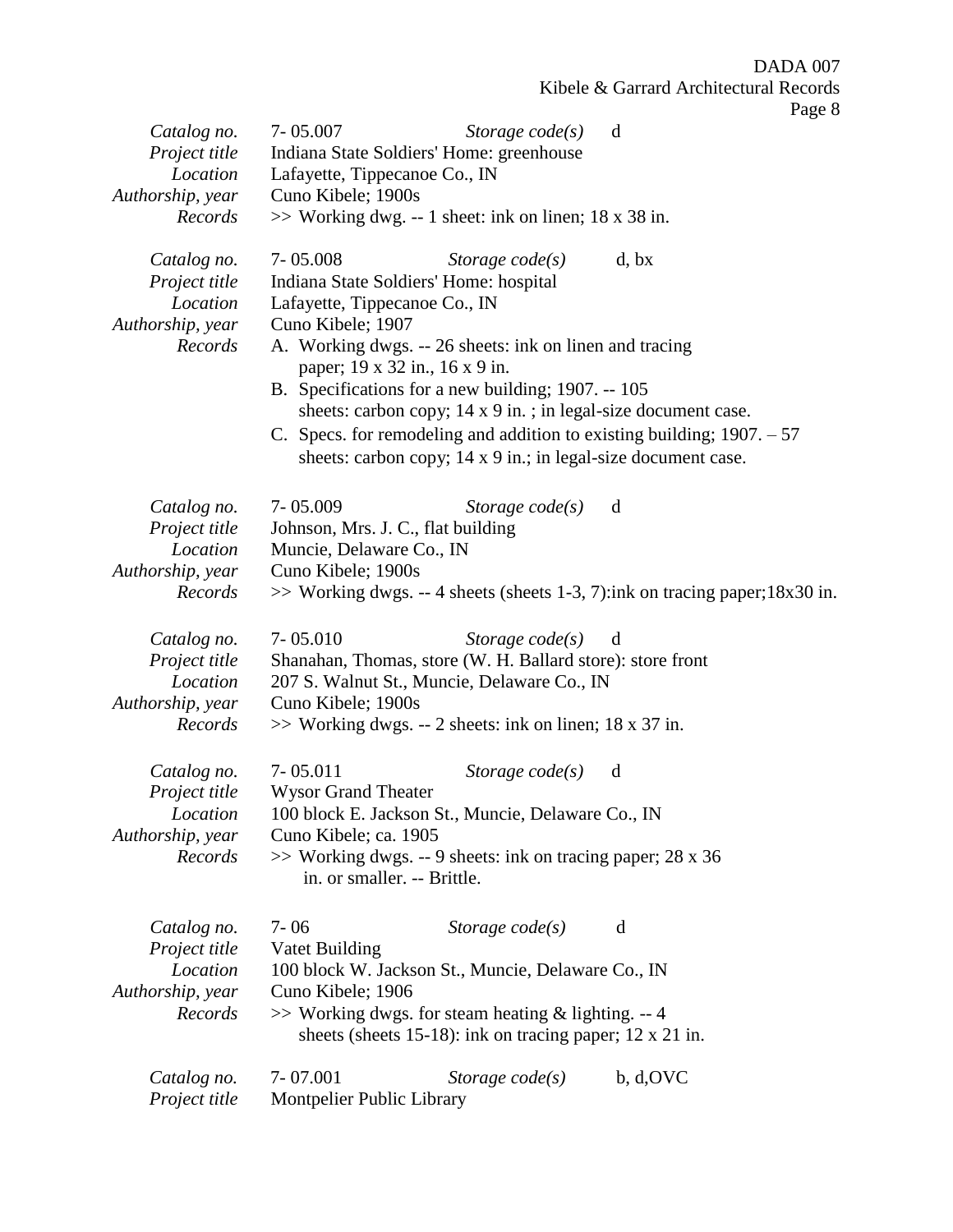|                                                                         | r aj                                                                                                                                                                                                                                                                                                                                                                                                                                                                                                                                                                                                                         |
|-------------------------------------------------------------------------|------------------------------------------------------------------------------------------------------------------------------------------------------------------------------------------------------------------------------------------------------------------------------------------------------------------------------------------------------------------------------------------------------------------------------------------------------------------------------------------------------------------------------------------------------------------------------------------------------------------------------|
| Location<br>Authorship, year<br>Records                                 | 301 S. Main St., Montpelier, Blackford Co., IN<br>Cuno Kibele; 1907<br>A. Presentation plans. -- 2 boards: ink, pencil; 14 x 23<br>in. A-1 & A-2. OVC 14<br>B. Prelim. working dwgs. -- 4 sheets: pencil on tracing<br>paper, ink on linen; 19 x 33 in. or smaller<br>C. Working dwgs. -- 9 sheets: ink on linen and tracing<br>paper; 18 x 36 in. or smaller<br>D. Full-size details. -- 4 sheets: pencil on tracing paper;<br>42 x 52 in. folded to 14 x 22 in., 21 x 36 in. or smaller.                                                                                                                                   |
| Catalog no.<br>Project title<br>Location<br>Authorship, year<br>Records | 7-07.002<br>Storage $code(s)$<br>d, bx<br>Muncie Commercial Club building: alterations to club rooms, 2d floor<br>300 E. Main St., Muncie, Delaware Co., IN<br>Cuno Kibele; 1907<br>A. Floor plans. -- 2 sheets: ink on linen; 20 x 37 in.<br>B. Cost estimate; 1907. -- 1 p.: carbon copy; 13 in.; in<br>legal-size document case.                                                                                                                                                                                                                                                                                          |
| Catalog no.<br>Project title<br>Location<br>Authorship, year<br>Records | 7-07.003<br>Storage $code(s)$<br>d<br>Whitely Malleable Casting Co.: annealing oven<br>Muncie, Delaware Co., IN<br>Cuno Kibele; 1907<br>>> Working dwgs. -- 5 sheets: blueprint; 23 x 36 in.                                                                                                                                                                                                                                                                                                                                                                                                                                 |
| Catalog no.<br>Project title<br>Location<br>Authorship, year<br>Records | $7 - 08$<br>Storage $code(s)$<br>d<br><b>Delaware County Courthouse: alterations</b><br>Muncie, Delaware Co., IN<br>Cuno Kibele; ca. 1908<br>A. New toilets. -- 7 sheets: ink on linen and tracing<br>paper; $18 \times 37$ in., $28 \times 36$ in. + blueprint copy of ground floor plan.<br>B. Compression water system; 1908. -- 2 sheets: ink on<br>tracing paper, blueprint; $34 \times 30$ in., $23 \times 34$ in.<br>C. Record-room balcony. -- 2 sheets: ink on tracing paper;<br>26 x 42 in., 20 x 42 in.<br>D. Counters and shelving for the Treasurer's office. -- 2<br>sheets: ink on tracing paper; 26 x 36 in. |
| Catalog no.<br>Project title<br>Location<br>Authorship, year<br>Records | $7 - 09$<br>Storage $code(s)$<br>d, bx<br>Harrison School<br>1300 block S Liberty St., Muncie, Delaware Co., IN<br>Cuno Kibele; 1909<br>A. Plat. -- 1 sheet: ink on tracing paper; 19 x 29 in.<br>B. Working dwgs. -- 20 sheets: ink on linen; 31 x 42 in.<br>C. Supplemental working dwgs. -- 2 sheets: ink and pencil                                                                                                                                                                                                                                                                                                      |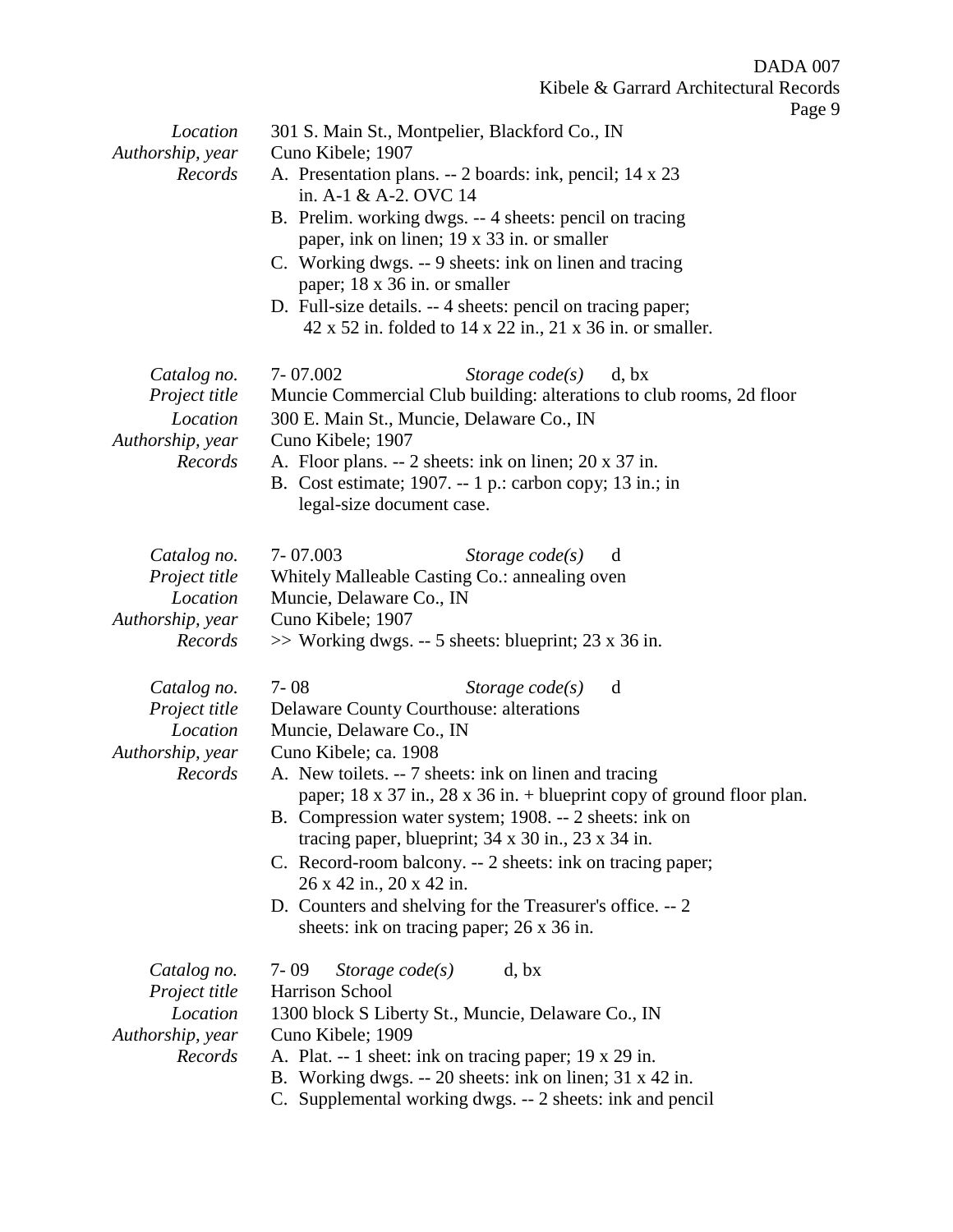DADA 007 Kibele & Garrard Architectural Records Page 10 on tracing paper; 17 x 36 in., 22 x 17 in. D. Specifications. -- 107 sheets: carbon copy; 14 x 9 in.; in legal-size document case. *Catalog no.* 7- 10.001 *Storage code(s)* d *Project title* Andrews' Hospital (Home Hospital). *Location* 1128 S. Mulberry St., Muncie, Delaware Co., IN *Authorship, year* Cuno Kibele; 1910s *Records* >> Prelim. working dwgs. and working dwgs. -- 17 sheets: ink, col. ink on linen; 21 x 37 in. or smaller. *Catalog no.* 7- 10.002 *Storage code(s)* d *Project title* Apartment house *Location Authorship, year* Cuno Kibele; 1910s *Records*  $\gg$  Sketch elevations and plans. --5 sheets: ink on tracing paper; 11 x 1in. *Catalog no.* 7- 10.003 *Storage code(s)* d *Project title* Ball Brothers Glass Manufacturing Co., stamping works: details. *Location* Muncie, Delaware Co., IN *Authorship, year* Cuno Kibele; 1910s *Records* >> Working dwg. -- 1 sheet (sheet 6): ink, pencil on linen; 25 x 37 in. *Catalog no.* 7- 10.004 *Storage code(s)* d *Project title* City schools: filing cabinet *Location* Muncie, Delaware Co., IN *Authorship, year* Cuno Kibele; 1910s *Records* >> Prototype design / Cuno Kibele; 1910s -- 1 sheet: ink on tracing paper; 20 x 21 in. *Catalog no.* 7- 10.005 *Storage code(s)* d *Project title* Delaware Country Club *Location* Muncie, Delaware Co., IN *Authorship, year* Cuno Kibele; 1910s *Records* >> Working dwgs. -- 11 sheets: ink, pencil on linen and tracing paper; 20 x 37 in. or smaller. *Catalog no.* 7- 10.006 *Storage code(s)* d *Project title* Delaware County Infirmary: alterations & additions *Location* State Rd. 32, Delaware Co., IN *Authorship, year* Cuno Kibele; 1910s *Records* A. Plans of existing building. -- 2 sheets: pencil on tracing paper, blueprint;  $21 \times 23$  in.,  $24 \times 36$  in. B. Presentation plans. -- 6 sheets: 21 x 30 in., 24 x 36 in. -- C.1: ink on tracing paper. -- C.2: blueprint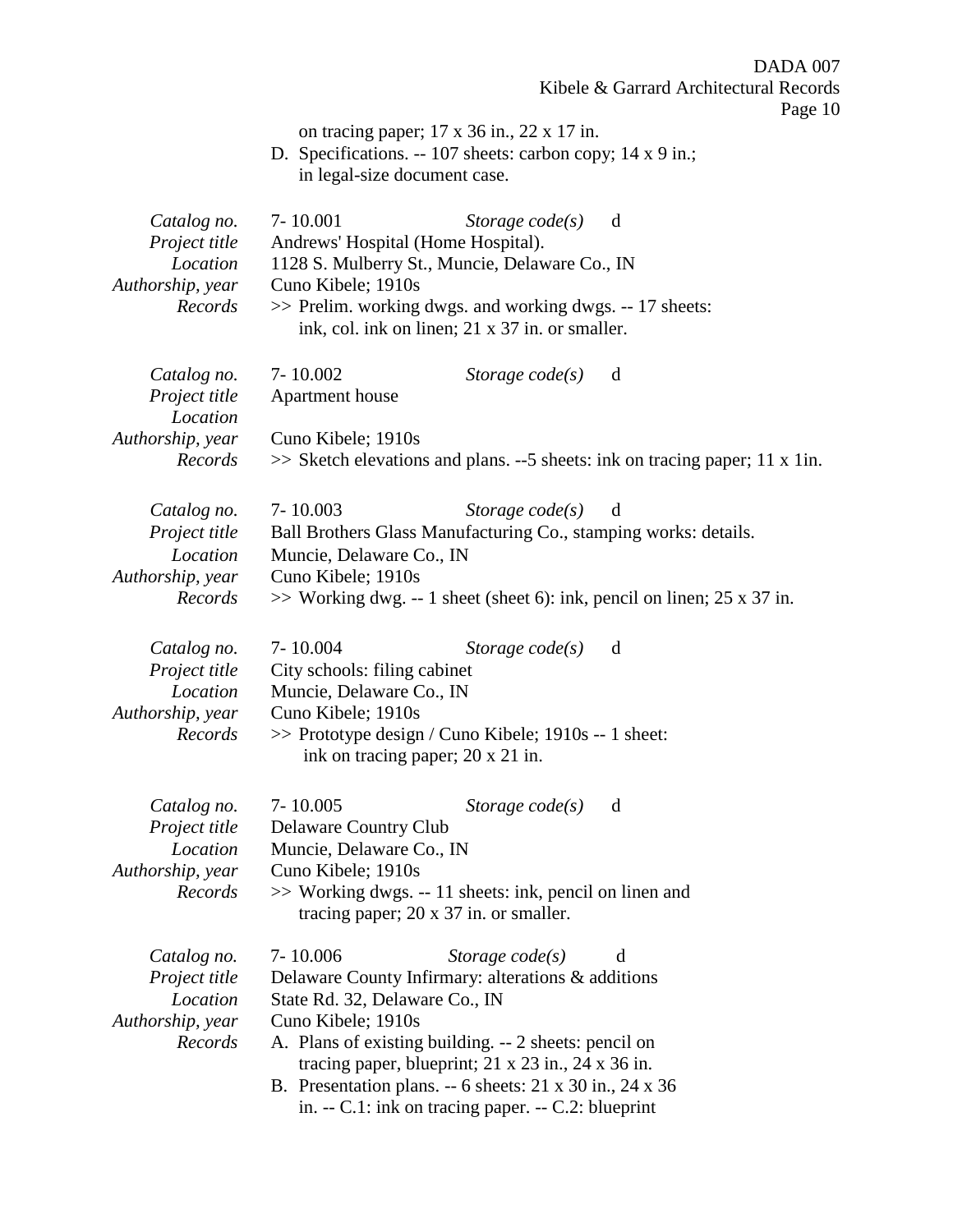|                                          | DADA 007<br>Kibele & Garrard Architectural Records                                                                                            |
|------------------------------------------|-----------------------------------------------------------------------------------------------------------------------------------------------|
|                                          | Page 11                                                                                                                                       |
|                                          | C. Design dwgs. -- 7 sheets: pencil on tracing paper; 32x42in. or smaller.<br>D. Prelim. working dwgs. -- 7 sheets: ink on linen; 24 x 36 in. |
| Catalog no.<br>Project title             | 7-10.007<br>Storage $code(s)$<br>d<br>Delaware Hotel: alterations                                                                             |
| Location<br>Authorship, year             | 200 block E. Jackson St., Muncie, Delaware Co., IN<br>Cuno Kibele; 1910s                                                                      |
| Records                                  | $\gg$ Working dwg. -- 1 sheet: ink on tracing paper; 19 x 36 in.                                                                              |
| Catalog no.                              | 7-10.008<br>Storage $code(s)$<br>d                                                                                                            |
| Project title<br>Location                | Detail drawings of windows and interior trim                                                                                                  |
| Authorship, year                         | Cuno Kibele; 1910s                                                                                                                            |
| Records                                  | $\gg$ 17 sheets: ink on linen, paper; 19 x 37 in.                                                                                             |
| Catalog no.                              | 7-10.009<br>Storage $code(s)$<br>d                                                                                                            |
| Project title<br>Location                | <b>Eaton State Bank</b><br>Eaton, Delaware Co., IN                                                                                            |
| Authorship, year                         | Cuno Kibele; 1910s                                                                                                                            |
| Records                                  | >> Working dwgs. -- 12 sheets: ink, pencil on linen and<br>tracing paper; $22 \times 37$ in.                                                  |
| Catalog no.                              | $7 - 10.010$<br>Storage $code(s)$<br>d                                                                                                        |
| Project title<br>Location                | First National Bank: alterations to building<br>Portland, Jay Co., IN                                                                         |
| Authorship, year<br>Records              | Cuno Kibele; 1910s<br>A. Design studies. -- 3 sheets: pencil, ink on tracing                                                                  |
|                                          | paper; 16 x 37 in. or smaller.                                                                                                                |
|                                          | B. Working dwgs. -- 17 sheets: ink, pencil on linen and<br>tracing paper; $22 \times 38$ in. or smaller.                                      |
|                                          | C. Details of column bases and caps. -- 1 sheet: blueprint; 20 x 26 in.                                                                       |
| Catalog no.<br>Project title<br>Location | 7-10.011<br>Storage $code(s)$<br>d<br>Frame residence, four rooms & bath                                                                      |
| Authorship, year                         | Cuno Kibele; 1910s                                                                                                                            |
| Records                                  | Perspective, plans, and elevations / . -- 3 sheets: ink on tracing paper;<br>>><br>10 x 18 in.                                                |
| Catalog no.<br>Project title             | <b>OVC</b> 14<br>7-10.012<br>Storage $code(s)$<br>Front elevations of four houses                                                             |
| Location<br>Authorship, year             | Cuno Kibele; 1910s                                                                                                                            |
| Records                                  | $\gg$ Elevations/ Cuno Kibele; 1910s. -- 4 boards: pencil; 15 x 23 in.                                                                        |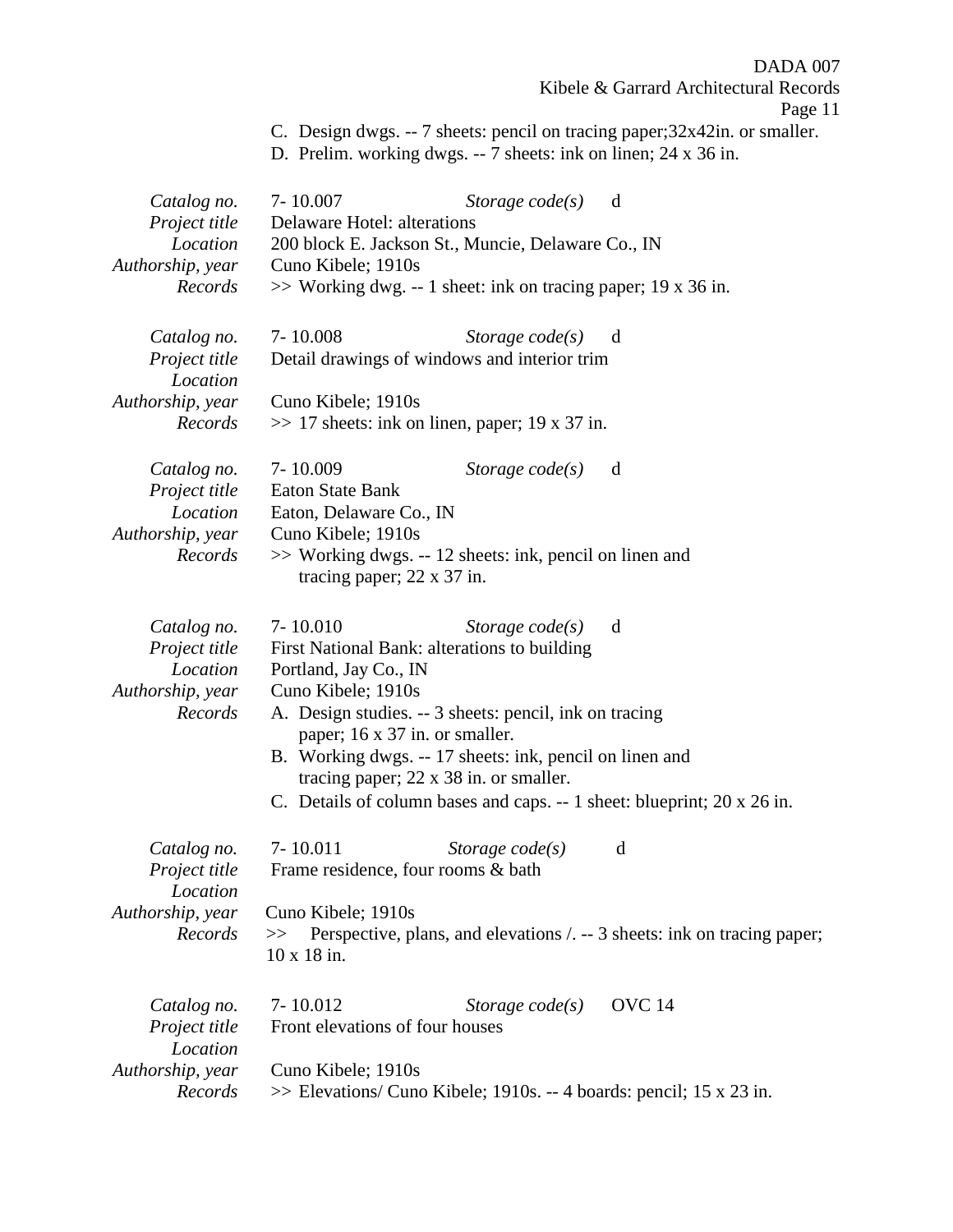| U |  |
|---|--|
|   |  |

| Catalog no.<br>Project title | 7-10.013<br>Storage $code(s)$<br>d<br>Gill Clay Pot Co. store house: roof truss                                                                          |  |  |
|------------------------------|----------------------------------------------------------------------------------------------------------------------------------------------------------|--|--|
| Location                     | Muncie, Delaware Co., IN                                                                                                                                 |  |  |
| Authorship, year             | Cuno Kibele; 1910s.                                                                                                                                      |  |  |
| Records                      | >> Plan of building and detail of truss /                                                                                                                |  |  |
|                              | -- 1 sheet: ink, pencil on tracing paper: 9 x 18 in.                                                                                                     |  |  |
|                              |                                                                                                                                                          |  |  |
| Catalog no.<br>Project title | 7-10.014<br>Storage $code(s)$<br>d<br>Heekin Park shelter and public comfort station.                                                                    |  |  |
| Location                     | Muncie, Delaware Co., IN                                                                                                                                 |  |  |
| Authorship, year             | Cuno Kibele; 1910                                                                                                                                        |  |  |
| Records                      | $\gg$ Working dwg. -- 1 sheet: ink on tracing paper; 24 x 36 in.                                                                                         |  |  |
| Catalog no.                  | $7 - 10.015$<br>Storage $code(s)$<br>d                                                                                                                   |  |  |
| Project title                | Heekin Park wading pool                                                                                                                                  |  |  |
| Location                     | Muncie, Delaware Co., IN                                                                                                                                 |  |  |
| Authorship, year             | Cuno Kibele; 1910s                                                                                                                                       |  |  |
| Records                      | $\gg$ Working dwg. -- 1 sheet: ink on tracing paper; 26 x 42 in.                                                                                         |  |  |
| Catalog no.                  | 7-10.016<br>Storage $code(s)$<br>d                                                                                                                       |  |  |
| Project title                | Unidentified building, possibly High School                                                                                                              |  |  |
| Location                     |                                                                                                                                                          |  |  |
| Authorship, year<br>Records  | Cuno Kibele; 1910s<br>A. Interior elevations of auditorium (studies). -- 5                                                                               |  |  |
|                              | sheets: pencil on tracing paper; 25 x 42 in.                                                                                                             |  |  |
|                              | B. Facade details. -- 1 sheet: pencil on tracing paper; 26 x 36 in.                                                                                      |  |  |
| Catalog no.                  | b, d, OVC<br>7-10.017<br>Storage $code(s)$                                                                                                               |  |  |
| Project title                | Jay County Courthouse, scheme 1                                                                                                                          |  |  |
| Location                     | Portland, Jay Co., IN                                                                                                                                    |  |  |
| Authorship, year             | Cuno Kibele; 1910s                                                                                                                                       |  |  |
| Records                      | A. Floor plans. -- 3 sheets: ink on illustration board; 23 x 29 in. OVC 14<br>B. Rendered elevation, sections, and grand staircase details. -- 4 sheets: |  |  |
|                              | pencil, col. pencil on tracing paper; 23 x 36 in. or smaller.                                                                                            |  |  |
| Catalog no.                  | 7-10.018<br>b, d, OVC<br>Storage $code(s)$                                                                                                               |  |  |
| Project title                | Jay County Courthouse, scheme 2                                                                                                                          |  |  |
| Location                     | Portland, Jay Co., IN                                                                                                                                    |  |  |
| Authorship, year             | Cuno Kibele; 1910s                                                                                                                                       |  |  |
| Records                      | A. Floor plans. -- 3 sheets: ink on illustration board; 23 x 29 in. OVC 14                                                                               |  |  |
|                              | B. Rendered elevations. -- 3 sheets: pencil on tracing paper; 21 x 25 in.                                                                                |  |  |
| Catalog no.                  | 7-10.019<br>b, d, OVC<br>Storage $code(s)$                                                                                                               |  |  |
| Project title                | Jay County Courthouse, scheme 3                                                                                                                          |  |  |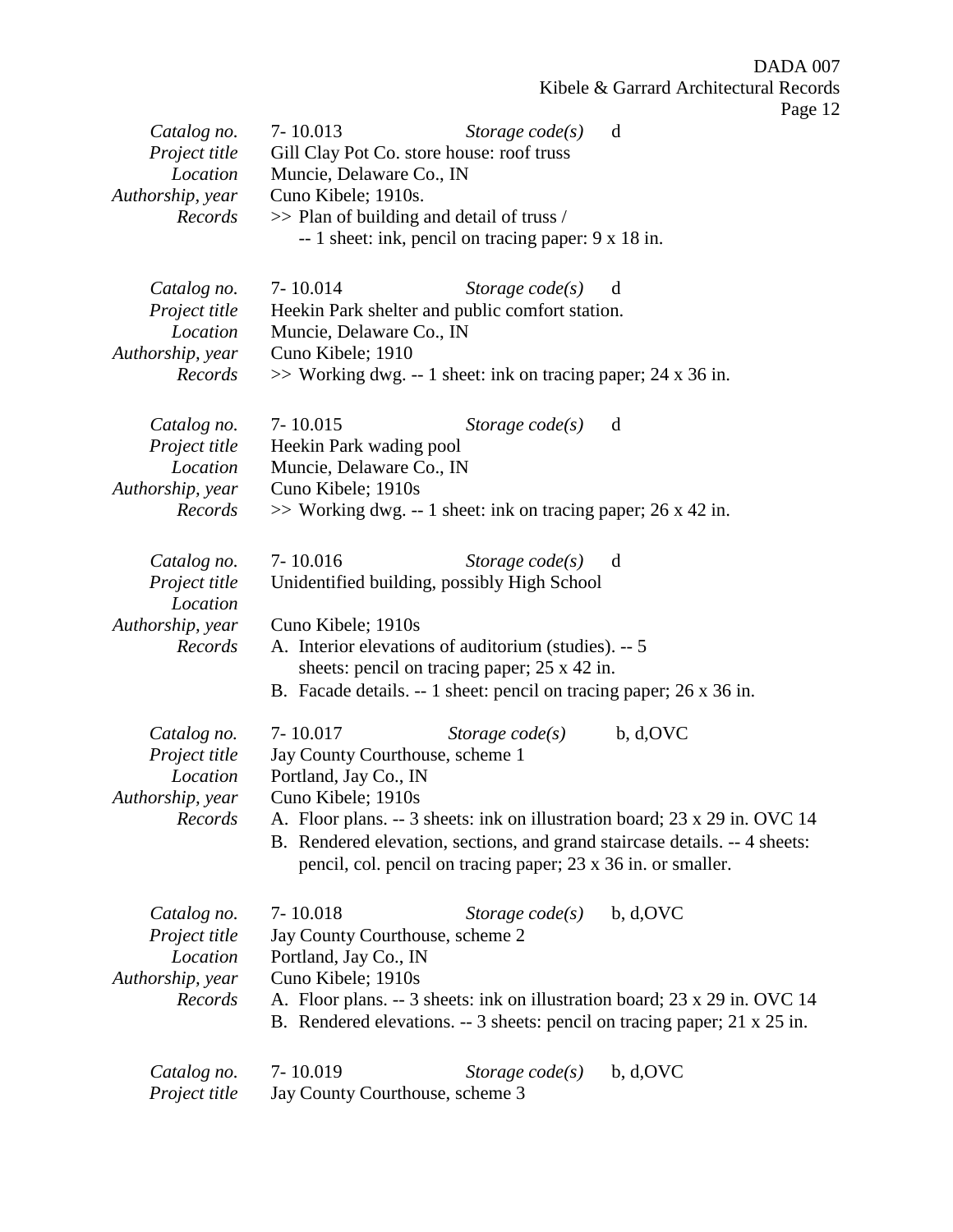| Location                    | Portland, Jay Co., IN                                    |                                                                     |                                                                                |
|-----------------------------|----------------------------------------------------------|---------------------------------------------------------------------|--------------------------------------------------------------------------------|
| Authorship, year            | Cuno Kibele; 1910s                                       |                                                                     |                                                                                |
| Records                     |                                                          |                                                                     | A. Floor plans. -- 3 sheets: ink on illustration board; 23 x 29 in. OVC 14     |
|                             |                                                          | B. Elevations and section. -- 3 sheets: ink, col. pencil on         |                                                                                |
|                             | tracing paper; $18 \times 36$ in.                        |                                                                     |                                                                                |
|                             |                                                          |                                                                     |                                                                                |
| Catalog no.                 | 7-10.020                                                 | Storage $code(s)$                                                   | <b>OVC 14</b>                                                                  |
| Project title               | Jay County Courthouse, scheme 4                          |                                                                     |                                                                                |
| Location                    | Portland, Jay Co., IN                                    |                                                                     |                                                                                |
| Authorship, year            | Cuno Kibele; 1910s                                       |                                                                     |                                                                                |
| Records                     |                                                          | >> Floor plans. -- 3 sheets: pencil on tracing paper                |                                                                                |
|                             | mounted on boards; 22 x 14 in.                           |                                                                     |                                                                                |
|                             |                                                          |                                                                     |                                                                                |
|                             | 7-10.021                                                 |                                                                     | d                                                                              |
| Catalog no.                 |                                                          | Storage $code(s)$                                                   |                                                                                |
| Project title<br>Location   | Jay County Courthouse, scheme 5<br>Portland, Jay Co., IN |                                                                     |                                                                                |
|                             | Cuno Kibele; 1910s                                       |                                                                     |                                                                                |
| Authorship, year<br>Records |                                                          | $\gg$ Floor plans. -- 3 sheets: ink; 13 x 20 in.                    |                                                                                |
|                             |                                                          |                                                                     |                                                                                |
|                             |                                                          |                                                                     | <b>OVC 14</b>                                                                  |
| Catalog no.                 | 7-10.022                                                 | Storage $code(s)$                                                   |                                                                                |
| Project title               | Jay County Courthouse, scheme 6                          |                                                                     |                                                                                |
| Location                    | Portland, Jay Co., IN                                    |                                                                     |                                                                                |
| Authorship, year            | Cuno Kibele; 1910s                                       |                                                                     |                                                                                |
| Records                     |                                                          |                                                                     | $\gg$ Rendered perspective. -- 1 board: ink, ink wash, encapsulated; 21x29 in. |
| Catalog no.                 | 7-10.023                                                 | Storage $code(s)$                                                   | d                                                                              |
| Project title               |                                                          |                                                                     | Johnson, J. C., store and apartment buildings: steam heating system            |
| Location                    | Muncie, Delaware Co., IN                                 |                                                                     |                                                                                |
| Authorship, year            | Cuno Kibele; 1910s                                       |                                                                     |                                                                                |
| Records                     |                                                          | $\gg$ Heating plans. -- 3 sheets: ink on tracing paper; 20 x 23 in. |                                                                                |
|                             |                                                          |                                                                     |                                                                                |
| Catalog no.                 | 7-10.024                                                 | Storage $code(s)$                                                   | d                                                                              |
| Project title               | Kimbrough Building: alterations                          |                                                                     |                                                                                |
| Location                    |                                                          | 114-118 S. Mulberry St., Muncie, Delaware Co., IN                   |                                                                                |
| Authorship, year            | Cuno Kibele; 1910s                                       |                                                                     |                                                                                |
| Records                     |                                                          | $\gg$ Floor plans. -- 1 sheet: ink on tracing paper; 21 x 36 in.    |                                                                                |
|                             |                                                          |                                                                     |                                                                                |
| Catalog no.                 | 7-10.025                                                 | Storage $code(s)$                                                   | d                                                                              |
| Project title               | Large two-story house                                    |                                                                     |                                                                                |
| Location                    |                                                          |                                                                     |                                                                                |
| Authorship, year            | Cuno Kibele; 1910s                                       |                                                                     |                                                                                |
| Records                     | >> First-floor heating plan                              |                                                                     |                                                                                |
|                             | $-1$ sheet: blueprint; 13 x 23 in.                       |                                                                     |                                                                                |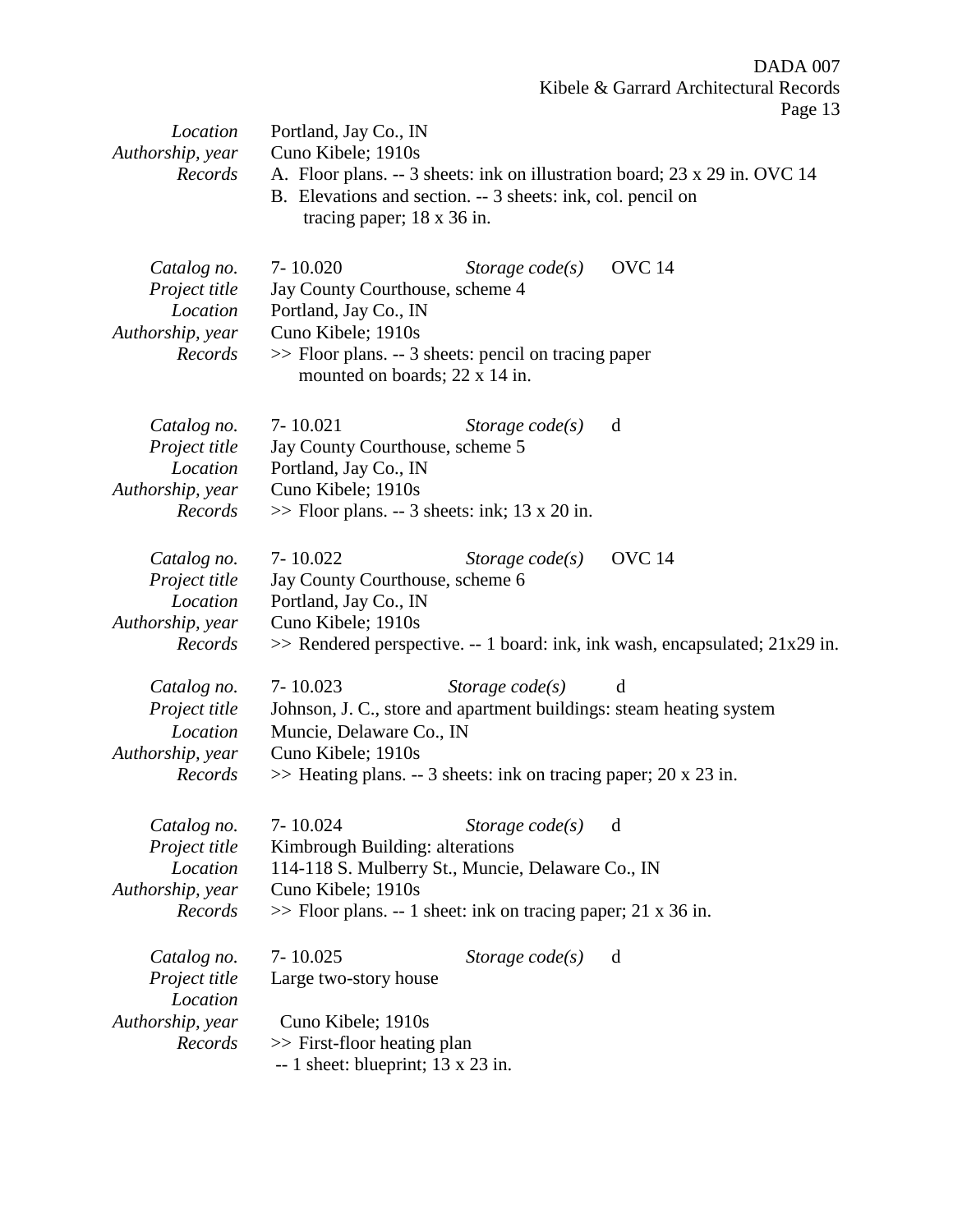DADA 007

Kibele & Garrard Architectural Records

Page 14

|                                          | -07                                                                                                                                                               |
|------------------------------------------|-------------------------------------------------------------------------------------------------------------------------------------------------------------------|
| Catalog no.<br>Project title             | 7-10.026<br>Storage $code(s)$<br>d<br>Little, Mrs. Eva, store building (New Little Building):<br>repairs and alterations                                          |
| Location<br>Authorship, year             | 201-203 E. Main St., Muncie, Delaware Co., IN<br>Cuno Kibele; 1910s                                                                                               |
| Records                                  | A. Studies. -- 2 sheets: pencil on tracing paper; 16 x 36 in.<br>B. Working dwgs. -- 3 sheets: ink on tracing paper; 16 x 36 in.                                  |
| Catalog no.<br>Project title<br>Location | 7-10.027<br>Storage $code(s)$<br>d<br><b>Masonic Temple</b>                                                                                                       |
| Authorship, year<br>Records              | Cuno Kibele; 1910s<br>>> Elevations and floor plans                                                                                                               |
|                                          | $-2$ sheet: pencil and ink on tracing paper; 11 x 18 in., 12 x 20 in.                                                                                             |
| Catalog no.<br>Project title<br>Location | 7-10.028<br>Storage $code(s)$<br>d<br><b>McCulloch Park bandstand</b><br>Muncie, Delaware Co., IN                                                                 |
| Authorship, year<br>Records              | Cuno Kibele; 1910s<br>$\gg$ Working dwg. -- 1 sheet: 24 x 36 in. -- 2 copies. --<br>$c.1$ : ink on tracing paper. c. 2: blueprint.                                |
| Catalog no.<br>Project title<br>Location | 7-10.029<br>Storage $code(s)$<br>d<br>McCulloch Park shelter house<br>Muncie, Delaware Co., IN                                                                    |
| Authorship, year<br>Records              | Cuno Kibele; 1910s<br>A. Prelim. (unsigned) working dwgs. -- 5 sheets: ink on linen; 22x 37 in.<br>B. Signed working dwgs. -- 5 sheets: ink on linen; 22 x 37 in. |
|                                          | C. Working dwgs. -- 4 sheets: ink on tracing paper; 21x36 in., 21x 12 in.<br>D. Drainage plan. -- 1 sheet: pencil on tracing paper; 21 x 16 in.                   |
| Catalog no.<br>Project title             | 7-10.030<br>Storage $code(s)$<br>d<br>Mitchell Building, for Dr. Harvey Mitchell                                                                                  |
| Location<br>Authorship, year             | 300 block S. Walnut St., Muncie, Delaware Co., IN<br>Cuno Kibele; 1910s                                                                                           |
| Records                                  | $\gg$ Working dwgs. -- 3 sheets (sheets 5-7); ink on linen; 24 x 37 in.                                                                                           |
| Catalog no.<br>Project title             | 7-10.031<br>Storage $code(s)$<br>d<br>Nickey Block: alterations and improvements                                                                                  |
| Location                                 | Muncie, Delaware Co., IN                                                                                                                                          |

*Authorship, year* Cuno Kibele; 1910s<br>*Records* >> Working dwgs. ->> Working dwgs. -- 2 sheets: pencil on tracing paper; 21x 42in., 20x 39in.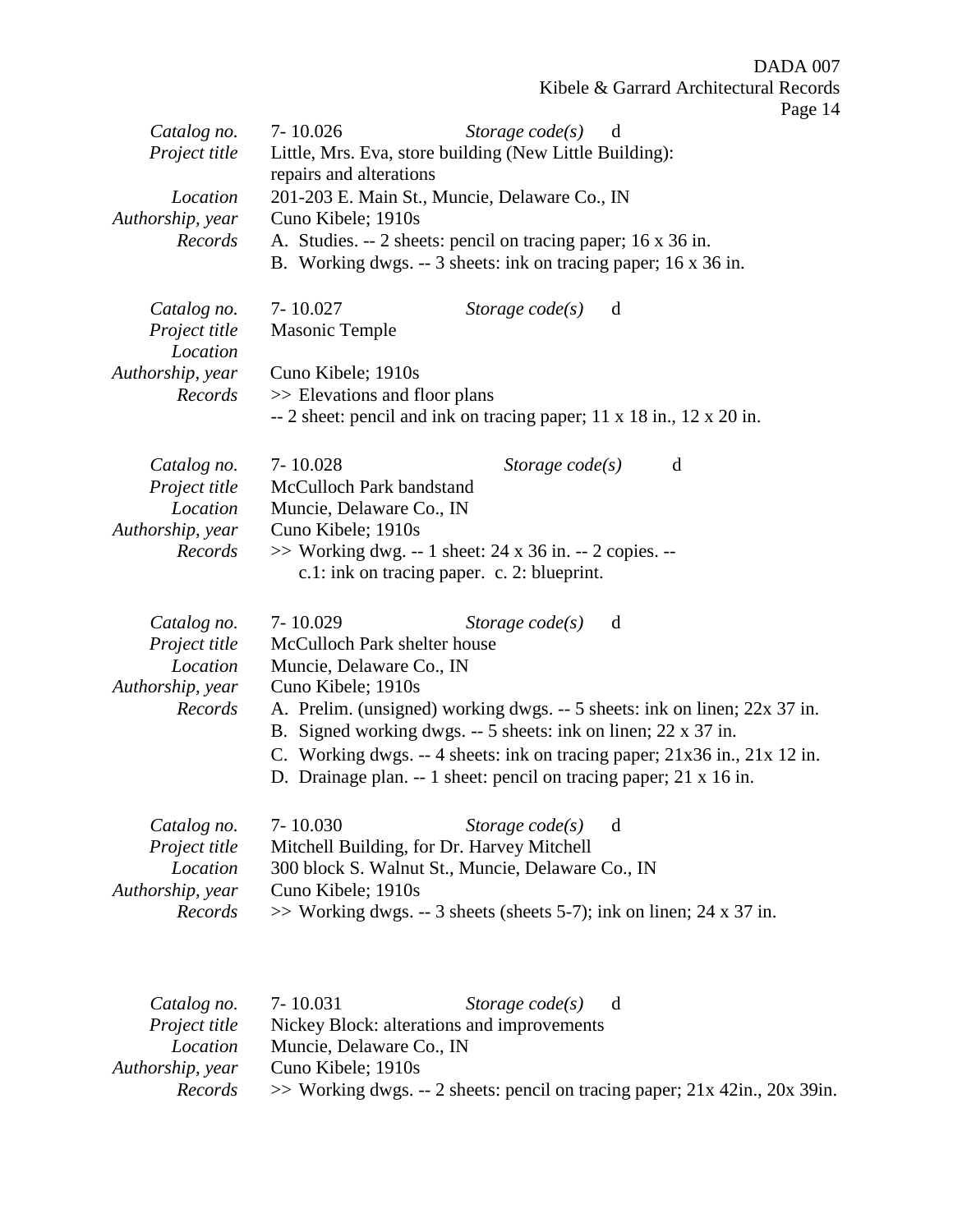| Catalog no.<br>Project title<br>Location<br>Authorship, year<br>Records | 7-10.032<br>Rohrs, George H., house<br>Cuno Kibele; 1910s | Storage $code(s)$<br>816 E. Adams St., Muncie, Delaware Co., IN                                                                       | d<br>$\gg$ Second-floor plan. -- 1 sheet: pencil on tracing paper; 18 x 22 in. |
|-------------------------------------------------------------------------|-----------------------------------------------------------|---------------------------------------------------------------------------------------------------------------------------------------|--------------------------------------------------------------------------------|
| Catalog no.<br>Project title<br>Location                                | 7-10.033<br>Small house                                   | Storage $code(s)$                                                                                                                     | d                                                                              |
| Authorship, year<br>Records                                             | $-1$ sheet: pencil; $8 \times 10$ in.                     | $\gg$ Sketch plan with dimensions / C. W. Garrard; 1910s.                                                                             |                                                                                |
| Catalog no.<br>Project title                                            | 7-10.034<br>Star Building: iron stairs (fire escape)      | Storage $code(s)$                                                                                                                     | d, bx                                                                          |
| Location                                                                |                                                           | 300 block S. Mulberry St., Muncie, Delaware Co., IN                                                                                   |                                                                                |
| Authorship, year<br>Records                                             | Cuno Kibele; 1910s                                        |                                                                                                                                       |                                                                                |
|                                                                         |                                                           | A. Working dwg. -- 1 sheet: ink on tracing paper; 20 x 36 in.<br>B. Specs. -- 2 p.: carbon copy; 13 in.; in legal-size document case. |                                                                                |
| Catalog no.                                                             | 7-10.035                                                  | Storage $code(s)$                                                                                                                     | d                                                                              |
| Project title                                                           | Thornburg, W. A., apartment house                         |                                                                                                                                       |                                                                                |
| Location                                                                | Muncie, Delaware Co., IN                                  |                                                                                                                                       |                                                                                |
| Authorship, year                                                        | Cuno Kibele; 1910s                                        |                                                                                                                                       |                                                                                |
| Records                                                                 |                                                           | $\gg$ Working dwgs. -- 6 sheets: ink on linen; 22 x 37 in.                                                                            |                                                                                |
| Catalog no.                                                             | 7-10.036                                                  | Storage $code(s)$                                                                                                                     | d                                                                              |
| Project title                                                           | Tudor-style school                                        |                                                                                                                                       |                                                                                |
| Location                                                                |                                                           |                                                                                                                                       |                                                                                |
| Authorship, year                                                        | Cuno Kibele; 1910s                                        |                                                                                                                                       |                                                                                |
| Records                                                                 | on tracing paper; 22 x 22 in.                             | >> Sketch partial plan and elevation. -- 2 sheets: pencil                                                                             |                                                                                |
| Catalog no.                                                             | 7-10.037                                                  | Storage $code(s)$                                                                                                                     | d                                                                              |
| Project title<br>Location                                               | Two-story houses                                          |                                                                                                                                       |                                                                                |
| Authorship, year                                                        | Cuno Kibele; 1910s                                        |                                                                                                                                       |                                                                                |
| Records                                                                 |                                                           | >> Plans and elevations of 9 designs for modest two-story                                                                             |                                                                                |
|                                                                         |                                                           | houses. -- 34 sheets: pencil on tracing paper; 16 x 17 in.                                                                            |                                                                                |
| Catalog no.                                                             | 7-10.038                                                  | Storage $code(s)$                                                                                                                     | d                                                                              |
| Project title                                                           | stairs, truss over auditorium                             | Unidentified building: Charles St. door, section thru                                                                                 |                                                                                |
| Location                                                                | Charles St., Muncie, Delaware Co., IN                     |                                                                                                                                       |                                                                                |
| Authorship, year                                                        | Cuno Kibele; 1910s                                        |                                                                                                                                       |                                                                                |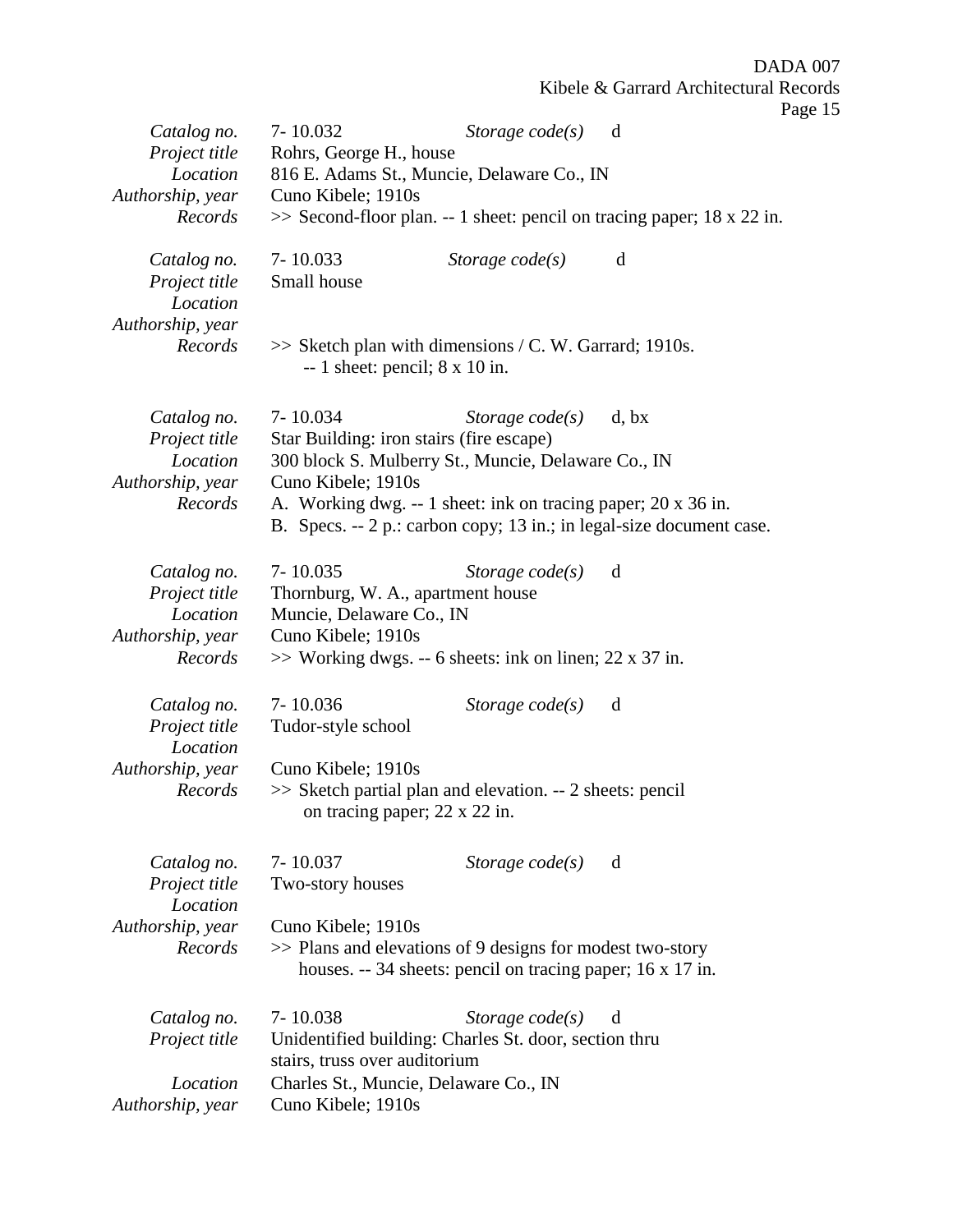|                                                                         | DADA 007<br>Kibele & Garrard Architectural Records<br>Page 16                                                                                                                                                                                |
|-------------------------------------------------------------------------|----------------------------------------------------------------------------------------------------------------------------------------------------------------------------------------------------------------------------------------------|
| Records                                                                 | $\gg$ Working dwg. -- 1 sheet: ink, pencil on tracing paper; 19 x 23 in.                                                                                                                                                                     |
| Catalog no.<br>Project title<br>Location                                | 7-10.039<br>Storage $code(s)$<br>d<br>Unidentified building: detail of trusses, cross section                                                                                                                                                |
| Authorship, year<br>Records                                             | Cuno Kibele; 1910s<br>>> Working dwg. -- 1 sheet: ink, pencil on tracing paper;<br>18 x 18 in. -- Cut from a larger sheet.                                                                                                                   |
| Catalog no.<br>Project title<br>Location                                | 7-10.040<br>Storage $code(s)$<br>d<br>Unidentified building: trusses, detail of steel to carry<br>3d floor over billiard room                                                                                                                |
| Authorship, year<br>Records                                             | Cuno Kibele; 1910s<br>$\gg$ Working dwg. -- 1 sheet: ink, pencil on tracing paper; 19 x 28 in.                                                                                                                                               |
| Catalog no.<br>Project title<br>Location<br>Authorship, year<br>Records | 7-10.041<br>Storage code(s)<br>d<br>Washington School, alterations<br>700 block E. Adams St., Muncie, Delaware Co., IN<br>Cuno Kibele; 1910s<br>$\gg$ Floor plans. -- 2 sheets: ink, pencil on tracing paper; 24 x 42 in.                    |
| Catalog no.<br>Project title<br>Location<br>Authorship, year<br>Records | 7-10.042<br>Storage $code(s)$<br>d<br>Winchester Heat, Light, and Power Co.: detail of shoe for a well<br>Winchester, Randolph Co., IN<br>Cuno Kibele; 1910s<br>$\gg$ Working dwg. -- 1 sheet: ink on tracing paper; 21 x 35 in.             |
| Catalog no.<br>Project title<br>Location<br>Authorship, year<br>Records | 7-10.043<br>Storage $code(s)$<br>d<br>Wysor Building: fireproof vault for second floor<br>100 block S. Main St., Muncie, Delaware Co., IN<br>Cuno Kibele; 1910s<br>$\gg$ 2 sheets: ink and pencil on tracing paper; 16 x 22 in., 18 x 24 in. |
| Catalog no.<br>Project title<br>Location<br>Authorship, year<br>Records | 7-11.001<br>Storage $code(s)$<br>d<br>New Southern Hotel<br>601-609 S. Walnut St, Muncie, Delaware Co., IN<br>>> Heating plan-basement / Cuno Kibele; 1911. -- 1 sheet:<br>col. pencil on blueprint; 18 x 22 in.                             |
| Catalog no.<br>Project title<br>Location                                | OVC, d<br>7-11.002<br>Storage $code(s)$<br>Schwartz, W. D., store and lodge building<br>Portland, Jay Co., IN                                                                                                                                |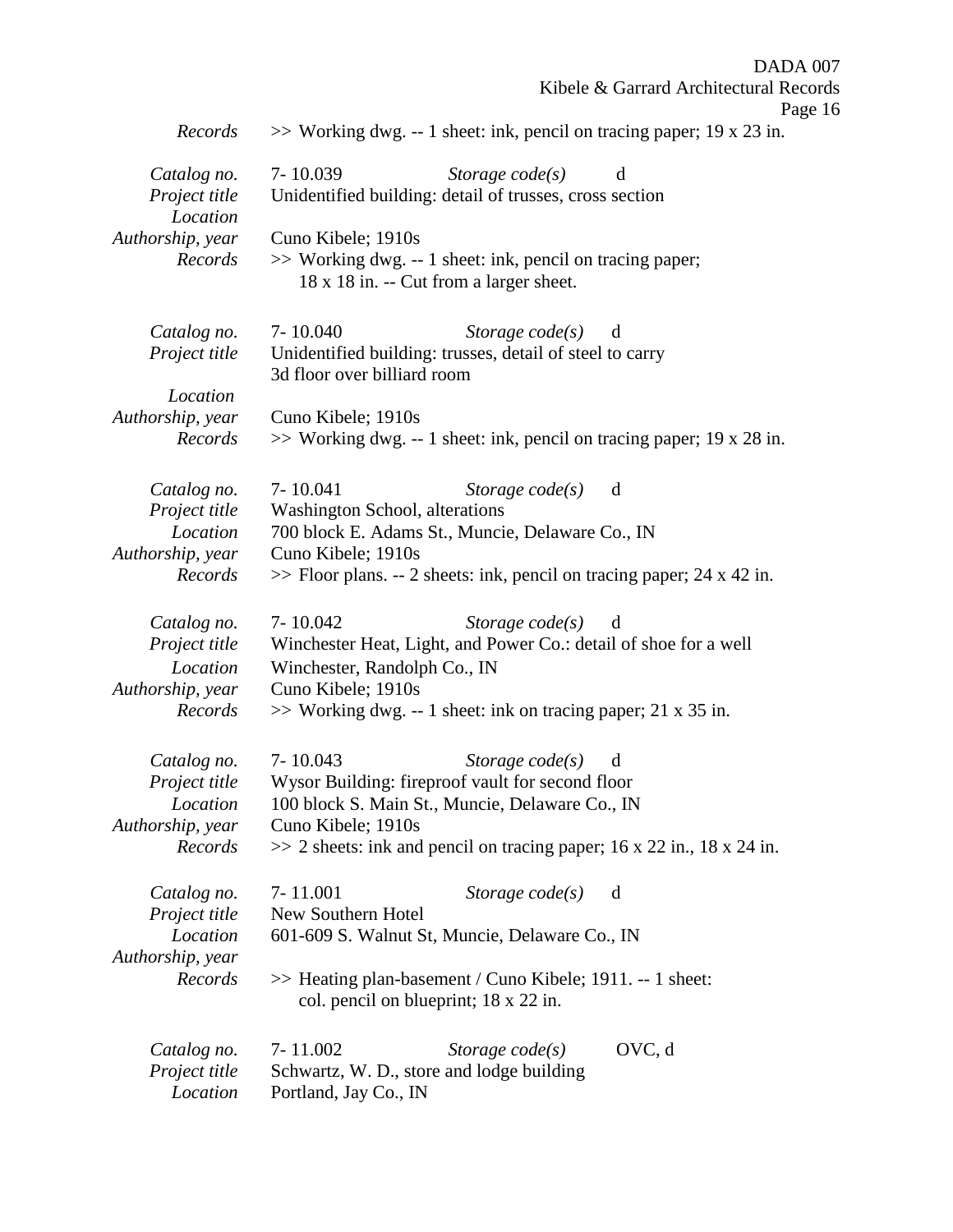Page 17

| Authorship, year          | - ־ ס־<br>Cuno Kibele; 1911                                                                                                                           |
|---------------------------|-------------------------------------------------------------------------------------------------------------------------------------------------------|
| Records                   | A. Exterior perspective <wood-burning>/ C. W. Garrard;</wood-burning>                                                                                 |
|                           | ca. 1911. -- 1 plaque: wood, 12 x 18 in.                                                                                                              |
|                           | B. Steel shop dwg./ Indiana Bridge Co., contract 7071;                                                                                                |
|                           | 1911. -- 1 sheet: blueprint; 29 x 40 in.                                                                                                              |
| Catalog no.               | $7 - 12$<br>Storage $code(s)$<br>d, b                                                                                                                 |
| Project title             | Botkin and Botkin veterinary hospital                                                                                                                 |
| Location                  | 330 E. Jackson St., Muncie, Delaware Co., IN                                                                                                          |
| Authorship, year          | Cuno Kibele; 1912                                                                                                                                     |
| Records                   | A. Working dwgs; 1912. -- 9 sheets: ink, penil on linen                                                                                               |
|                           | and tracing paper; 24 x 37 in., 26 x 17 in.                                                                                                           |
|                           | B. Carved plaque depicting facade/ C. W. Garrard;                                                                                                     |
|                           | 1912. -- 1 piece: wood; 16 x 2 in. in crate of boards.                                                                                                |
| Catalog no.               | 7-13.001<br>Storage $code(s)$<br>d                                                                                                                    |
| Project title             | Ball, Dr. L. L., house: alterations                                                                                                                   |
| Location                  | 246 Minnetrista Blvd., Muncie, Delaware Co., IN                                                                                                       |
| Authorship, year          | Cuno Kibele; 1913                                                                                                                                     |
| Records                   | >> Working dwgs. -- 10 sheets: ink on linen, tracing paper;                                                                                           |
|                           | $22 \times 38$ in. or smaller.                                                                                                                        |
| Catalog no.               | 7-13.002<br>Storage $code(s)$<br>bx                                                                                                                   |
| Project title             | <b>Merchants National Bank</b>                                                                                                                        |
| Location                  | Muncie, Delaware Co., IN                                                                                                                              |
| Authorship, year          | 1913                                                                                                                                                  |
| Records                   | $\gg$ Specifications. -- 1 v.: carbon copy; 9 x 13 in. -- 2                                                                                           |
|                           | copies. -- ; in legal-size document case.                                                                                                             |
| Catalog no.               | $7 - 14$<br>Storage $code(s)$<br>d, b, bx                                                                                                             |
| Project title             | Muncie High School (Central High School)                                                                                                              |
| Location                  | High St., Muncie, Delaware Co., IN                                                                                                                    |
| Authorship, year          | Cuno Kibele; 1914-15                                                                                                                                  |
| Records                   | A. Presentation plans. -- 4 sheets. C.1: ink/linen; 18 x                                                                                              |
|                           | 21 in. -- c.2: ink/card stock; 20 x 22 in.                                                                                                            |
|                           | B. Rendering. -- 1 sheet. C.1 & c.2: pencil/trace; $29 \times 42$ in., $28 \times 42$ in.                                                             |
|                           | C.3: carbon transfer; $27 \times 40$ in. C.4 & c.5: pencil on board; $25 \times 40$ in.                                                               |
|                           | C. Auditorium plans. $-2$ sheets: ink on tracing paper; 24 x 29 in.<br>D. Specifications. -- 3 v.: carbon copy; 9 x 14 in. in superindentent's report |
|                           | of 9 July 1915 (1 p.: ink; $6 \times 9$ in.); in legal-size document case.                                                                            |
|                           |                                                                                                                                                       |
| Catalog no.               | 7-15.001<br>Storage $code(s)$<br>bx                                                                                                                   |
| Project title<br>Location | Kibele, Cuno, house<br>800 E. Adams St., Muncie, Delaware Co., IN                                                                                     |
| Authorship, year          | Cuno Kibele; 1915                                                                                                                                     |
|                           |                                                                                                                                                       |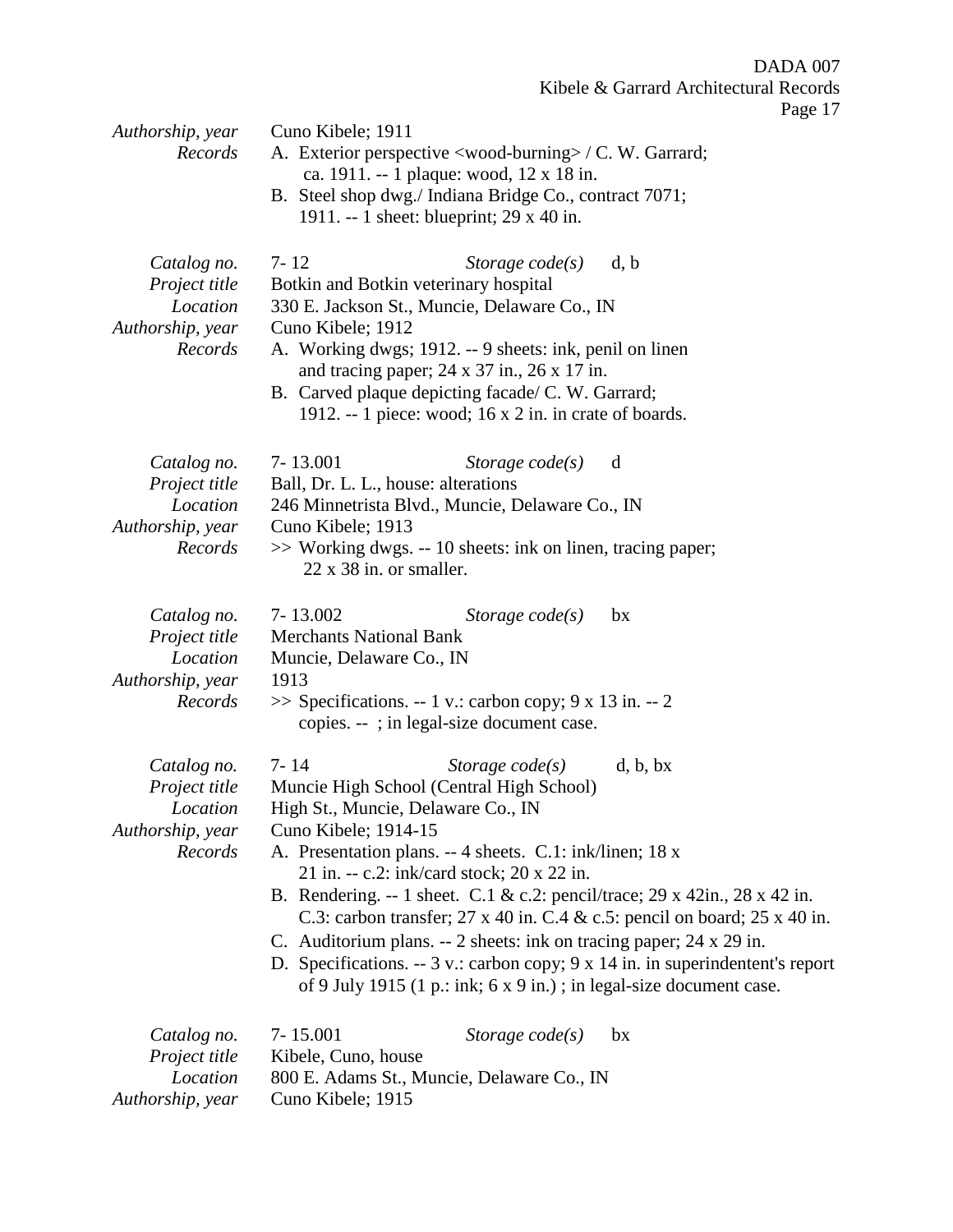Kibele & Garrard Architectural Records Page 18 *Records* >> Moving and building permit / Munci City Clerk; 1915. -- 1 p.; 10 in.; in legal-size document case. *Catalog no.* 7- 15.002 *Storage code(s)* d *Project title* McCulloch Park public comfort station *Location* Muncie, Delaware Co., IN *Authorship, year* Cuno Kibele, Kibele and Garrard; 1915-1919 *Records* >> Working dwgs. -- 4 sheets: ink on tracing paper; 24 x 36 in. or smaller *Catalog no.* 7- 15.003 *Storage code(s)* d *Project title* Ball Brothers Glass Manufacturing Co., office and manufacturing plant *Location* Macedonia Ave. at 9th St., Muncie, Delaware Co., IN *Authorship, year* Cuno Kibele; 1915 *Records* >> Working dwgs. -- 7 sheets: blueprint; 28 x 36 in. *Catalog no.* 7- 15.0552 *Storage code(s)* d *Project title* Ball, W. C., house: alterations *Location* 500 Minnetrista Blvd., Muncie, Delaware Co., IN *Authorship, year* Cuno Kibele, job 552; 1915-16 *Records*  $\gg$  Working dwgs. -- 6 sheets: ink, pencil on tracing paper; 24 x 36 in. or smaller. *Catalog no.* 7- 15.0603 *Storage code(s)* d *Project title* Johnson, Abbott L., house: addition *Location* 328 E. Washington St., Muncie, Delaware Co., IN *Authorship, year* Cuno Kibele, job 603; 1915-16 *Records* >> Working dwgs. -- 12 sheets: pencil and ink on tracing paper; 20 x 36 in. or smaller. *Catalog no.* 7- 16.001 *Storage code(s)* d *Project title* Young Block (Kessler Block, Strand Theater), alterations *Location* 115-117 E. Jackson St., Muncie, Delaware Co., IN *Authorship, year* Cuno Kibele; 1916 *Records* >> Detail of columns and plate girder. -- 1 sheet: ink and pencil on tracing paper; 17 x 22 in. *Catalog no.* 7- 16.0606 *Storage code(s)* d *Project title* Howe, J. E., house: addition & alterations *Location* 325 E. Washington St., Muncie, Delaware Co., IN *Authorship, year* Cuno Kibele, job 606; 1916 *Records* >> Working dwgs. -- 8 sheets: pencil, ink on tracing paper;18 x 27 in.

DADA 007

*Catalog no.* 7- 16.0608 *Storage code(s)* d *Project title* Miller, Frank R., garage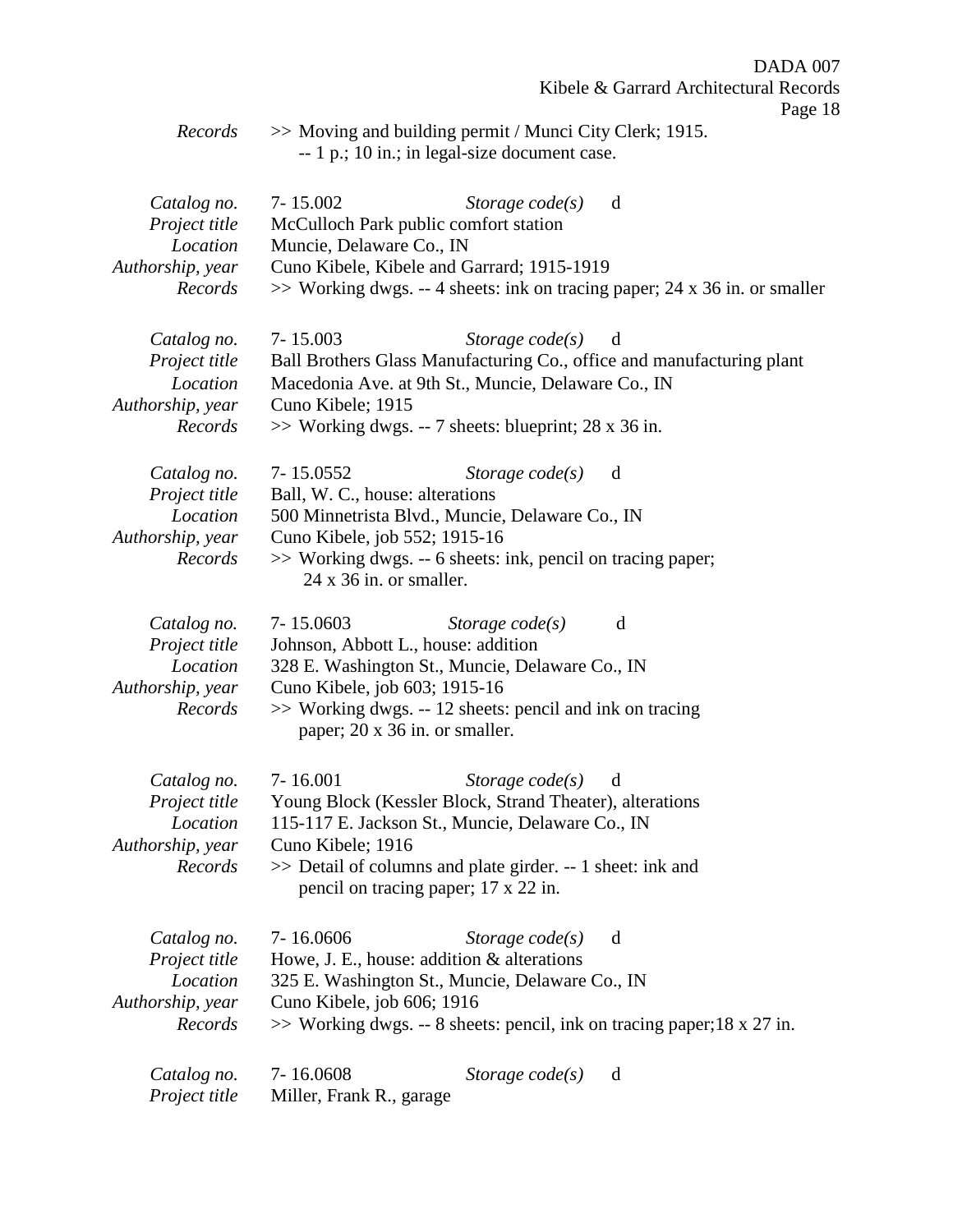DADA 007

Kibele & Garrard Architectural Records

| L<br>ъ. | ١ |
|---------|---|
|         |   |

| Location<br>Authorship, year<br>Records                                 | 311 N. Jefferson St., Muncie, Delaware Co., IN<br>Cuno Kibele, job 608; 1916<br>A. Sketch / C. W. Garrard. -- 1 sheet: ink on tracing paper; 8 x 9 in.<br>B. Working dwgs. -- 7 sheets: ink on tracing paper; 24 x 36 in.                                                                                                                                                                                                           |
|-------------------------------------------------------------------------|-------------------------------------------------------------------------------------------------------------------------------------------------------------------------------------------------------------------------------------------------------------------------------------------------------------------------------------------------------------------------------------------------------------------------------------|
| Catalog no.<br>Project title<br>Location<br>Authorship, year<br>Records | 7-16.0645<br>Storage $code(s)$<br>d<br>Ball, F. C., house: addition<br>Minnetrista Blvd., Muncie, Delaware Co., IN<br>Cuno Kibele, job 645; 1916<br>A. Roof plan of existing house. -- 1 sheet: ink on tracing paper; 19x20 in.<br>B. Working dwgs. for addition. -- 16 sheets: ink on tracing<br>paper; 24 x 36 in. or smaller.<br>C. Working dwgs. for entrance gate and fence. -- 2 sheets:<br>ink on tracing paper; 20 x 36 in. |
| Catalog no.<br>Project title<br>Location<br>Authorship, year<br>Records | <b>OVC</b> 14<br>7-16.0660<br>Storage $code(s)$<br>Ballard, W. H., store: alterations<br>207 S. Walnut St., Muncie, Delaware Co., IN<br>Cuno Kibele, job 660; 1916<br>A. Rendered elevation showing proposed third story. -- 1<br>board: ink, ink wash; 18 x 8 in.<br>B. Working dwgs. -- 7 sheets: ink and pencil on tracing<br>paper; 24 x 42 in. or smaller.                                                                     |
| Catalog no.<br>Project title<br>Location<br>Authorship, year<br>Records | 7-16.0663<br>d<br>Storage $code(s)$<br>Boyce, Ed, garage and store building<br>327 E. Main St., Muncie, Delaware Co., IN<br>Cuno Kibele, job 663; 1916<br>$\gg$ Working dwgs. -- 4 sheets: ink on tracing paper; 24 x 36 in., 16 x 21 in.                                                                                                                                                                                           |
| Catalog no.<br>Project title<br>Location<br>Authorship, year<br>Records | 7-16.0670<br>Storage $code(s)$<br>d<br>Wells, Arthur T., laundry building (American Laundry)<br>100 block W. Howard St. @ High St., Muncie, Delaware Co., IN<br>Cuno Kibele, job 670; 1916<br>A. Working dwgs. -- 3 sheets: ink on linen; 22 x 37 in.<br>B. Working dwgs. for addition. -- 15 sheets: ink and pencil<br>on tracing paper; 22 x 37 in. or smaller                                                                    |
| Catalog no.<br>Project title<br>Location<br>Authorship, year<br>Records | 7-17.001<br>Storage $code(s)$<br>d<br>Adelsberger garage<br>Union City, Randolph Co., IN<br>Cuno Kibele, job 678; 1917<br>>> Working dwg. -- 1 sheet: ink, pencil on tracing paper;<br>14 x 20 in. -- Cut from a larger sheet, evidently for the truss design.                                                                                                                                                                      |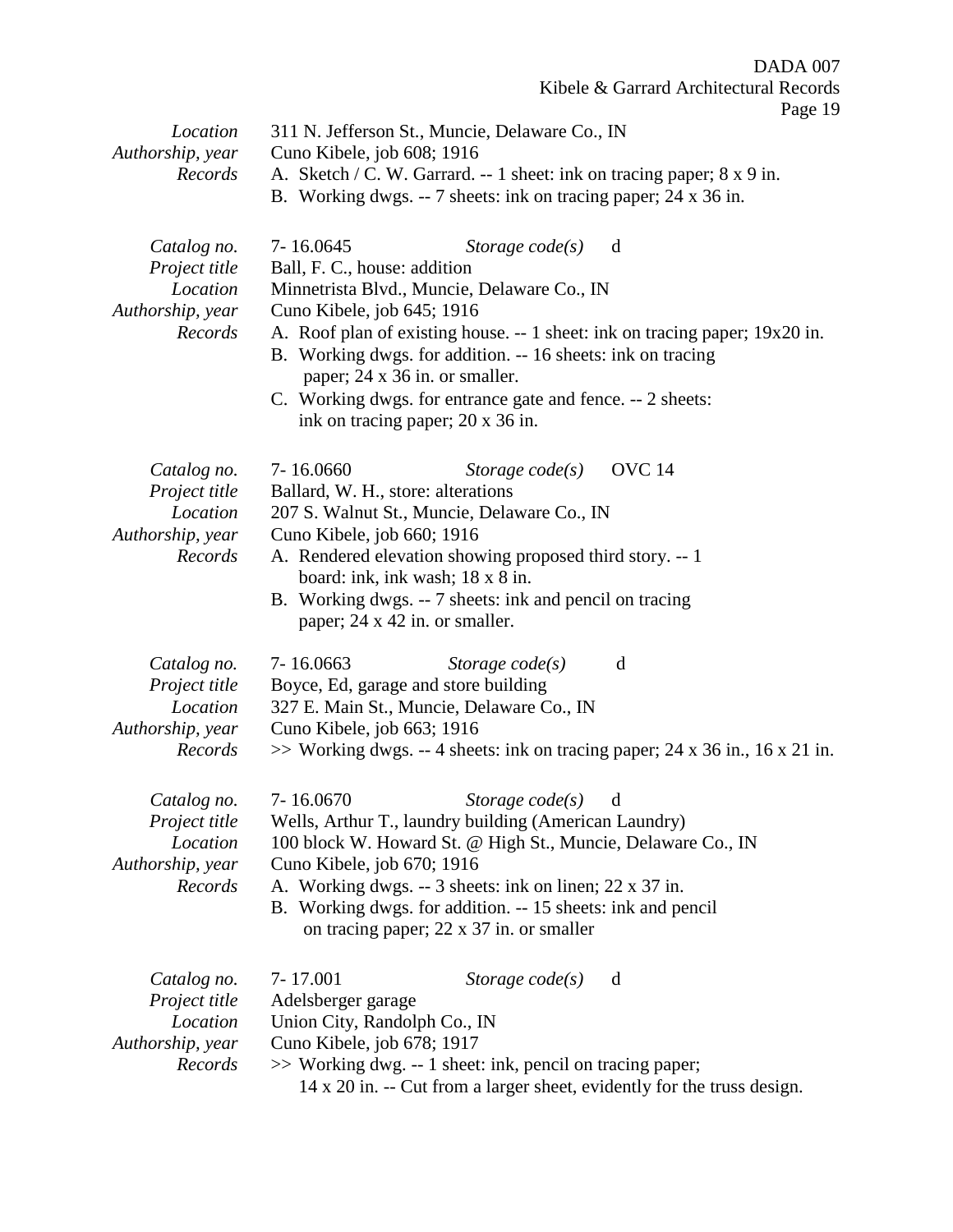| Catalog no.<br>Project title<br>Location<br>Authorship, year<br>Records | 7-17.002<br>Elks Lodge<br>Muncie, Delaware Co., IN<br>Cuno Kibele, job 674; 1917                                   | Storage $code(s)$<br>$\gg$ Floor plans. -- 13 sheets: pencil on tracing paper; 21 x<br>21 in. -- Includes four or five schemes.                                                                                                                                   | d                                                                                                                                                            |
|-------------------------------------------------------------------------|--------------------------------------------------------------------------------------------------------------------|-------------------------------------------------------------------------------------------------------------------------------------------------------------------------------------------------------------------------------------------------------------------|--------------------------------------------------------------------------------------------------------------------------------------------------------------|
| Catalog no.<br>Project title<br>Location<br>Authorship, year<br>Records | 7-17.003<br>Cuno Kibele, job 677; 1917<br>36 in. or smaller                                                        | Storage $code(s)$<br>Mitchell Building: Banner Furniture Co. store<br>300 block S. Walnut St., Muncie, Delaware Co., IN<br>>> Working dwgs. -- 3 sheets: ink on tracing paper; 24 x                                                                               | d                                                                                                                                                            |
| Catalog no.<br>Project title<br>Location<br>Authorship, year<br>Records | 7-17.004<br>Warner Gear Company, garage<br>Penn St., Muncie, Delaware Co., IN<br>Cuno Kibele, job 679 or 699; 1917 | Storage $code(s)$<br>>> Detail of truss. -- 1 sheet: pencil on tracing paper; 13<br>x 17 in. -- Cut from a larger sheet.                                                                                                                                          | d                                                                                                                                                            |
| Catalog no.<br>Project title<br>Location<br>Authorship, year<br>Records | 7-17.005<br>Warner Gear Co. offices<br>Cuno Kibele, job 679; 1917<br>tracing paper; $12 \times 18$ in.             | Storage $code(s)$<br>d<br>400 S. Penn St., Muncie, Delaware Co., IN<br>$\gg$ Revised office plan. -- 1 sheet: ink and pencil on                                                                                                                                   |                                                                                                                                                              |
| Catalog no.<br>Project title<br>Location<br>Authorship, year<br>Records | 7-17.0680<br>Johnson, J. E., house<br>Cuno Kibele, job 680; 1917                                                   | Storage $code(s)$<br>E. Washington St., Muncie, Delaware Co., IN<br>heating plans, framing plans, exterior & interior details.                                                                                                                                    | d<br>A. Plan. -- 1 sheet: ink on tracing paper; 22 x 35 in. -- Stained, torn.<br>B. Working dwgs. -- 24 sheets: ink on tracing paper; 24 x 36 in. - Includes |
| Catalog no.<br>Project title<br>Location<br>Authorship, year<br>Records | 7-17.0691<br>lobby, box office, and foyer<br>Cuno Kibele, job 691; 1917<br>paper; 26 x 36 in. or smaller.          | Storage code(s)<br>Wysor Grand Theater: alterations to entrance, vestibule,<br>100 block E. Jackson St., Muncie, Delaware Co., IN<br>A. Plan of second balcony. -- 1 sheet: ink on linen; 12 x 12 in.<br>B. Working dwgs. -- 18 sheets: ink and pencil on tracing | d                                                                                                                                                            |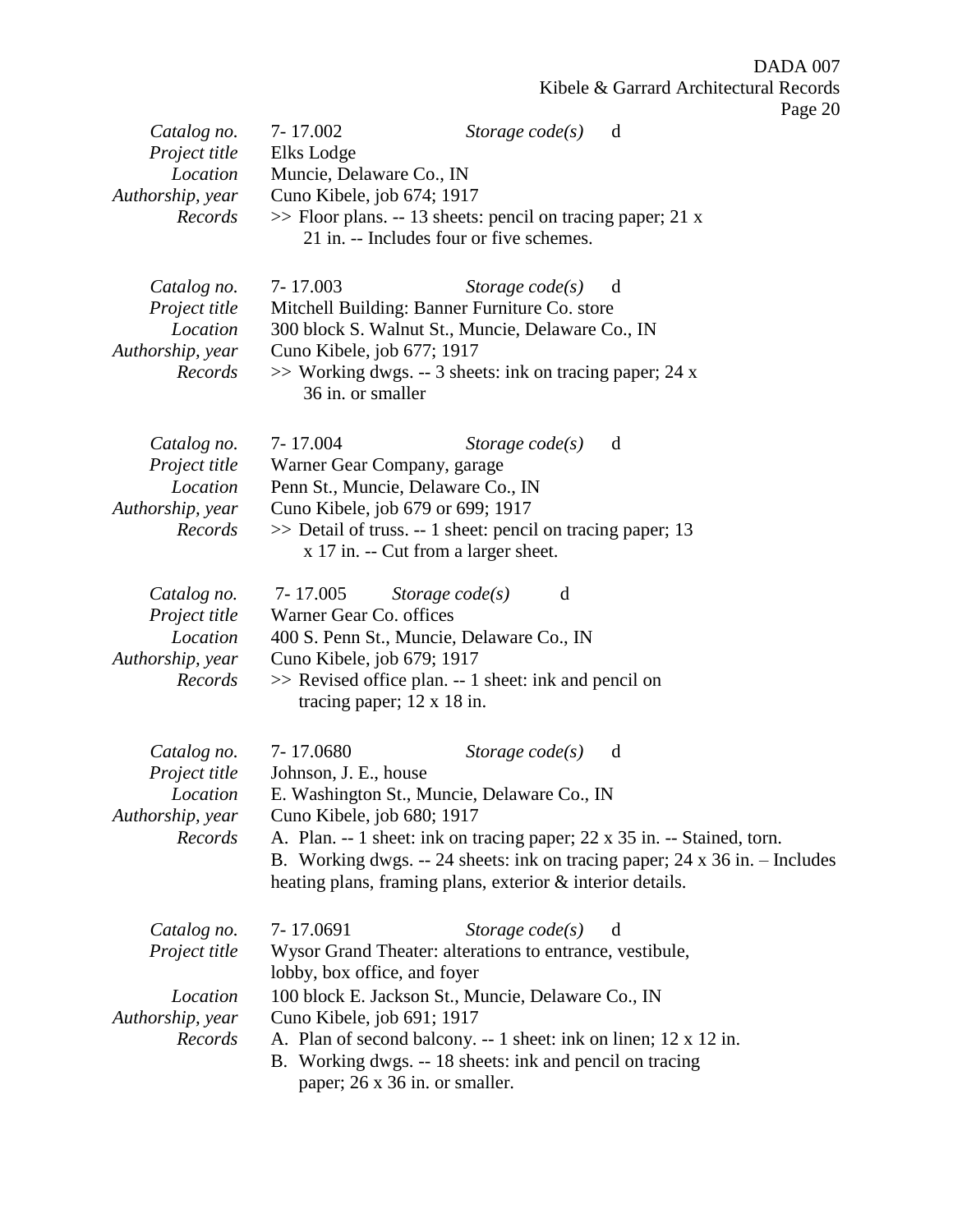DADA 007

Kibele & Garrard Architectural Records

|--|--|--|

| Catalog no.<br>Project title                                            | 7-18.001<br>Storage $code(s)$<br>d<br>Muncie Normal University (Indiana State Normal School,<br>Eastern Division): new toilets?                                                                                                                                                                                                                                                                                                                                                                                                                         |
|-------------------------------------------------------------------------|---------------------------------------------------------------------------------------------------------------------------------------------------------------------------------------------------------------------------------------------------------------------------------------------------------------------------------------------------------------------------------------------------------------------------------------------------------------------------------------------------------------------------------------------------------|
| Location<br>Authorship, year<br>Records                                 | Muncie, Delaware Co., IN<br>Cuno Kibele; 1918<br>$\gg$ Basement floor plan. -- 1 sheet: ink on tracing paper; 24 x 31 in.                                                                                                                                                                                                                                                                                                                                                                                                                               |
| Catalog no.<br>Project title<br>Location<br>Authorship, year<br>Records | 7-18.0710<br>Storage $code(s)$<br>d<br>Kirby Wood Lumber Co.: office<br>S. Liberty St., Muncie, Delaware Co., IN<br>Cuno Kibele, job 710; 1918<br>$\gg$ Working dwgs. -- 4 sheets: ink on tracing paper; 16 x 36 in.                                                                                                                                                                                                                                                                                                                                    |
| Catalog no.<br>Project title<br>Location<br>Authorship, year<br>Records | 7-19.001<br>Storage $code(s)$<br>d<br>Garrard, Mrs. O. M., house: alterations<br>647 N. Jefferson St., Muncie, Delaware Co., IN<br>Kibele & Garrard; 1919<br>$\gg$ Working dwgs. -- 4 sheets (sheets 1-3 and 5): ink on<br>tracing paper; $16 \times 28$ in.                                                                                                                                                                                                                                                                                            |
| Catalog no.<br>Project title<br>Location<br>Authorship, year<br>Records | 7-19.002<br>Storage $code(s)$<br>d<br>Muncie Normal (Indiana State Normal School): alterations<br>and additions to heating system<br>Muncie, Delaware Co., IN<br>Kibele & Garrard; 1919<br>A. Prelim. dwg.--1 sheet: ink, pencil, col. pencil on tracing paper; 18x28 in.<br>B. Working dwg. -- 1 sheet: ink on tracing paper; 24 x 36 in.                                                                                                                                                                                                              |
| Catalog no.<br>Project title<br>Location<br>Authorship, year<br>Records | 7-19.0722<br>Storage $code(s)$<br>d<br>Roberts, Geo. D., building (Stillman's store)<br>315-317 S. Walnut St., Muncie, Delaware Co., IN<br>Kibele & Garrard, job 722; 1919<br>A. Prelim. dwg. (elevations). -- 1 sheet: ink, pencil on<br>tracing paper; $24 \times 38$ in.<br>B. Working dwgs. -- 10 sheets: ink, pencil on tracing paper; 21 x 36 in.<br>C. Work sheet for alterations. -- 1 sheet: pencil on<br>tracing paper; $26 \times 21$ in.<br>D. Details for main stairs to basement. -- 1 sheet: ink on<br>tracing paper; $20 \times 24$ in. |
| Catalog no.<br>Project title<br>Location<br>Authorship, year            | 7-19.0730<br>Storage $code(s)$<br>d<br><b>Gaston School: alterations</b><br>Gaston, Delaware Co., IN<br>Kibele & Garrard, job $730$ ; 1919                                                                                                                                                                                                                                                                                                                                                                                                              |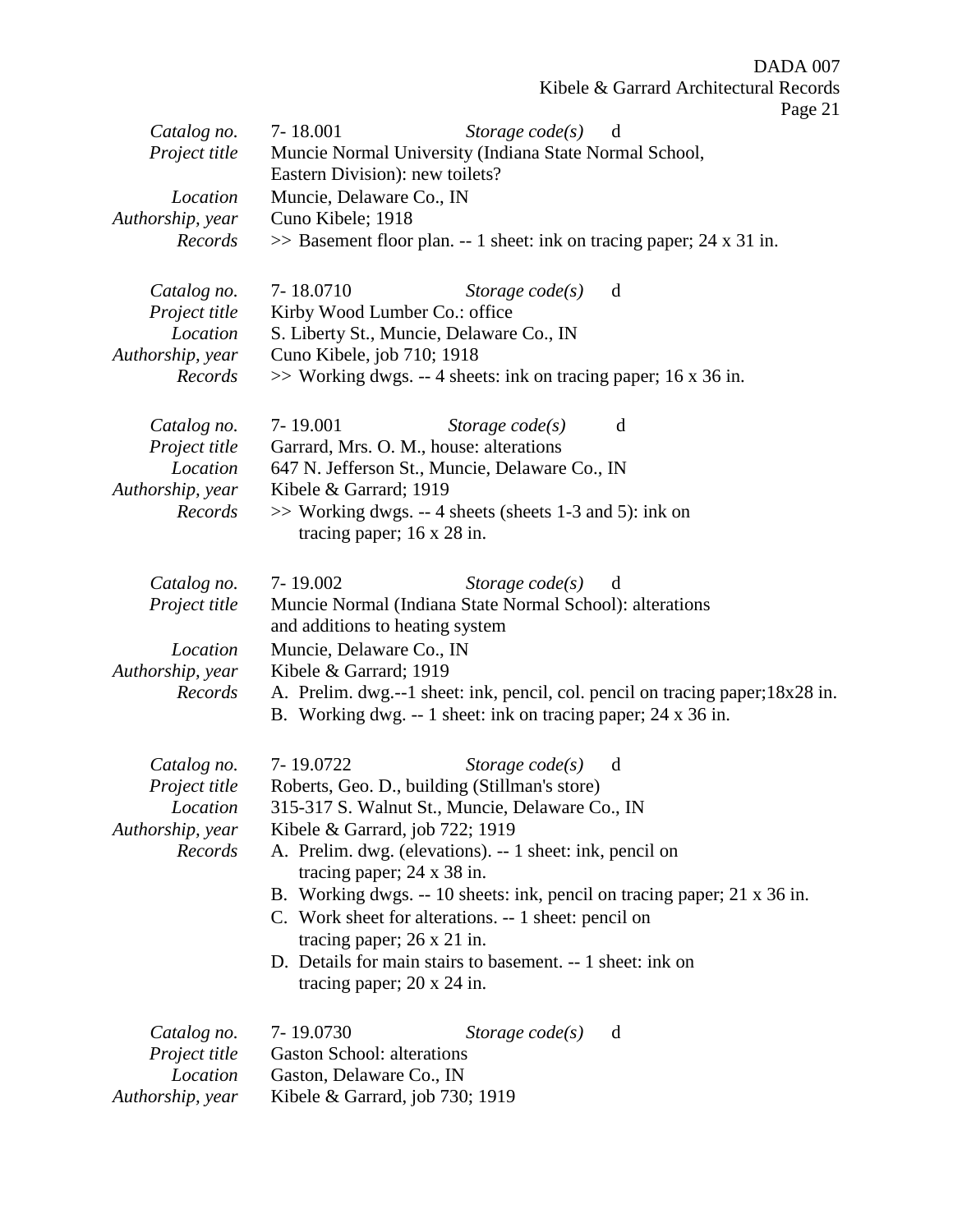Page 22

*Records* >> Working dwgs. -- 3 sheets: ink on tracing paper; 18 x 28 in.

| Catalog no.<br>Project title<br>Location<br>Authorship, year<br>Records | 7-19.0731<br>Storage $code(s)$<br>d<br>McCormick Bros. Co. factory additions<br>Albany, Delaware Co., IN<br>Kibele & Garrard, job 731; 1919-1920<br>A. Working dwgs. for 1919 addition; 1919. -- 1 sheet (sheet<br>7): ink on tracing paper; $22 \times 36$ in.<br>B. Working dwgs. for 1920 addition; 1920. -- 4 sheets: ink,<br>col. ink on tracing paper; 17 x 36 in.<br>C. Schedule of steel sash for factory addition and garage<br>job 752. -- 1 sheet: ink, pencil on tracing paper; 16 x 21 in. |
|-------------------------------------------------------------------------|---------------------------------------------------------------------------------------------------------------------------------------------------------------------------------------------------------------------------------------------------------------------------------------------------------------------------------------------------------------------------------------------------------------------------------------------------------------------------------------------------------|
| Catalog no.<br>Project title<br>Location<br>Authorship, year<br>Records | 7-19.0734<br>d<br>Storage $code(s)$<br>Chambers, W. S., garage<br>New Castle, Henry Co., IN<br>Kibele & Garrard, job 734; 1919<br>>> Working dwg. for roof trusses. -- 1 sheet (sheet 9): ink<br>on tracing paper; 18 x 36 in.                                                                                                                                                                                                                                                                          |
| Catalog no.<br>Project title<br>Location<br>Authorship, year<br>Records | 7-19.0737<br>Storage $code(s)$<br>d<br>Children's Home Delaware County Orphans' Home: powerhouse<br>and laundry<br>3316 Kilgore Ave., Muncie, Delaware Co., IN<br>Kibele & Garrard, job 737; 1919<br>$\gg$ Working dwgs. -- 4 sheets: ink, pencil on tracing paper; 19 x 36 in.                                                                                                                                                                                                                         |
| Catalog no.<br>Project title<br>Location<br>Authorship, year<br>Records | 7-19.0742<br>Storage $code(s)$<br>d<br>Johnson, R. P., house: alterations<br>Muncie, Delaware Co., IN<br>Kibele & Garrard, job 742; 1919<br>$\gg$ Working dwgs. -- 5 sheets: ink on tracing paper; 22 x 36 in.                                                                                                                                                                                                                                                                                          |
| Catalog no.<br>Project title<br>Location<br>Authorship, year<br>Records | 7-19.0746<br>Storage $code(s)$<br>d<br>Young, Ralph, house: alterations & additions<br>611 W. Charles St., Muncie, Delaware Co., IN<br>Kibele & Garrard, job $746$ ; 1920<br>$\gg$ Working dwgs. -- 5 sheets: ink on tracing paper; 16 x 28 in.                                                                                                                                                                                                                                                         |
| Catalog no.<br>Project title<br>Location<br>Authorship, year<br>Records | 7-20.001<br>Storage $code(s)$<br>d<br>Armory building for B. M. Arthur<br>Muncie, Delaware Co., IN<br>Kibele & Garrard; 1920s<br>>> Floor plans, elev., section. -- 2 sheets: pencil on tracing paper; 24x36 in.                                                                                                                                                                                                                                                                                        |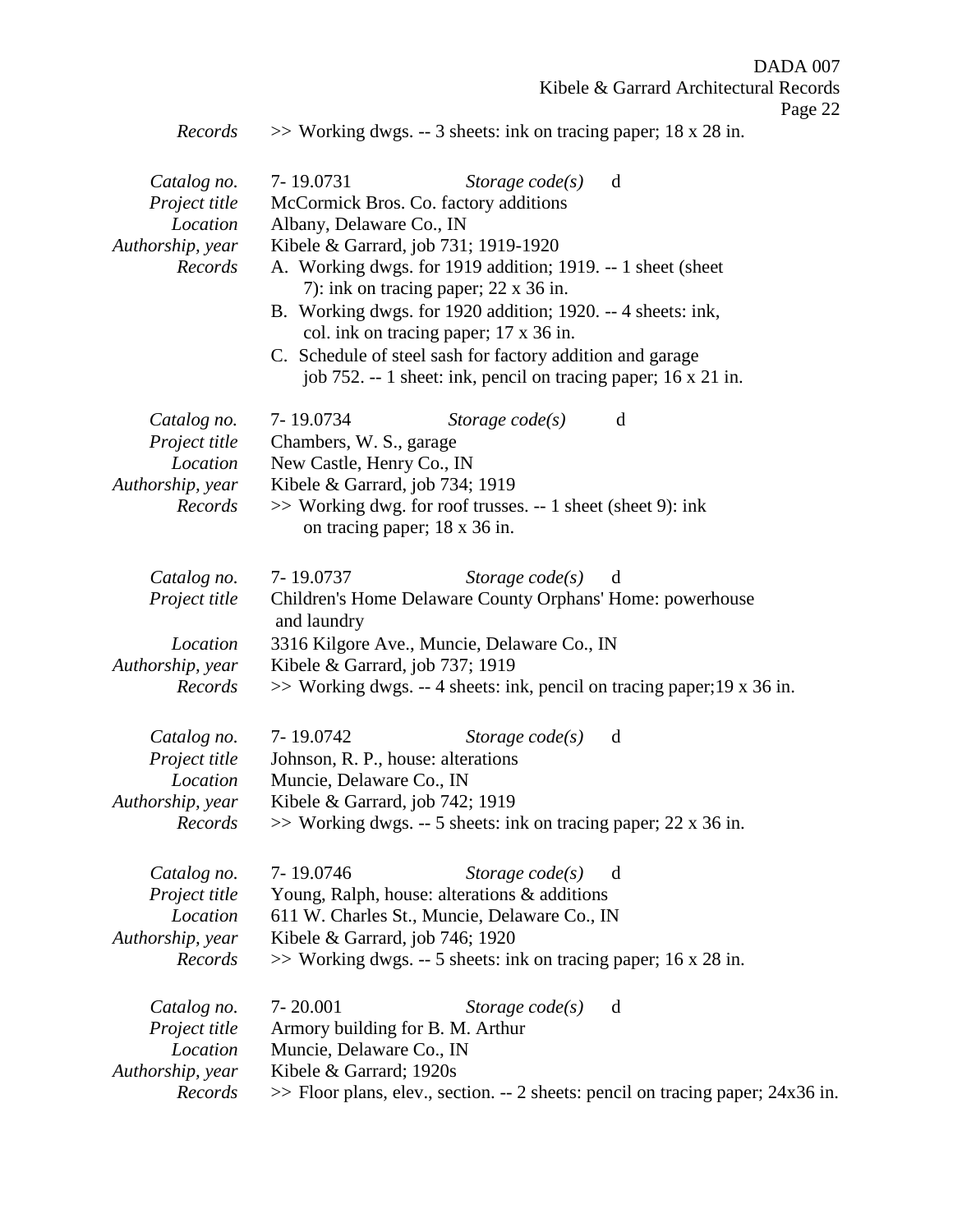| ш<br>त्राण |  |
|------------|--|
|            |  |

| Catalog no.<br>Project title<br>Location<br>Authorship, year<br>Records | $7 - 20.002$<br>Ball, W. C., house: alterations<br>Kibele & Garrard; 1920s<br>17 x 21 in., 18 x 18 in. | Storage $code(s)$<br>500 Minnetrista Blvd., Muncie, Delaware Co., IN<br>>> Working dwgs. -- 2 sheets: ink, pencil on tracing paper;                                                                            | ັ<br>d                                                                                                                                                         |
|-------------------------------------------------------------------------|--------------------------------------------------------------------------------------------------------|----------------------------------------------------------------------------------------------------------------------------------------------------------------------------------------------------------------|----------------------------------------------------------------------------------------------------------------------------------------------------------------|
| Catalog no.<br>Project title<br>Location<br>Authorship, year<br>Records | $7 - 20.003$<br><b>Bank</b><br>C. W. Garrard; 1920s.<br>14 x 23 in.                                    | Storage $code(s)$                                                                                                                                                                                              | d<br>$\gg$ Main floor plan, front elevation / -- 1 sheet: pencil on tracing paper;                                                                             |
| Catalog no.<br>Project title<br>Location<br>Authorship, year<br>Records | 7-20.004<br>Leesburg, Kosciusko Co., IN<br>Kibele & Garrard; 1920s                                     | Storage $code(s)$<br>Camp Crosley (Y. M. C. A.): hospital                                                                                                                                                      | d<br>$\gg$ Working dwgs. -- 2 sheets: ink on tracing paper; 20 x 21 in., 20 x 24 in.                                                                           |
| Catalog no.<br>Project title<br>Location<br>Authorship, year<br>Records | $7 - 20.005$<br>Selma, Delaware Co., IN<br>Kibele and Garrard; 1920                                    | Storage $code(s)$<br>Farmer's Co-Operative Elevator Co.<br>$\gg$ Working dwgs. -- 2 sheets: ink on tracing paper; 19 x 36 in.                                                                                  | d                                                                                                                                                              |
| Catalog no.<br>Project title<br>Location<br>Authorship, year<br>Records | 7-20.006<br>Foursquare house<br>Kibele & Garrard; 1920s                                                | Storage $code(s)$                                                                                                                                                                                              | d<br>$\gg$ Exterior perspective. -- 1 sheet: pencil on illustration board; 20x 27 in.                                                                          |
| Catalog no.<br>Project title<br>Location<br>Authorship, year<br>Records | 7-20.007<br>Kibele and Garrard; 1920s                                                                  | Storage $code(s)$<br>Gold, Sam, apartment house: alterations<br>314 E. Washington St., Muncie, Delaware Co., IN<br>C. Plans for addition and alterations. -- 2 sheets: pencil<br>on tracing paper; 22 x 31 in. | d<br>A. Plans of present house. -- 1 sheet: pencil on tracing paper; 22 x 31 in.<br>B. Plans for alterations. -- 1 sheet: pencil on tracing paper; 25 x 36 in. |
| Catalog no.<br>Project title<br>Location                                | $7 - 20.008$<br>Heekin Park bandstand<br>Muncie, Delaware Co., IN                                      | Storage $code(s)$                                                                                                                                                                                              | d                                                                                                                                                              |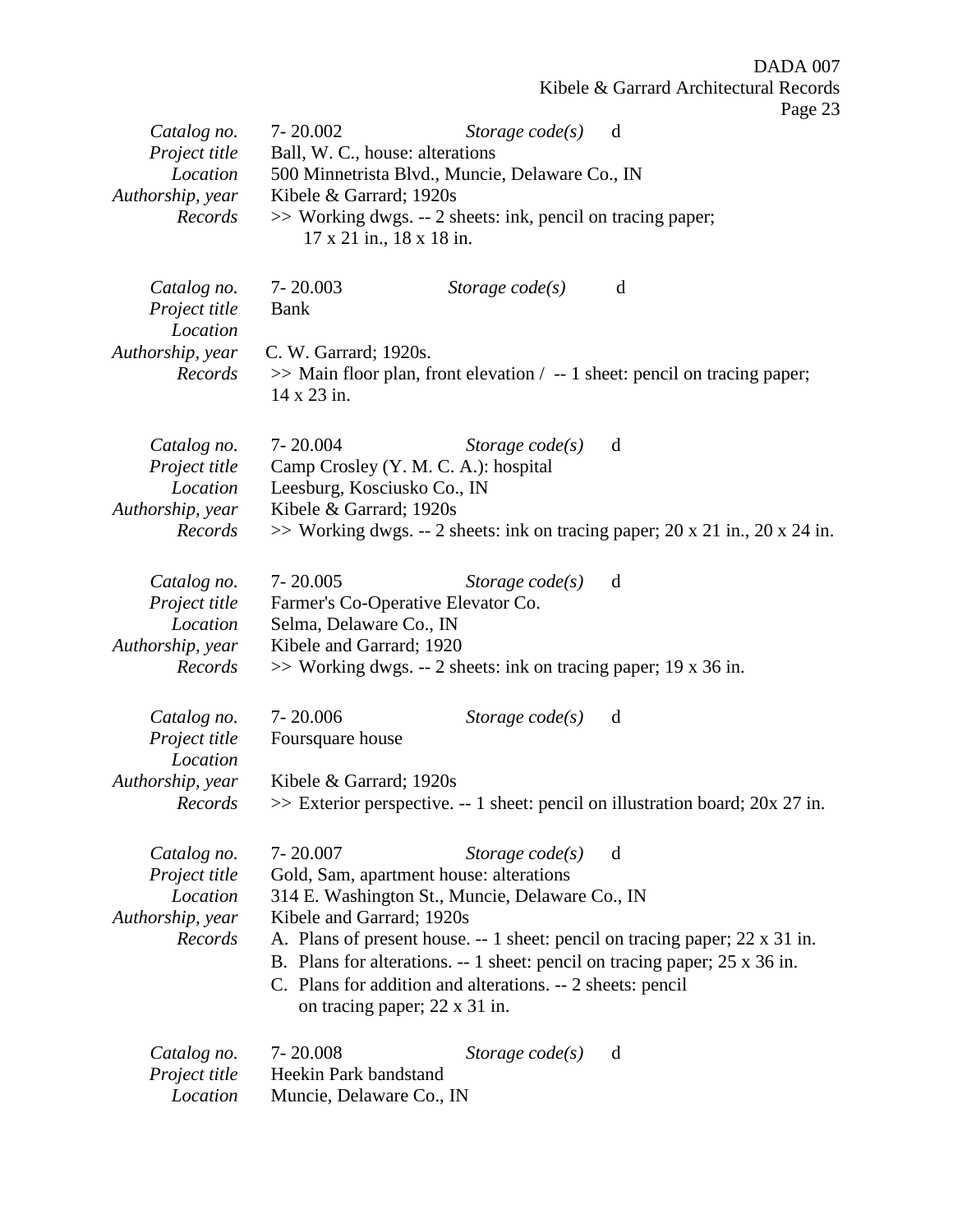| Authorship, year | Kibele & Garrard; 1920s              |                                                                                                       |                                                                                  |  |  |
|------------------|--------------------------------------|-------------------------------------------------------------------------------------------------------|----------------------------------------------------------------------------------|--|--|
| Records          |                                      | >> Working dwg. -- 1 sheet: ink on tracing paper; 16 x 32 in.                                         |                                                                                  |  |  |
| Catalog no.      | 7-20.009                             | Storage $code(s)$                                                                                     | d                                                                                |  |  |
| Project title    |                                      | Unknown building, possibly high school                                                                |                                                                                  |  |  |
| Location         |                                      |                                                                                                       |                                                                                  |  |  |
| Authorship, year | Kibele & Garrard; 1920s              |                                                                                                       |                                                                                  |  |  |
| Records          |                                      | >> Partial prelim. plans showing gymnasium area. -- 2<br>sheets: pencil on tracing paper; 20 x 27 in. |                                                                                  |  |  |
|                  |                                      |                                                                                                       |                                                                                  |  |  |
| Catalog no.      | $7 - 20.010$                         | Storage $code(s)$                                                                                     | d                                                                                |  |  |
| Project title    |                                      | Johnson Building, 5th floor offices: remodeling                                                       |                                                                                  |  |  |
| Location         |                                      | 324 S. Walnut St., Muncie, Delaware Co., IN                                                           |                                                                                  |  |  |
| Authorship, year | Kibele & Garrard; 1920               |                                                                                                       |                                                                                  |  |  |
| Records          |                                      | $\gg$ Plan. -- 2 sheets: ink on tracing paper; 23 x 34 in.                                            |                                                                                  |  |  |
| Catalog no.      | $7 - 20.011$                         | Storage $code(s)$                                                                                     | d                                                                                |  |  |
| Project title    | McCormick Bros. Co. factory addition |                                                                                                       |                                                                                  |  |  |
| Location         | Albany, Delaware Co., IN             |                                                                                                       |                                                                                  |  |  |
| Authorship, year | Kibele & Garrard; 1920               |                                                                                                       |                                                                                  |  |  |
| Records          |                                      |                                                                                                       | $\gg$ Working dwg. -- 1 sheet: ink, col. ink on tracing paper; 17 x 36 in.       |  |  |
| Catalog no.      | 7-20.012                             | Storage $code(s)$                                                                                     | d                                                                                |  |  |
| Project title    | McCulloch Park pump house            |                                                                                                       |                                                                                  |  |  |
| Location         | Muncie, Delaware Co., IN             |                                                                                                       |                                                                                  |  |  |
| Authorship, year | Kibele & Garrard; 1920s              |                                                                                                       |                                                                                  |  |  |
| Records          |                                      | $\gg$ Working dwg. -- 1 sheet: ink on tracing paper; 20 x 36 in.                                      |                                                                                  |  |  |
| Catalog no.      | $7 - 20.013$                         | Storage code(s)                                                                                       | d                                                                                |  |  |
| Project title    | <b>Memorial Coliseum</b>             |                                                                                                       |                                                                                  |  |  |
| Location         |                                      |                                                                                                       |                                                                                  |  |  |
| Authorship, year | C. W. Garrard; 1920s                 |                                                                                                       |                                                                                  |  |  |
| Records          | $\gg$ Elevation, sections, & plans   |                                                                                                       |                                                                                  |  |  |
|                  |                                      | -- 8 sheets: pencil, ink on tracing paper; 19 x 26 in. or smaller.                                    |                                                                                  |  |  |
| Catalog no.      | $7 - 20.014$                         | Storage $code(s)$                                                                                     | d                                                                                |  |  |
| Project title    | Public school                        |                                                                                                       |                                                                                  |  |  |
| Location         |                                      |                                                                                                       |                                                                                  |  |  |
| Authorship, year | Kibele & Garrard; 1920s              |                                                                                                       |                                                                                  |  |  |
| Records          |                                      |                                                                                                       | $\gg$ Exterior perspective. -- 1 sheet: pencil on illustration board; 20x 27 in. |  |  |
| Catalog no.      | 7-20.015                             | Storage $code(s)$                                                                                     | d                                                                                |  |  |
| Project title    |                                      |                                                                                                       | Riverside United Brethren Church (Riverside United Methodist Church)             |  |  |
| Location         |                                      | 1201 N. Wheeling Ave., Muncie, Delaware Co., IN                                                       |                                                                                  |  |  |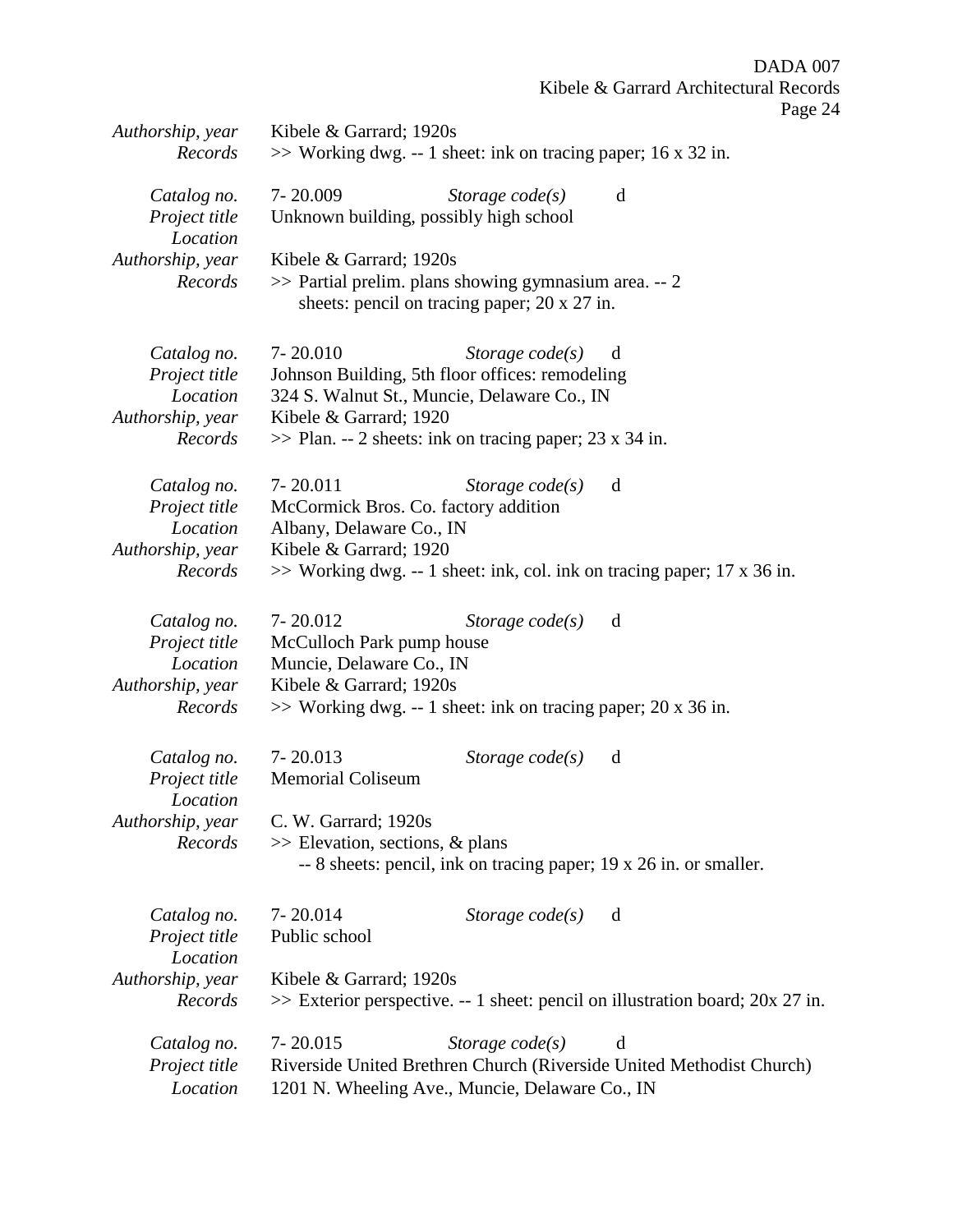| Authorship, year<br>Records                                             | Kibele & Garrard; ca. 1920s<br>tracing paper; $22 \times 26$ in.                                    | >> Plans and rendered elevations. -- 5 sheets: pencil on                                                                                                                                                                                                                                                                                                                                                                                                       |                                                                                                                                                              |
|-------------------------------------------------------------------------|-----------------------------------------------------------------------------------------------------|----------------------------------------------------------------------------------------------------------------------------------------------------------------------------------------------------------------------------------------------------------------------------------------------------------------------------------------------------------------------------------------------------------------------------------------------------------------|--------------------------------------------------------------------------------------------------------------------------------------------------------------|
| Catalog no.<br>Project title<br>Location<br>Authorship, year<br>Records | $7 - 20.016$<br>Spiceland Sanitorium<br>Spiceland, Henry Co., IN<br>Kibele & Garrard, job 764; 1920 | Storage $code(s)$<br>>> Prelim. plans. -- 14 sheets: ink, pencil on tracing<br>paper; 14 x 29 in. or smaller. -- Several variants are shown.                                                                                                                                                                                                                                                                                                                   | d                                                                                                                                                            |
| Catalog no.<br>Project title<br>Location<br>Authorship, year<br>Records | $7 - 20.017$<br>Kibele & Garrard; ca. 1920                                                          | Storage $code(s)$<br>100 block S. High St., Muncie, Delaware Co., IN                                                                                                                                                                                                                                                                                                                                                                                           | d<br>Western Reserve Life Insurance Co. building: remodeling of fourth floor<br>$\gg$ Working dwgs. -- 1 sheet: ink and pencil on tracing paper; 24 x 36 in. |
| Catalog no.<br>Project title<br>Location<br>Authorship, year<br>Records | $7 - 20.018$<br>Muncie, Delaware Co., IN<br>Kibele & Garrard; 1920s                                 | Storage $code(s)$<br>Whitely Addition Community Building<br>>> Preliminary dwgs. -- 6 sheets: pencil on tracing paper,<br>card stock; 24 x 36 in. or smaller.                                                                                                                                                                                                                                                                                                  | d                                                                                                                                                            |
| Catalog no.<br>Project title<br>Location<br>Authorship, year<br>Records | 7-20.019<br>Y. M. C. A.<br>Kibele & Garrard; 1920s                                                  | Storage $code(s)$<br>>> First floor plan. -- 1 photograph: b & w; 8 x 10 in.;<br>in legal-size document case.                                                                                                                                                                                                                                                                                                                                                  | bx                                                                                                                                                           |
| Catalog no.<br>Project title<br>Location<br>Authorship, year<br>Records | 7-20.0750<br>Wilson junior high school<br>Kibele & Garrard, job 750; 1920                           | Storage $code(s)$<br>W. 13th St., Muncie, Delaware Co., IN<br>A. Topo. map. -- 1 sheet: ink, pencil on linen; 20 x 16 in.<br>B. Working dwgs. -- 28 sheets (1-17, 50-56, 75-78): ink,<br>pencil on tracing paper and linen; 24 x 36 in., 24 x 38 in.<br>C. Specifications. -- 172 sheets: carbon copy; 9 x 11 in.;<br>in legal-size document case.<br>D. Schedule of hardware required. -- 37 sheets: carbon<br>copy; 9 x 11 in.; in legal-size document case. | d, bx                                                                                                                                                        |
| Catalog no.                                                             | 7-20.0751                                                                                           | Storage $code(s)$                                                                                                                                                                                                                                                                                                                                                                                                                                              | d, bx                                                                                                                                                        |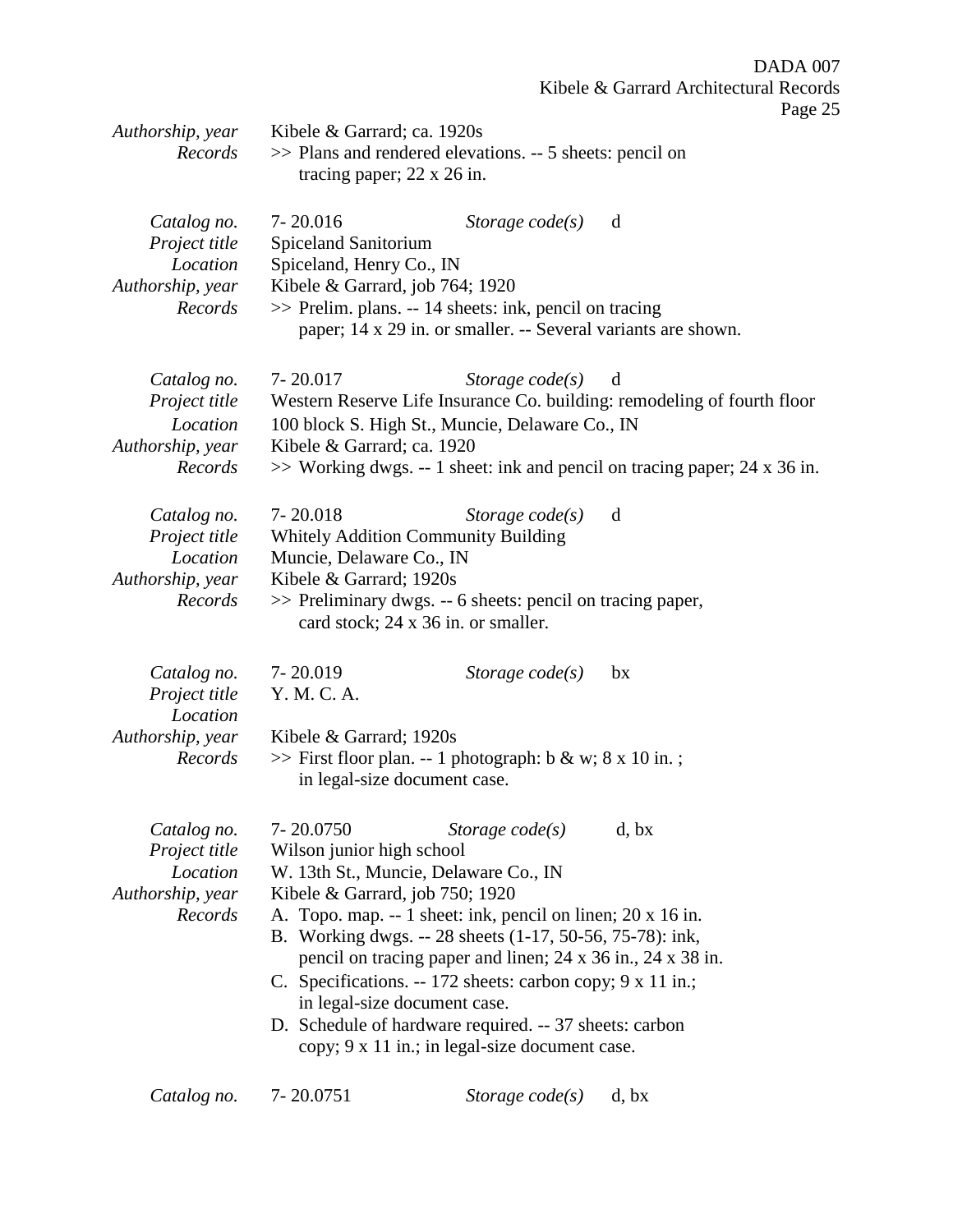*Project title* Stephens, Joseph F., garage *Location* N. Walnut St., Muncie, Delaware Co., IN *Authorship, year* Kibele & Garrard, jobs 751, 751B; 1921 *Records* A. Working dwgs. 2-story scheme, job 751B. -- 5 sheets: ink on tracing paper; 17 x 36 in., 10 x 20 in. B. Revision 3-story scheme, job 751. -- 3 sheets: ink, pencil on tracing paper; 17 x 36 in. C. Specifications. -- 48 sheets: carbon copy; 9 x 11 in. *Catalog no.* 7- 20.0752 *Storage code(s)* d *Project title* McCormick Bros. Co. garage *Location* Albany, Delaware Co., IN *Authorship, year* Kibele & Garrard, job 752; 1920 *Records* A. Prelim. working dwgs. -- 2 sheets: ink on tracing paper; 20 x 17 in., 21 x 20 in. B. Working dwgs. -- 2 sheets: ink on tracing paper; 22 x 36 in., 16 x 36 in. *Catalog no.* 7- 20.0753 *Storage code(s)* d, bx *Project title* Blaine School: alterations and addition *Location* E. 7th St, Muncie, Delaware Co., IN *Authorship, year* Kibele & Garrard, job 753; 1920-21 *Records* A. Working dwgs. -- 14 sheets (1-8, 40-42, 63-65): ink on tracing paper; 18 x 36 in. B. Heating calculations. -- 1 sheet: pencil, ink on tracing paper; 18x36 in. C. Detail of case in dispensary. -- 1 sheet: ink on tracing paper; 13 x 12 in. D. Specifications. -- 164 sheets: carbon copy; 9 x 11 in.; in legal-size document case. *Catalog no.* 7- 20.0755 *Storage code(s)* d, bx *Project title* Lincoln School: addition and alterations *Location* 1300 block W 12th St., Muncie, Delaware Co., IN *Authorship, year* Kibele & Garrard, job 755; 1920 *Records* A. Working dwgs. -- 17 sheets (1-7, 30-34, 31A, 32A, 80- 82): ink, pencil on tracing paper; 19 x 36 in. B. Heating calculations. -- 1 sheet: pencil, ink on tracing paper; 21x37 in. C. Door schedule. -- 1 sheet: ink on tracing paper; 15 x 22 in. D. Specifications. -- 164 sheets: carbon copy; 9 x 11 in.; in legal-size document case. *Catalog no.* 7- 20.0757 *Storage code(s)* d *Project title* Griffith, Ned, Drug Co.: alterations *Location* 125 E. Main St., Muncie, Delaware Co., IN *Authorship, year* Kibele & Garrard, job 757; 1920 *Records* >> Working dwgs. -- 6 sheets: ink on tracing paper; 18 x 36 in., 19 x 20 in.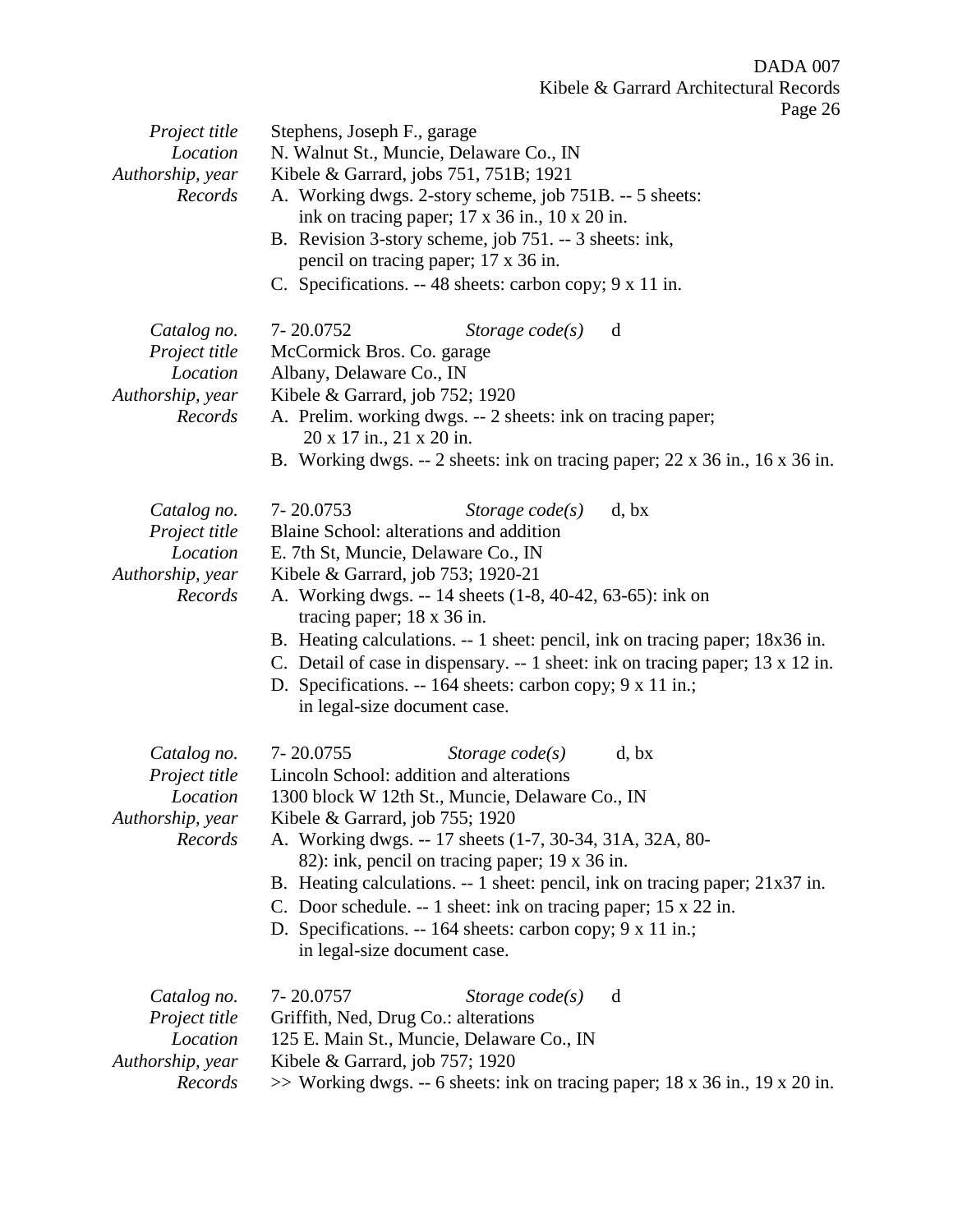|                                                              |                                                                                                                                                                                                                                          | . محب |
|--------------------------------------------------------------|------------------------------------------------------------------------------------------------------------------------------------------------------------------------------------------------------------------------------------------|-------|
| Catalog no.<br>Project title<br>Location                     | 7-20.07611<br>Storage $code(s)$<br>d<br>Friends Memorial Church: fireplace<br>418 W. Adams St, Muncie, Delaware Co., IN                                                                                                                  |       |
| Authorship, year<br>Records                                  | Kibele & Garrard, job 761; 1920<br>>> Working dwg. -- 1 sheet: ink on tracing paper; 18 x 20 in.                                                                                                                                         |       |
| Catalog no.<br>Project title<br>Location                     | 7-20.07612<br>Storage $code(s)$<br>d<br>Friends Memorial Church: proposed addition<br>418 W. Adams St, Muncie, Delaware Co., IN                                                                                                          |       |
| Authorship, year<br>Records                                  | Kibele & Garrard, job 761; 1920<br>A. Plan and sections. -- 2 sheets: pencil on verso of<br>blueprint; 24 x 36 in., 20 x 36 in.                                                                                                          |       |
|                                                              | B. Rendered east and north elevations. -- 1 sheet: pencil<br>on tracing paper; 18 x 32 in.                                                                                                                                               |       |
| Catalog no.<br>Project title<br>Location<br>Authorship, year | 7-21.001<br>Storage $code(s)$<br>d<br>Beech Grove Cemetery: administration building<br>Kilgore Ave., Muncie, Delaware Co., IN<br>Cuno Kibele; 1921-1923                                                                                  |       |
| Records                                                      | A. Exterior perspective. $-1$ sheet; 16 x 21 in. $-3$<br>copies. -- C.1: pencil on tracing paper. -- C.2 and C.3: blueprint.<br>B. Prelim. and final working dwgs. -- 10 sheets: pencil,<br>ink on tracing paper; 26 x 36 in. or smaller |       |
| Catalog no.<br>Project title<br>Location<br>Authorship, year | 7-21.002<br>d<br>Storage $code(s)$<br>Beech Grove Cemetery: fence posts.<br>Kilgore Ave., Muncie, Delaware Co., IN<br>Cuno Kibele; 1921                                                                                                  |       |
| Records                                                      | $\gg$ Working dwg. -- 1 sheet: ink on tracing paper; 23 x 36 in.                                                                                                                                                                         |       |
| Catalog no.<br>Project title<br>Location<br>Authorship, year | 7-21.003<br>Storage $code(s)$<br>d<br>Indiana State Normal School property<br>Muncie, Delaware Co., IN                                                                                                                                   |       |
| Records                                                      | >> Site plans / Kibele & Garrard; 1921-1922. -- 4 sheets: ink and pencil<br>on tracing paper, blueprint; 27 x 36 in., 21 x 36 in.                                                                                                        |       |
| Catalog no.<br>Project title                                 | 7-21.0763<br>Storage $code(s)$<br>d<br>American Laundry: copper store front for office                                                                                                                                                   |       |
| Location<br>Authorship, year<br>Records                      | 123 W. Howard St, Muncie, Delaware Co., IN<br>Kibele & Garrard, job 763; 1921<br>$\gg$ Working dwgs. -- 1 sheet: ink on tracing paper; 23 x 36 in.                                                                                       |       |
| Catalog no.                                                  | 7-21.0766<br>Storage $code(s)$<br>d                                                                                                                                                                                                      |       |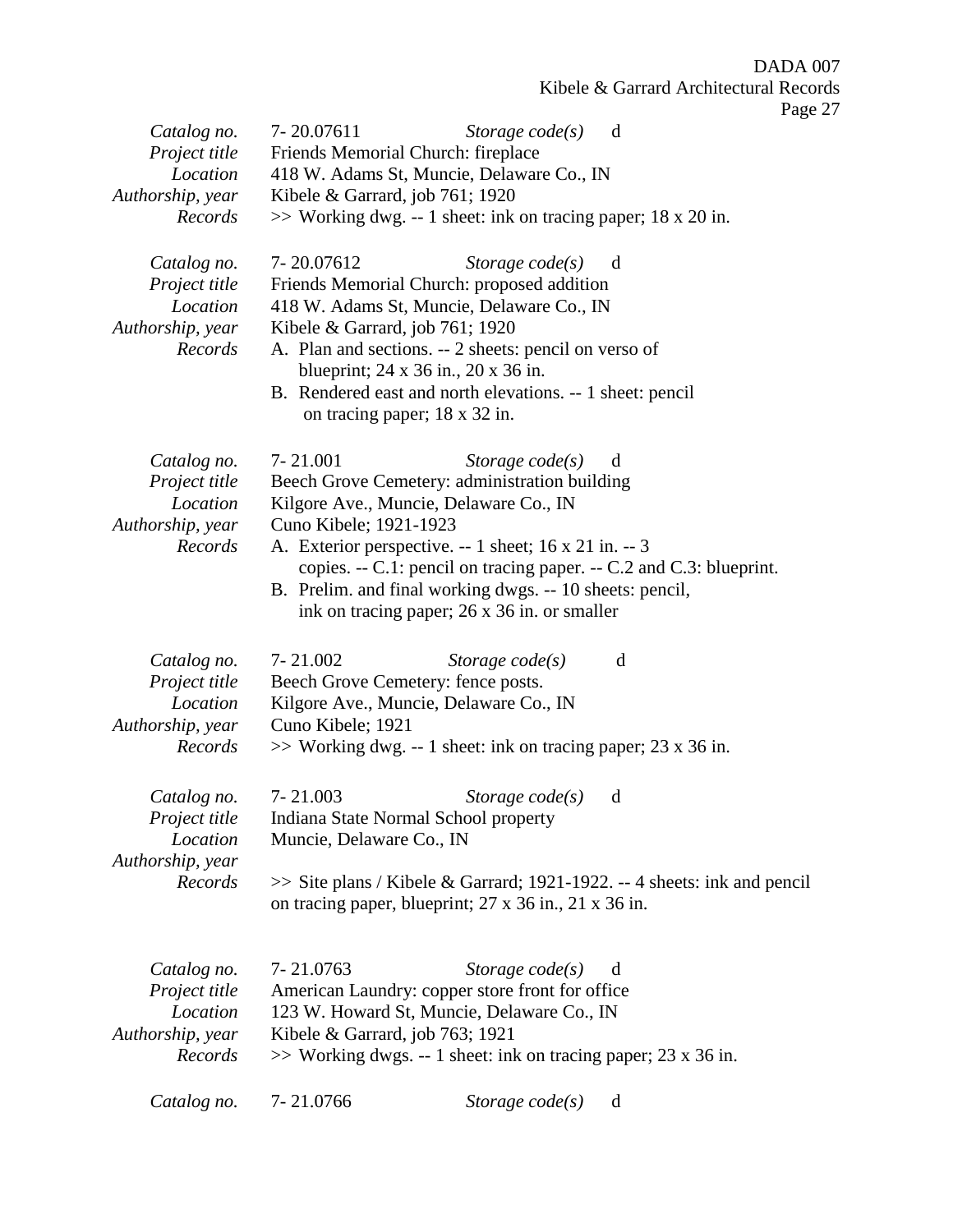| Project title    | Gold, Sam, storefront                                                    |  |  |
|------------------|--------------------------------------------------------------------------|--|--|
| Location         | 109 W. Main St., Muncie, Delaware Co., IN                                |  |  |
| Authorship, year | Kibele & Garrard, job 766; 1921                                          |  |  |
| Records          | $\gg$ Working dwg. -- 1 sheet: ink on tracing paper; 17 x 36 in.         |  |  |
|                  |                                                                          |  |  |
|                  |                                                                          |  |  |
| Catalog no.      | 7-21.0767<br>Storage $code(s)$<br>d                                      |  |  |
| Project title    | Heekin Park shelter house: new roof                                      |  |  |
| Location         | Muncie, Delaware Co., IN                                                 |  |  |
| Authorship, year | Cuno Kibele, job 767; 1921                                               |  |  |
| Records          | $\gg$ Working dwg. -- 1 sheet: ink on tracing paper; 14 x 36 in.         |  |  |
|                  |                                                                          |  |  |
| Catalog no.      | 7-21.0768<br>Storage $code(s)$<br>d, bx                                  |  |  |
| Project title    | Garrard, C. W., house: alterations                                       |  |  |
| Location         | 647 N. Jefferson St, Muncie, Delaware Co., IN                            |  |  |
|                  |                                                                          |  |  |
| Authorship, year | Kibele & Garrard, job 768; 1921                                          |  |  |
| Records          | A. Sketch. -- 1 sheet: pencil on tracing paper; 14 x 20 in.              |  |  |
|                  | B. Working dwgs. -- 9 sheets (sheets 2-9 and heating plan):              |  |  |
|                  | ink on tracing paper; $17 \times 36$ in., $17 \times 25$ in.             |  |  |
|                  | C. Statements, invoices, & receipts from material                        |  |  |
|                  | suppliers. -- 25 p.: 9 x 14 in. or smaller; in legal-size document case. |  |  |
|                  |                                                                          |  |  |
|                  | 7-21.0769<br>d                                                           |  |  |
| Catalog no.      | Storage $code(s)$                                                        |  |  |
| Project title    | Camp Crosley (Y. M. C. A.): recreation hall                              |  |  |
| Location         | Leesburg, Kosciusko Co., IN                                              |  |  |
| Authorship, year | Kibele & Garrard, job 769; 1921                                          |  |  |
| Records          | A. Prelim. plan and elelvations. -- 2 sheets: pencil on                  |  |  |
|                  | tracing paper; $16 \times 23$ in., $17 \times 20$ in.                    |  |  |
|                  | B. Working dwgs. -- 4 sheets: ink on tracing paper; 16 x 36 in.          |  |  |
|                  |                                                                          |  |  |
| Catalog no.      | 7-21.0771<br>Storage $code(s)$<br>d, bx                                  |  |  |
|                  |                                                                          |  |  |
| Project title    | Indiana State Normal School, Eastern Division: Science Hall              |  |  |
| Location         | Muncie, Delaware Co., IN                                                 |  |  |
| Authorship, year | Kibele & Garrard, job 771; 1921-22                                       |  |  |
| Records          | A. Prelim. working dwgs. -- 9 sheets: ink, col. ink on                   |  |  |
|                  | tracing paper; $18 \times 36$ in.                                        |  |  |
|                  | B. Working dwgs. -- 34 sheets (1-19, 50-56, 75-82): ink,                 |  |  |
|                  | col. ink on tracing paper; 20 x 36 in.                                   |  |  |
|                  | C. Specifications. -- 1 bound folder: carbon copy; 9 x 11                |  |  |
|                  |                                                                          |  |  |
|                  | in.; in legal-size document case.                                        |  |  |
|                  |                                                                          |  |  |
| Catalog no.      | 7-21.07721<br>Storage $code(s)$<br>b, d                                  |  |  |
| Project title    | <b>Masonic Temple</b>                                                    |  |  |
| Location         | 520 E. Main St., Muncie, Delaware Co., IN                                |  |  |
| Authorship, year | Kibele & Garrard, job 772; 1920-1926                                     |  |  |
| Records          | A. Rendering of main vestibule / C. W. Garrard; 1923.                    |  |  |
|                  |                                                                          |  |  |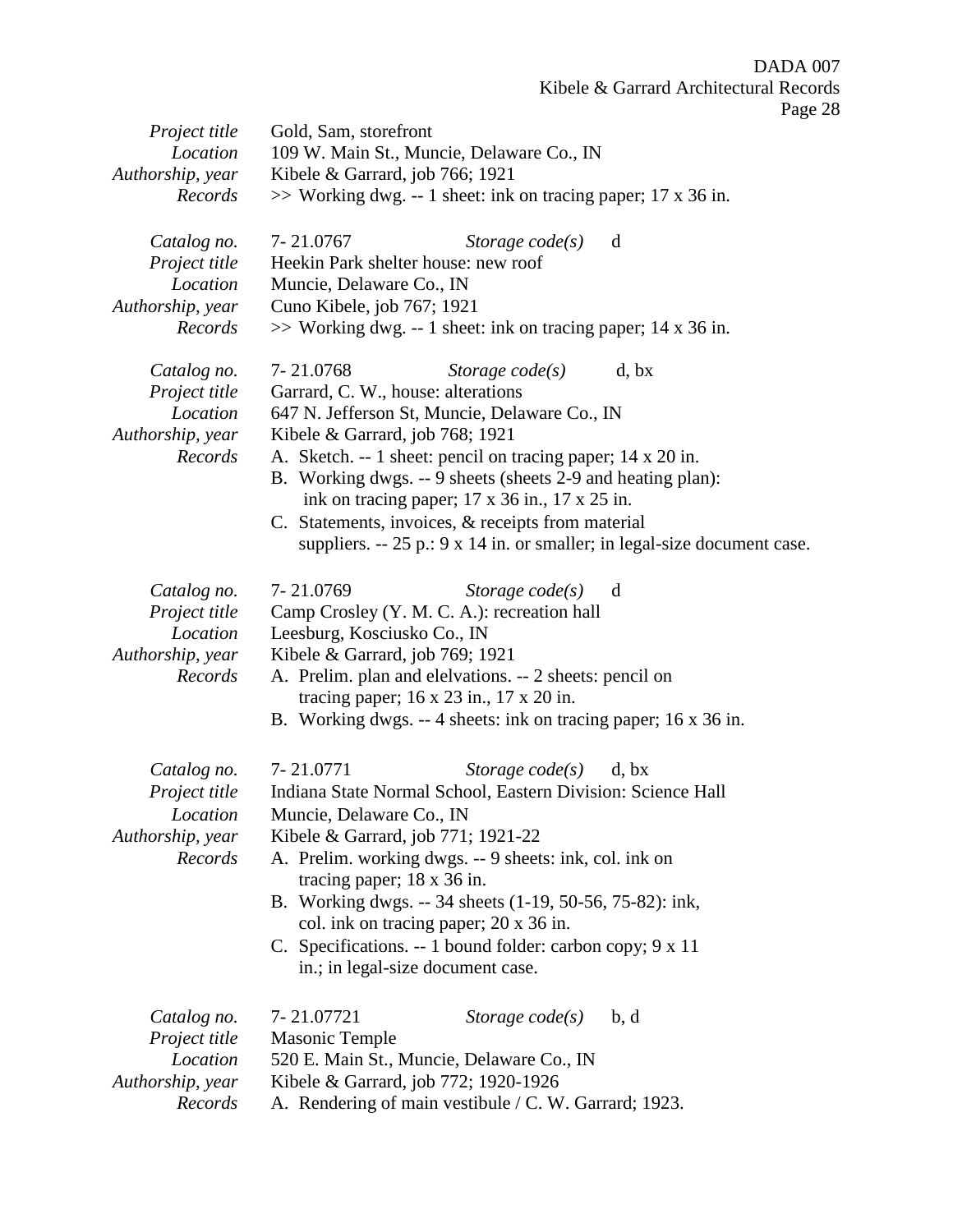DADA 007

Kibele & Garrard Architectural Records

Page 29

-- 1 board: ink, ink wash; 13 x 18 in.

- B. Prelim. and voided working dwgs.; 1923. -- 10 sheets: ink, col. ink, pencil on tracing paper; 26 x 36 in. or smaller.
- C. Prelim. heating & lighting plans; 1923. -- 6 sheets: pencil on tracing paper; 20 x 30 in.
- D. Prelim. heating & lighting plans; 1923. -- 4 sheets: pencil on tracing paper; 25 x 36 in.

*Catalog no.* 7- 21.07722 *Storage code(s)* d *Project title* Masonic Temple *Location* 520 E. Main St, Muncie, Delaware Co., IN *Authorship, year* Kibele & Garrard, job 772; 1920-1926 *Records* A. Working dwgs.; 1923-25. -- 122 sheets: ink, col. ink, pencil on tracing paper; 23 x 36 in., 30 x 42 in. B. Suppl. working dwgs., cornerstone dwgs.; 1923-26. -- 18 sheets: pencil and ink on tracing paper, card stock; 24 x 40 in. or smaller. C. Annotated copies of working dwgs.; 1923. -- 7 sheets: col. pencil on blueprint; 25 x 36 in. or smaller. D. Chart of changes in materials. -- 6 sheets: ink, pencil on tracing paper; 26 x 20 in. *Catalog no.* 7- 21.07723 *Storage code(s)* d *Project title* Masonic Temple *Location* 520 E. Main St., Muncie, Delaware Co., IN *Authorship, year* Kibele & Garrard, job 772; 1920-1926 *Records* A. Shop dwgs. for stonework / Matthews Brothers Co. (Bloomington), job 191; 1923. -- 2 sheets: blueprint; 24 x 54 in., 16 x 29 in. B. Shop dwgs. for windows / Voigtmann & Co. (Chicago), job 9223; 1923. -- 19 sheets: blueprint; 21 x 30 in. *Catalog no.* 7- 21.07724 *Storage code(s)* bx *Project title* Masonic Temple *Location* 520 E. Main St., Muncie, Delaware Co., IN *Authorship, year* Kibele & Garrard, job 772; 1920-26 *Records* A. Specifications/ Cuno Kibele; 1922-23. -- 132 p.: carbon copy; 11 in. -- 3 copies. B. Specs. for wiring, plumbing, heating / Cuno Kibele; 1922-23. -- 112 p.: carbon copy; 11 in. C. Views of steel frame under construction. -- 6 photographs:  $b \& w$ ; 4 x 6 in. -- One photo is dated 21 March 1923, in pencil on verso. D. Views of flaws in interior plaster work; 1925. -- 19 photographs:  $b & W$ ;  $8 \times 10$  in.  $+$  list (1 p.: pencil; 11 in.) *Catalog no.* 7- 21.07725 *Storage code(s)* bx *Project title* Masonic Temple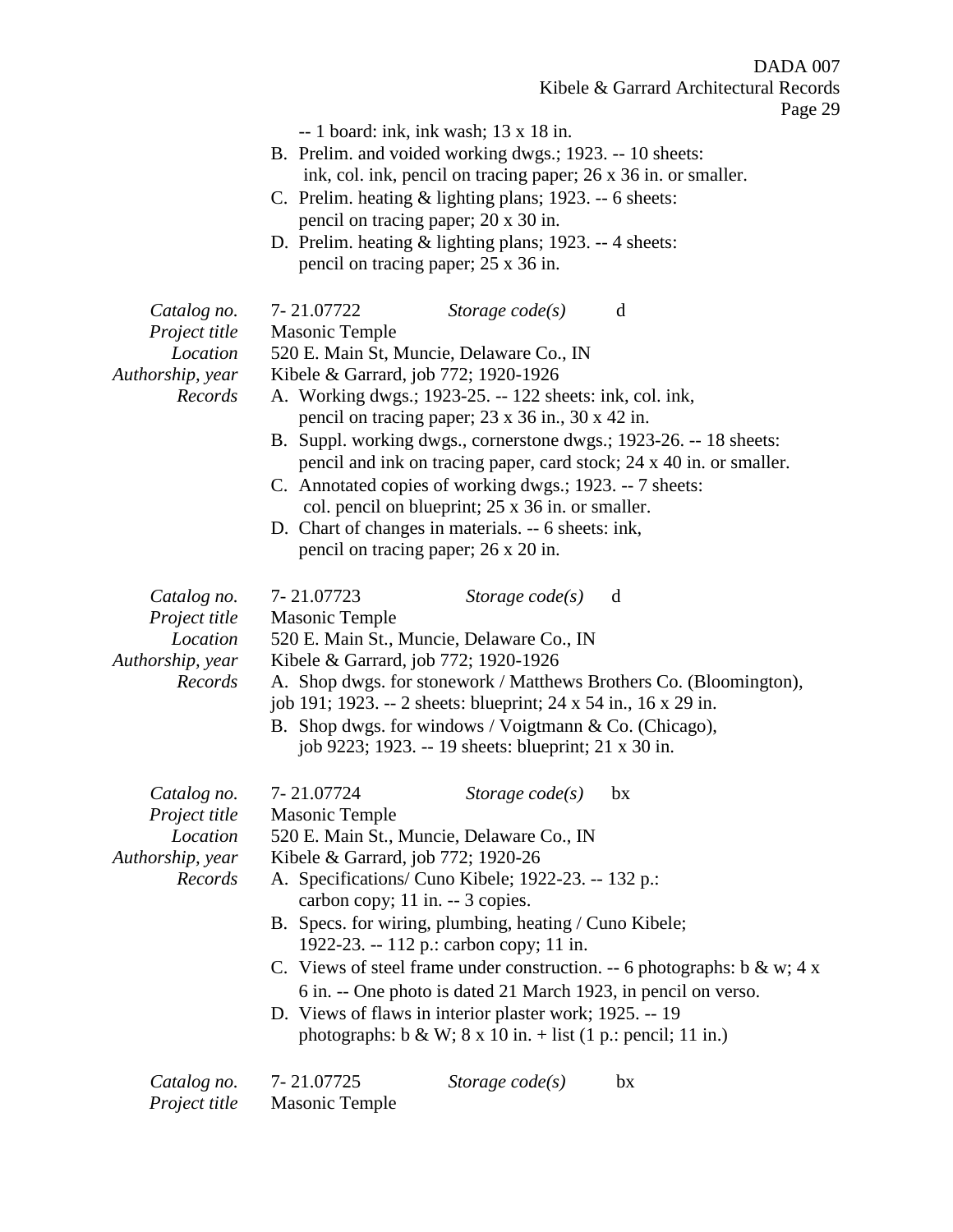DADA 007 Kibele & Garrard Architectural Records  $P<sub>200</sub>$  30

|                                                                         | Page 50                                                                                                                                                                                                                                                                                                                                                                                                                                                                                                                                                                                                                               |
|-------------------------------------------------------------------------|---------------------------------------------------------------------------------------------------------------------------------------------------------------------------------------------------------------------------------------------------------------------------------------------------------------------------------------------------------------------------------------------------------------------------------------------------------------------------------------------------------------------------------------------------------------------------------------------------------------------------------------|
| Location<br>Authorship, year<br>Records                                 | 520 E. Main St., Muncie, Delaware Co., IN<br>Kibele & Garrard, job 772; 1920-26<br>A. Rendered exterior perspective / Davenport<br>(Indianpolis); 1922. -- 1 photograph: $b & W$ ; 8 x 10 in.<br>B. Muncie Masonic Review 2, no 4 (June 1923). -- 12 p.; 11 in.<br>C. Offprint from Muncie Masonic Review 2, no. 8 (July 192), 7-10.<br>- 2 copies. -- The rendered exterior perspective is reproduced on p. 8-9.                                                                                                                                                                                                                     |
| Catalog no.<br>Project title<br>Location<br>Authorship, year<br>Records | 7-21.07726<br>Storage $code(s)$<br>d, bx<br><b>Masonic Temple</b><br>520 E. Main St, Muncie, Delaware Co., IN<br>Kibele & Garrard; 1920-26<br>A. Cover page, stencil, $&$ floor plans for a presentation booklet. $-8$<br>sheets: ink on tracing paper and vellum, card stock; 16 x 21 in. or smaller.<br>B. Printed pages for booklet. -- 10 sheets: reverse<br>sepia, blue line print; $14 \times 21$ in., $8 \times 13$ in.<br>C. Booklet. -- 1 v.; 13 x 10 in. in box, 13 x 16 x 11 in.                                                                                                                                           |
| Catalog no.<br>Project title<br>Location<br>Authorship, year<br>Records | 7-22.0778<br>Storage $code(s)$<br>d, bx<br><b>Emerson School</b><br>Ashland Ave., Muncie, Delaware Co., IN<br>Kibele & Garrard, job 778; 1922-23<br>A. Working dwgs; 1922. -- 28 sheets: ink on tracing paper; 20 x 36 in.<br>B. Suppl. dwgs. -- 2 sheets: pencil on tracing paper; 10 x 16 in., 12 x 22 in.<br>C. Specifications. -- 181 sheets: carbon copy; 9 x 11 in.;<br>in legal-size document case                                                                                                                                                                                                                             |
| Catalog no.<br>Project title<br>Location<br>Authorship, year<br>Records | 7-22.0780<br>d, bx<br>Storage $code(s)$<br>Ball Teachers College: Ball Gymnasium<br>Muncie, Delaware Co., IN<br>Kibele & Garrard, job 780; 1922-1924<br>A. Exterior perspective / Garrard; 1923. -- 1 sheet: pencil<br>on tracing paper; 18 x 23 in.<br>B. Working dwgs.; 1923-24. -- 36 sheets: ink, pencil on<br>trace; 28 x 42 in. or smaller. -- Labeled "Plans for a<br>gymnasium for Indiana State Normal."<br>C. Studies for revised details; 1924. -- 10 sheets: ink,<br>pencil on tracing paper; 18 x 14 in. or smaller.<br>D. Index to specifications. -- 13 sheets: carbon copy; 9<br>x 11 in. in legal-size document case |
| Catalog no.<br>Project title<br>Location<br>Authorship, year            | 7-22.0786<br>Storage $code(s)$<br>d<br><b>Ball Teachers College: powerhouse</b><br>Muncie, Delaware Co., IN<br>Kibele & Garrard, job 786; 1923-24                                                                                                                                                                                                                                                                                                                                                                                                                                                                                     |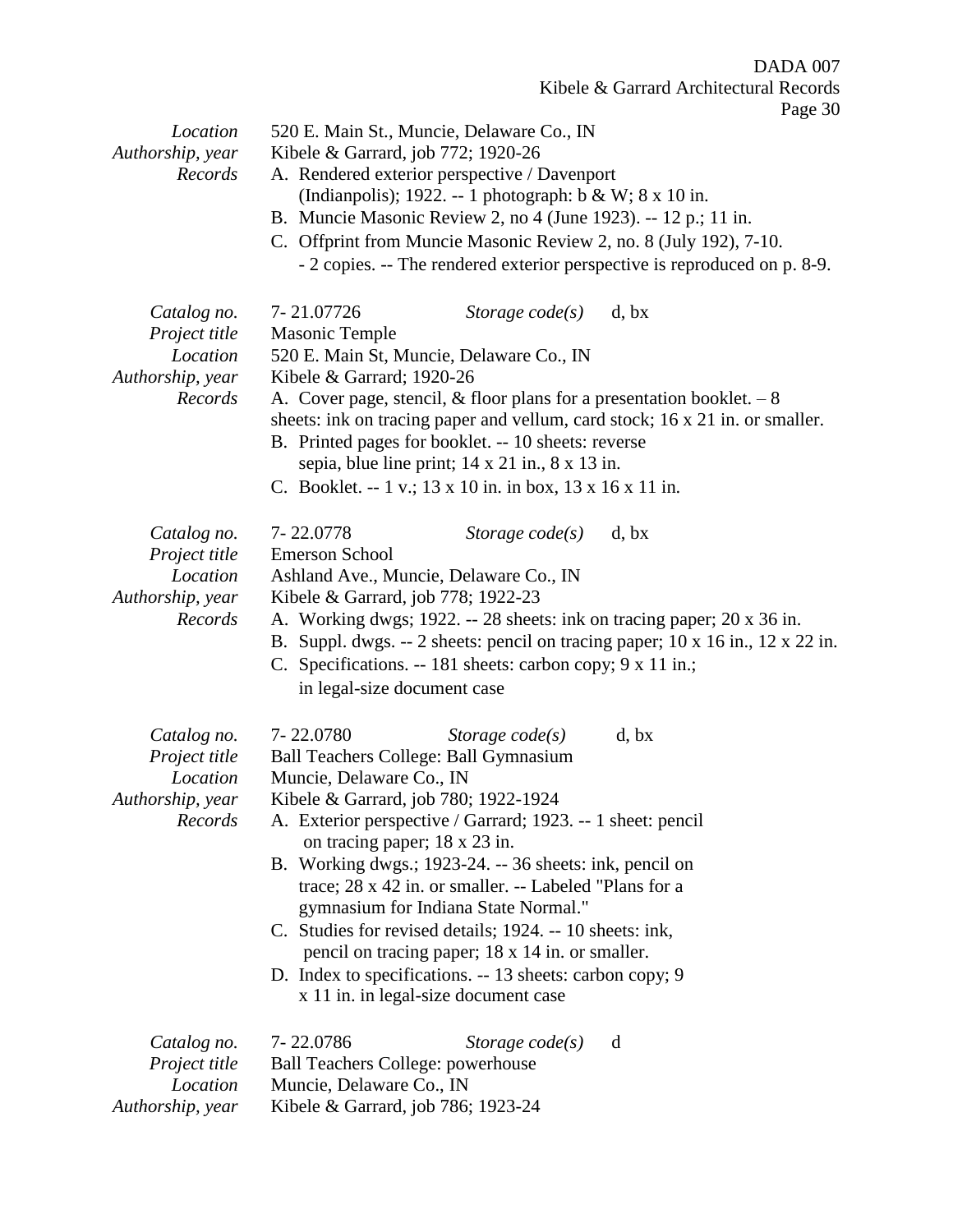Page 31

- *Records* A. Working dwgs. -- 14 sheets: ink, pencil on tracing paper; 19 x 36 in.
	- B. Supplemental dwgs. -- 2 sheets: ink on tracing paper;11x11in., 11x15in.

| Catalog no.<br>Project title<br>Location<br>Authorship, year<br>Records | 7-22.0787<br>Storage $code(s)$<br>d<br>Garfield School: remodeling<br>S. Madison St., Muncie, Delaware Co., IN<br>Kibele & Garrard, job 787; 1923<br>A. Plans for remodeling a tower. -- 1 sheet: ink on tracing paper; 18x 18 in.<br>B. Wiring plans. -- 3 sheets: ink, col. ink on tracing paper; 20 x 36 in. |
|-------------------------------------------------------------------------|-----------------------------------------------------------------------------------------------------------------------------------------------------------------------------------------------------------------------------------------------------------------------------------------------------------------|
| Catalog no.<br>Project title<br>Location<br>Authorship, year<br>Records | 7-23.001<br>Storage $code(s)$<br>d<br>Muncie Public Library: garage<br>301 E. Jackson St., Muncie, Delaware Co., IN<br>Kibele & Garrard; 1923<br>$\gg$ Working drawing. -- 1 sheet: ink on tracing paper; 24 x 36 in.                                                                                           |
| Catalog no.<br>Project title<br>Location<br>Authorship, year<br>Records | 7-23.0791<br>Storage $code(s)$<br>d<br>Franklin Building<br>117 N. Mulberry St., Muncie, Delaware Co., IN<br>$\gg$ Plans showing present arrangement of rooms / Kibele &<br>Garrard, job #791; 1923. -- 1 sheet: pencil on tracing paper; 23 x 36 in.                                                           |
| Catalog no.<br>Project title<br>Location<br>Authorship, year<br>Records | 7-23.0792<br>Storage $code(s)$<br>d<br>Muncie Public Library: heating plans<br>301 E. Jackson St., Muncie, Delaware Co., IN<br>Kibele & Garrard, job 792; 1923<br>$\gg$ Working dwgs. -- 2 sheets: ink on tracing paper; 20 x 36 in.                                                                            |
| Catalog no.<br>Project title<br>Location<br>Authorship, year<br>Records | 7-24.001<br>Storage $code(s)$<br>d<br>Johnson Building: cornice for lobby<br>324 S. Walnut St., Muncie, Delaware Co., IN<br>Kibele & Garrard; 1924<br>A. Prelim. dwg. -- 1 sheet: pencil on tracing paper; 17 x 36 in.<br>B. Working dwg. -- 1 sheet: ink on tracing paper; 17 x 36 in.                         |
| Catalog no.<br>Project title<br>Location<br>Authorship, year<br>Records | 7-24.0793<br>Storage $code(s)$<br>d<br>McCormick Bros. Co. factory addition<br>Albany, Delaware Co., IN<br>Kibele & Garrard, job 793; 1924<br>>> Working dwgs. -- 6 sheets: ink, col. ink on tracing paper; 24 x 36 in.                                                                                         |
| Catalog no.<br>Project title                                            | 7-24.0798<br>Storage $code(s)$<br>d<br>Hanley, Frank A., house                                                                                                                                                                                                                                                  |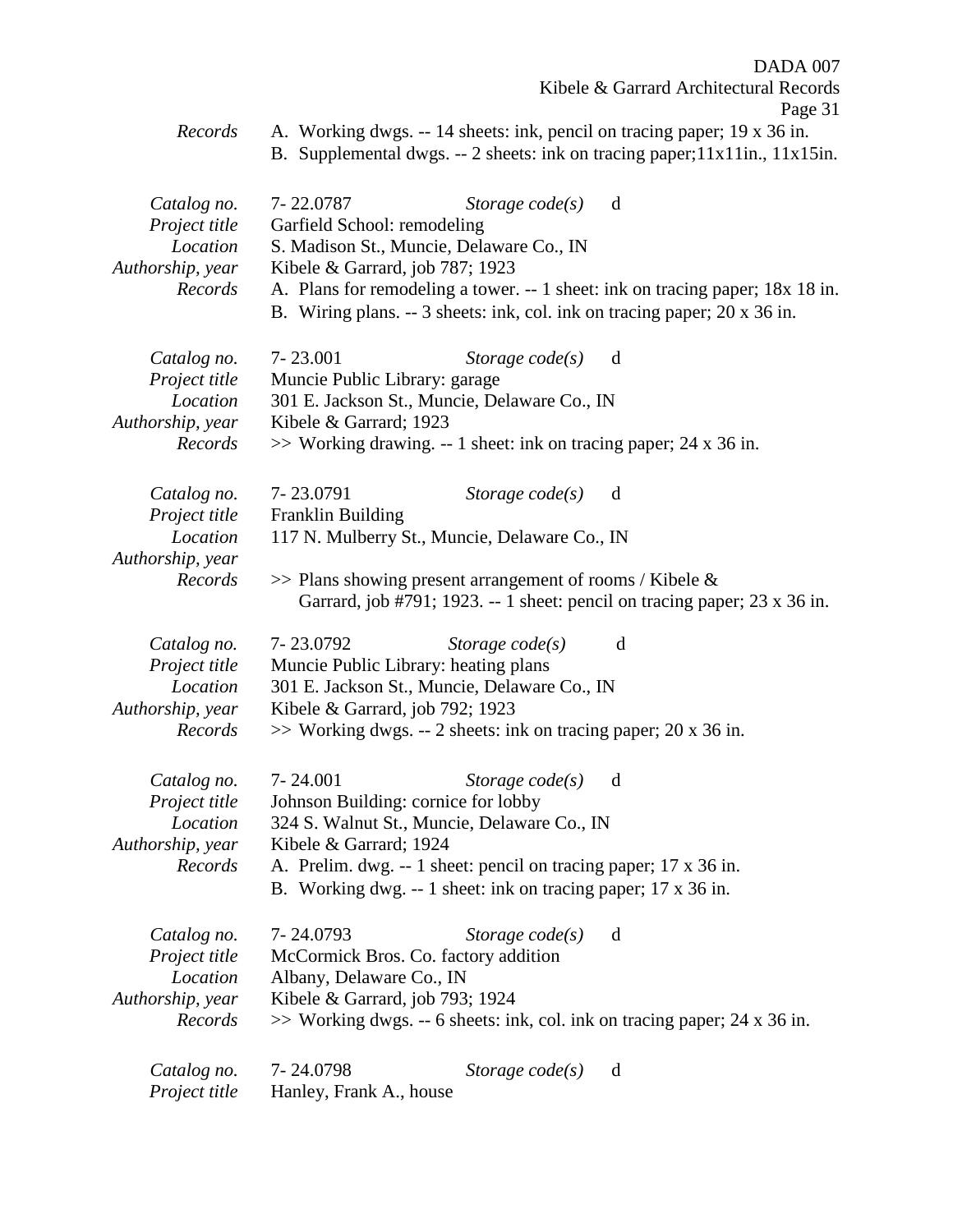Kibele & Garrard Architectural Records Page 32 *Location* 2301 Wiltshire Rd., Muncie, Delaware Co., IN *Authorship, year* Kibele & Garrard, job 798; 1924 *Records* >> Working dwgs. -- 19 sheets: ink, pencil on tracing paper; 18 x 36 in., 20 x 9 in. *Catalog no.* 7- 25.001 *Storage code(s)* d *Project title* Wells, A. T., house *Location Authorship, year* Kibele & Garrard; 1925 *Records* >> Sketch plans & elevations. -- 6 sheets: pencil on tracing paper; 24 x 36 in. -- Three variants are shown. One sheet is dated 4 June 1925. *Catalog no.* 7- 25.07990 *Storage code(s)* d *Project title* Chance Building *Location* Muncie, Delaware Co., IN *Authorship, year* Kibele & Garrard, job 799; ca. 1925 *Records* >> Working dwgs. -- 22 sheets: ink, pencil on tracing paper; 19 x 36 in. *Catalog no.* 7- 25.07991 *Storage code(s)* d *Project title* Indiana General Service Co. building: alterations *Location* 117 N. Mulberry St., Muncie, Delaware Co., IN *Authorship, year* Kibele & Garrard, job 799; 1925 *Records* >> Working dwgs.; 1925. -- 9 sheets: ink, pencil on tracing paper; 21 x 30 in. or smaller. *Catalog no.* 7- 25.0800 *Storage code(s)* d *Project title* United Brethren Church: alterations *Location* Muncie, Delaware Co., IN *Authorship, year* Kibele & Garrard, job 800; ca. 1925 *Records* >> Working dwg. -- 1 sheet: pencil on tracing paper; 22 x 36 in. *Catalog no.* 7- 25.08011 *Storage code(s)* d *Project title* Y. W. C. A. *Location* 310 E. Charles St., Muncie, Delaware Co., IN *Authorship, year* Kibele & Garrard, job 801; 1924-26 *Records* A. Elevation studies; ca. 1924. -- 12 sheets: pencil on tracing paper; 18 x 31 in. or smaller. -- Possibly from an earlier commission, job #649, 1916. B. Exterior perspective; 1925. -- 2 sheets: pencil on tracing paper, sepia print; 17 x 29 in., 22 x 36 in. C. Working dwgs.; 1925. -- 38 sheets: ink on linen, pencil and ink on tracing paper; 20 x 37 in. D. Presentation plans; 1925. -- 4 sheets: ink; 12 x 18 in.

DADA 007

| Catalog no. | 7-25.08012 | Storage $code(s)$ | d, bx |
|-------------|------------|-------------------|-------|
|-------------|------------|-------------------|-------|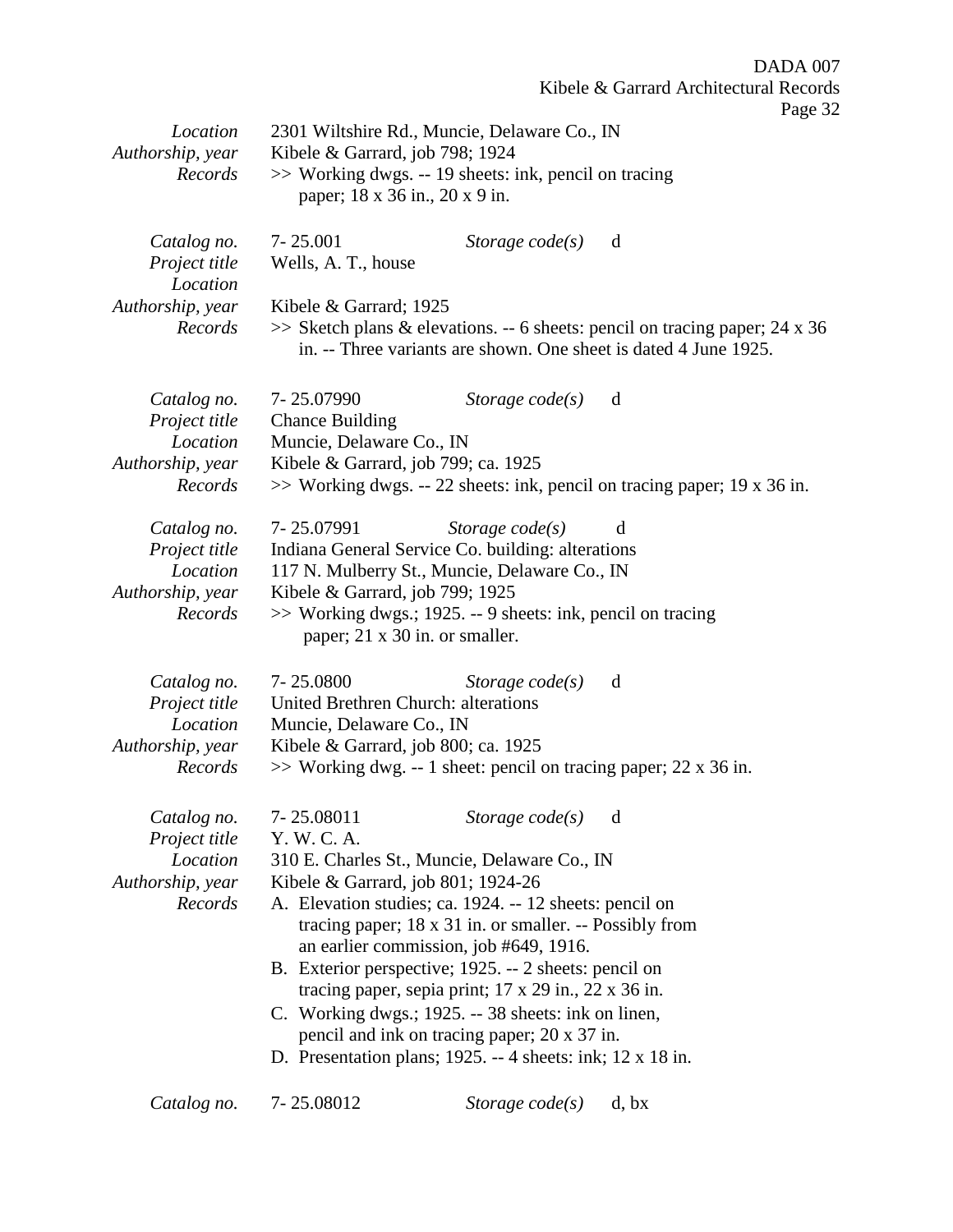|                                                                         | Page 33                                                                                                                                                                                                                                                                                                                                                                                                                                                                                                                                                                                                                       |
|-------------------------------------------------------------------------|-------------------------------------------------------------------------------------------------------------------------------------------------------------------------------------------------------------------------------------------------------------------------------------------------------------------------------------------------------------------------------------------------------------------------------------------------------------------------------------------------------------------------------------------------------------------------------------------------------------------------------|
| Project title<br>Location<br>Authorship, year<br>Records                | Y. W. C. A.<br>310 E. Charles St., Muncie, Delaware Co., IN<br>Kibele & Garrard, job 801; 1924-26<br>A. Main entrance sketch; 1926. -- 1 sheet: ink on tracing paper; 14x17 in.<br>B. Views of building under construction and after completion/Otto<br>Sellers; 1926. -- 16 photos: b & W; 8x10 in. in legal-size document case                                                                                                                                                                                                                                                                                              |
| Catalog no.<br>Project title<br>Location<br>Authorship, year<br>Records | 7-25.08013<br>Storage $code(s)$<br>d<br>Y. W. C. A.<br>310 E. Charles St., Muncie, Delaware Co., IN<br>Kibele & Garrard, job 801; Charles R. Ammerman, job 142; 1924-26<br>A. Heating plans / Charles R. Ammerman, consulting<br>engineer, job 142; 1925. -- 6 sheets: blueprint; 21 x 36 in.<br>B. Working dwgs. showing revisions. -- 5 sheets (sheets 2,<br>3, 3, 4, 5): blueprint pasted on blueprint; 20 x 34 in. -- Base dwgs. By<br>Kibele & Garrard, 1925; date of amendments unknown.<br>C. Basement plumbing revisions / Garrard & Keely; 1942. --<br>1 sheet: blueprint; $15 \times 21$ in.                        |
| Catalog no.<br>Project title<br>Location<br>Authorship, year<br>Records | 7-25.08014<br>Storage $code(s)$<br>bx<br>Y. W. C. A.<br>310 E. Charles St., Muncie, Delaware Co., IN<br>Kibele & Garrard, job 801; Charles R. Ammerman, job 142; 1924-26<br>A. Detail of cabinet for lighting circuits; swimming pool chlorinator details<br>/ Kibele & Garrard, ca. 1925. -- 6p.: ink, pencil; 8.5 x 11 in.<br>B. Specifications / Kibele & Garrard; ca. 1925. -- ii, 202 p.: carbon copy;<br>8.5 x 11 in. -- 2 copies. -- c.1 lacks cover sheet; c.2 lacks pp. 151-202.<br>C. Specs. For heating and ventilating systems / Charles R.<br>Ammerman, job 142; 1925. -- 4, 6, 36 p.: carbon copy; 8.5 x 11 in. |
| Catalog no.<br>Project title<br>Location<br>Authorship, year<br>Records | 7-25.0803<br>Storage $code(s)$ d<br>Strand Theater, alterations and addition: new office<br>115-117 E. Jackson St., Muncie, Delaware Co., IN<br>Kibele & Garrard, job 803; 1925<br>>> Working dwg. -- 1 sheet: pencil on tracing paper; 17 x 36 in.                                                                                                                                                                                                                                                                                                                                                                           |
| Catalog no.<br>Project title<br>Location<br>Authorship, year<br>Records | 7-25.08061<br>Storage $code(s)$<br>d<br><b>Ball Memorial Hospital</b><br>2401 W. University Ave., Muncie, Delaware Co., IN<br>Cuno Kibele, job 806; 1925<br>$\gg$ Floor plans; 1925. -- 5 sheets: pencil on tracing paper; 23 x 36 in. -<br>Evidently an early proposal, showing a 5-story building.                                                                                                                                                                                                                                                                                                                          |

| Catalog no. | 7-25.08062 | Storage $code(s)$ | d, bx |
|-------------|------------|-------------------|-------|
|             |            |                   |       |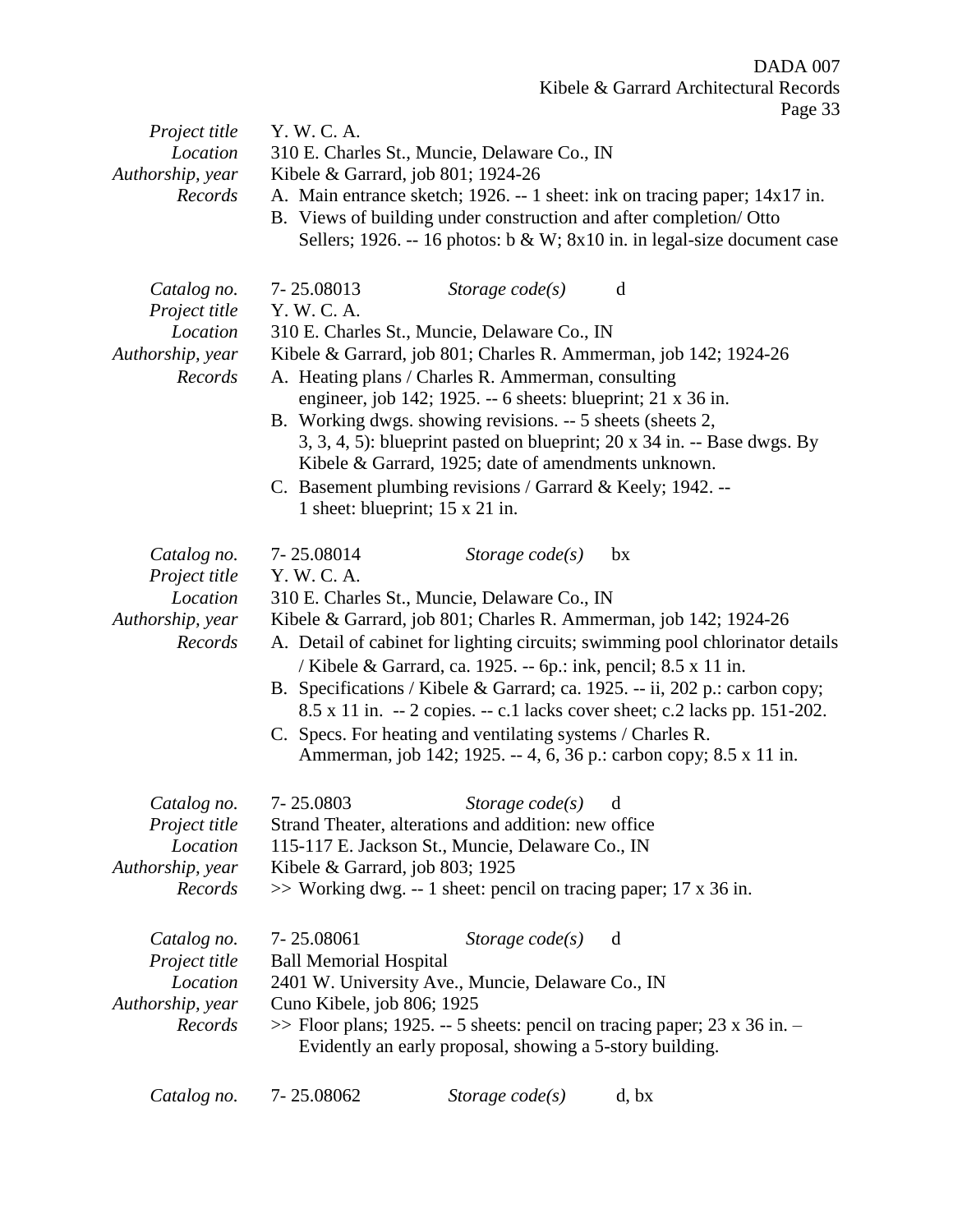|                                                                         | 1 agu                                                                                                                                                                                                                                                                                                                                                                                                                                                                                                                                                                                                                |
|-------------------------------------------------------------------------|----------------------------------------------------------------------------------------------------------------------------------------------------------------------------------------------------------------------------------------------------------------------------------------------------------------------------------------------------------------------------------------------------------------------------------------------------------------------------------------------------------------------------------------------------------------------------------------------------------------------|
| Project title<br>Location<br>Authorship, year<br>Records                | <b>Ball Memorial Hospital</b><br>2401 W. University Ave., Muncie, Delaware Co., IN<br>Kibele & Garrard, job 806; 1925-1930<br>A. Prelim. plans and renderings; 1927. -- 6 sheets:<br>pencil, ink on tracing paper; 23 x 44 in. or smaller.<br>B. Presentation dwgs.; 1927. -- 7 sheets: ink on tracing paper; 16x 24 in.<br>C. Dwgs. for signage, newspaper announcement (Muncie<br>Morning Star, 3 Feb. 1926). -- 18 p. in legal-size document case                                                                                                                                                                 |
| Catalog no.<br>Project title<br>Location<br>Authorship, year<br>Records | 7-25.08063<br>Storage $code(s)$<br>d<br><b>Ball Memorial Hospital</b><br>2401 W. University Ave., Muncie, Delaware Co., IN<br>Kibele & Garrard, job 806; 1925-1930<br>A. Working dwgs.; 1927-28. -- 103 sheets: pencil, ink on linen, tracing<br>paper; $28 \times 43$ in. or smaller + blueprint copy of sheet 2S, annotated.<br>B. Finish schedule; 1928. -- 9 sheets: ink on tracing paper; 16 x 12 in.<br>C. Details; 1927-1930. -- 39 sheets: pencil, ink on tracing<br>paper; 25 x 36 in. or smaller.                                                                                                          |
| Catalog no.<br>Project title<br>Location<br>Authorship, year<br>Records | 7-25.08064<br>Storage $code(s)$<br>bx<br><b>Ball Memorial Hospital</b><br>2401 W. University Ave., Muncie, Delaware Co., IN<br>Kibele & Garrard, job 806; 1925-1930<br>A. General conditions. -- 6 sheets; 9 x 11 in.<br>B. Specifications for foundation and concrete work / Kibele & Garrard;<br>1927. -- 1 v. (188 p.): carbon copy; 9 x 11 in. -- Lacks pp. 1-11.<br>C. Specifications for plumbing and wiring / Kibele $\&$<br>Garrard; 1927. -- 1 v.: carbon copy; 9 x 11 in.<br>D. Specifications for heating and ventilation systems /<br>Charles R. Ammerman; 1927. -- 1 v.: carbon copy; $9 \times 11$ in. |
| Catalog no.<br>Project title<br>Location<br>Authorship, year<br>Records | 7-26.0810<br>Storage $code(s)$<br>d<br>Nation, William H., house ("Shadow Lawn"): additions and alterations<br>414 Riverside Ave., Muncie, Delaware Co., IN<br>Kibele & Garrard, job 810; 1926<br>$\gg$ Working dwgs. -- 4 sheets: pencil on tracing paper; 20 x 36 in.                                                                                                                                                                                                                                                                                                                                              |
| Catalog no.<br>Project title<br>Location<br>Authorship, year<br>Records | 7-26.0812<br>Storage $code(s)$<br>d, bx<br>Rose, F. D., building (Rose Court)<br>125 E. Charles St., Muncie, Delaware Co., IN<br>Kibele & Garrard, job 812; 1926<br>A. Working dwgs. -- 10 sheets: ink, pencil on tracing paper; 22 x 36 in.<br>B. Exterior and interior views / Otto Sellers; ca.<br>1926. -- 2 photos: b & w; 8 x 10 in. in legal-size document case                                                                                                                                                                                                                                               |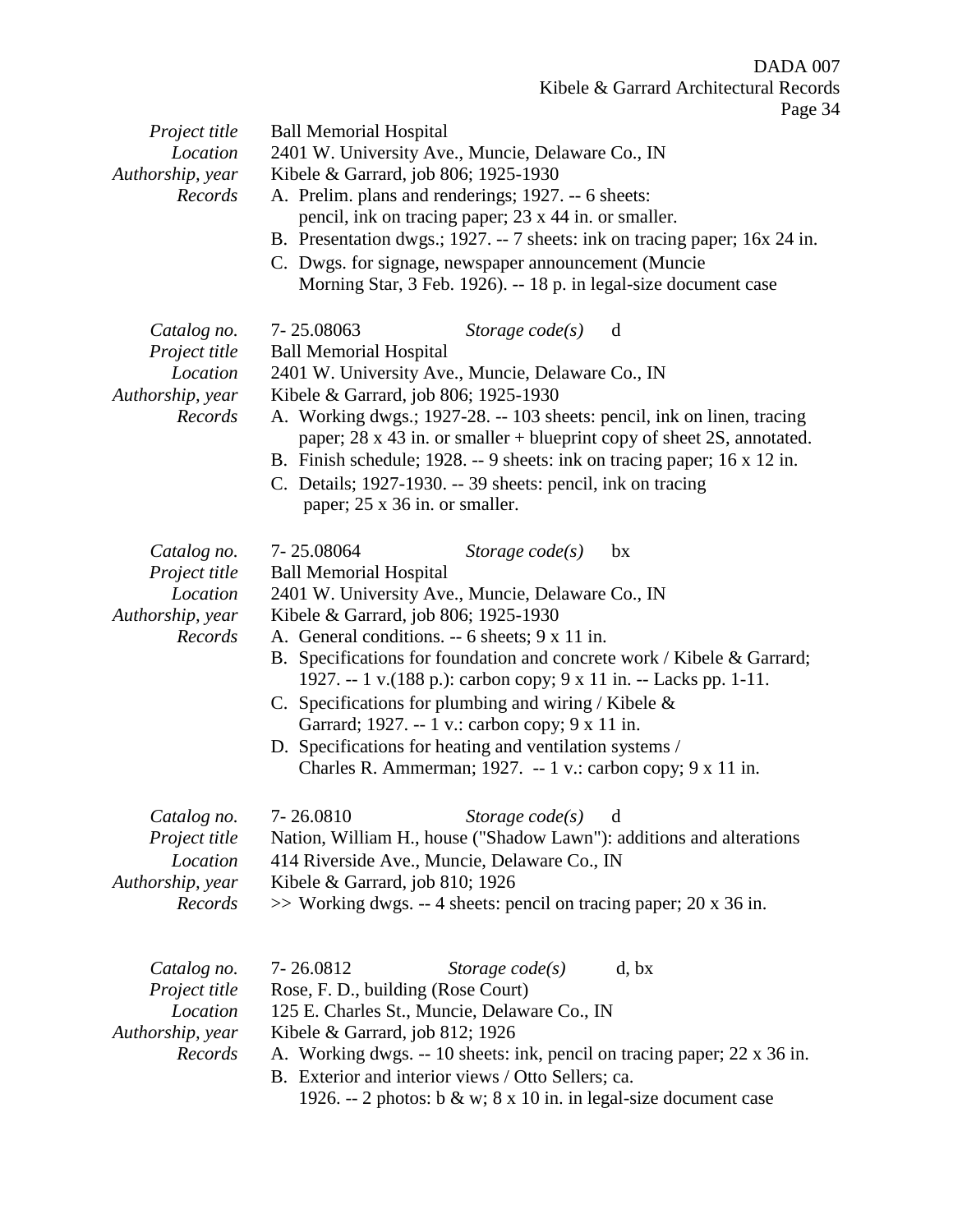Page 35

| Catalog no.                  | 7-26.0813<br>Storage $code(s)$ d                                                                |
|------------------------------|-------------------------------------------------------------------------------------------------|
| Project title                | Clark, T. H., building: addition and alterations                                                |
| Location                     | Winchester, Randolph Co., IN                                                                    |
| Authorship, year<br>Records  | Kibele & Garrard, job 813; 1926<br>$\gg$ Working dwgs. -- 7 sheets (1-3, 10-12, and "plumbing & |
|                              | wiring"): ink on tracing paper; $20 \times 36$ in., $19 \times 30$ in.                          |
|                              |                                                                                                 |
| Catalog no.                  | 7-26.0814<br>Storage $code(s)$<br>d                                                             |
| Project title                | Ball, Mrs. W. C., garage alterations                                                            |
| Location                     | 500 Minnetrista Blvd., Muncie, Delaware Co., IN                                                 |
| Authorship, year             | Kibele & Garrard, job 814; 1926                                                                 |
| Records                      | $\gg$ Plans. -- 1 sheet: pencil on tracing paper; 14 x 36 in.                                   |
| Catalog no.                  | 7-27.0816<br>Storage $code(s)$<br>d                                                             |
| Project title                | Indiana General Service Co. building: alterations to show windows                               |
| Location                     | 117 N. Mulberry St., Muncie, Delaware Co., IN                                                   |
| Authorship, year             | Kibele & Garrard, job 816; 1927                                                                 |
| Records                      | A. Prelim. working dwgs.; 1927. -- 1 sheet: pencil on                                           |
|                              | tracing paper; $21 \times 36$ in.                                                               |
|                              | B. Revised working dwgs.; 1927. -- 1 sheet: ink on tracing paper; 17x36 in.                     |
| Catalog no.                  | 7-27.0819<br>Storage $code(s)$<br>d                                                             |
| Project title                | Y. M. C. A.: remodeling                                                                         |
| Location                     | 200 block E. Adams St., Muncie, Delaware Co., IN                                                |
| Authorship, year             | Kibele & Garrard, job 819; 1927                                                                 |
| Records                      | $\gg$ Working dwgs.; 1927. -- 3 sheets: pencil on tracing paper; 25 x 42 in.                    |
| Catalog no.                  | 7-27.0821<br>Storage $code(s)$<br>d                                                             |
| Project title                | Nation, William H., pergola and shelter                                                         |
| Location                     | 414 Riverside Ave., Muncie, Delaware Co., IN                                                    |
| Authorship, year             | Kibele & Garrard, job 821; 1927                                                                 |
| Records                      | $\gg$ Working dwg. -- 1 sheet: ink on tracing paper; 25 x 36 in.                                |
| Catalog no.                  | 7-28.001<br>Storage $code(s)$<br>d                                                              |
| Project title                | Ball Teachers College: tunnel & connections to training school building                         |
| Location                     | Muncie, Delaware Co., IN                                                                        |
| Authorship, year             | Snyder & Babbitt (Columbus, Ohio), comm. 3540; 1928                                             |
| Records                      | $\gg$ Working dwgs. -- 4 sheets: blueprint; 15 x 36 in.                                         |
|                              |                                                                                                 |
| Catalog no.<br>Project title | 7-28.002<br>Storage $code(s)$<br>d<br>First Church of Christ, Scientist                         |
| Location                     | 300 W. Charles St., Muncie, Delaware Co., IN                                                    |
| Authorship, year             | Everett H. Crabb (Indianapolis), comm. 1997; 1928                                               |
| Records                      | $\gg$ Working dwgs. -- 12 sheets: blueprint; 24 x 32 in., 21 x 31 in.                           |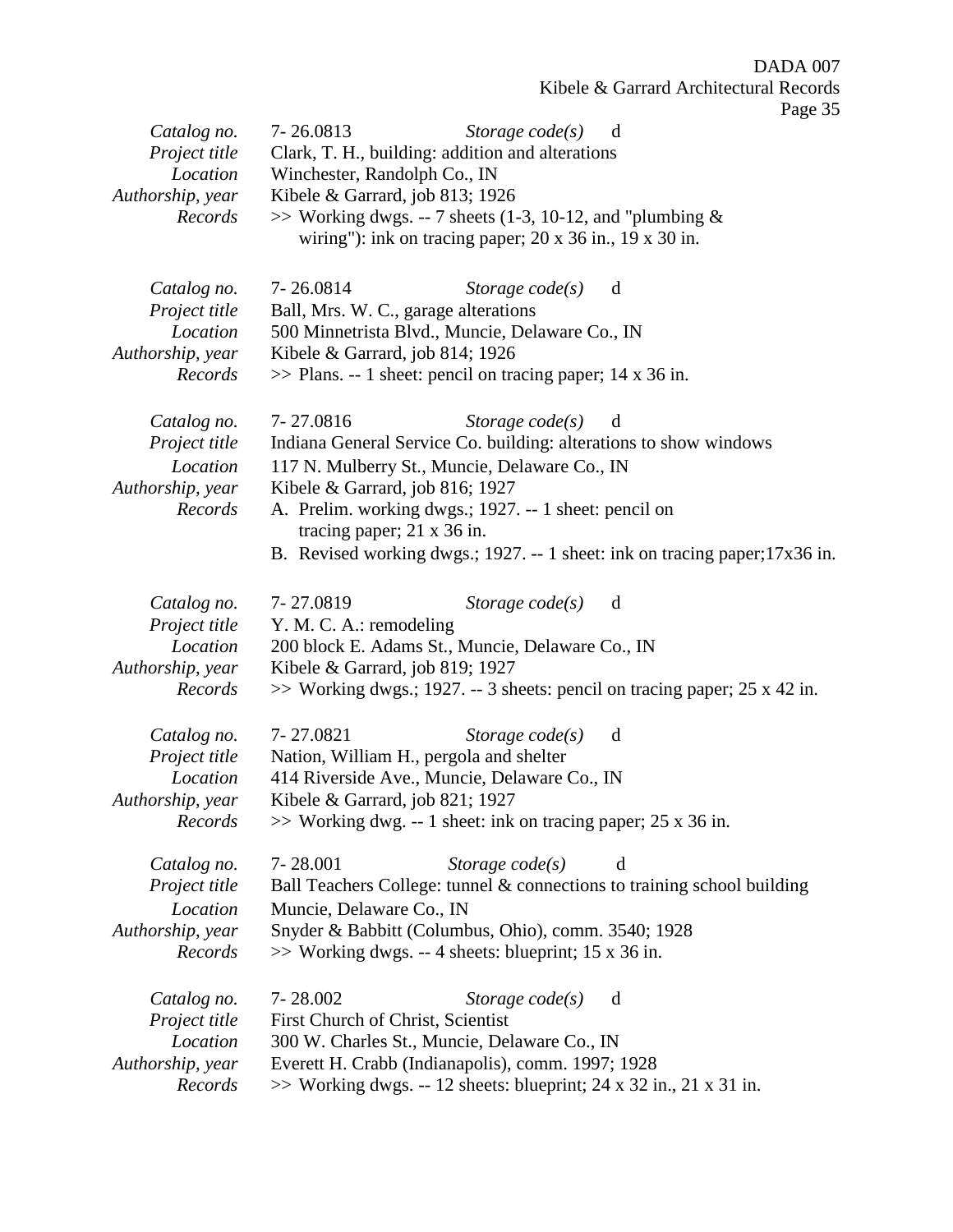|                                                                         | age.                                                                                                                                                                                                                                                                                                                                                                                                                 |
|-------------------------------------------------------------------------|----------------------------------------------------------------------------------------------------------------------------------------------------------------------------------------------------------------------------------------------------------------------------------------------------------------------------------------------------------------------------------------------------------------------|
| Catalog no.<br>Project title<br>Location<br>Authorship, year<br>Records | 7-28.0822<br>Storage $code(s)$<br>d<br><b>Ball Memorial Hospital: laundry</b><br>Muncie, Delaware Co., IN<br>Kibele & Garrard, job 822; 1928<br>$\gg$ Working dwgs. -- 16 sheets: ink, pencil on tracing paper; 20 x 36 in.                                                                                                                                                                                          |
| Catalog no.<br>Project title<br>Location<br>Authorship, year<br>Records | 7-28.0823<br>Storage $code(s)$<br>d<br>Ball Teachers College: Ball Gymnasium, alterations to tower<br>Muncie, Delaware Co., IN<br>Kibele & Garrard, job 823; 1928<br>A. Working dwg. -- 1 sheet: ink, pencil on tracing paper; 18 x 36 in.<br>B. Stone shop dwgs./ Geo. Rackle & Sons (Cleveland), job<br>#436. -- 2 sheets: blueprint; 26 x 34 in.                                                                  |
| Catalog no.<br>Project title<br>Location<br>Authorship, year<br>Records | 7-28.0825<br>Storage $code(s)$<br>d, bx<br><b>Farmland City Building</b><br>Farmland, Randolph Co., IN<br>Kibele & Garrard, job 825; 1928<br>A. Working dwgs.; 1928. -- 6 sheets: ink on tracing paper;<br>22 x 36 in., 16 x 21 in.<br>B. Agreement between contractor and owner; 1928. -- 1<br>sheet: carbon copy; 13 in. in legal-size document case                                                               |
| Catalog no.<br>Project title<br>Location<br>Authorship, year<br>Records | 7-28.0826<br>d<br>Storage $code(s)$<br>Crapo, Fred M., cottage<br>Julia St., Klinger Lake, St. Joseph Co., MI<br>Kibele & Garrard, job 826; 1928-1929<br>A. Studies. -- 3 sheets: ink on tracing paper; 13 x 11 in. or smaller.<br>B. Working dwgs. -- 8 sheets: ink, col. ink on tracing<br>paper; 21 x 36 in. or smaller.<br>C. Supplemental dwgs. -- 3 sheets: pencil on tracing paper;<br>21 x 23 in. or smaller |
| Catalog no.<br>Project title<br>Location<br>Authorship, year<br>Records | 7-29.001<br>Storage $code(s)$<br>d<br>Carmichael, Otto and Mary, property<br>Kilgore Ave., Muncie, Delaware Co., IN<br>$\gg$ Plot plan / Charles M. Armintrout; ca. 1929. -- 1 sheet:<br>ink on tracing paper; 24 x 36 in.                                                                                                                                                                                           |
| Catalog no.<br>Project title<br>Location<br>Authorship, year<br>Records | 7-29.002<br>Storage $code(s)$<br>d<br><b>Wysor Grand Theater: alterations</b><br>100 block E. Jackson St., Muncie, Delaware Co., IN<br>Kibele & Garrard; 1929<br>A. Existing-state plans. -- 4 sheets: pencil on tracing paper; 22 x 36 in.                                                                                                                                                                          |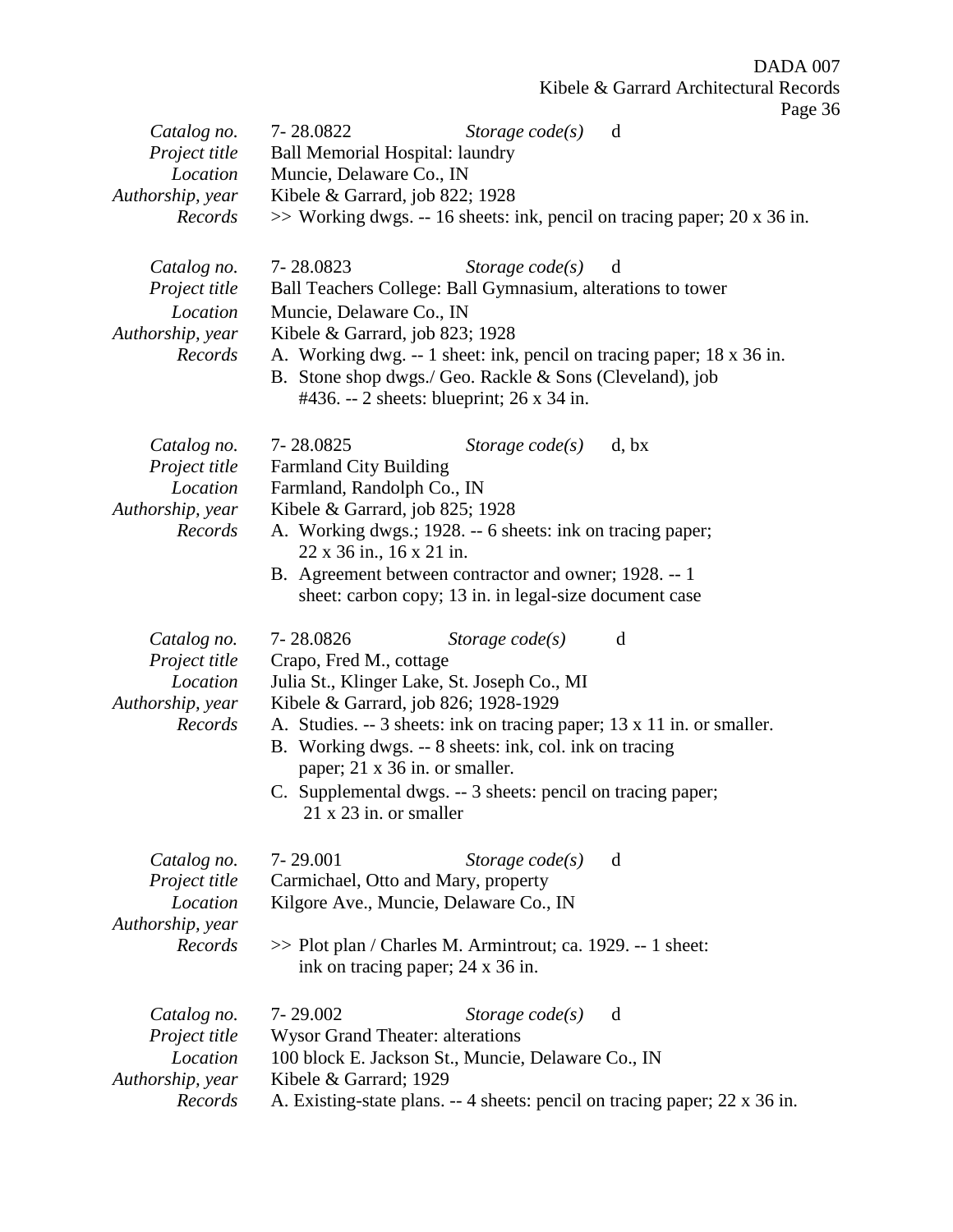|                                                                         | DADA 007                                                                                                                                                                                                                                                                                 |
|-------------------------------------------------------------------------|------------------------------------------------------------------------------------------------------------------------------------------------------------------------------------------------------------------------------------------------------------------------------------------|
|                                                                         | Kibele & Garrard Architectural Records<br>Page 37                                                                                                                                                                                                                                        |
|                                                                         | B. Design studies. -- 8 sheets: pencil, col. pencil on<br>tracing paper; $27 \times 42$ in. or smaller.                                                                                                                                                                                  |
| Catalog no.<br>Project title<br>Location<br>Authorship, year<br>Records | 7-29.0829<br>Storage $code(s)$<br>d<br>Carmichael, Otto, cow barn<br>247 Kilgore Ave., Muncie, Delaware Co., IN<br>Kibele & Garrard, job 829; 1929<br>$\gg$ Working dwgs. -- 12 sheets: ink, pencil on tracing paper; 22 x 36 in.                                                        |
| Catalog no.<br>Project title<br>Location<br>Authorship, year<br>Records | 7-29.0833<br>Storage $code(s)$<br>d<br>Carmichael, Otto, log cabin<br>Kilgore Ave., Muncie, Delaware Co., IN<br>Kibele & Garrard, job 833; 1929<br>>> Working dwgs. -- 5 sheets: ink on tracing paper; 20 x 36 in.                                                                       |
| Catalog no.<br>Project title<br>Location<br>Authorship, year<br>Records | 7-29.0834<br>Storage $code(s)$<br>d<br>Torrence, W. M., garage building<br>Muncie, Delaware Co., IN<br>Kibele & Garrard, job 834; 1929<br>$\gg$ Working dwgs. -- 4 sheets: ink, pencil on tracing paper; 22 x 36 in.                                                                     |
| Catalog no.<br>Project title<br>Location<br>Authorship, year<br>Records | 7-29.0836<br>Storage code(s)<br>d<br>Carmichael, Otto, horse barn<br>Kilgore Ave., Muncie, Delaware Co., IN<br>Kibele & Garrard, job 836; 1929<br>A. Sketch. -- 1 sheet: ink and crayon on tracing paper; 22 x 23 in.<br>B. Working dwgs. -- 3 sheets: ink on tracing paper; 20 x 36 in. |
| Catalog no.<br>Project title<br>Location<br>Authorship, year<br>Records | Storage $code(s)$<br>7-29.0837<br>$\mathbf d$<br>Ball Teachers College, administration building: repairs and addition<br>Muncie, Delaware Co., IN<br>Kibele & Garrard, job 837; 1929<br>$\gg$ Working dwgs. -- 3 sheets: ink, pencil on tracing paper; 20 x 36 in.                       |
| Catalog no.<br>Project title<br>Location<br>Authorship, year<br>Records | $7 - 30.001$<br>Storage $code(s)$<br>d<br>Art deco-style public building<br>C. W. Garrard; ca. 1920s.<br>$\gg$ Front and side elevations / -- 2 sheets: pencil on tracing paper; 10 x 18                                                                                                 |
| in.                                                                     |                                                                                                                                                                                                                                                                                          |
| Catalog no.<br>Project title<br>Location                                | 7-30.002<br>Storage $code(s)$<br>d<br>Colonial-style house with octagonal bay                                                                                                                                                                                                            |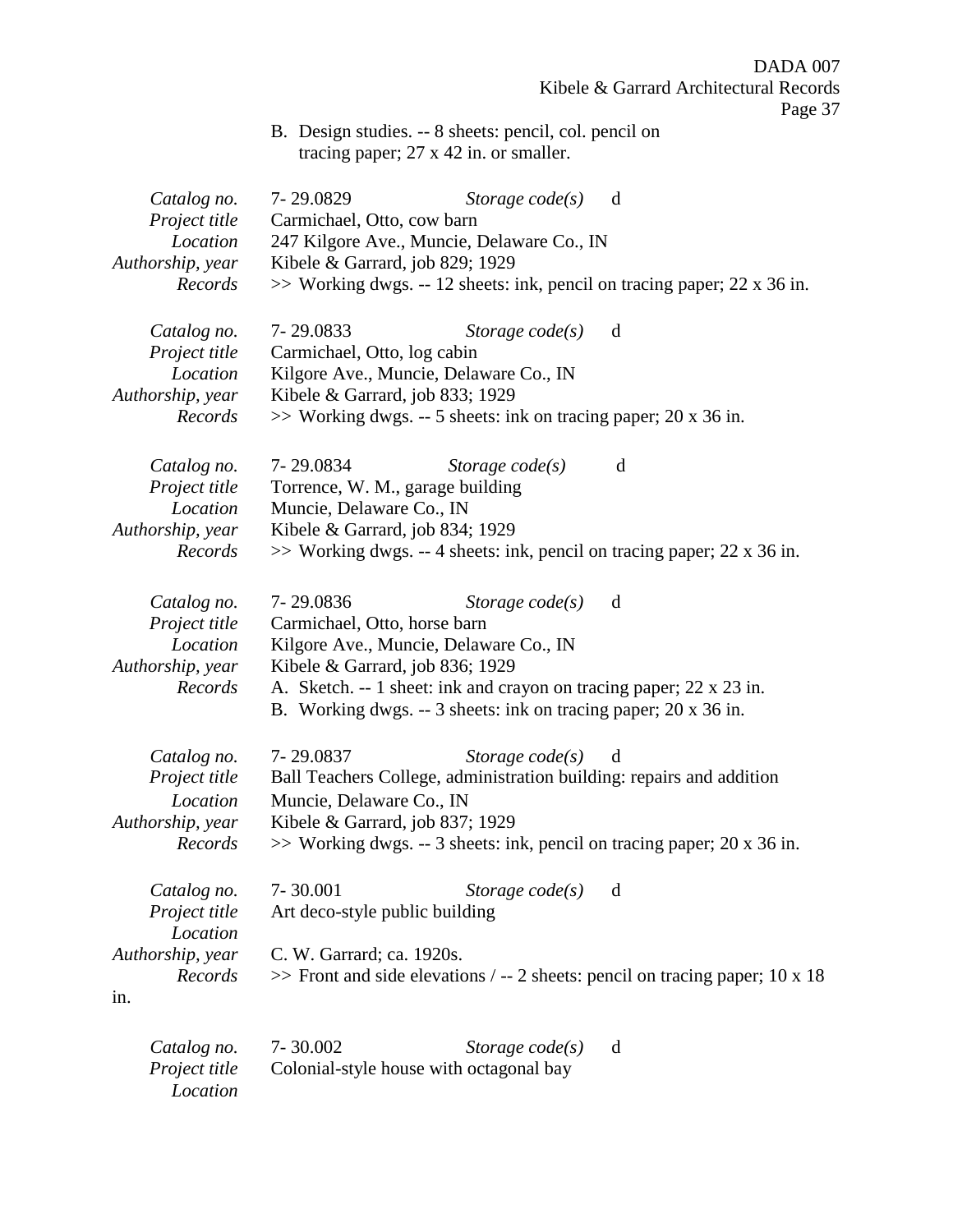| Authorship, year                                                        | Garrard & Keely; 1930s                                                                                                                                                                                                                                                                                                     |
|-------------------------------------------------------------------------|----------------------------------------------------------------------------------------------------------------------------------------------------------------------------------------------------------------------------------------------------------------------------------------------------------------------------|
| Records                                                                 | >> Design drawings. -- 13 sheets: pencil on tracing<br>paper; 21 x 42 in. or smaller.                                                                                                                                                                                                                                      |
| Catalog no.<br>Project title<br>Location<br>Authorship, year<br>Records | $7 - 30.003$<br>Storage $code(s)$<br>d<br>Delaware County Children's Home: addition<br>W. Kilgore Ave., Muncie, Delaware Co., IN<br>Kibele & Garrard; 1930<br>A. Design studies. -- 2 sheets: pencil on tracing paper;<br>26 x 36 in., 27 x 36 in.<br>B. Presentation plans. -- 1 sheet: ink on tracing paper; 14 x 27 in. |
| Catalog no.<br>Project title<br>Location<br>Authorship, year<br>Records | 7-30.004<br>Storage $code(s)$<br>d<br>Garrard, C. W., house: front porch revisions<br>647 N. Jefferson St., Muncie, Delaware Co., IN<br>C. W. Garrard; ca. 1930s<br>$\gg$ Plan and elevations. -- 1 sheet: pencil on tracing paper; 16 x 36 in.                                                                            |
| Catalog no.<br>Project title<br>Location<br>Authorship, year<br>Records | $7 - 30.005$<br>Storage $code(s)$<br>d<br>Garrard, C. W., house: garage<br>647 N. Jefferson St., Muncie, Delaware Co., IN<br>Kibele & Garrard; 1930<br>>> Working dwg. -- 1 sheet: ink on tracing paper; 18 x 36 in.                                                                                                       |
| Catalog no.<br>Project title<br>Location<br>Authorship, year<br>Records | 7-30.006<br>Storage $code(s)$<br>d<br>Walnut Street Baptist Church<br>1800 block S Walnut St., Muncie, Delaware Co., IN<br>>> Heating plans / C. W. Garrard; 1930s. -- 2 sheets:<br>pencil and ink on tracing paper; 18 x 36 in.                                                                                           |
| Catalog no.<br>Project title<br>Location<br>Authorship, year<br>Records | 7-30.007<br>Storage $code(s)$ d<br>Wysor Building: part plan<br>100 block W. Main St., Muncie, Delaware Co., IN<br>Garrard & Keely; 1930<br>$\gg$ Floor plan. -- 1 sheet: pencil on tracing paper; 12 x 16 in.                                                                                                             |
| Catalog no.<br>Project title<br>Location<br>Authorship, year<br>Records | 7-30.0839<br>Storage $code(s)$<br>d<br>Boniface, Weber, & Allen wholesale grocery building<br>600 block S. Jefferson St., Muncie, Delaware Co., IN<br>Kibele & Garrard; job #839; 1930.<br>$\gg$ Floor plans / -- 1<br>sheet: ink on tracing paper; 27 x 42 in.                                                            |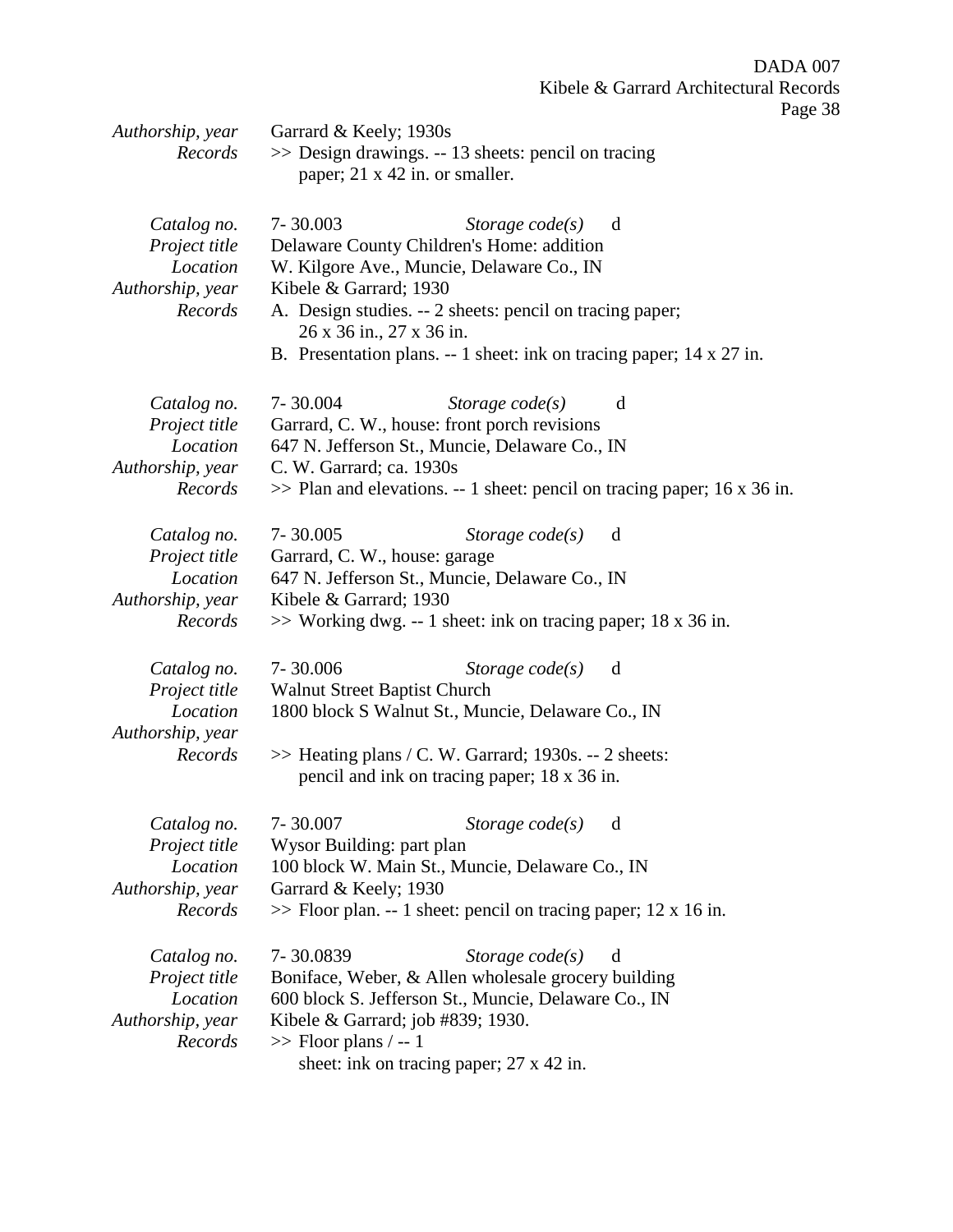| Catalog no.<br>Project title<br>Location<br>Authorship, year<br>Records | 7-30.0840<br>Storage $code(s)$<br>d<br>Tyler Manufacturing Building, old<br>Muncie, Delaware Co., IN<br>Kibele & Garrard, job #840; 1930.<br>$\gg$ Floor plans / -- 1<br>sheet: ink on tracing paper; 21 x 36 in.                                                                                                        |
|-------------------------------------------------------------------------|--------------------------------------------------------------------------------------------------------------------------------------------------------------------------------------------------------------------------------------------------------------------------------------------------------------------------|
| Catalog no.<br>Project title<br>Location<br>Authorship, year<br>Records | 7-30.0842<br>Storage $code(s)$<br>bx<br>Samuels, Inc. Store: new store front, for George H. Rohrs, owner<br>116-118 S. Walnut St., Muncie, Delaware Co., IN<br>Kibele & Garrard; 1930<br>>> Bids, agreement between contractor and owner; 1930. -- 5<br>p.: carbon copy, multigraph; 13 in.; in legal-size document case |
| Catalog no.<br>Project title<br>Location<br>Authorship, year<br>Records | 7-30.0843<br>d<br>Storage $code(s)$<br>Jackson Park pool and shelter house<br>Muncie, Delaware Co., IN<br>Kibele & Garrard, job 843; 1930<br>$\gg$ Working dwgs. -- 3 sheets; pencil on tracing paper; 18 x 36 in.                                                                                                       |
| Catalog no.<br>Project title<br>Location<br>Authorship, year<br>Records | 7-30.0844<br>Storage $code(s)$<br>d<br>Ball Teachers College, administration building: repairs and addition<br>Muncie, Delaware Co., IN<br>Kibele & Garrard, job 844; 1930<br>$\gg$ Working dwg. -- 1 sheet: pencil on tracing paper; 22 x 36 in.                                                                        |
| Catalog no.<br>Project title<br>Location<br>Authorship, year<br>Records | Storage $code(s)$<br>7-30.0846<br>d<br>Ball State Teachers College, administration building: reception room<br>Muncie, Delaware Co., IN<br>Kibele and Garrard, job 846; 1930<br>$\gg$ Working dwgs. -- 2 sheets: pencil on tracing paper; 18 x 36 in.                                                                    |
| Catalog no.<br>Project title<br>Location<br>Authorship, year<br>Records | Storage $code(s)$<br>7-30.0847<br>bx<br>Campbell, W. B., building: alterations<br>Gaston, Delaware Co., IN<br>Garrard & Keely; 1930<br>>> Agreement between contractor and owner; 1930. -- 1 p.:<br>carbon copy; 13 in. in legal-size document case                                                                      |
| Catalog no.<br>Project title<br>Location<br>Authorship, year<br>Records | 7-31.001<br>Storage $code(s)$<br>d<br>Botkins veterinary hospital: steel for remodeling<br>330 E. Jackson St., Muncie, Delaware Co., IN<br>1931<br>A. Framing plan. -- 1 sheet: col. pencil on blueprint; 24 x 36 in.<br>B. Steel shop dwg. / Central States Bridge and Structural                                       |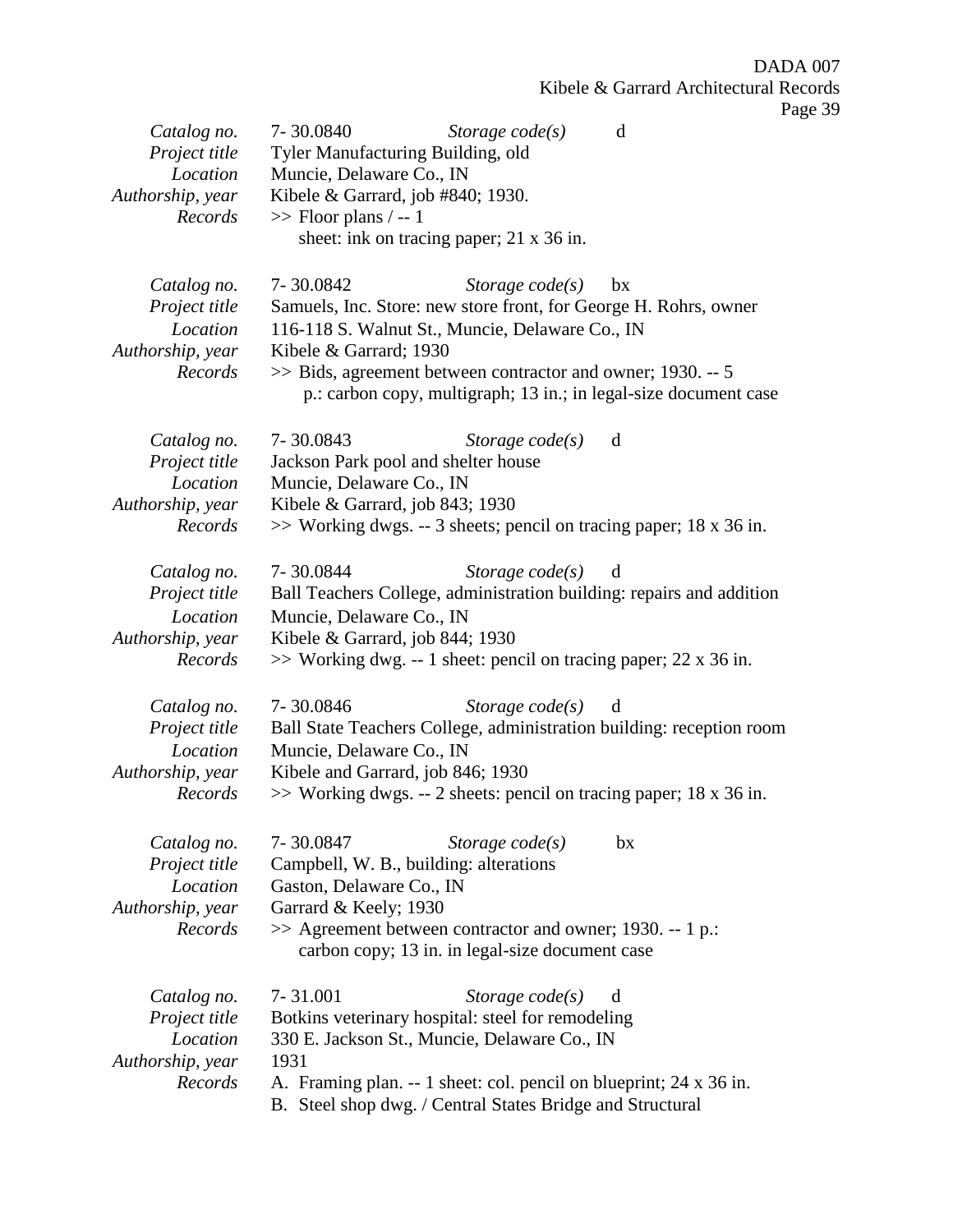Co.; 1931. -- 1 sheet: blueprint; 23 x 35 in.

| Catalog no.<br>Project title<br>Location<br>Authorship, year<br>Records | 7-31.002<br>Tudor-style house<br>Garrard & Keely; 1931                                                              | Storage $code(s)$<br>>> Rendered exterior perspective and floor plans / J. T.<br>Keely, del.; 1931. -- 1 board: ink, water color; 10 x 19 in.                                                                                                                                                                                                                                                                                                                                                    | OVC 14                                                                                                                                                           |
|-------------------------------------------------------------------------|---------------------------------------------------------------------------------------------------------------------|--------------------------------------------------------------------------------------------------------------------------------------------------------------------------------------------------------------------------------------------------------------------------------------------------------------------------------------------------------------------------------------------------------------------------------------------------------------------------------------------------|------------------------------------------------------------------------------------------------------------------------------------------------------------------|
| Catalog no.<br>Project title<br>Location<br>Authorship, year<br>Records | 7-31.003<br>Garrard & Keely; 1931                                                                                   | Storage $code(s)$<br>Y. M. C. A.: new steps for Adams Street entrance<br>200 block E. Adams St., Muncie, Delaware Co., IN<br>$\gg$ Working dwg. -- 1 sheet: pencil on tracing paper; 15 x 36 in.                                                                                                                                                                                                                                                                                                 | d                                                                                                                                                                |
| Catalog no.<br>Project title<br>Location<br>Authorship, year<br>Records | 7-31.0827<br>Ball, G. A., garage<br>Garrard & Keely, job 827; 1931<br>tracing paper; $19 \times 31$ in.             | Storage $code(s)$<br>230 Minnetrista Ave., Muncie, Delaware Co., IN<br>B. Supplemental working dwgs. -- 2 sheets: pencil on                                                                                                                                                                                                                                                                                                                                                                      | d<br>A. Working dwgs. -- 9 sheets. -- 2 copies. -- C.1: pencil, ink, col. ink on<br>tracing paper and linen; $22x37$ in. --C.2: photocopy on vellum; $12x19$ in. |
| Catalog no.<br>Project title<br>Location<br>Authorship, year<br>Records | 7-31.0848<br>Garrard & Keely, job 848; 1931                                                                         | Storage $code(s)$<br>Boyce, Ed, building: alterations for L. S. Clark General Tire Store<br>327 E. Main St., Muncie, Delaware Co., IN<br>$\gg$ Working dwgs. -- 2 sheets: pencil on tracing paper; 20 x 36 in.                                                                                                                                                                                                                                                                                   | d                                                                                                                                                                |
| Catalog no.<br>Project title<br>Location<br>Authorship, year<br>Records | 7-31.08531<br>Meeks, M. L., & Sons Mortuary<br>Garrard & Keely, job 853; 1931-34<br>illustration board; 12 x 25 in. | Storage $code(s)$<br>415 E. Washington St., Muncie, Delaware Co., IN<br>A. Exterior perspective / J. T. Keely; 1931. -- 1 sheet:<br>ink, watercolor on illustration board; 15 x 25 in.<br>B. Exterior perspective; ca. 1931. -- 1 sheet: ink on<br>C. Working dwgs.; $1931-34. - 37$ sheets: ink & pencil on<br>linen & tracing paper; $20 \times 37$ in. or smaller<br>D. Steel shop dwgs. / Indiana Bridge Co.; 1931. -- 8<br>sheets: black line print; $24 \times 36$ in., $24 \times 39$ in. | b, d                                                                                                                                                             |
| Catalog no.                                                             | 7-31.08532                                                                                                          | Storage $code(s)$                                                                                                                                                                                                                                                                                                                                                                                                                                                                                | bx                                                                                                                                                               |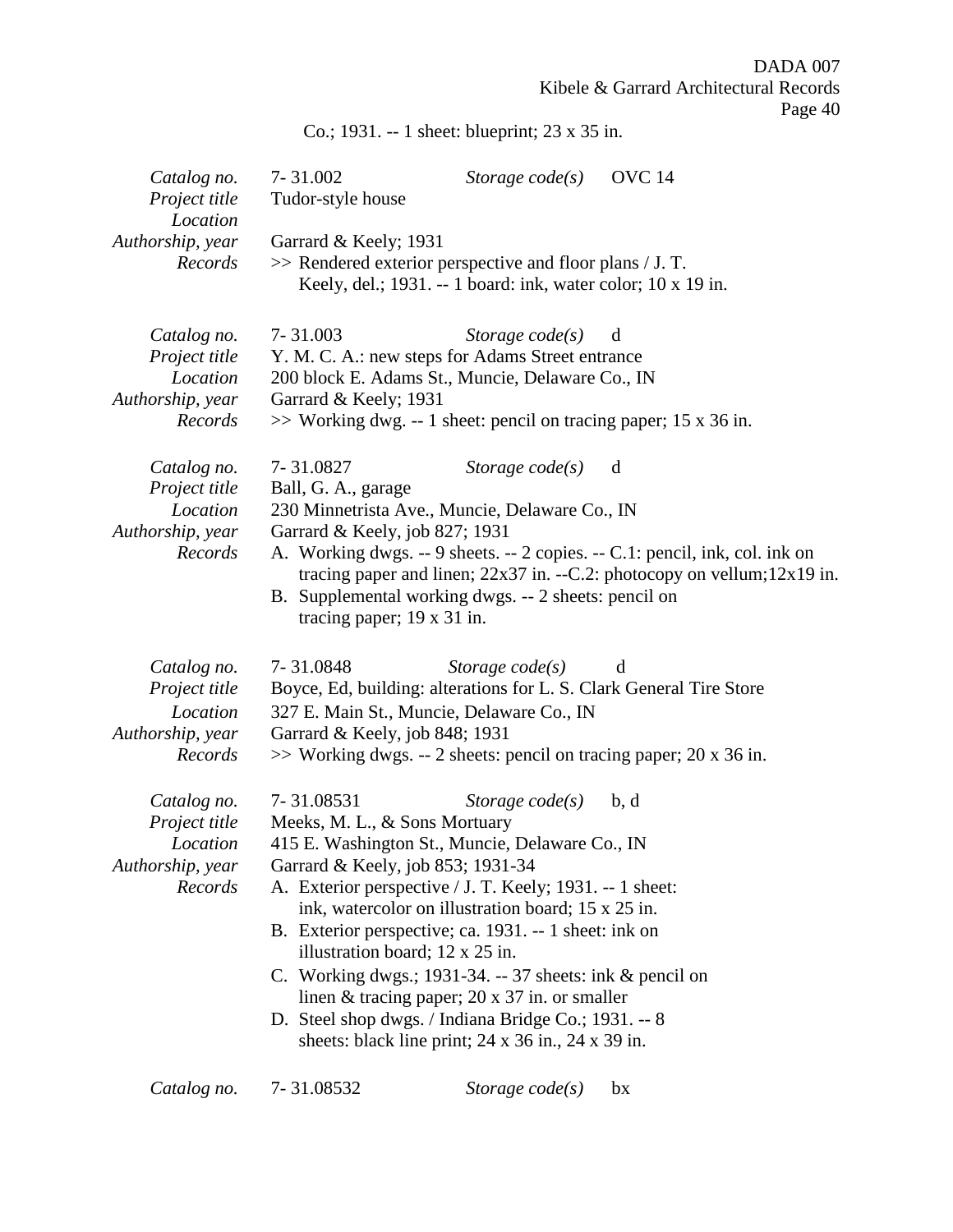| Project title<br>Location<br>Authorship, year<br>Records                                          | Meeks, M. L., & Sons Mortuary<br>415 E. Washington St., Muncie, Delaware Co., IN<br>Garrard & Keely, job 853; 1931-34<br>A. Agreements between contractors and owner, contractors' bonds; 1931<br>32. -- 8 items: carbon copy; 14 in. in legal-size document case<br>B. Specifications for plumbing.-- 131 sheets: carbon copy;<br>9 x 11 in. in legal-size document case |
|---------------------------------------------------------------------------------------------------|---------------------------------------------------------------------------------------------------------------------------------------------------------------------------------------------------------------------------------------------------------------------------------------------------------------------------------------------------------------------------|
| Catalog no.<br>Project title<br>Location<br>Authorship, year<br>Records                           | 7-32.0859<br>d<br>Storage $code(s)$<br>McDonald, W. C., house: addition<br>618 N. Elm St., Muncie, Delaware Co., IN<br>Garrard and Keely, job 859; 1932<br>$\gg$ Working drawing. -- 1 sheet: pencil on tracing paper; 20 x 36 in.                                                                                                                                        |
| Catalog no.<br>Project title<br>Location<br>Authorship, year<br>Records                           | 7-33.001<br><b>OVC</b> 14<br>Storage $code(s)$<br>Unidentified building, possibly a church or fraternal lodge<br>Garrard & Keely; 1933<br>>> Rendered exterior perspective / J. T. Keely; 1933. -<br>- 1 board: col. pencil; 14 x 20 in. -- Board is broken.                                                                                                              |
| Catalog no.<br>Project title<br>Location<br>Authorship, year<br>Records                           | 7-33.002<br>Storage $code(s)$<br>d<br>Johnson Building, existing-state plans,<br>324 S. Walnut St., Muncie, Delaware Co., IN<br>1933<br>>> Documentation of existing conditions / Wray; 1933. --<br>14 sheets: blueprint; 24 x 36 in.                                                                                                                                     |
| Catalog no.<br>Project title<br>Location<br>Authorship, year<br>tracing paper; $19 \times 23$ in. | 7-33.003<br>Storage $code(s)$<br>d<br>Johnson Building, existing-state plans, ca. 1933<br>324 S. Walnut St., Muncie, Delaware Co., IN<br>C. W. Garrard; ca. 1933.<br><i>Records&gt;&gt;</i> Typical floor plan for 2d- to 4th-floors, fifth floor plan -- 2 sheets: ink on                                                                                                |
| Catalog no.<br>Project title<br>Location<br>Authorship, year<br>Records                           | 7-33.004<br>Storage $code(s)$<br>d<br>Patterson Block remodeling<br>100-112 S. Walnut St., Muncie, Delaware Co., IN<br>Garrard & Keely; 1933<br>$\gg$ Elevations and exterior perspectives / Garrard & Keely; 1933. – 5<br>sheets: ink, pencil, col. pencil on tracing paper; 21 x 36 in. or smaller.                                                                     |
| Catalog no.<br>Project title<br>Location                                                          | 7-33.0861<br>Storage $code(s)$<br>d<br>Ball State Teachers College: storage building and bleachers<br>Muncie, Delaware Co., IN                                                                                                                                                                                                                                            |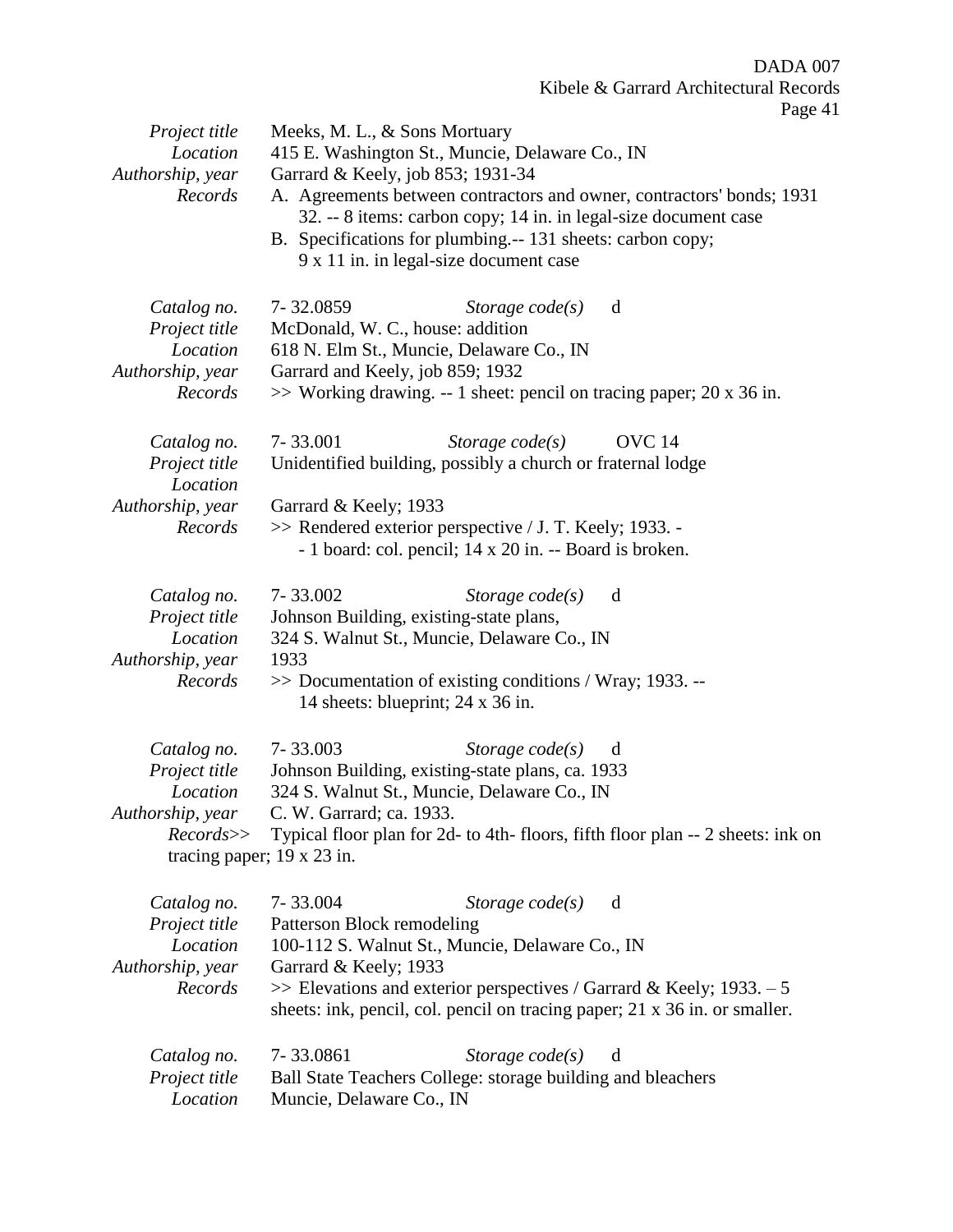DADA 007

Kibele & Garrard Architectural Records Page 42

| Authorship, year<br>Records | Garrard & Keely, job 861; 1933<br>>> Working dwgs. -- 8 sheets: ink, col. ink on tracing paper; 15 x 36 in. |
|-----------------------------|-------------------------------------------------------------------------------------------------------------|
|                             |                                                                                                             |
| Catalog no.                 | 7-34.001<br>Storage $code(s)$<br>d                                                                          |
| Project title               | Camp Crosley (Y. M. C. A.): dish washing house                                                              |
| Location                    | Leesburg, Kosciusko Co., IN                                                                                 |
| Authorship, year            | Garrard and Keely; 1934                                                                                     |
| Records                     | $\gg$ Working dwg. -- 1 sheet: pencil on tracing paper; 15 x 22 in.                                         |
| Catalog no.                 | 7-34.002<br>Storage $code(s)$<br>d                                                                          |
| Project title               | Five-room house for a 30'-0" x 50'-0" inside lot, T. H.                                                     |
|                             | Koontz, contractor                                                                                          |
| Location                    |                                                                                                             |
| Authorship, year            | C. W. Garrard; 1934                                                                                         |
| Records                     | $\gg$ Plans & elevations (2 schemes). -- 4 sheets: pencil &                                                 |
|                             | col. pencil on tracing paper; 17 x 26 in.                                                                   |
| Catalog no.                 | 7-34.0862<br>Storage $code(s)$<br>d                                                                         |
| Project title               | Gold, Sam, commercial building (Hook Drug. Co.): alterations                                                |
| Location                    | 123-125 E. Main St., Muncie, Delaware Co., IN                                                               |
| Authorship, year            | Garrard & Keely, job 862; 1934                                                                              |
| Records                     | A. Prelim. dwgs. -- 2 sheets: pencil on tracing paper; 17 x 38 in.                                          |
|                             | B. Working dwgs. -- 4 sheets: ink, col. ink, pencil; 17 x 36 in.                                            |
| Catalog no.                 | 7-34.0863<br>Storage $code(s)$<br>d                                                                         |
| Project title               | Costas & Limpert building, alterations and additions                                                        |
| Location                    | 206 S. Walnut St., Muncie, Delaware Co., IN                                                                 |
| Authorship, year            | Garrard & Keely, job 863; 1934                                                                              |
| Records                     | $\gg$ Working dwgs.; 1934. -- 2 sheets (sheets 2, 3): blueprint; 18 x 36 in.                                |
|                             |                                                                                                             |
| Catalog no.                 | 7-34.0864<br>Storage $code(s)$<br>d                                                                         |
| <i>Project title</i>        | Clark Service Co.: balcony                                                                                  |
| Location                    | 327 E. Main St., Muncie, Delaware Co., IN                                                                   |
| Authorship, year            | Garrard & Keely, jobs 864, 866, 878; 1934-35                                                                |
| Records                     | >> Working dwgs. -- 3 sheets: pencil, ink on tracing paper;<br>$15 \times 36$ in. or smaller.               |
| Catalog no.                 | 7-35.001<br>Storage $code(s)$<br>d                                                                          |
| Project title               | Ball, G. A., cottage: casement window                                                                       |
| Location                    | 230 Minnetrista Ave., Muncie, Delaware Co., IN                                                              |
| Authorship, year            | Garrard & Keely; 1935                                                                                       |
| Records                     | $\gg$ Working dwg. -- 1 sheet: pencil on tracing paper; 13 x 17 in.                                         |
| Catalog no.                 | 7-35.0865<br>Storage $code(s)$<br>d, bx                                                                     |
| Project title               | Bunch, R. H., building: alterations                                                                         |
|                             |                                                                                                             |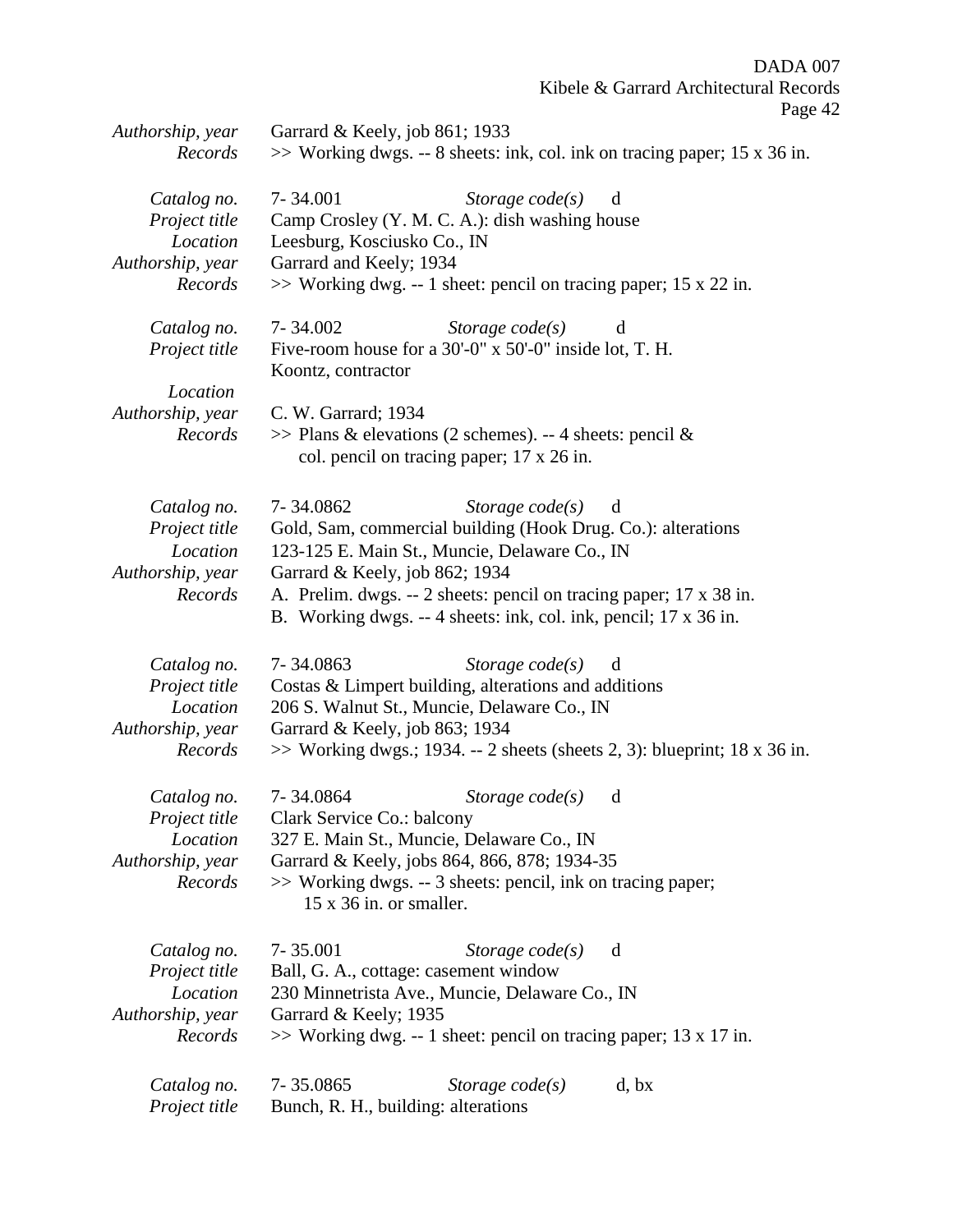Page 43

| Location<br>Authorship, year<br>Records                                 | Main St. @ Elm, Muncie, Delaware Co., IN<br>Garrard & Keely, job 865; 1935<br>A. Working dwgs. -- 4 sheets: ink on tracing paper; 20 x 36 in.<br>B. Bid, agreements between contractors and owner; 1935. --<br>6 p.: carbon copy; 13 in. in legal-size document case                                                                                                                                                                     |  |  |
|-------------------------------------------------------------------------|------------------------------------------------------------------------------------------------------------------------------------------------------------------------------------------------------------------------------------------------------------------------------------------------------------------------------------------------------------------------------------------------------------------------------------------|--|--|
| Catalog no.<br>Project title<br>Location<br>Authorship, year<br>Records | 7-35.0867<br>Storage $code(s)$<br>d<br>Camp Crosley (Y. M. C. A.): chapel and assembly hall<br>Leesburg, Kosciusko Co., IN<br>Garrard and Keely, job 867; 1935<br>>> Working dwgs. -- 11 sheets: ink, pencil on tracing<br>paper; 20 x 36 in., 15 x 19 in.                                                                                                                                                                               |  |  |
| Catalog no.<br>Project title<br>Location<br>Authorship, year<br>Records | 7-35.0868<br>Storage $code(s)$<br>bx<br>Hartley, Mrs. Harley, house: remodeling<br>111 N. Liberty St., Muncie, Delaware Co., IN<br>Garrard & Keely; 1935<br>>> Agreement between contractor and owner; 1935. -- 1 p.:<br>carbon copy; 13 in. in legal-size document case                                                                                                                                                                 |  |  |
| Catalog no.<br>Project title<br>Location<br>Authorship, year<br>Records | 7-35.0870<br>Storage $code(s)$<br>d<br>Kimmel, J. F., house: alterations<br>Gaston, Delaware Co., IN<br>Garrard & Keely, job 870; 1935<br>A. Working dwgs. -- 3 sheets: ink on tracing paper; 20 x 36 in.<br>B. Supplemental dwgs. -- 2 sheets: pencil on tracing paper;<br>13 x 17 in., 18 x 17 in.                                                                                                                                     |  |  |
| Catalog no.<br>Project title<br>Location<br>Authorship, year<br>Records | 7-35.0871<br>Storage $code(s)$<br>d<br>Ball, Miss Elizabeth: cabin<br>230 Minnetrista Blvd., Muncie, Delaware Co., IN<br>Garrard & Keely, job 871; 1935<br>>> Working dwgs. -- 3 sheets: pencil, ink on tracing paper;<br>$17 \times 36$ in. + photocopies                                                                                                                                                                               |  |  |
| Catalog no.<br>Project title<br>Location<br>Authorship, year<br>Records | 7-35.0872<br>Storage $code(s)$<br>d, bx<br>Ball State Teachers College: service and stores building<br>Muncie, Delaware Co., IN<br>Garrard & Keely, job 872; 1935-36<br>A. Elevations at north side of power house. -- 1 sheet:<br>pencil on tracing paper; 18 x 21 in.<br>B. Working dwgs.; 1935. -- 15 sheets: pencil, ink on<br>tracing paper and linen; $19 \times 36$ in.<br>C. Schedule and suppl. dwgs.; 1935, 1936. -- 4 sheets: |  |  |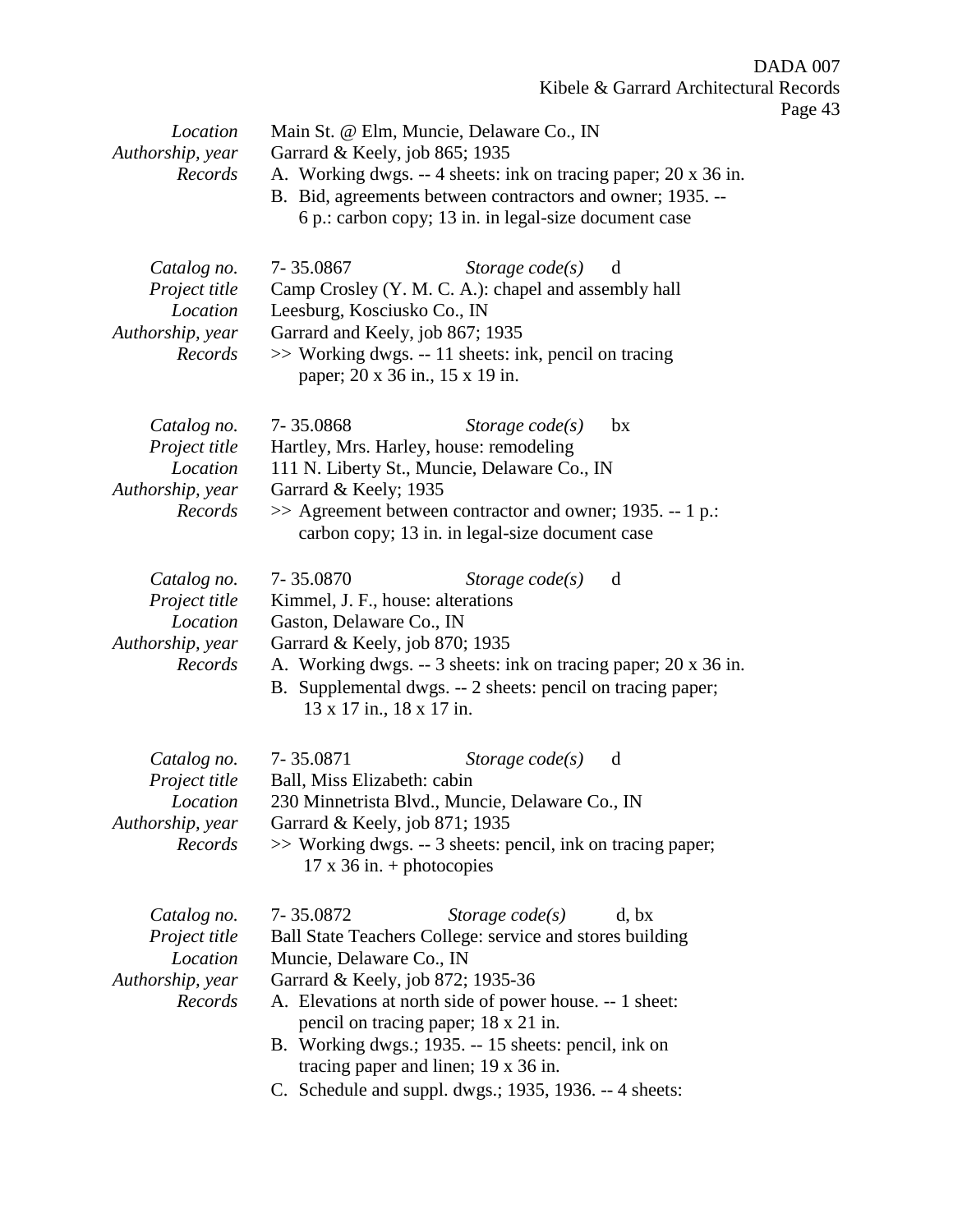|                           | DADA 007                                                                                  |
|---------------------------|-------------------------------------------------------------------------------------------|
|                           | Kibele & Garrard Architectural Records                                                    |
|                           | Page 44                                                                                   |
|                           | pencil, ink, col. ink on tracing paper; 13 x 26 in. or smaller.                           |
|                           | D. Specs., contractor-owner agreements, contractors' bonds;                               |
|                           | 1936. -- 6 items: carbon copy; 14 in. in legal-size document case                         |
|                           |                                                                                           |
| Catalog no.               | 7-35.0875<br>Storage $code(s)$<br>d                                                       |
| Project title<br>Location | Ball, Mrs. G. A., house: utility house<br>230 Minnetrista Blvd., Muncie, Delaware Co., IN |
| Authorship, year          | Garrard & Keely, job 875; 1935                                                            |
| Records                   | $\gg$ Working dwg. -- 1 sheet: pencil on tracing paper; 13 x                              |
|                           | $36$ in. + photocopy                                                                      |
|                           |                                                                                           |
| Catalog no.               | 7-35.0877<br>Storage $code(s)$<br>bx                                                      |
| Project title             | Jones, Vincent W., house: remodeling                                                      |
| Location                  | 1001 E. Main St., Muncie, Delaware Co., IN                                                |
| Authorship, year          | Garrard & Keely; 1935                                                                     |
| Records                   | $\gg$ Invoices from the Gallivan Co. for plumbing; 1935. -- 4                             |
|                           | p.; 11 in. in legal-size document case                                                    |
|                           |                                                                                           |
| Catalog no.               | 7-35.0881<br>Storage $code(s)$<br>d, bx                                                   |
| Project title<br>Location | Roosevelt School: addition                                                                |
| Authorship, year          | E. 21st St., Muncie, Delaware Co., IN<br>Garrard & Keely, job 881; 1935-36                |
| Records                   | A. Design studies. -- 9 sheets: pencil, col. pencil, ink on                               |
|                           | tracing paper; 36 x 42 in. or smaller. -- Paper is brittle.                               |
|                           | B. Working dwgs. -- 21 sheets: ink, col. ink on linen,                                    |
|                           | tracing paper; $22 \times 36$ in.                                                         |
|                           | C. Supplemental dwgs. -- 3 sheets: pencil on tracing paper;                               |
|                           | 19 x 14 in., 19 x 36 in.                                                                  |
|                           | D. Specifications. --- 58 sheets: carbon copy; 9 x 11 in.                                 |
|                           | in legal-size document case                                                               |
|                           |                                                                                           |
| Catalog no.               | $7 - 36.001$<br>Storage $code(s)$<br>d                                                    |
| Project title             | Ball, Mrs. G. A., house: walk                                                             |
| Location                  | 230 Minnetrista Blvd., Muncie, Delaware Co., IN                                           |
| Authorship, year          | Garrard & Keely; 1936                                                                     |
| Records                   | $\gg$ Working dwg. -- 1 sheet: pencil on tracing paper; 11 x 15 in.                       |
| Catalog no.               | 7-36.002<br>Storage $code(s)$<br>d                                                        |
| Project title             | Hamilton Township School (Royerton School)                                                |
| Location                  | Royerton, Delaware Co., IN                                                                |
| Authorship, year          | Houck & Hamilton, comm. 2136; Bevington-Williams, comm.                                   |
|                           | 3630; 1936                                                                                |
| Records                   | >> Heating, ventilating, plumbing, wiring plans /                                         |
|                           | Bevington-Williams; 1936. -- 4 sheets: blueprint; 28 x 35 in.                             |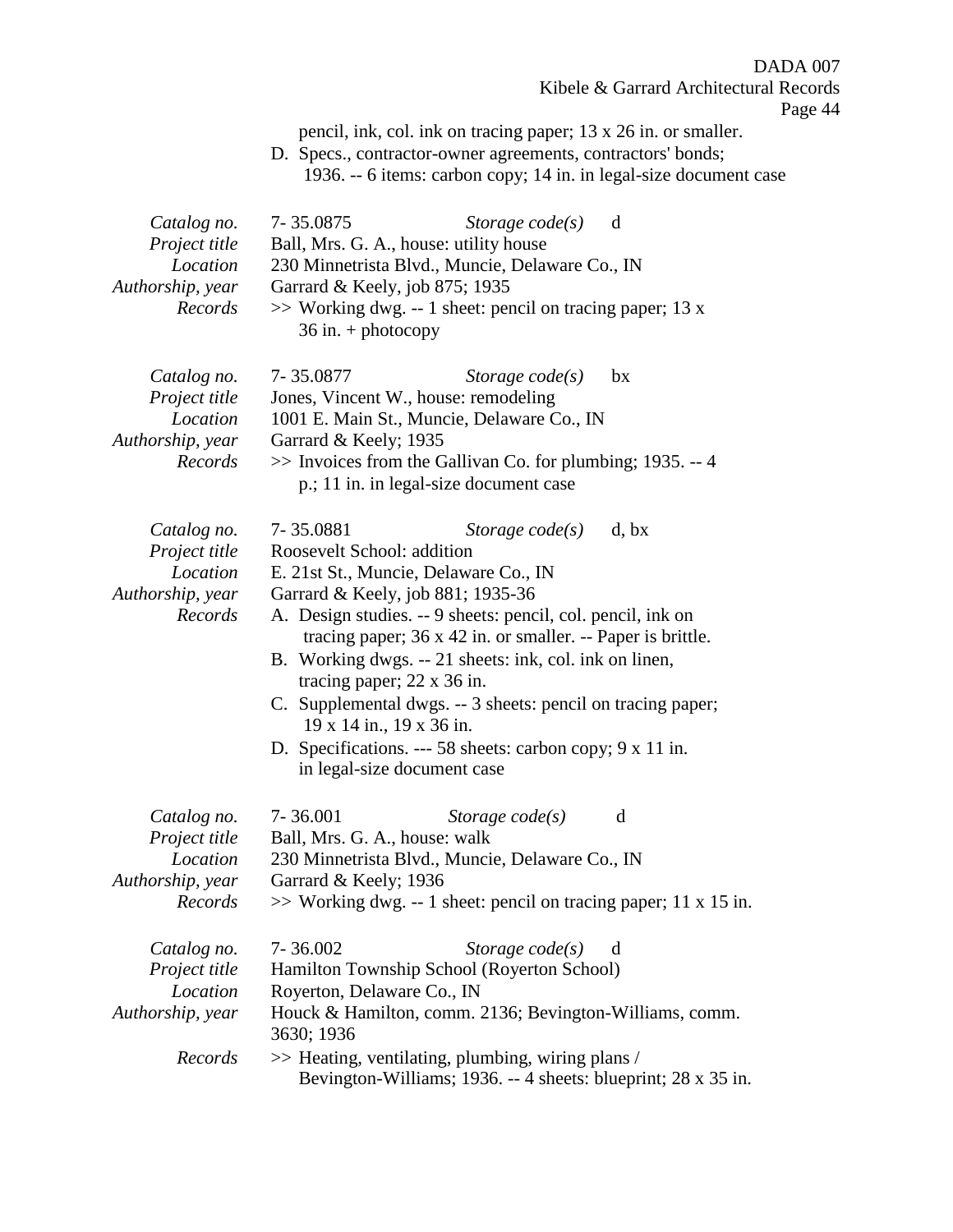|                  | $-5$ $-$                                                                    |
|------------------|-----------------------------------------------------------------------------|
| Catalog no.      | $7 - 36.003$<br>Storage $code(s)$<br>d                                      |
| Project title    | Johnson Building, alterations, 1936                                         |
| Location         | 324 S. Walnut St., Muncie, Delaware Co., IN                                 |
| Authorship, year | Garrard & Keely; 1936                                                       |
| Records          | A. Display window, job #888. -- 1 sheet: pencil on tracing paper; 21x36 in. |
|                  | B. Remodeled entrance, job #890. -- 1 sheet: pencil on                      |
|                  | tracing paper; $17 \times 36$ in.                                           |
|                  |                                                                             |
| Catalog no.      | 7-36.004<br>Storage $code(s)$<br>d                                          |
| Project title    | Western Reserve Life Insurance Co. Building: office suite                   |
|                  | for Drs. Moore, Bock, Hays                                                  |
| Location         | 100 block S. High St., Muncie, Delaware Co., IN                             |
| Authorship, year | Garrard & Keely; 1936                                                       |
| Records          | $\gg$ Working dwg. -- 1 sheet: ink on tracing paper; 16 x 36 in.            |
|                  |                                                                             |
| Catalog no.      | $7 - 36.005$<br>Storage $code(s)$<br>d                                      |
| Project title    | Y. M. C. A.: addition                                                       |
| Location         | 200 block E. Adams St., Muncie, Delaware Co., IN                            |
| Authorship, year | Garrard & Keely; 1936                                                       |
| Records          | $\gg$ Plans & elevations, schemes A and B. -- 14 sheets:                    |
|                  | pencil on tracing paper; 22 x 36 in. or smaller $+2$                        |
|                  | blueprint copies. -- Two sheets encapsulated.                               |
|                  |                                                                             |
| Catalog no.      | 7-36.0882<br>Storage $code(s)$<br>d                                         |
| Project title    | Costas, Peter, house: alterations                                           |
| Location         | 800 W. Main St., Muncie, Delaware Co., IN                                   |
| Authorship, year | Kibele & Garrard, job 882; 1936                                             |
| Records          | $\gg$ Working drawings. -- 4 sheets: pencil on tracing paper; 21 x 36 in.   |
|                  |                                                                             |
| Catalog no.      | 7-36.0887<br>Storage $code(s)$<br>d                                         |
| Project title    | Ball, Mrs. G. A., house: fireplace and mantel alterations                   |
| Location         | 230 Minnetrista Ave., Muncie, Delaware Co., IN                              |
| Authorship, year | Garrard & Keely, job 887; 1936                                              |
| Records          | >> Working dwgs. -- 2 sheets: pencil ink on tracing paper;                  |
|                  | $20 \times 36$ in., 13 x 18 in. + photocopy.                                |
|                  |                                                                             |
| Catalog no.      | 7-36.0889<br>Storage $code(s)$<br>d                                         |
| Project title    | Gold, Sam, commercial building                                              |
| Location         | Hoyt Ave. @ 12th St., Muncie, Delaware Co., IN                              |
| Authorship, year | Garrard & Keely, job 889; 1937                                              |
| Records          | $\gg$ Working dwgs. -- 3 sheets: pencil on tracing paper; 19 x 36 in.       |
|                  |                                                                             |
| Catalog no.      | 7-36.0892<br>Storage $code(s)$<br>bx                                        |
| Project title    | Fahl, Maurice, house                                                        |
| Location         | 1800 S. Walnut St. @ 11th, Muncie, Delaware Co., IN                         |
|                  |                                                                             |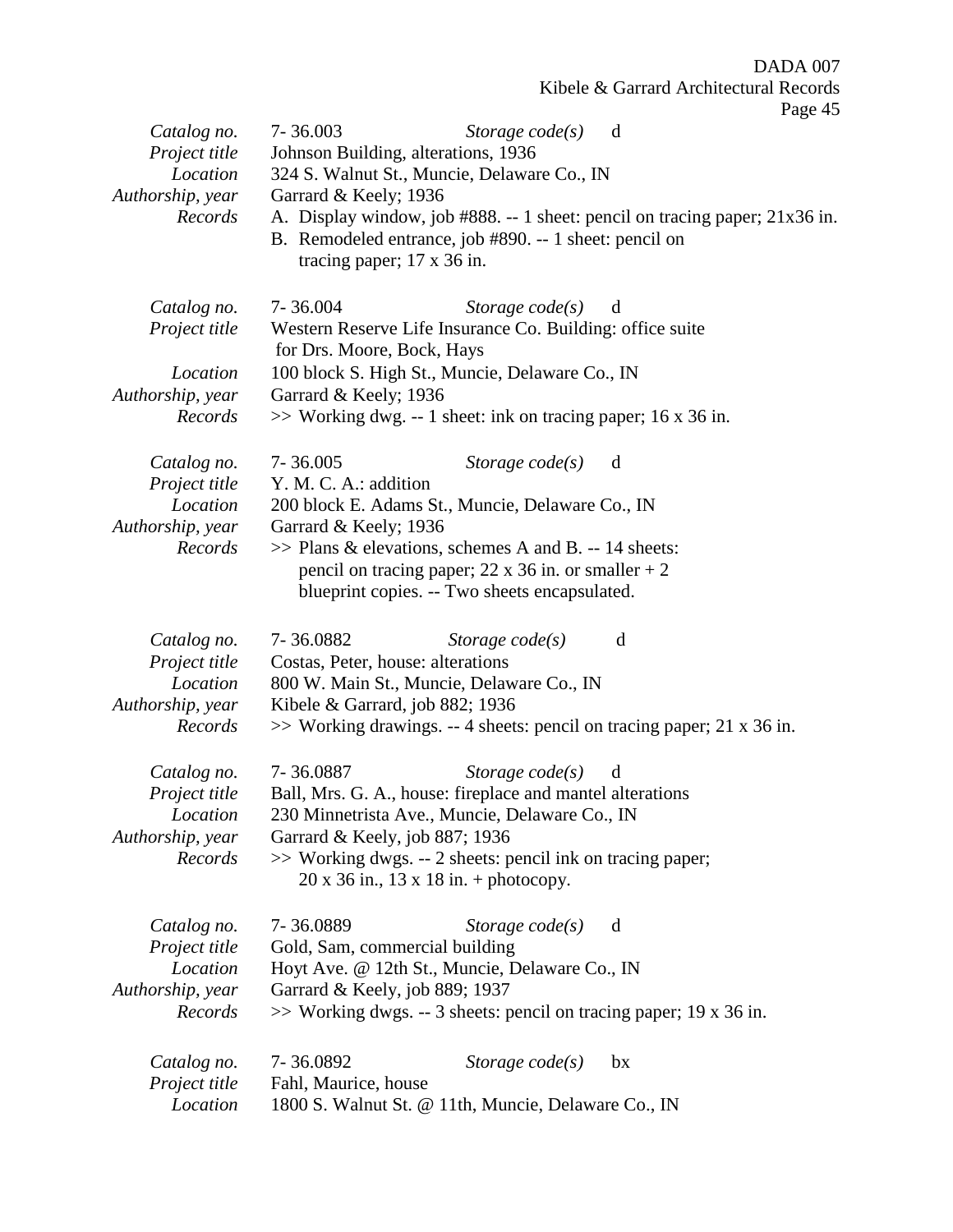| Authorship, year | Garrard & Keely; 1936                                              |                                        |                                                                          |
|------------------|--------------------------------------------------------------------|----------------------------------------|--------------------------------------------------------------------------|
| Records          | >> Agreement between electric contractor and owners; 1936.         |                                        |                                                                          |
|                  |                                                                    |                                        | -- 2 p.: typescript, carbon copy; 13 in. in legal-size document case     |
|                  |                                                                    |                                        |                                                                          |
| Catalog no.      | 7-36.0893                                                          | Storage $code(s)$                      | d                                                                        |
| Project title    | Delaware Hotel: marquise and balcony                               |                                        |                                                                          |
| Location         | 200 block E. Jackson St., Muncie, Delaware Co., IN                 |                                        |                                                                          |
|                  | Garrard & Keely, job 893; 1936                                     |                                        |                                                                          |
| Authorship, year |                                                                    |                                        |                                                                          |
| Records          | $\gg$ Working dwgs. -- 3 sheets: ink on tracing paper; 20 x 36 in. |                                        |                                                                          |
|                  |                                                                    |                                        |                                                                          |
| Catalog no.      | 7-36.0894                                                          | Storage $code(s)$                      | d                                                                        |
| Project title    | Snyder, L. J., house                                               |                                        |                                                                          |
| Location         | Muncie, Delaware Co., IN                                           |                                        |                                                                          |
| Authorship, year | Garrard & Keely, job 894; 1936                                     |                                        |                                                                          |
| Records          |                                                                    |                                        | $\gg$ Working dwgs. -- 2 sheets: pencil on tracing paper; 18 x 36 in.    |
|                  |                                                                    |                                        |                                                                          |
| Catalog no.      | 7-36.0895                                                          | Storage $code(s)$                      | d                                                                        |
| Project title    | Covalt Dairy Co.: garage                                           |                                        |                                                                          |
| Location         | Godman Ave. @ Nichols, Muncie, Delaware Co., IN                    |                                        |                                                                          |
| Authorship, year | Garrard & Keely, job 895; 1937                                     |                                        |                                                                          |
| Records          | >> Working dwgs. -- 8 sheets: ink, pencil on tracing paper;        |                                        |                                                                          |
|                  | 17 x 36 in., 6 x 11 in.                                            |                                        |                                                                          |
|                  |                                                                    |                                        |                                                                          |
| Catalog no.      | 7-36.0896                                                          | Storage $code(s)$                      | d                                                                        |
| Project title    | <b>Ball Memorial Hospital: alterations</b>                         |                                        |                                                                          |
| Location         |                                                                    |                                        |                                                                          |
|                  | 2401 W. University Ave., Muncie, Delaware Co., IN                  |                                        |                                                                          |
| Authorship, year | Garrard & Keely, job 896; 1936-37                                  |                                        |                                                                          |
| Records          | >> Studies and working dwgs. -- 9 sheets: pencil, ink on           |                                        |                                                                          |
|                  |                                                                    | tracing paper; 21 x 38 in. or smaller. |                                                                          |
|                  |                                                                    |                                        |                                                                          |
| Catalog no.      | 7-37.001                                                           | Storage $code(s)$                      | d                                                                        |
| Project title    |                                                                    |                                        | Ball State Teachers College: Frank E. Ball residence hall (Elliott Hall) |
| Location         | Muncie, Delaware Co., IN                                           |                                        |                                                                          |
| Authorship, year | George F. Schreiber; 1936-39                                       |                                        |                                                                          |
| Records          | >> Electric wiring / Garrard & Keely; ca. 1937. -- 5 sheets:       |                                        |                                                                          |
|                  | pencil on tracing paper; 16 x 36 in.                               |                                        |                                                                          |
|                  |                                                                    |                                        |                                                                          |
| Catalog no.      | 7-37.002                                                           | Storage $code(s)$                      | d                                                                        |
| Project title    | Garrard, Mrs. C. W., house                                         |                                        |                                                                          |
| Location         |                                                                    |                                        |                                                                          |
|                  | Muncie, Delaware Co., IN                                           |                                        |                                                                          |
| Authorship, year | Don Garrard, job 1237; 1937                                        |                                        |                                                                          |
| Records          | $\gg$ Working dwgs. -- 2 sheets: ink on tracing paper; 18 x 36 in. |                                        |                                                                          |
|                  |                                                                    |                                        |                                                                          |
| Catalog no.      | 7-37.003                                                           | Storage $code(s)$                      | d                                                                        |
| Project title    | Johnson Building, alterations, 1937                                |                                        |                                                                          |
|                  |                                                                    |                                        |                                                                          |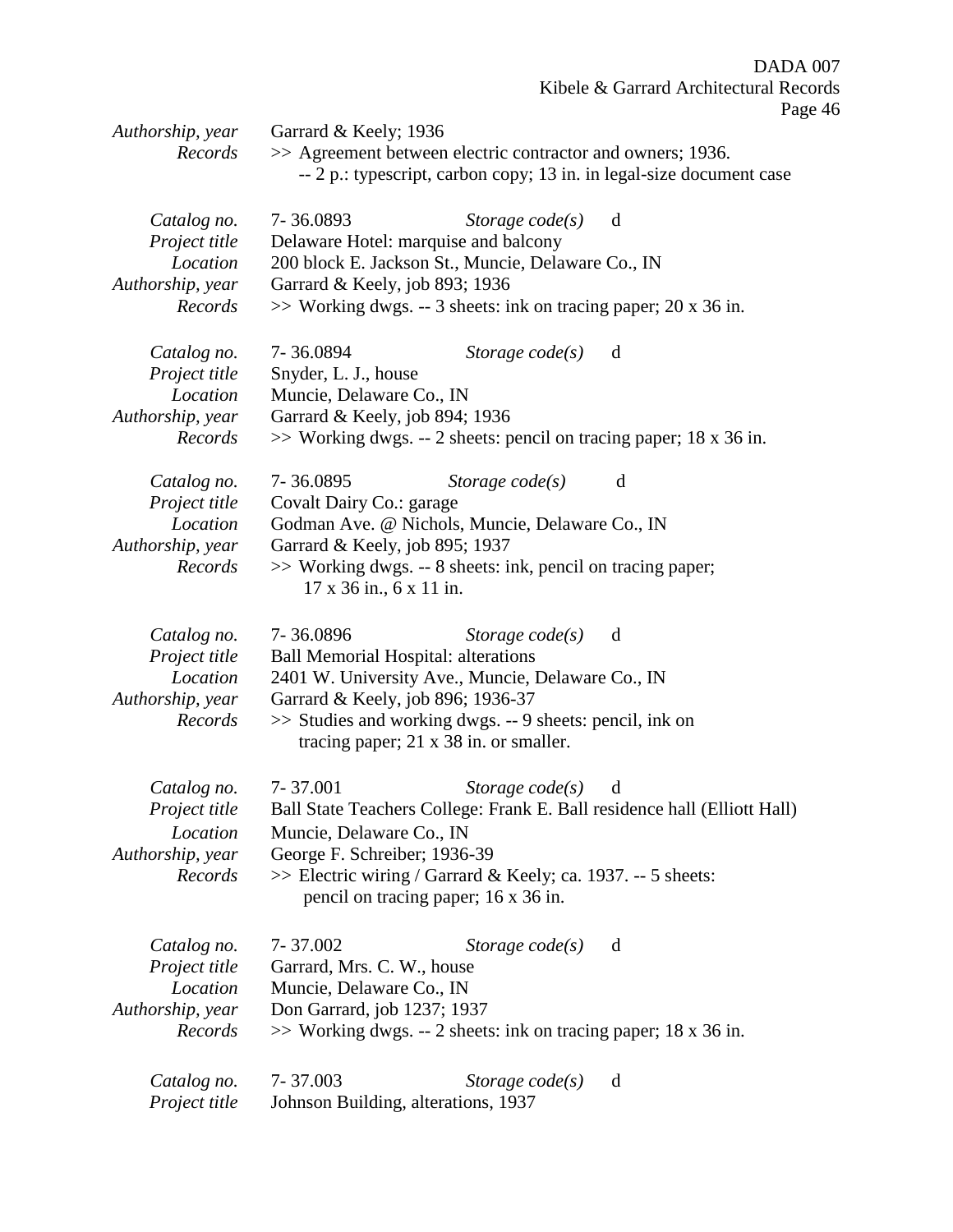| Location<br>Authorship, year<br>Records                                           | $1 \, \mu_{5}$ $\sigma$ $\beta$<br>324 S. Walnut St., Muncie, Delaware Co., IN<br>Garrard & Keely; 1937<br>A. Remodeling rooms no. 333 and 335, job #904. -- 1 sheet:<br>pencil on tracing paper; 12 x 23 in.<br>B. Elevator enclosure, job #917. --1 sheet: pencil on tracing paper;18x36in. |
|-----------------------------------------------------------------------------------|-----------------------------------------------------------------------------------------------------------------------------------------------------------------------------------------------------------------------------------------------------------------------------------------------|
|                                                                                   | C. Miscellaneous alterations. -- 3 sheets: pencil on<br>tracing paper; $18 \times 36$ in., $16 \times 12$ in.                                                                                                                                                                                 |
| Catalog no.<br>Project title<br>Location<br>Authorship, year<br>Records<br>22 in. | 7-37.004<br>Storage $code(s)$<br>d<br>Johnson Building, existing-state plans, ca. 1937<br>324 S. Walnut St., Muncie, Delaware Co., IN<br>C. W. Garrard; ca. 1937.<br>$\gg$ Plans of 2d to 5th floors / -- 4 sheets: ink, pencil on tracing paper; 19 x                                        |
| Catalog no.<br>Project title<br>Location<br>Authorship, year<br>Records           | 7-37.0902<br>Storage $code(s)$<br>bx<br>Beckley, Lee, house<br>607 Neely Ave., Muncie, Delaware Co., IN<br>Garrard & Keely; 1937<br>>> Plans, cost analysis, description of building. -- 6 p.:<br>ink on tracing paper, black line print; 11 in. in legal-size document case                  |
| Catalog no.<br>Project title<br>Location<br>Authorship, year<br>Records           | 7-37.0905<br>Storage $code(s)$<br>bx<br>Owens, H. G., building: alterations & remodeling<br>500 block S. Walnut St., Muncie, Delaware Co., IN<br>Garrard & Keely; 1937<br>>> Agreement between contractor and owner; 1937. -- 1 p.:<br>carbon copy; 16 in. in legal-size document case        |
| Catalog no.<br>Project title<br>Location<br>Authorship, year<br>Records           | 7-37.0907<br>Storage $code(s)$<br>d<br>Camp Crosley (Y. M. C. A.): hospital addition<br>Leesburg, Kosciusko Co., IN<br>Garrard and Keely, job 907; 1936<br>$\gg$ Working dwgs. -- 2 sheets: pencil on tracing paper; 15 x 36 in.                                                              |
| Catalog no.<br>Project title<br>Location<br>Authorship, year<br>Records           | 7-37.0908<br>Storage $code(s)$<br>bx<br>Owen, O. B., house<br>1802 S. Walnut St., Muncie, Delaware Co., IN<br>Garrard and Keely; 1937-38<br>$\gg$ Floor plans, property survey. -- 16 p.: ink on tracing<br>paper, black line print; 11 in. in legal-size document case                       |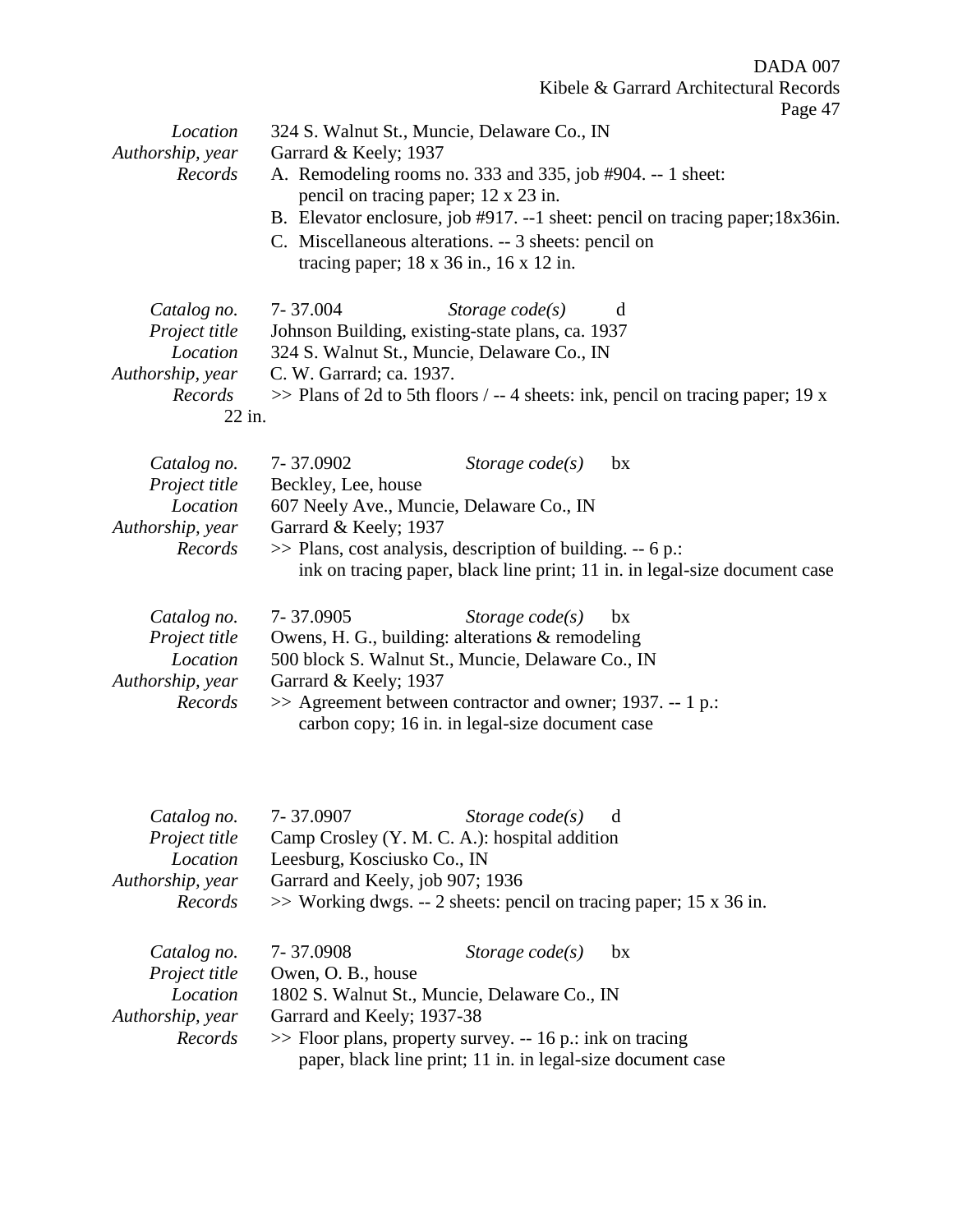| Catalog no.      | 7-37.0909<br>Storage $code(s)$<br>d                                              |
|------------------|----------------------------------------------------------------------------------|
| Project title    | Botkins, Dr. V. V., service station                                              |
| Location         | 328 E. Jackson St., Muncie, Delaware Co., IN                                     |
|                  |                                                                                  |
| Authorship, year | Garrard & Keely, job 909; 1937                                                   |
| Records          | $\gg$ Working dwgs. -- 4 sheets: pencil on tracing paper; 14x36 in., 14x14 in.   |
|                  |                                                                                  |
| Catalog no.      | Storage $code(s)$<br>7-37.0914<br>d, bx                                          |
| Project title    | Y. W. C. A, Phyllis Wheatley branch: addition                                    |
|                  |                                                                                  |
| Location         | 1301 E. 1st St., Muncie, Delaware Co., IN                                        |
| Authorship, year | Garrard & Keely, job 914; 1937-38                                                |
| Records          | A. Working dwgs. -- 13 sheets: pencil, ink on tracing                            |
|                  | paper; 19 x 36 in., 15 x 14 in.                                                  |
|                  | B. Owner-contractor agreements, invoices; 1938. -- 16 p.;                        |
|                  |                                                                                  |
|                  | 14 in. in legal-size document case                                               |
|                  |                                                                                  |
| Catalog no.      | 7-37.0915<br>Storage $code(s)$<br>d                                              |
| Project title    | Field House: reinforced floor slab                                               |
| Location         | N. Walnut St., Muncie, Delaware Co., IN                                          |
| Authorship, year | Garrard & Keely, job 915; 1937                                                   |
|                  |                                                                                  |
| Records          | $\gg$ Working dwg. -- 1 sheet: pencil on tracing paper; 15 x 36 in.              |
|                  |                                                                                  |
| Catalog no.      | 7-38.001<br>Storage $code(s)$<br>d                                               |
| Project title    | Meeks, M. L., & Sons Mortuary, ventilators for display room                      |
| Location         | 415 E. Washington St., Muncie, Delaware Co., IN                                  |
| Authorship, year | Garrard & Keely; 1938                                                            |
|                  |                                                                                  |
| Records          | $\gg$ 1 sheet: pencil on tracing paper; 8 x 14 in.                               |
|                  |                                                                                  |
| Catalog no.      | 7-38.0917<br>Storage $code(s)$<br>d                                              |
| Project title    | United Brethren Church: alterations and addition                                 |
| Location         | Selma, Delaware Co., IN                                                          |
| Authorship, year | Garrard & Keely, job 917; 1939-41                                                |
| Records          | A. Working dwgs.; 1939. -- 5 sheets: pencil on tracing paper; 26 x 36 in.        |
|                  |                                                                                  |
|                  | B. Truss details; $1940. - 1$ sheet: pencil on tracing paper; $13 \times 36$ in. |
|                  | C. Revised step; 1941. -- 1 sheet: pencil on tracing paper; 17 x 12 in.          |
|                  |                                                                                  |
| Catalog no.      | 7-38.0918<br>Storage $code(s)$<br>d                                              |
| Project title    | Hubbard, J. F., house: alterations                                               |
| Location         |                                                                                  |
|                  | 110 McCullough Blvd., Muncie, Delaware Co., IN                                   |
| Authorship, year | Garrard & Keely, job 918; 1938                                                   |
| Records          | $\gg$ Working dwg. -- 1 sheet: pencil on tracing paper; 16 x 36 in.              |
|                  |                                                                                  |
| Catalog no.      | 7-38.0920<br>Storage $code(s)$<br>d                                              |
| Project title    | Pettigrew, Margarete J., house: alterations and additions                        |
| Location         | Delaware Co., IN                                                                 |
| Authorship, year | Garrard & Keely, job 920; 1938                                                   |
|                  |                                                                                  |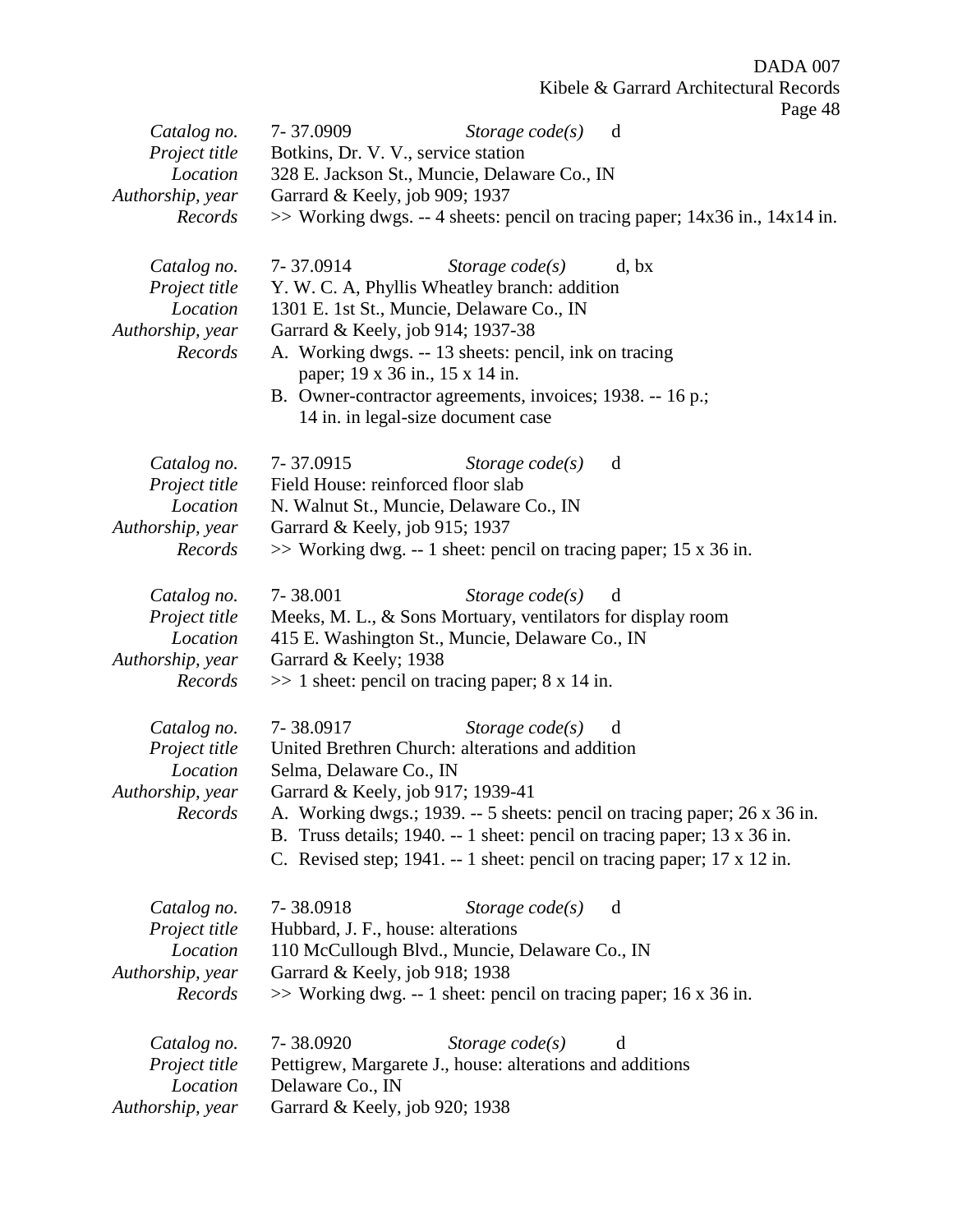Page 49

*Records* >> Working dwgs. -- 5 sheets: pencil on tracing paper; 18 x 36 in.

| Catalog no.                  | 7-38.0922                                   | Storage $code(s)$                                                   | d                                                                        |
|------------------------------|---------------------------------------------|---------------------------------------------------------------------|--------------------------------------------------------------------------|
| Project title                | <b>United Baptist Church</b>                |                                                                     |                                                                          |
| Location                     | Eaton Ave., Muncie, Delaware Co., IN        |                                                                     |                                                                          |
| Authorship, year             | Garrard & Keely, job 922; 1938              |                                                                     |                                                                          |
| Records                      |                                             |                                                                     | $\gg$ Working dwgs. -- 3 sheets: pencil on tracing paper; 16 x 36 in.    |
| Catalog no.                  | 7-38.0923                                   | Storage $code(s)$                                                   | d                                                                        |
| Project title                | Souders, Mrs. Clare, house                  |                                                                     |                                                                          |
| Location                     |                                             | 3100 bl. W. North St., Muncie, Delaware Co., IN                     |                                                                          |
| Authorship, year             | Garrard & Keely, job 923; 1938              |                                                                     |                                                                          |
| Records                      |                                             |                                                                     | $\gg$ Working dwgs. -- 5 sheets: pencil on tracing paper; 18 x 36 in.    |
|                              | 7-38.0925                                   |                                                                     |                                                                          |
| Catalog no.<br>Project title |                                             | Storage $code(s)$<br>Roosevelt School: addition to heating system   | d                                                                        |
| Location                     | E. 21st St., Muncie, Delaware Co., IN       |                                                                     |                                                                          |
| Authorship, year             | Garrard & Keely, job 925; 1938              |                                                                     |                                                                          |
| Records                      |                                             |                                                                     | >> Working dwgs. -- 3 sheets: ink, pencil on tracing paper; 21 x 36 in.  |
|                              |                                             |                                                                     |                                                                          |
| Catalog no.                  | 7-38.0927                                   | Storage $code(s)$                                                   | d                                                                        |
| Project title                | Field House: home economics department      |                                                                     |                                                                          |
| Location                     | N. Walnut St., Muncie, Delaware Co., IN     |                                                                     |                                                                          |
| Authorship, year             | Garrard & Keely, job 927; 1938              |                                                                     |                                                                          |
| Records                      |                                             | $\gg$ Working dwg. -- 2 sheets: ink on tracing paper; 19 x 36 in.   |                                                                          |
| Catalog no.                  | 7-39.001                                    | Storage $code(s)$                                                   | d                                                                        |
| Project title                | Howell's greenhouses: detail of brick stack |                                                                     |                                                                          |
| Location                     | Muncie, Delaware Co., IN                    |                                                                     |                                                                          |
| Authorship, year             | Garrard & Keely; 1939                       |                                                                     |                                                                          |
| Records                      |                                             | $\gg$ Working dwg. -- 1 sheet: pencil on tracing paper; 16 x 36 in. |                                                                          |
|                              |                                             |                                                                     |                                                                          |
| Catalog no.7-39.002          | Storage $code(s)$                           | d                                                                   |                                                                          |
| Project title                | Johnson Building, alterations, 1938-1939    |                                                                     |                                                                          |
| Location                     |                                             | 324 S. Walnut St., Muncie, Delaware Co., IN                         |                                                                          |
| Authorship, year             | Garrard & Keely; 1938-39                    |                                                                     |                                                                          |
| Records                      |                                             | $\gg$ Miscellaneous alterations. -- 7 sheets: pencil on             |                                                                          |
|                              |                                             | tracing paper; $18 \times 36$ in. or smaller.                       |                                                                          |
| Catalog no.                  | 7-39.0031                                   | Storage $code(s)$                                                   | bx                                                                       |
| Project title                |                                             |                                                                     | Munsyana Homes for the Housing Authority of the City of Muncie           |
| Location                     | Muncie, Delaware Co., IN                    |                                                                     |                                                                          |
| Authorship, year             | Garrard & Keely; 1938-41                    |                                                                     |                                                                          |
| Records                      |                                             |                                                                     | A. Aerial photo, cost estimates, owner-architect agreement, blank "daily |
|                              |                                             |                                                                     | inspection report" forms, certificate of compliance; 1938-39. -- 1       |
|                              |                                             |                                                                     |                                                                          |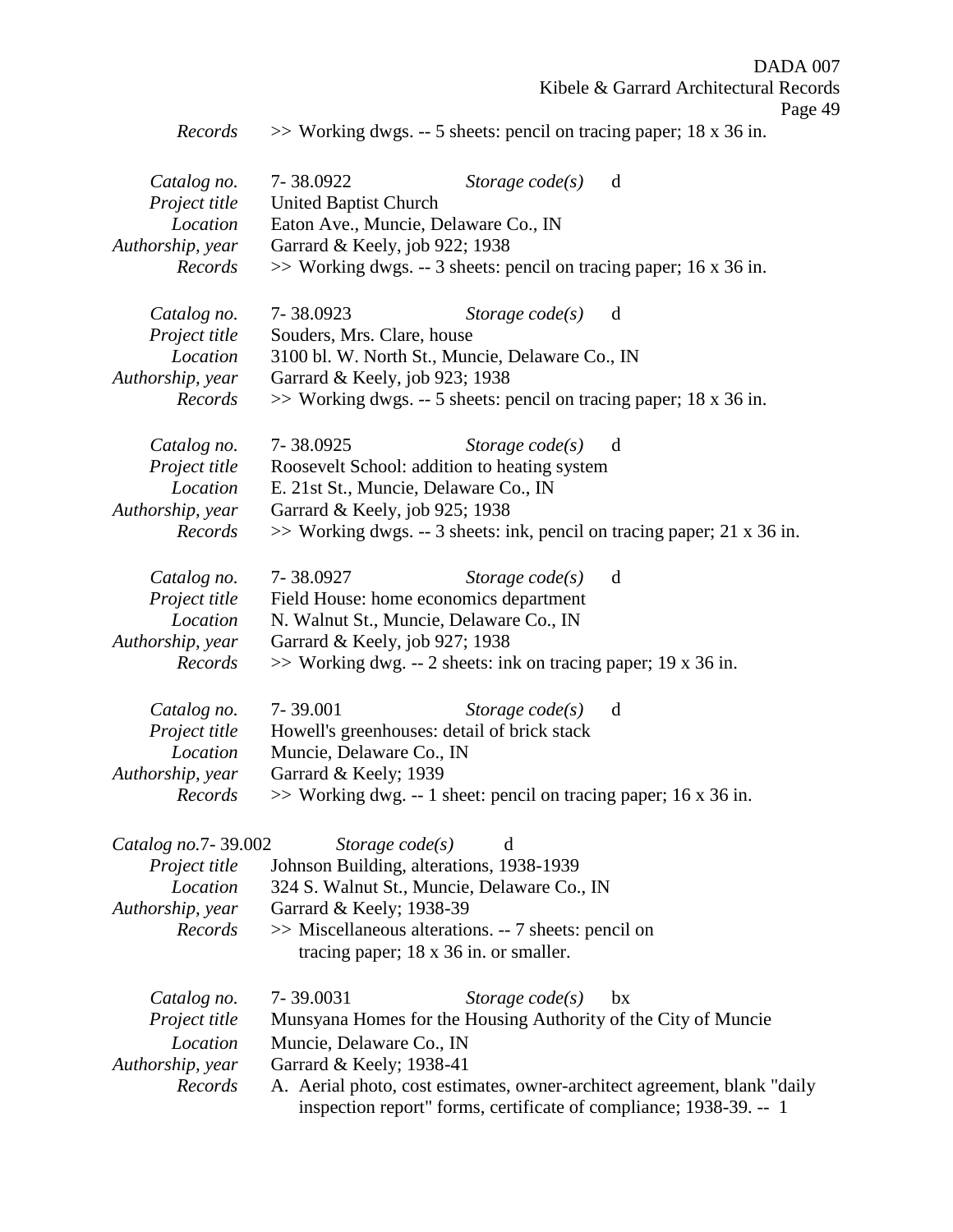DADA 007 Kibele & Garrard Architectural Records Page 50 folder; 14 in. in legal-size document case B. General specifications / Garrard & Keely; 1939. -- 3 prong binder: carbon copy; 9 x 11 in. C. Corrections to plumbing specifications, general specifications part II / Garrard & Keely; 1939. -- 1 bound book: carbon copy;  $9 \times 11$  in. D. Equipment specifications / Garrard & Keely; 1940. -- 89 sheets: carbon copy;  $9 \times 11$  in. *Catalog no.* 7- 39.0032 *Storage code(s)* b, d *Project title* Munsyana Homes for the Housing Authority of the City of Muncie *Location* Muncie, Delaware Co., IN *Authorship, year* Garrard & Keely; 1938-41 *Records* A. Draft bird's-eye perspective; 1939. -- 1 board: pencil; 23 x 29 in. -- Incomplete. B. Bird's-eye perspective/ Leslie F. Ayres; 1939. -- 1 sheet: photostat negative; 11 x 22 in. C. Organization diagram during construction period. -- 1 sheet: blueprint;  $17 \times 22$  in. *Catalog no.* 7- 39.0033 *Storage code(s)* d *Project title* Munsyana Homes for the Housing Authority of the City of Muncie *Location* Muncie, Delaware Co., IN *Authorship, year* Garrard & Keely; 1938-41 *Records* A. Working dwgs. -- Garrard & Keely; 1939-40. -- 77 sheets: blueprint; 20 x 42 in., 36 x 22 in. -- Lacks sheets X1-X3, A607. B. Details of steel stairs / Southern Assoc. of Ornamental Metal Manufacturers; 1940. -- 4 sheets: tracing paper; 24 x 38 in. C. Details of sewer manholes / Garrard & Keely; 1941. -- 1 sheet: ink on tracing paper; 11 x 9 in. *Catalog no.* 7- 39.0034 *Storage code(s)* OVC 14 *Project title* Munsyana Homes for the Housing Authority of the City of Muncie *Location* Muncie, Delaware Co., IN *Authorship, year* Garrard & Keely; 1938-41 *Records* >> Records of payment to contractors; 1940-1946. -- 1 slip case; 12 x 17 x 1 in. *Catalog no.* 7- 39.0935 *Storage code(s)* d *Project title* Field House: new floor for science room *Location* N. Walnut St., Muncie, Delaware Co., IN *Authorship, year* Garrard & Keely, job 935; 1940 *Records* >> Working dwgs. -- 2 sheets: ink, pencil on tracing paper; 24 x 36 in. *Catalog no.* 7- 40.001 *Storage code(s)* d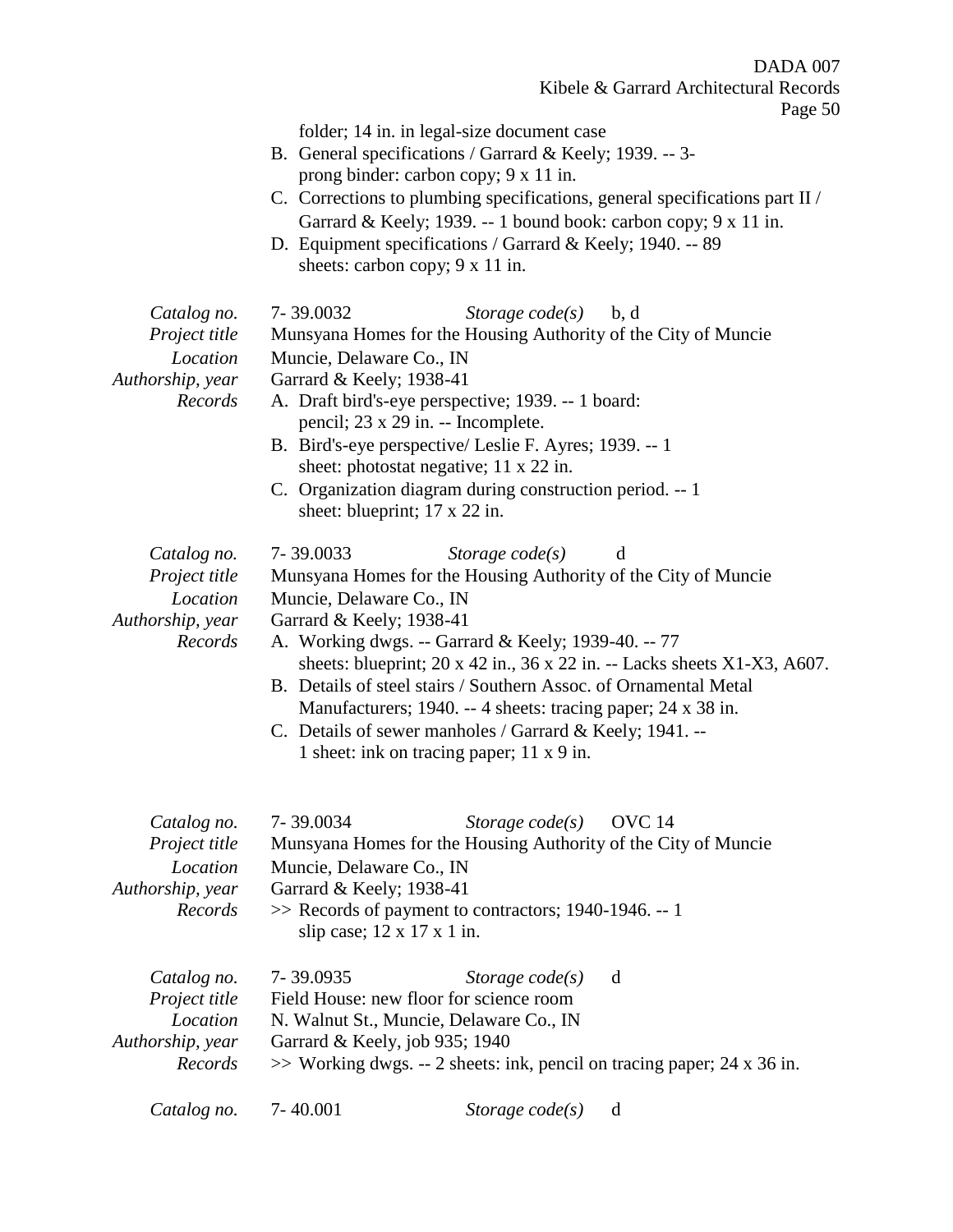|                           |                                     |                                                                                               | Kibele & Garrard Architectural Records<br>Page 51                               |
|---------------------------|-------------------------------------|-----------------------------------------------------------------------------------------------|---------------------------------------------------------------------------------|
| Project title             | Addition to a two-story school      |                                                                                               |                                                                                 |
| Location                  |                                     |                                                                                               |                                                                                 |
| Authorship, year          | C. W. Garrard; 1940s                |                                                                                               |                                                                                 |
| Records                   |                                     |                                                                                               | $\gg$ Prelim. working dwgs. -- 8 sheets: pencil on tracing paper; 20 x 36 in.   |
| Catalog no.               | 7-40.002                            | Storage $code(s)$                                                                             | d                                                                               |
| Project title<br>Location |                                     | House with two-car garage and pergola                                                         |                                                                                 |
| Authorship, year          | Garrard & Keely; 1940s              |                                                                                               |                                                                                 |
| Records                   | tracing paper; $17 \times 36$ in.   | $\gg$ Plan and rendered elevation. -- 2 sheets: pencil on                                     |                                                                                 |
| Catalog no.               | 7-40.003                            | Storage $code(s)$                                                                             | d                                                                               |
| Project title<br>Location | Johnson Building, alterations, 1940 | 324 S. Walnut St., Muncie, Delaware Co., IN                                                   |                                                                                 |
| Authorship, year          | Garrard & Keely; 1940               |                                                                                               |                                                                                 |
| Records                   |                                     | A. New office group, 5th floor, job #937. -- 1 sheet:<br>pencil on tracing paper; 21 x 36 in. |                                                                                 |
|                           |                                     | B. Entrance lobby alterations, job #938. -- 3 sheets:                                         |                                                                                 |
|                           |                                     | pencil on tracing paper; 24 x 36 in.                                                          |                                                                                 |
|                           |                                     | C. Miscellaneous alterations. -- 7 sheets: pencil on                                          |                                                                                 |
|                           |                                     | tracing paper; $21 \times 36$ in. or smaller.                                                 |                                                                                 |
| Catalog no.               | 7-40.004                            | Storage $code(s)$                                                                             | d                                                                               |
| Project title             | Creek, intercepting sewers.         | Muncie, Indiana, showing White River, Buck Creek, Muncie                                      |                                                                                 |
| Location                  | Muncie, Delaware Co., IN            |                                                                                               |                                                                                 |
| Authorship, year          | C. W. Garrard; 1940s.               |                                                                                               |                                                                                 |
| Records                   | $\gg$ Map $/ -1$ sheet: ink on      |                                                                                               |                                                                                 |
|                           | tracing paper; $23 \times 36$ in.   |                                                                                               |                                                                                 |
| Catalog no.               | $7 - 40.005$                        | Storage $code(s)$                                                                             | d                                                                               |
| Project title             |                                     | One-story commercial building: storefront and roof trusses                                    |                                                                                 |
| Location                  | Selma, Delaware Co., IN             |                                                                                               |                                                                                 |
| Authorship, year          | Garrard & Keely; 1940s              |                                                                                               |                                                                                 |
| Records                   |                                     | "Front for Shull, Selma" is written on the back of one sheet.                                 | $\gg$ Prelim. working dwgs. -- 2 sheets: pencil on tracing paper; 20 x 38 in. - |
| Catalog no.               | 7-40.006                            | Storage $code(s)$                                                                             | d                                                                               |
| Project title<br>Location |                                     | Roof trusses for two unidentified buildings                                                   |                                                                                 |
| Authorship, year          | Garrard & Keely; 1940s              |                                                                                               |                                                                                 |
| Records                   |                                     | $\gg$ Prelim. dwgs. -- 2 sheets: pencil on tracing paper; 15 x 36 in.                         |                                                                                 |

DADA 007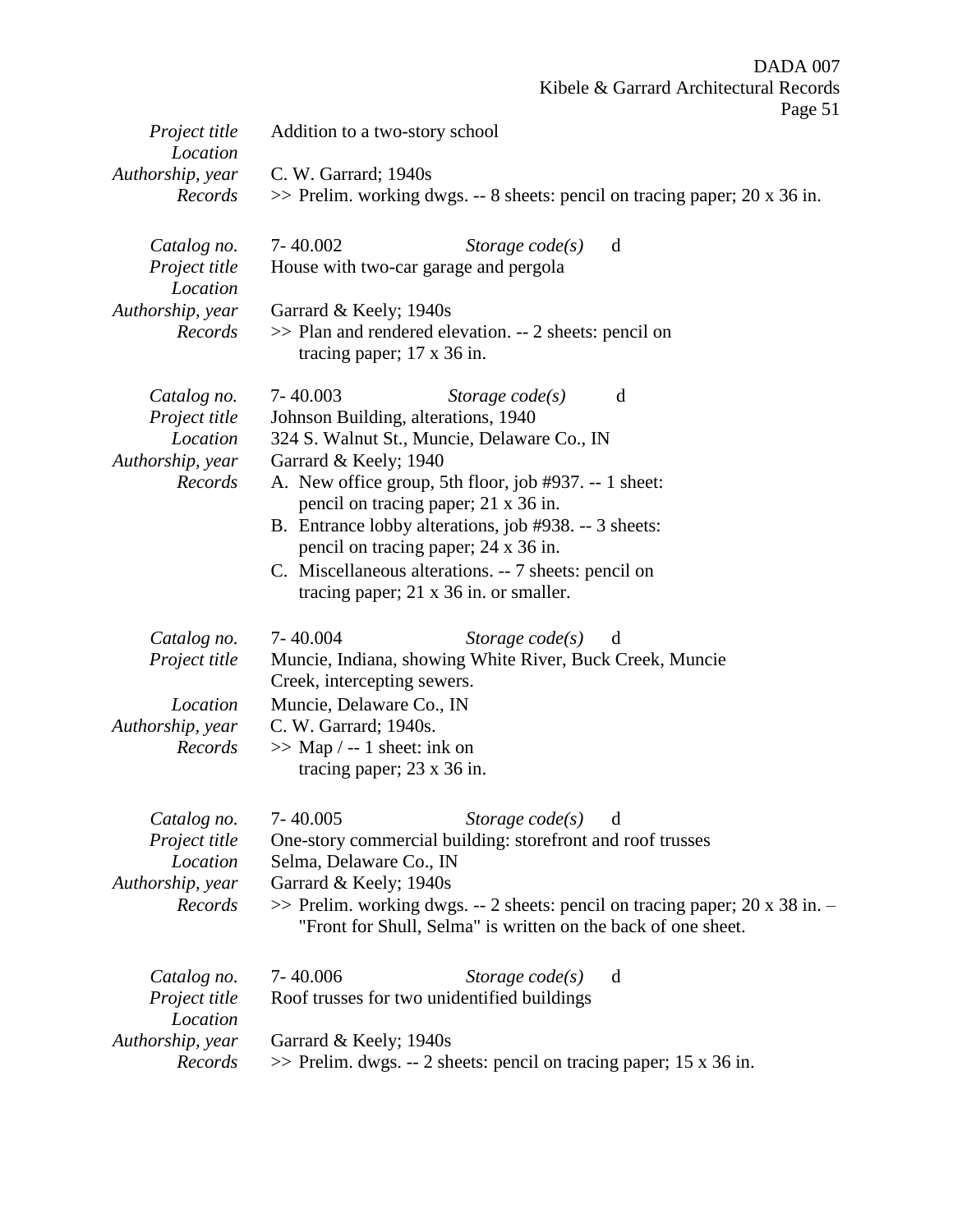|                                                                         | Kibele & Garrard Architectural Records<br>Page 52                                                                                                                                                                                                                                                                                                                                                                                                                                                                                                                           |
|-------------------------------------------------------------------------|-----------------------------------------------------------------------------------------------------------------------------------------------------------------------------------------------------------------------------------------------------------------------------------------------------------------------------------------------------------------------------------------------------------------------------------------------------------------------------------------------------------------------------------------------------------------------------|
| Catalog no.<br>Project title<br>Location                                | 7-40.007<br>Storage $code(s)$<br>d<br>Small one-story double house                                                                                                                                                                                                                                                                                                                                                                                                                                                                                                          |
| Authorship, year<br>Records                                             | C. W. Garrard; 1940s<br>$\gg$ Floor plan. -- 1 sheet: pencil, col. pencil on tracing paper; 16 x 21 in.                                                                                                                                                                                                                                                                                                                                                                                                                                                                     |
| Catalog no.<br>Project title<br>Location<br>Authorship, year<br>Records | 7-40.0940<br>Storage $code(s)$<br>d<br>Field house: cafeteria<br>N. Walnut St., Muncie, Delaware Co., IN<br>Garrard & Keely, job 940; 1940<br>>> Working dwgs. -- 4 sheets: pencil on tracing paper; 24 x36 in., 9 x22 in.                                                                                                                                                                                                                                                                                                                                                  |
| Catalog no.<br>Project title<br>Location<br>Authorship, year<br>Records | 7-40.0942<br>Storage $code(s)$<br>d<br>Newton, Floyd N., garage<br>1724 W. Jackson St., Muncie, Delaware Co., IN<br>Garrard & Keely, job 942; 1940<br>A. Working drawings. -- 2 sheets: pencil on tracing paper; 20 x 36 in.<br>B. Sketch. -- 1 sheet: pencil on tracing paper; 14 x 17 in.                                                                                                                                                                                                                                                                                 |
| Catalog no.<br>Project title<br>Location<br>Authorship, year<br>Records | 7-40.0944<br>Storage $code(s)$<br>d<br>Storer, O. W., building: remodeling of apartments<br>115-119 E. Charles St., Muncie, Delaware Co., IN<br>Garrard & Keely, job 944; 1940<br>$\gg$ Working dwgs. -- 2 sheets: pencil, ink on tracing paper; 21 x 36 in.                                                                                                                                                                                                                                                                                                                |
| Catalog no.<br>Project title<br>Location<br>Authorship, year<br>Records | 7-40.0946<br>Storage $code(s)$<br>d<br>Muncie Banking Company: remodeling of space for bank use<br>115-117 E. Charles St., Muncie, Delaware Co., IN<br>Garrard & Keely, job 946; 1941-44<br>A. Working dwgs. for 115 E. Charles St. / Garrard & Keely; 1941. - 11<br>sheets: pencil on tracing paper; 20 x 36 in. or smaller.<br>B. Shop dwg. for stairs / Engineering Metal Products Corp.;<br>1941. -- 1 sheet: blueprint; 21 x 33 in.<br>C. Heating plan for basement of 117 E. Charles St. /<br>Garrard & Keely; 1944. -- 1 sheet: pencil on tracing paper; 10 x 36 in. |
| Catalog no.<br>Project title<br>Location<br>Authorship, year<br>Records | 7-41.001<br>Storage $code(s)$<br>d<br>Garrard, C. W., house: alterations<br>647 N. Jefferson St., Muncie, Delaware Co., IN<br>C. W. Garrard; 1941<br>A. Working dwgs. -- 2 sheets: ink on tracing paper; 18 x 36<br>in. $+$ blueprint copy of sheet 1.<br>B. Basement heating plan / Knapp Supply Co.; 1941. -- 1<br>sheet: blueprint; 18 x 24 in.                                                                                                                                                                                                                          |

DADA 007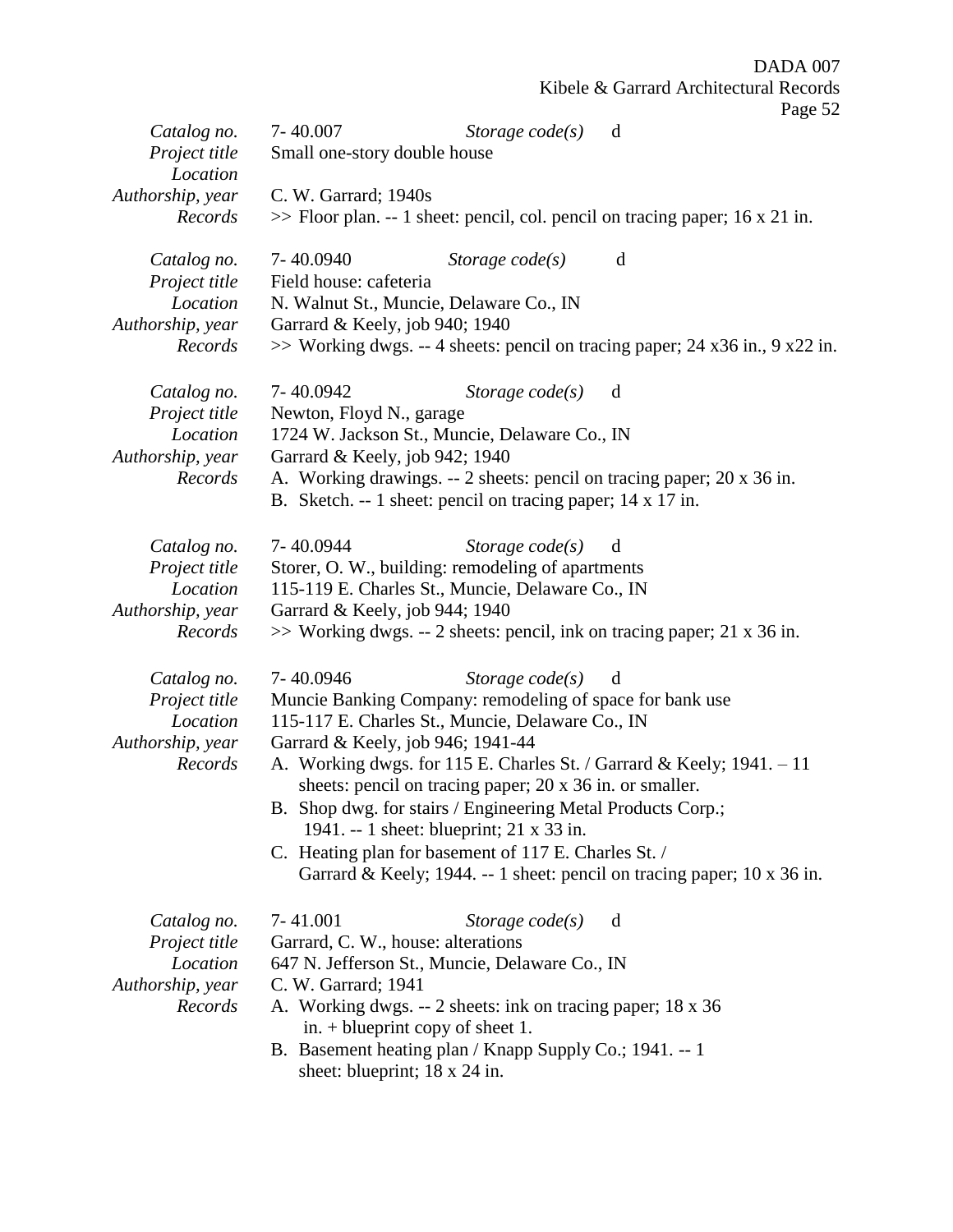|                  | 7-41.002                            |                                                                              | d | -0- |
|------------------|-------------------------------------|------------------------------------------------------------------------------|---|-----|
| Catalog no.      |                                     | Storage $code(s)$                                                            |   |     |
| Project title    | Johnson Building, alterations, 1941 |                                                                              |   |     |
| Location         |                                     | 324 S. Walnut St., Muncie, Delaware Co., IN                                  |   |     |
| Authorship, year | Garrard & Keely; 1941               |                                                                              |   |     |
| Records          |                                     | >> Miscellaneous alterations. -- 12 sheets: pencil on                        |   |     |
|                  |                                     | tracing paper; 20 x 37 in. or smaller.                                       |   |     |
| Catalog no.      | 7-41.003                            | Storage $code(s)$                                                            | d |     |
| Project title    |                                     | Unidentified building: 60'-0" wood truss and steel column                    |   |     |
| Location         |                                     |                                                                              |   |     |
| Authorship, year | Garrard & Keely; 1941               |                                                                              |   |     |
| Records          |                                     | $\gg$ Working dwg. -- 1 sheet: pencil on tracing paper; 14 x 29 in.          |   |     |
|                  |                                     |                                                                              |   |     |
| Catalog no.      | 7-41.0947                           | Storage $code(s)$                                                            | d |     |
| Project title    |                                     | Field house: remodeling of play area wall and corridors,                     |   |     |
|                  | retaining wall, lockers and base    |                                                                              |   |     |
| Location         |                                     | N. Walnut St., Muncie, Delaware Co., IN                                      |   |     |
| Authorship, year | Garrard & Keely, job 947; 1941      |                                                                              |   |     |
| Records          |                                     | >> Working dwgs. -- 5 sheets: ink, col. ink, pencil on                       |   |     |
|                  |                                     | tracing paper; $24 \times 36$ in. or smaller.                                |   |     |
|                  |                                     |                                                                              |   |     |
| Catalog no.      | 7-41.0948                           | Storage $code(s)$                                                            | d |     |
| Project title    | Garrard, D. M., house               |                                                                              |   |     |
| Location         |                                     | N. Jefferson St., Muncie, Delaware Co., IN                                   |   |     |
| Authorship, year | Garrard & Keely, job 948; 1941      |                                                                              |   |     |
| Records          |                                     | A. Prelim. working dwgs. -- 2 sheets: pencil on tracing paper; 16 x 36 in.   |   |     |
|                  |                                     | B. Working dwgs. / Donald Garrard; 1941. -- 3 sheets: ink                    |   |     |
|                  | on tracing paper; 18 x 36 in.       |                                                                              |   |     |
|                  |                                     |                                                                              |   |     |
| Catalog no.      | 7-41.0949                           | Storage $code(s)$                                                            | d |     |
| Project title    | <b>Muncie Paper Stock Company</b>   |                                                                              |   |     |
| Location         |                                     | 1115 S. Liberty St., Muncie, Delaware Co., IN                                |   |     |
| Authorship, year | Garrard & Keely, job 949; 1941      |                                                                              |   |     |
| Records          |                                     | >> Working dwg. for trusses. -- 1 sheet (sheet 4A): pencil                   |   |     |
|                  | on tracing paper; 16 x 30 in.       |                                                                              |   |     |
|                  |                                     |                                                                              |   |     |
| Catalog no.      | 7-41.0950                           | Storage $code(s)$                                                            | d |     |
| Project title    |                                     | Friends Memorial Church: alterations                                         |   |     |
| Location         |                                     | 418 W. Adams St., Muncie, Delaware Co., IN                                   |   |     |
| Authorship, year | Garrard & Keely, job 950; 1941      |                                                                              |   |     |
| Records          |                                     | A. Plans of existing state. -- 2 sheets: pencil on                           |   |     |
|                  |                                     | tracing paper; $21 \times 36$ in., $24 \times 36$ in. -- Flimsy and brittle. |   |     |
|                  |                                     | B. Design studies. -- 6 sheets: pencil on tracing paper;                     |   |     |
|                  | $23 \times 36$ in. or smaller.      |                                                                              |   |     |
|                  |                                     | C. Working dwg., revised 8-5-41. -- 1 sheet: pencil on                       |   |     |
|                  |                                     |                                                                              |   |     |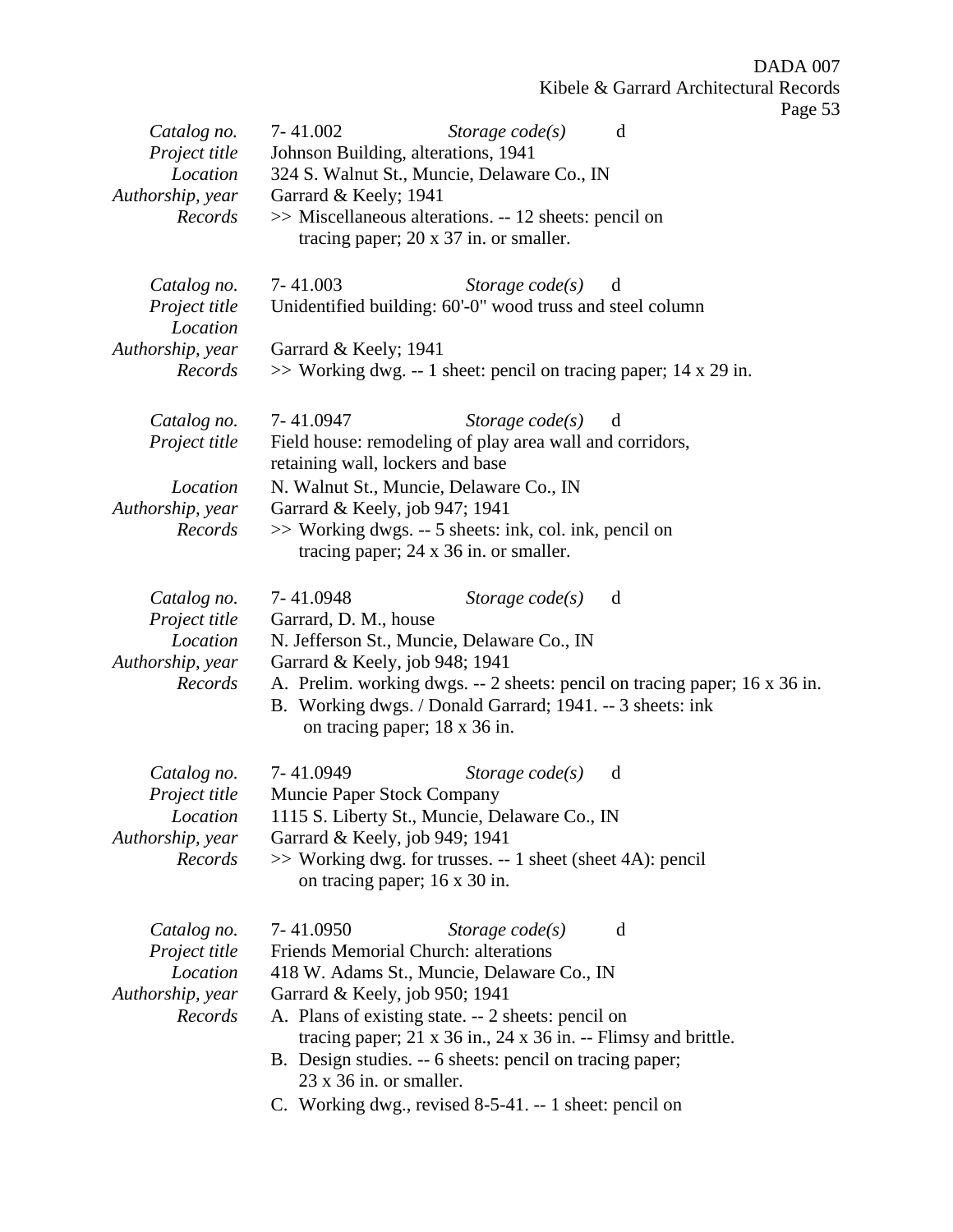tracing paper; 18 x 36 in.

| Catalog no.<br>Project title<br>Location<br>Authorship, year<br>Records                | 7-41.0952<br>Storage $code(s)$<br>d<br><b>Strand Theater, remodeling</b><br>115-117 E. Jackson St., Muncie, Delaware Co., IN<br>Garrard & Keely, job 952; 1941<br>A. Working dwgs. Garrard & Keely; 1941. -- 2 sheets: pencil<br>on tracing paper; 18 x 36 in.<br>B. Shop dwgs. / American Seating Co., Grand Rapids, Mich.;<br>1941. -- 2 sheets: blueprint; 33 x 15 in., 10 x 27 in.                                                                                                                                                                                                                           |
|----------------------------------------------------------------------------------------|------------------------------------------------------------------------------------------------------------------------------------------------------------------------------------------------------------------------------------------------------------------------------------------------------------------------------------------------------------------------------------------------------------------------------------------------------------------------------------------------------------------------------------------------------------------------------------------------------------------|
| Catalog no.<br>Project title<br>Location<br>Authorship, year<br>Records                | 7-41.0954<br>Storage $code(s)$<br>bx<br>Krull, C. H., house<br>Forest Ave., Muncie, Delaware Co., IN<br>Garrard and Keely; 1941-42<br>$\gg$ Plot plan, floor plans, description of building. -- 10 p.: ink on tracing<br>paper, black line print; 11 in.; in legal-size document case.                                                                                                                                                                                                                                                                                                                           |
| Catalog no.<br>Project title<br>Location<br>Authorship, year<br>Records                | 7-42.001<br>Storage $code(s)$<br>d, bx<br>Garrard, C. W., house: alterations to create a 2-room apartment<br>647 N. Jefferson St., Muncie, Delaware Co., IN<br>Garrard & Keely; 1942<br>A. First plans / Garrard; 1942. -- 4 sheets: ink on tracing<br>paper; 11 x 9 in. + description of property $(1 p.)$ in<br>legal-size document case. -- Includes two versions of first floor plan.<br>B. Prelim. & final working dwgs. -- 3 sheets: ink & pencil<br>on tracing paper; $18 \times 36$ in. + blueprint copy of prelim. dwg.<br>C. Electrical diagrams & chart. -- 2 sheets: pencil; 19 x 36 in., 11 x 9 in. |
| Catalog no.<br>Project title<br>Location<br>Authorship, year<br>Records<br>Catalog no. | 7-42.002<br>Storage $code(s)$<br>d<br>Gold, Sam, commercial building: alterations<br>113 W. Main St., Muncie, Delaware Co., IN<br>Garrard & Keely; 1942-43<br>>> Working dwgs. -- 2 sheets: pencil on tracing paper; 17 x 36 in.<br>$7 - 42.003$<br>Storage $code(s)$<br>d                                                                                                                                                                                                                                                                                                                                       |
| Project title<br>Location<br>Authorship, year<br>Records                               | Johnson Building, alterations, 1942<br>324 S. Walnut St., Muncie, Delaware Co., IN<br>Garrard & Keely; 1942<br>>> Miscellaneous alterations. -- 5 sheets: pencil on<br>tracing paper; $20 \times 22$ in. or smaller.                                                                                                                                                                                                                                                                                                                                                                                             |
| Catalog no.<br>Project title<br>Location                                               | 7-42.004<br>Storage $code(s)$<br>d<br>Johnson Building, existing-state plans, 1942<br>324 S. Walnut St., Muncie, Delaware Co., IN                                                                                                                                                                                                                                                                                                                                                                                                                                                                                |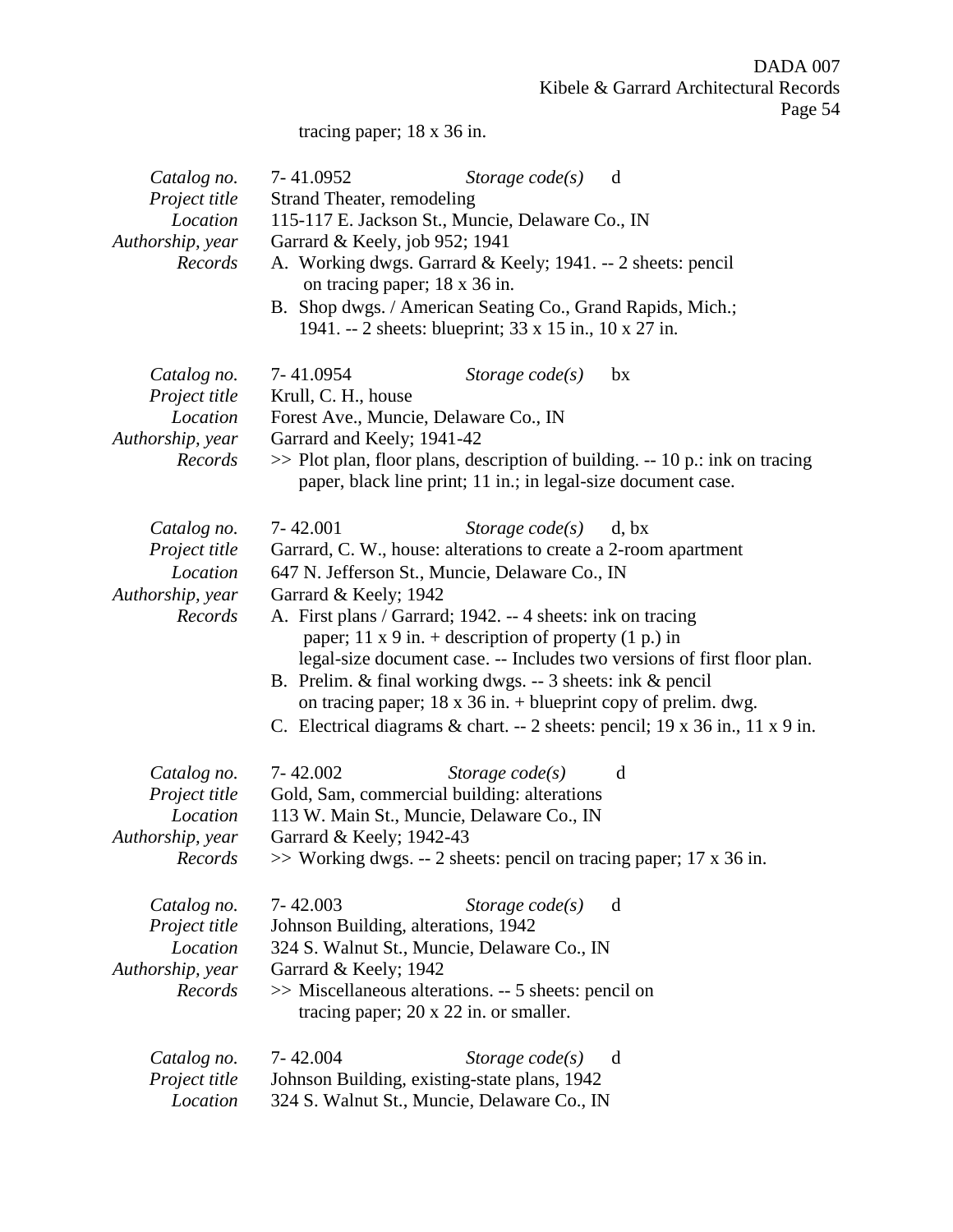| Authorship, year<br>Records                                             | C. W. Garrard; 11 Feb. 1942.                                             | A. 2d floor / -- 2 sheets: ink, pencil on trace;                                                                                                                                       | 23 x 42 in. -- "Laid out from original drawings dated Aug. 14, 1895."<br>B. 2d to 5th floors / C. W. Garrard; 26 June 1942. -- 4 sheets: 18 x 26<br>in. $-2$ copies. $- C.1$ : ink on tracing paper. $- C.2$ : reverse sepia print. |
|-------------------------------------------------------------------------|--------------------------------------------------------------------------|----------------------------------------------------------------------------------------------------------------------------------------------------------------------------------------|-------------------------------------------------------------------------------------------------------------------------------------------------------------------------------------------------------------------------------------|
| Catalog no.<br>Project title<br>Location<br>Authorship, year<br>Records | 7-42.005<br>Garrard & Keely; 1942                                        | Storage $code(s)$<br>St. Lawrence Church: railing for pulpit<br>800 block E. Charles St., Muncie, Delaware Co., IN<br>$\gg$ 1 sheet: pencil on tracing paper; 16 x 18 in.              | d                                                                                                                                                                                                                                   |
| Catalog no.<br>Project title<br>Location<br>Authorship, year<br>Records | 7-42.006<br>Garrard & Keely; 1943                                        | Storage $code(s)$<br>St. Lawrence Church: sketches for basement entrance<br>800 block E. Charles St., Muncie, Delaware Co., IN<br>$\gg$ 2 sheets: pencil on tracing paper; 17 x 36 in. | d                                                                                                                                                                                                                                   |
| Catalog no.<br>Project title<br>Location<br>Authorship, year<br>Records | 7-42.007<br>Green's 5 & 10 warehouse<br>Muncie, Delaware Co., IN<br>1942 | Storage $code(s)$<br>>> Sketches, calculations. -- 4 sheets: pencil on verso of<br>blueprint; 8 x 9 in.; in legal-size document case.                                                  | bx                                                                                                                                                                                                                                  |
| Catalog no.<br>Project title<br>Location<br>Authorship, year<br>Records | 7-42.0957<br>Garrard & Keely, job 957; 1941                              | Storage $code(s)$<br>Field House: playgrounds resurfacing<br>N. Walnut St., Muncie, Delaware Co., IN<br>$\gg$ Working dwgs. -- 2 sheets: pencil on tracing paper; 16 x 36 in.          | d                                                                                                                                                                                                                                   |
| Catalog no.<br>Project title<br>Location<br>Authorship, year<br>Records | 7-42.0958<br>Garrard & Keely, job 958; 1942                              | Storage $code(s)$<br>900 block E. Charles St., Muncie, Delaware Co., IN<br>>> Working dwgs. -- 2 sheets: pencil on tracing paper; 23 x 36 in.                                          | d<br>St. Lawrence Parish parochial school: plans for reinforcing the floors                                                                                                                                                         |
| Catalog no.<br>Project title<br>Location<br>Authorship, year<br>Records | 7-42.0959<br>Kirby Hotel<br>Garrard & Keely, job 959; 1942               | Storage $code(s)$<br>200 block E. Main St., Muncie, Delaware Co., IN<br>>> 1st and 2d floor plans for estimating purposes. -- 2<br>sheets: pencil on tracing paper; 17 x 36 in.        | d                                                                                                                                                                                                                                   |
| Catalog no.                                                             | 7-43.0962                                                                | Storage $code(s)$                                                                                                                                                                      | d, bx                                                                                                                                                                                                                               |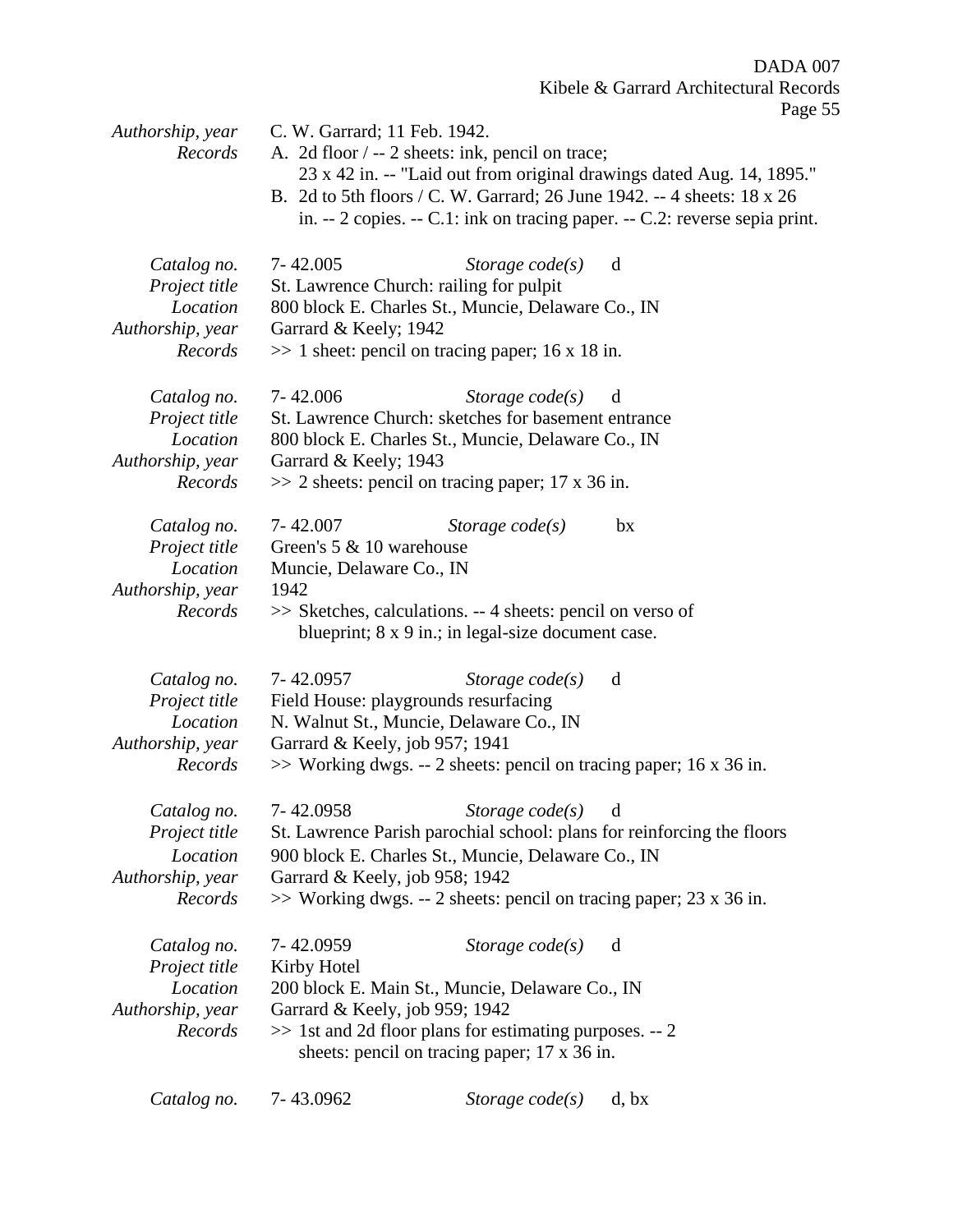Page 56

|                                                                         | $\frac{1}{2}$ ugu $\frac{1}{2}$                                                                                                                                                                                                                                                                                                                                                                                                                                  |
|-------------------------------------------------------------------------|------------------------------------------------------------------------------------------------------------------------------------------------------------------------------------------------------------------------------------------------------------------------------------------------------------------------------------------------------------------------------------------------------------------------------------------------------------------|
| Project title<br>Location<br>Authorship, year<br>Records                | Rowlett, G. W., building (Snyder building) repairs<br>110-112 W. Washington, Muncie, Delaware Co., IN<br>Garrard and Keely, job 962; 1943<br>A. Correspondence, structural calculations, notes. -- 22<br>sheets: carbon copy, pencil, ink; 9 x 11 in.; in legal- size document case.<br>B. Specifications. -- 6 sheets: carbon copy; 9 x 11 in. --<br>2 copies. --; in legal-size document case.<br>C. Working dwg. -- 1 sheet (sheet 2): blueprint; 18 x 36 in. |
| Catalog no.<br>Project title<br>Location<br>Authorship, year<br>Records | 7-44.0965<br>Storage $code(s)$<br>d<br>Parsons mortuary: garage<br>801 W. Adams St., Muncie, Delaware Co., IN<br>Garrard & Keely, job 965; 1944<br>$\gg$ Working dwgs. --3 sheets (sheets 2-4): pencil on tracing paper; 20x36 in.                                                                                                                                                                                                                               |
| Catalog no.<br>Project title<br>Location<br>Authorship, year<br>Records | Storage $code(s)$<br>$7 - 45.001$<br>d<br>Stillman building (George D. Roberts building): elevator layout<br>315-319 S. Walnut St., Muncie, Delaware Co., IN<br>Garrard & Keely; 1945<br>$\gg$ Working dwg. -- 1 sheet: pencil on tracing paper; 18 x 18 in.                                                                                                                                                                                                     |
| Catalog no.<br>Project title<br>Location<br>Authorship, year<br>Records | 7-45.0968<br>Storage $code(s)$<br>d<br>Souders, Clare, house: remodeling<br>318 E. Jackson St., Muncie, Delaware Co., IN<br>Garrard & Keely, job 968; 1945<br>$\gg$ Working dwgs. -- 3 sheets: ink and pencil on tracing paper; 20 x 30 in.                                                                                                                                                                                                                      |
| Catalog no.<br>Project title<br>Location<br>Authorship, year<br>Records | 7-45.0969<br>d<br>Storage $code(s)$<br>Ball, Elisabeth, house: remodeling<br>N. Wheeling Ave., Muncie, Delaware Co., IN<br>Garrard & Keely, job 969; 1945<br>A. Prelim. working dwgs. -- 2 sheets: pencil on tracing<br>paper; 15 x 27 in., 15 x 36 in.<br>B. Working dwgs. -- 2 sheets: pencil on tracing paper; 16 x<br>$36$ in. + photocopies                                                                                                                 |
| Catalog no.<br>Project title<br>Location<br>Authorship, year<br>Records | 7-45.0971<br>Storage $code(s)$<br>d<br>Eaton Hardware Co. building: remodeling<br>Eaton, Delaware Co., IN<br>Garrard & Keely, job 971; 1945<br>A. Working dwgs. -- 3 sheets: pencil on tracing paper; 20 x 36 in.<br>B. Steel shop dwg. -- 1 sheet: pencil on tracing paper; 28 x 17 in.                                                                                                                                                                         |
| Catalog no.                                                             | 7-45.0972<br>Storage $code(s)$<br>d                                                                                                                                                                                                                                                                                                                                                                                                                              |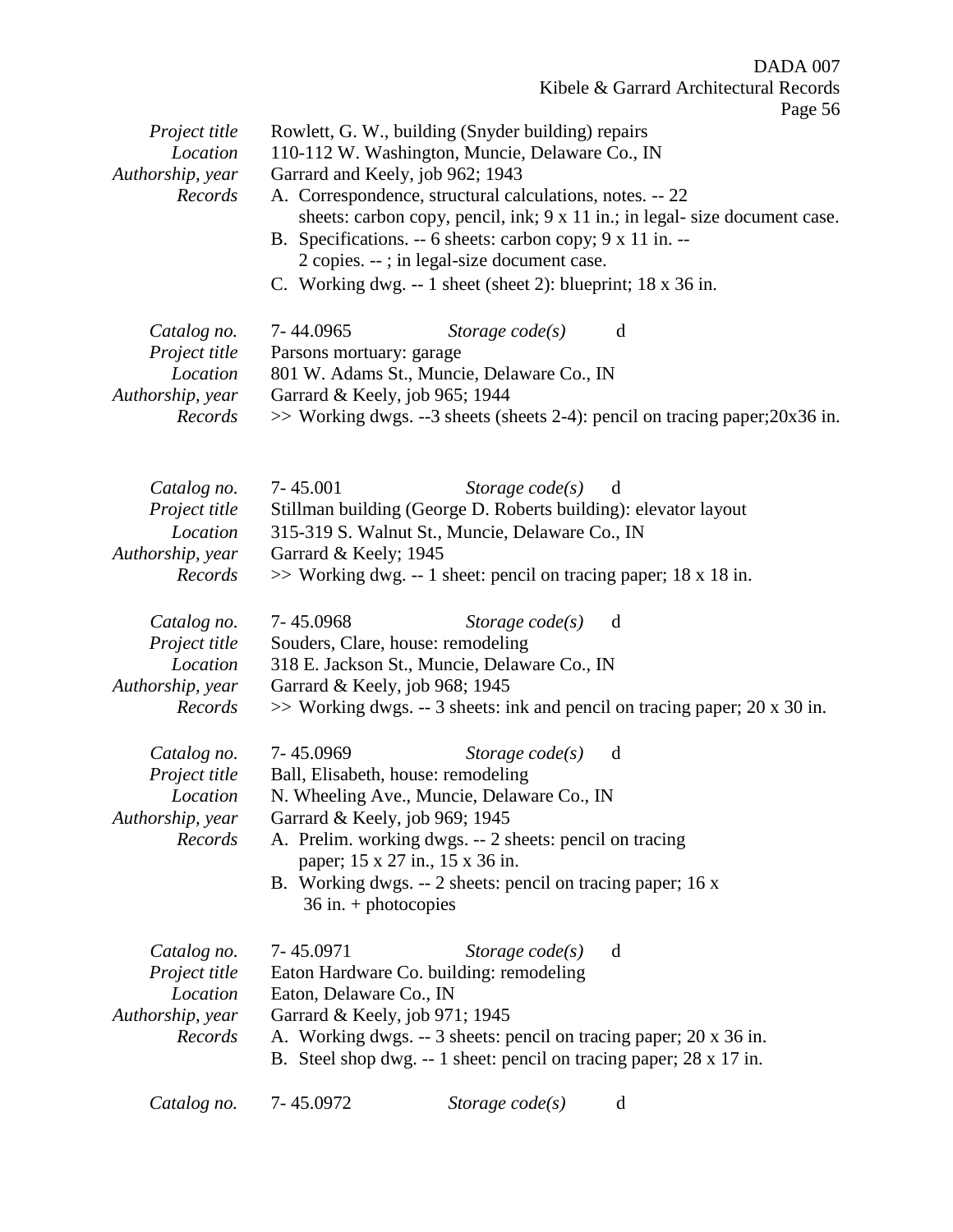Page 57

| Project title<br>Location<br>Authorship, year<br>Records                | Noblesville, Hamilton Co., IN<br>Garrard and Keely, job 972; 1945                                           | Christian Church: vestibule and chapel<br>A. Prelim. sketch / Garrard and Keely; 1945. -- 1 sheet:<br>pencil on tracing paper; 14 x 27 in.<br>job number given on the drawings ("job #792") is incorrect.                                        | B. Working dwgs. $-2$ sheets: pencil on tracing paper; 20 x 36 in. $-$ The             |
|-------------------------------------------------------------------------|-------------------------------------------------------------------------------------------------------------|--------------------------------------------------------------------------------------------------------------------------------------------------------------------------------------------------------------------------------------------------|----------------------------------------------------------------------------------------|
| Catalog no.<br>Project title<br>Location<br>Authorship, year<br>Records | 7-45.0974<br>Wysor Theater: new toilet rooms.<br>Muncie, Delaware Co., IN<br>Garrard & Keely, job 974; 1945 | Storage $code(s)$<br>>> Working dwg. -- 1 sheet. -- 2 copies; 20 x 36 in. --<br>C.1: pencil on tracing paper. -- C.2: blueprint.                                                                                                                 | d                                                                                      |
| Catalog no.<br>Project title<br>Location<br>Authorship, year<br>Records | $7 - 46.001$<br>Garrard & Keely; 1946                                                                       | Storage $code(s)$<br>Ball, Elisabeth, house: new bathroom<br>Highland Ave., Muncie, Delaware Co., IN<br>$\gg$ Working dwg. -- 1 sheet: pencil on tracing paper; 13 x 15 in.                                                                      | d                                                                                      |
| Catalog no.<br>Project title<br>Location<br>Authorship, year<br>Records | $7 - 46.002$<br>Church of Christ<br>Garrard & Keely; 1946                                                   | Storage $code(s)$<br>Hoyt Ave. & 10th St., Muncie, Delaware Co., IN<br>>> Certificate of compliance. -- 1 sheet: carbon copy; 11<br>in.; in legal-size document case.                                                                            | bx                                                                                     |
| Catalog no.<br>Project title<br>Location<br>Authorship, year<br>Records | $7 - 46.003$<br>Kibele Building addition<br>Garrard & Keely; ca. 1946.                                      | Storage $code(s)$<br>114-118 E. Adams St., Muncie, Delaware Co., IN<br>A. Roof plan. -- 1 sheet: pencil on tracing paper; 16 x 26 in.<br>B. Beam and column schedules, cost estimates. -- 11 p.:<br>pencil; 11 in.; in legal-size document case. | d, bx                                                                                  |
| Catalog no.<br>Project title<br>Location<br>Authorship, year<br>Records | 7-46.004<br>into workroom for shoe s<br>Garrard & Keely; 1946                                               | Storage $code(s)$<br>Kibele Building: alterations changing garages $#116 \& #117$<br>114-118 E. Adams St., Muncie, Delaware Co., IN                                                                                                              | d<br>$\gg$ Plan and detail. -- 2 sheets: pencil on tracing paper; 16x11 in., 13x18 in. |
| Catalog no.                                                             | 7-46.005                                                                                                    | Storage $code(s)$                                                                                                                                                                                                                                | d                                                                                      |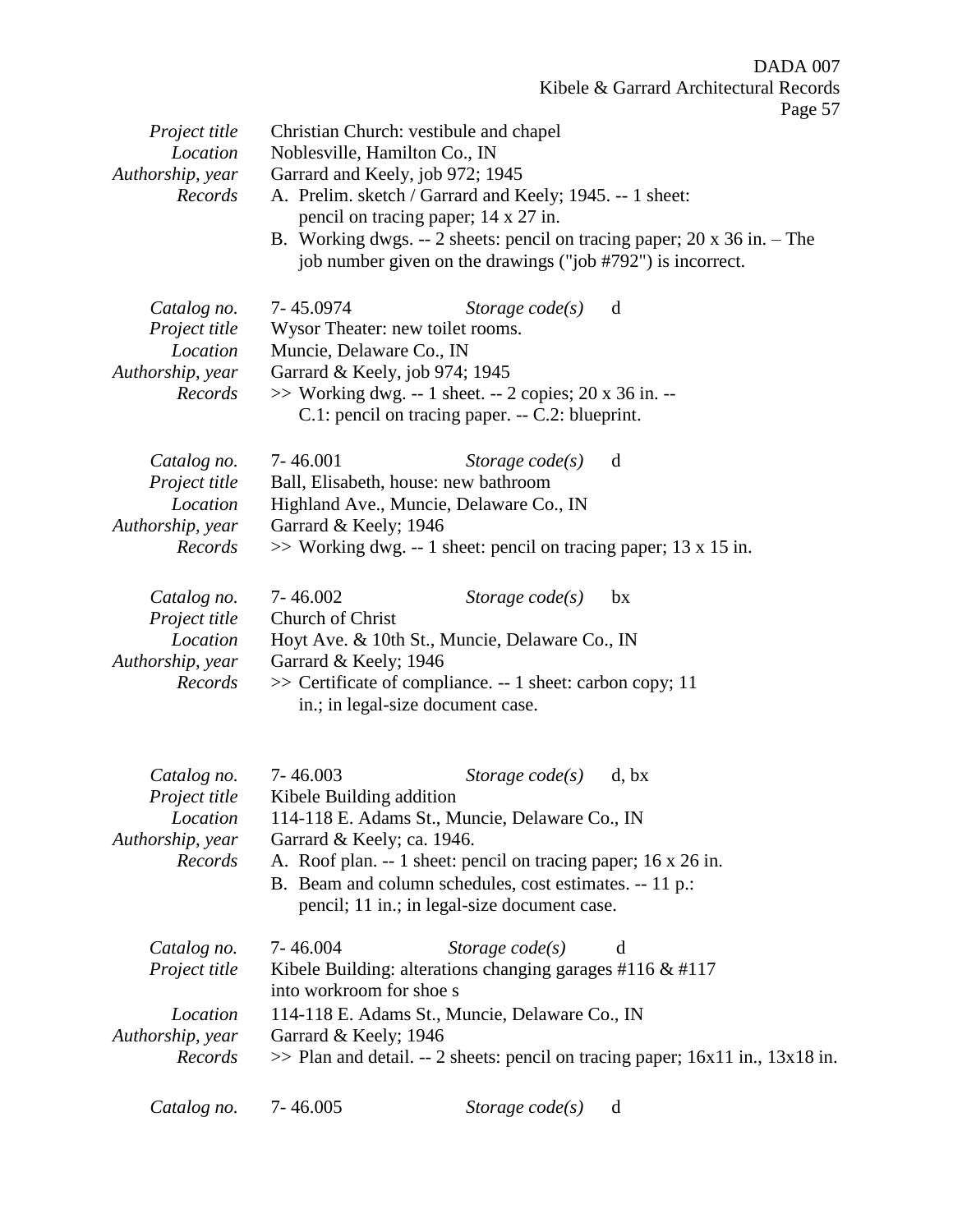Kibele & Garrard Architectural Records Page 58 *Project title* McKinley, H. L., four-room house *Location Authorship, year* C. W. Garrard; 1946 *Records* >> Elevation, section, & plan. -- 1 sheet: blueprint; 12 x 23 in. *Catalog no.* 7- 46.006 *Storage code(s)* d *Project title* Patterson Block: remodeling of third floor into five apartments *Location* 100-112 S. Walnut St., Muncie, Delaware Co., IN *Authorship, year* Garrard & Keely; 1946 *Records* A. Existing-state plans of 1st-3d floors. -- 4 sheets: pencil on tracing paper; 15 x 22 in. or smaller. B. Sketch plans for 3d floor. -- 2 sheets: pencil on tracing paper;16x21 in. *Catalog no.* 7- 46.0978 *Storage code(s)* d *Project title* Oliver Auto Body Shop: trusses *Location* 2210 E. 18th St., Muncie, Delaware Co., IN *Authorship, year* Garrard & Keely, job 978; 1946 *Records* >> Working dwg. -- 1 sheet: pencil on tracing paper; 13 x 36 in. *Catalog no.* 7- 46.0979 *Storage code(s)* d *Project title* St. Lawrence Parish parochial school: remodeling *Location* 900 block E. Charles St., Muncie, Delaware Co., IN *Authorship, year* Garrard & Keely, job 979; 1946 *Records* >> Prelim. dwgs. and working dwgs. -- 6 sheets: pencil on tracing paper; 21 x 36 in. or smaller. *Catalog no.* 7- 46.0982 *Storage code(s)* d, bx *Project title* Mt. Zion Baptist Church *Location* 820 S. Penn St., Muncie, Delaware Co., IN *Authorship, year* Garrard & Keely, job 982; 1946-47 *Records* A. Working dwgs. -- 7 sheets: pencil on tracing paper; 16 x 36 in. B. Certificate of compliance. -- 1 sheet: carbon copy; 11 in. + cover letter; 13 January 1947. -- in legal-size document case. *Catalog no.* 7- 46.0983 *Storage code(s)* d *Project title* Costas, Peter, apartments: 2nd-floor remodeling *Location* 425-1/2 S. Walnut St., Muncie, Delaware Co., IN *Authorship, year* Garrard & Keely, job 983; 1946 *Records* >> Working dwgs. -- 1 sheet: pencil on tracing paper; 14 x 36 in. *Catalog no.* 7- 46.0984 *Storage code(s)* d *Project title* Costas, Peter, building: store front alteration *Location* 112 W. Howard St., Muncie, Delaware Co., IN *Authorship, year* Garrard & Keely, job 984; 1946 *Records* >> Working dwg. -- 1 sheet: pencil on tracing paper; 18 x 37 in.

DADA 007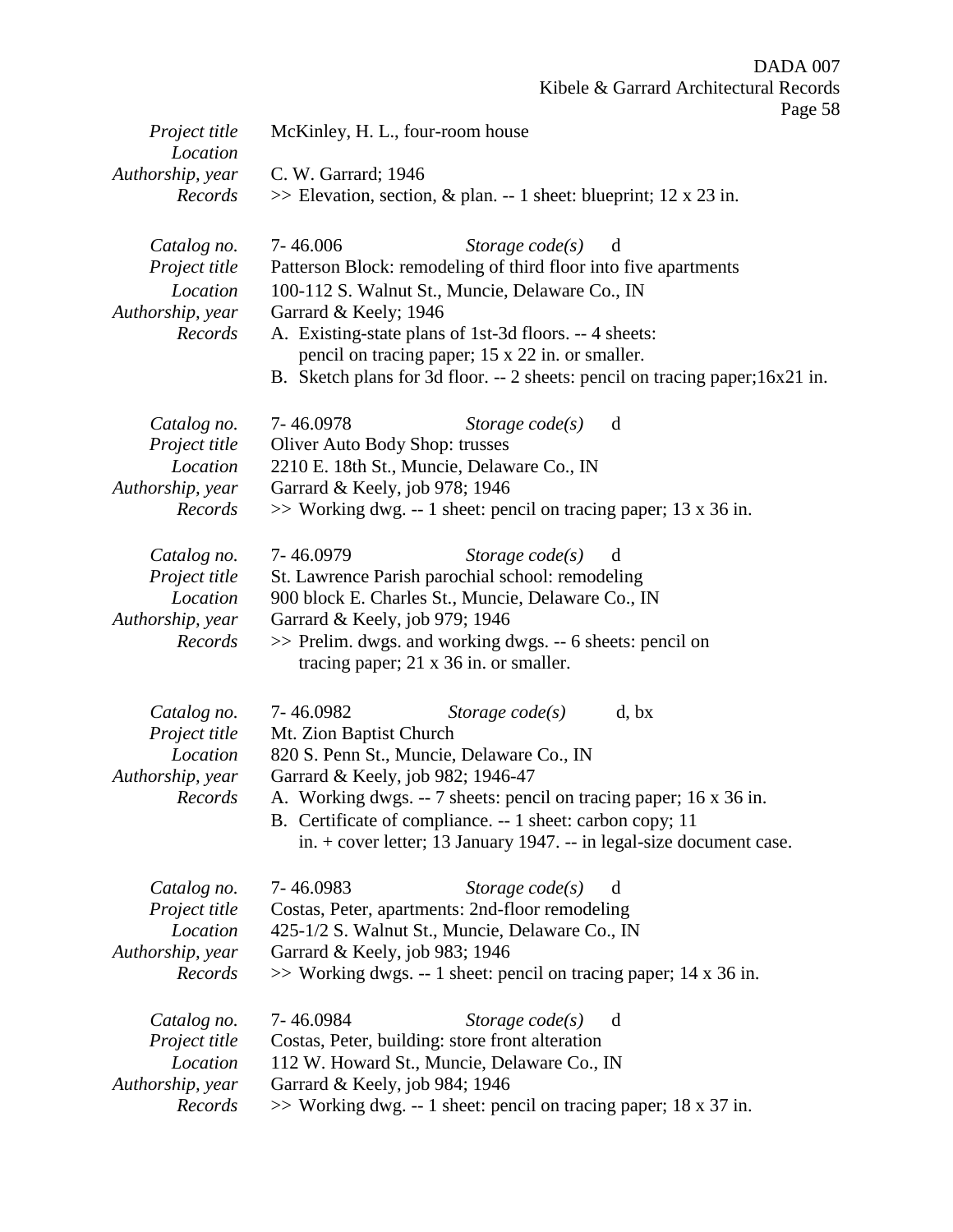|                                                                         | 1 agu J                                                                                                                                                                                                                                                                                                                                                                                                                                                                                                                                                                                             |
|-------------------------------------------------------------------------|-----------------------------------------------------------------------------------------------------------------------------------------------------------------------------------------------------------------------------------------------------------------------------------------------------------------------------------------------------------------------------------------------------------------------------------------------------------------------------------------------------------------------------------------------------------------------------------------------------|
| Catalog no.<br>Project title<br>Location<br>Authorship, year<br>Records | 7-46.09871<br>Storage $code(s)$<br>d<br>St. Lawrence Parish: sisters' house<br>300 block S. Hackley St., Muncie, Delaware Co., IN<br>Garrard & Keely, job 987; 1946-48<br>A. Plot plan; 1946. -- 1 sheet: pencil on tracing paper; 18 x 42 in.<br>B. Working dwgs.; 1946-48. -- 24 sheets: pencil on<br>tracing paper; $18 \times 36$ in. + blueprint set of 1946 state (22 sheets).<br>C. Hot water heating system / H. A. Thrush & Co.; 1946. --<br>1 sheet: blue line print; 21 x 36 in.<br>D. Supplemental working dwgs.; 1948. -- 5 sheets: pencil<br>on tracing paper; 18 x 36 in. or smaller |
| Catalog no.<br>Project title<br>Location<br>Authorship, year<br>Records | 7-46.09872<br>Storage $code(s)$<br>bx<br>St. Lawrence Parish: sisters' house<br>300 block S. Hackley St., Muncie, Delaware Co., IN<br>Garrard & Keely, job 987; 1946-48<br>A. Specifications for construction / Garrard & Keely; 1946.<br>$-52$ sheets: carbon copy; $9 \times 11$ in.                                                                                                                                                                                                                                                                                                              |
|                                                                         | B. Sketches, notes, drawings / C W. Garrard; 19465-48.<br>-- 58 sheets: pencil on paper; 9 x 11 in.<br>C. Certificate of compliance; invoice from A. J. Glaser,<br>general contractor; 1948. -- 3 p.; 11 in.                                                                                                                                                                                                                                                                                                                                                                                        |
| Catalog no.<br>Project title<br>Location<br>Authorship, year<br>Records | 7-47.001<br>Storage $code(s)$<br>d<br>Garrard, C. W., house: alterations new bay window<br>647 N. Jefferson St., Muncie, Delaware Co., IN<br>Garrard & Keely; 1947<br>>> Studies and working dwgs. -- 6 sheets: pencil on tracing<br>paper; 18 x 36 in. or smaller                                                                                                                                                                                                                                                                                                                                  |
| Catalog no.<br>Project title<br>Location<br>Authorship, year<br>Records | 7-47.002<br>Storage $code(s)$<br>d, bx<br>Meeks, M. L., & Sons Mortuary, alterations<br>415 E. Washington St., Muncie, Delaware Co., IN<br>Garrard & Keely; 1947-48<br>A. Prelim. plans; 1947. -- 6 sheets: pencil on tracing<br>paper; 29 x 21 in. or smaller.<br>B. Prelim. designs for porte-cocheres/ Garrard; 1948. --<br>3 sheets: ink and color pencil on 1932 blueprints; 20 x 36 in.<br>C. Sketches, notes, description of 5 alternative schemes.-- 24 sheets:<br>pencil on paper, carbon copy; 11 in. or smaller; in legal-size document case.                                            |
| Catalog no.<br>Project title<br>Location<br>Authorship, year            | 7-47.003<br>Storage $code(s)$<br>bx<br>Ball State Teachers College: painting for two dormitories<br>Muncie, Delaware Co., IN<br>1947                                                                                                                                                                                                                                                                                                                                                                                                                                                                |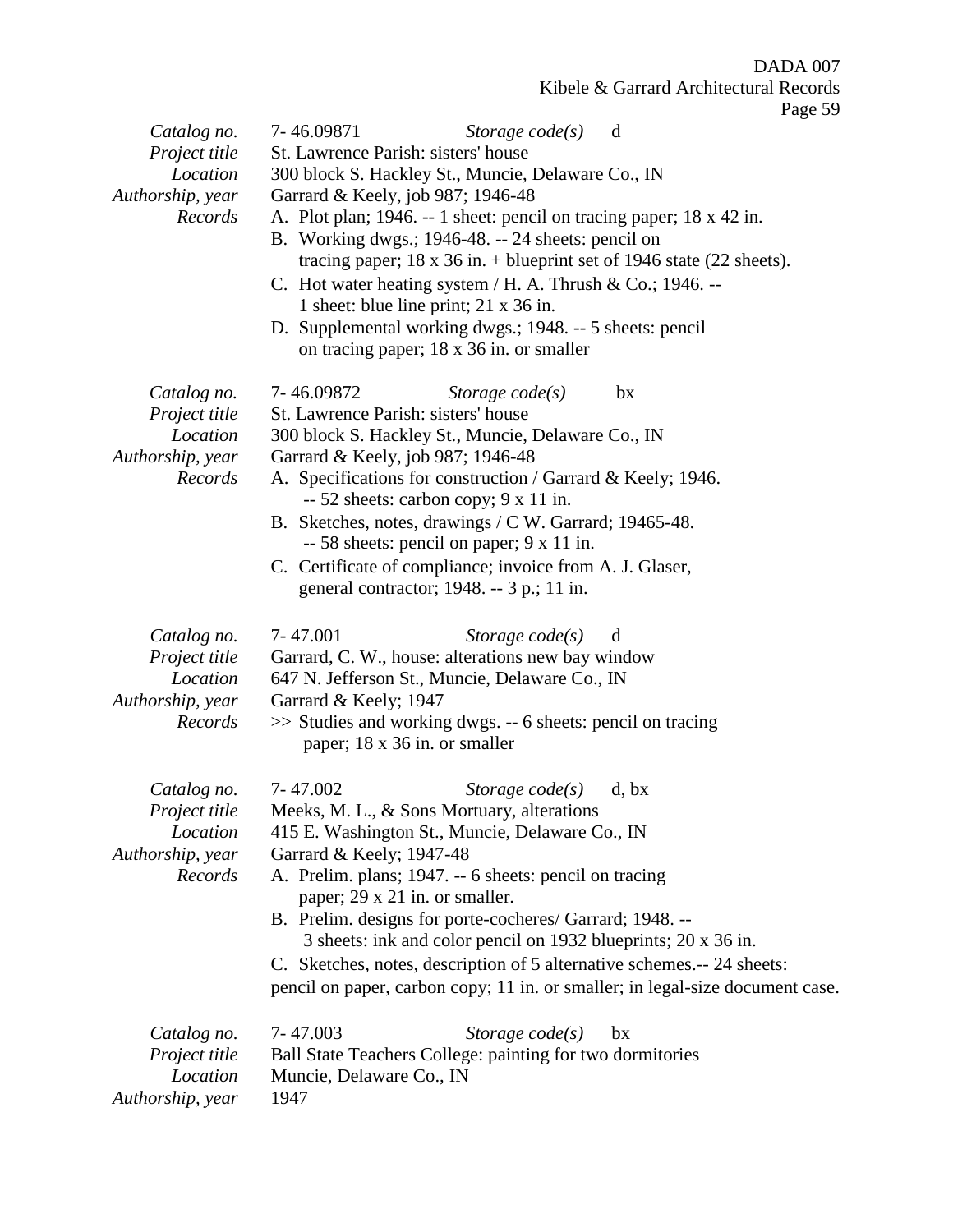|                                                                         | age (                                                                                                                                                                                                                                                                                                                                                                                                                                                    |
|-------------------------------------------------------------------------|----------------------------------------------------------------------------------------------------------------------------------------------------------------------------------------------------------------------------------------------------------------------------------------------------------------------------------------------------------------------------------------------------------------------------------------------------------|
| Records                                                                 | >> Specifications. -- 7 sheets: typescript; 11 in.                                                                                                                                                                                                                                                                                                                                                                                                       |
| Catalog no.<br>Project title<br>Location<br>Authorship, year<br>Records | 7-47.0989<br>Storage $code(s)$<br>d<br>Brown, Virgil, house: alterations<br>Gaston, Delaware Co., IN<br>Garrard & Keely, job 989; 1947<br>$\gg$ Working dwgs. -- 4 sheets: pencil on tracing paper; 17 x 36 in.                                                                                                                                                                                                                                          |
| Catalog no.<br>Project title<br>Location<br>Authorship, year<br>Records | 7-47.0990<br>Storage $code(s)$<br>bx<br>Sears farm store<br>223 N. Walnut St., Muncie, Delaware Co., IN<br>Garrard & Keely, job 990; 1947<br>>> Sketches, notes, calculations, certificate of compliance. -- 12 sheets:<br>pencil, carbon copy; 11 in. or smaller; in legal-size document case.                                                                                                                                                          |
| Catalog no.<br>Project title<br>Location<br>Authorship, year<br>Records | 7-47.0991<br>Storage $code(s)$<br>d, bx<br>Richland Township School: new toilets<br>Grant Co., IN<br>Garrard and Keely, job 991; 1947<br>A. Topo. map / Joseph L. Wilson; 1947. -- 1 sheet: ink on<br>tracing paper; $29 \times 22$ in.<br>B. Working dwgs. / Garrard and Keely; 1947. -- 3 sheets:<br>pencil on tracing paper; 18 x 36 in.<br>C. Specifications / Garrard and Keely; 1947. -- 1 v.:<br>multigraph; 11 in.; in legal-size document case. |
| Catalog no.<br>Project title<br>Location<br>Authorship, year<br>Records | 7-47.0992<br>Storage $code(s)$<br>d, bx<br>Star building, alterations and repairs to second floor, for W.O. Haymond<br>300 block S. Mulberry St., Muncie, Delaware Co., IN<br>Garrard & Keely, job 992; 1947<br>A. Working dwg. -- 1 sheet: pencil on tracing paper; 18 x 36 in.<br>B. Specs. -- 15 p.: carbon copy; 11 in.; in legal-size document case.                                                                                                |
| Catalog no.<br>Project title<br>Location<br>Authorship, year<br>Records | 7-47.0993<br>Storage $code(s)$<br>d<br>Costas, Peter, building: alterations to 2d-floor apartments<br>110-112 W. Howard St., Muncie, Delaware Co., IN<br>Garrard & Keely, job 993; 1947<br>$\gg$ Working dwgs. -- 2 sheets: pencil on tracing paper; 15 x 36 in.                                                                                                                                                                                         |
| Catalog no.<br>Project title<br>Location<br>Authorship, year<br>Records | 7-47.0995<br>Storage $code(s)$<br>bx<br>Sayre, Edwin, garage<br>Gaston, Delaware Co., IN<br>Garrard & Keely; 1947<br>>> Sketches, calculations. -- 15 sheets: pencil on tracing<br>paper; 5 x 8 in., 9 x 11 in.; in legal-size document case.                                                                                                                                                                                                            |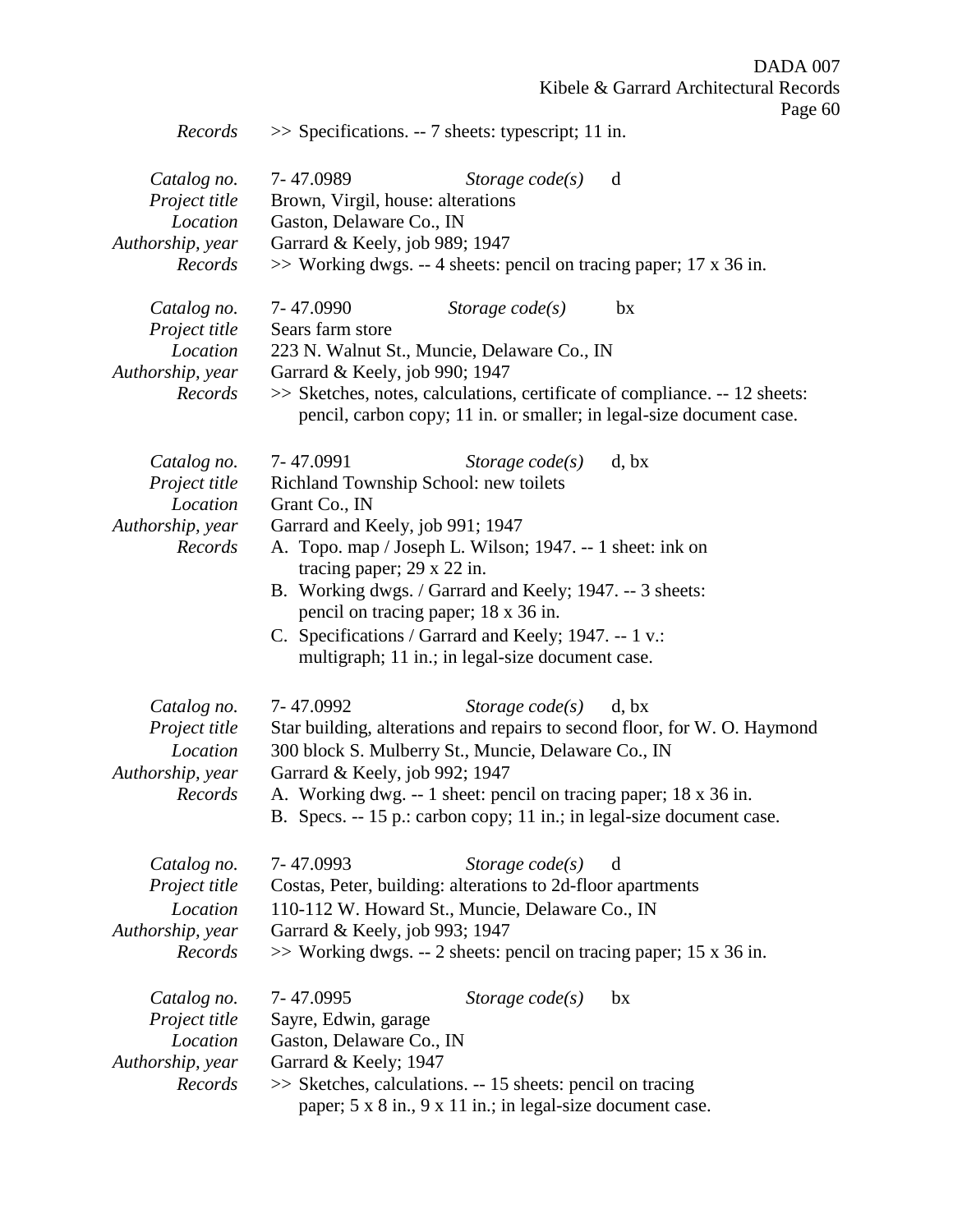| Catalog no.<br>Project title<br>Location<br>Authorship, year<br>Records | 7-47.0996<br>Storage $code(s)$<br>d, bx<br>Star building, alterations and repairs to the basement and<br>first floor, for W. O. Haymond<br>300 block S. Mulberry St., Muncie, Delaware Co., IN<br>Garrard & Keely, job 996; 1947<br>A. Working dwgs. -- 2 sheets: pencil on tracing paper; 20 x 36 in.<br>B. Sketches, drawing, cost estimate (2 copies). -- 10 sheets: pencil,<br>blueprint, carbon copy: 11 in.; in legal-size document case.           |
|-------------------------------------------------------------------------|-----------------------------------------------------------------------------------------------------------------------------------------------------------------------------------------------------------------------------------------------------------------------------------------------------------------------------------------------------------------------------------------------------------------------------------------------------------|
| Catalog no.<br>Project title<br>Location<br>Authorship, year<br>Records | Storage $code(s)$<br>7-47.0998<br>d, bx<br>Johnson Building, 4th floor: alterations to Prudential Insurance Co. offices<br>324 S. Walnut St., Muncie, Delaware Co., IN<br>Garrard and Keely, job 998; 1947<br>A. Working dwg. -- 1 sheet: pencil on tracing paper; 19 x 36 in.<br>B. Floor area calculation. -- 1 sheet: pencil on tracing paper; 19 x 19 in.<br>C. Sketch plan and details. -- 3 sheets: pencil; 11 in.;<br>in legal-size document case. |
| Catalog no.<br>Project title<br>Location<br>Authorship, year<br>Records | 7-47.0999<br>d<br>Storage $code(s)$<br>Voisard, Bertha & Leo, house<br>Muncie, Delaware Co., IN<br>Garrard & Keely, job 999; 1947<br>$\gg$ Working dwgs. -- 6 sheets: pencil on tracing paper; 14 x 36 in.                                                                                                                                                                                                                                                |
| Catalog no.<br>Project title<br>Location<br>Authorship, year<br>Records | 7-47.1000<br>Storage $code(s)$<br>bx<br>North Star Building<br>Fort Wayne, Allen Co., IN<br>Garrard & Keely, job 1000; 1948<br>>> Sketches, notes, structural calculations. -- 40 sheets: ink, pencil on<br>tracing paper; 9 x 11 in.; in legal-size document case.                                                                                                                                                                                       |
| Catalog no.<br>Project title<br>Location<br>Authorship, year<br>Records | 7-48.001<br>Storage $code(s)$<br>d<br>God's Tabernacle<br>Kokomo, Howard Co., IN<br>Garrard & Keely; 1948<br>$\gg$ Working dwg. -- 1 sheet: pencil on tracing paper; 14 x 36 in.                                                                                                                                                                                                                                                                          |
| Catalog no.<br>Project title<br>Location<br>Authorship, year<br>Records | 7-48.002<br>Storage $code(s)$<br>d, bx<br>Russell, Eugene, motel<br>Garrard & Keely; 1948<br>A. Prelim. dwgs. -- 1 sheet: pencil, col. pencil on tracing paper; 15x31 in.<br>B. Estimates, sketches, notes. -- 23 sheets: pencil; 11                                                                                                                                                                                                                      |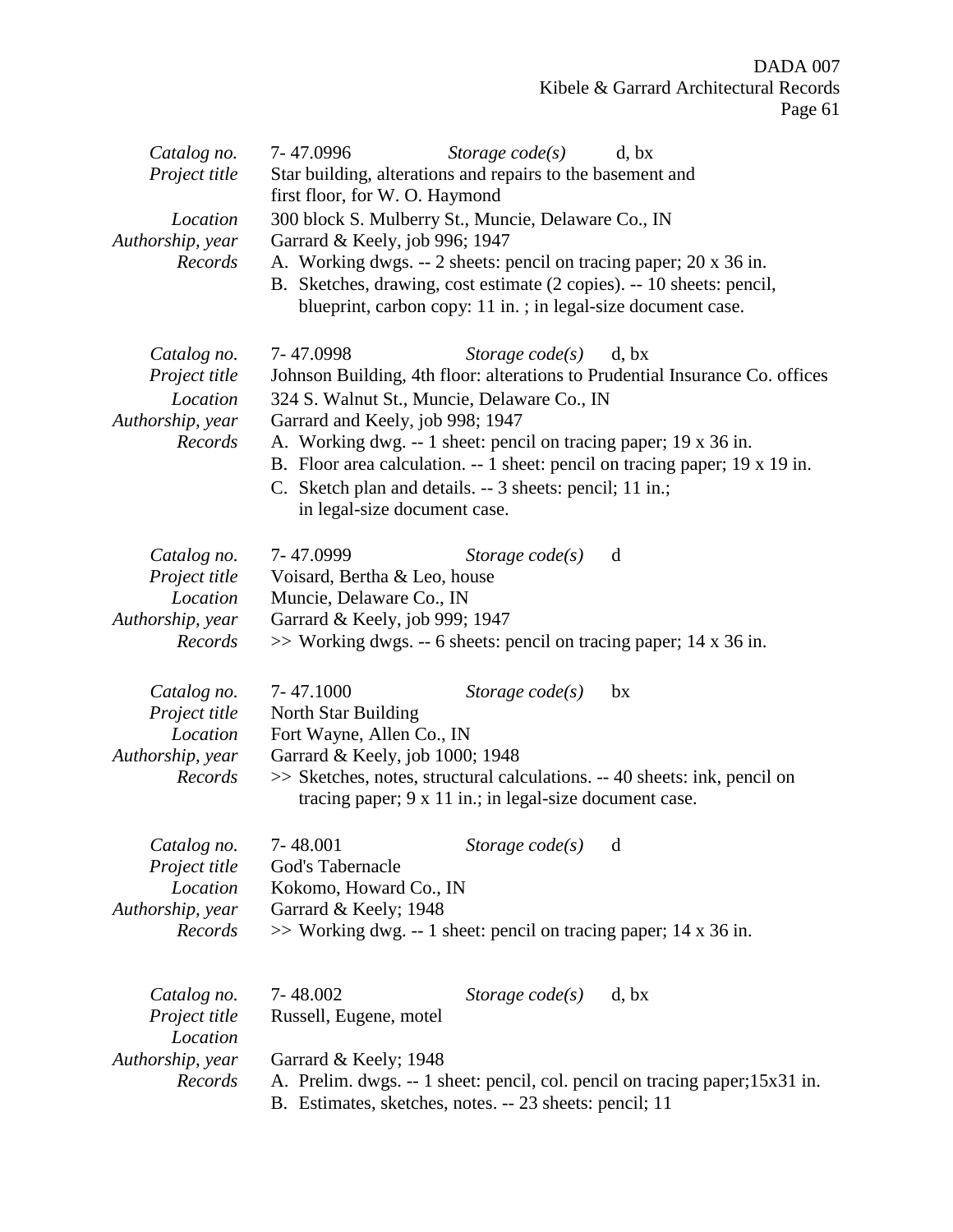in.; in legal-size document case.

| Catalog no.<br>Project title | 7-48.003<br>Storage $code(s)$<br>d<br>Y. M. C. A.: addition                                |
|------------------------------|--------------------------------------------------------------------------------------------|
| Location                     | 200 block E. Adams St., Muncie, Delaware Co., IN                                           |
| Authorship, year<br>Records  | Garrard & Keely; 1948<br>>> Plans, elevations, section. -- 9 sheets: pencil on             |
|                              | tracing paper; $22 \times 36$ in. or smaller.                                              |
| Catalog no.                  | 7-48.004<br>Storage $code(s)$<br>bx                                                        |
| Project title                | Hamilton Township School (Royerton School): addition to west building                      |
| Location                     | State Rd. 3, Royerton, Delaware Co., IN                                                    |
| Authorship, year<br>Records  | Garrard & Keely; 1948<br>>> Cost estimates, sketches, notes. -- 54 sheets: pencil,         |
|                              | blueprint, carbon copy; 11 in.; in legal-size document case.                               |
|                              |                                                                                            |
| Catalog no.                  | 7-48.1003<br>Storage $code(s)$<br>d                                                        |
| Project title                | National Banking Company: floor slab and vault                                             |
| Location                     | 117 E. Charles St., Muncie, Delaware Co., IN                                               |
| Authorship, year             | Garrard & Keely, job 1003; 1948                                                            |
| Records                      | $\gg$ Working dwgs. -- 3 sheets: pencil on tracing paper; 20 x 36 in.                      |
| Catalog no.                  | 7-48.1004<br>Storage $code(s)$<br>d                                                        |
| Project title                | Ross, A. L. & Son, building: steel for remodeling                                          |
| Location                     | Hoyt Ave. at 12th St., Muncie, Delaware Co., IN                                            |
| Authorship, year             | Garrard & Keely, job 1004; 1948                                                            |
| Records                      | $\gg$ Framing details. -- 1 sheet: pencil on tracing paper; 16 x 36 in.                    |
| Catalog no.                  | 7-48.1006<br>Storage $code(s)$<br>d                                                        |
| Project title                | Christian Science Church: addition                                                         |
| Location                     | 300 W. Charles St., Muncie, Delaware Co., IN                                               |
| Authorship, year             | Garrard & Keely, job 1006; 1948                                                            |
| Records                      | >> Working dwgs. -- 5 sheets: pencil on tracing paper; 16 x 36 in.                         |
| Catalog no.                  | 7-49.001<br>Storage $code(s)$<br>d                                                         |
| Project title                | Ballard Hardward: tin shop and storage building                                            |
| Location                     | Muncie, Delaware Co., IN                                                                   |
| Authorship, year             | C. W. Garrard; 1949                                                                        |
| Records                      | >> Sketch plan, elevations, & section. -- 1 sheet: pencil<br>on tracing paper; 20 x 36 in. |
| Catalog no.                  | 7-49.002<br>Storage $code(s)$<br>d                                                         |
| Project title                | Costas, Peter, building: new show windows                                                  |
| Location                     | 425 S. Walnut St., Muncie, Delaware Co., IN                                                |
| Authorship, year             | C. W. Garrard; 1949                                                                        |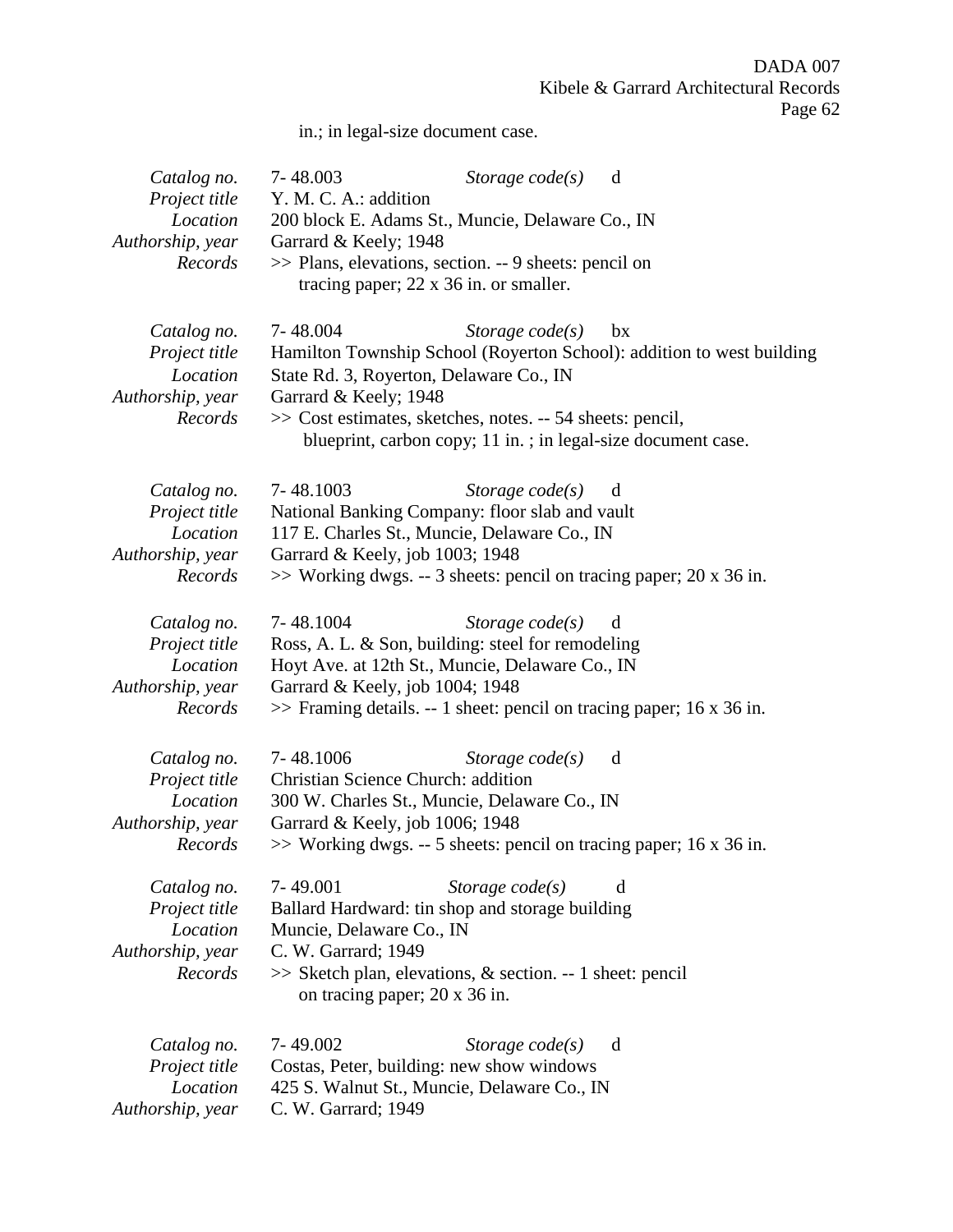|                                                                                                              |                                                               |                                                                                                                                                                                                                                                                                                                                        | DADA 007                                                                            |
|--------------------------------------------------------------------------------------------------------------|---------------------------------------------------------------|----------------------------------------------------------------------------------------------------------------------------------------------------------------------------------------------------------------------------------------------------------------------------------------------------------------------------------------|-------------------------------------------------------------------------------------|
|                                                                                                              |                                                               |                                                                                                                                                                                                                                                                                                                                        | Kibele & Garrard Architectural Records<br>Page 63                                   |
| Records                                                                                                      |                                                               |                                                                                                                                                                                                                                                                                                                                        | $\gg$ Working dwgs. -- 3 sheets: pencil on tracing paper; 14x18 in., 16x36 in.      |
| Catalog no.<br>Project title<br>Location                                                                     | 7-49.003<br>Motel data from J. E. Davis                       | Storage $code(s)$                                                                                                                                                                                                                                                                                                                      | bx                                                                                  |
| Authorship, year<br>Records                                                                                  | 1948                                                          | >> "Modern in motels," Institutions magazine, July 1949. --<br>1 sheet: 14 in. + cover letter, J. E. David to Garrard<br>& Keely, 18 July 1949. --; in legal-size document case.                                                                                                                                                       |                                                                                     |
| Catalog no.<br>Project title<br>Location<br>Authorship, year<br>Records                                      | 7-49.004<br>C. W. Garrard; 1949                               | Storage $code(s)$<br>St. Lawrence Parish: gymnasium<br>E. Charles St., Muncie, Delaware Co., IN<br>$\gg$ Sketch plans. -- 3 sheets: pencil on tracing paper; 21 x 36 in.                                                                                                                                                               | d                                                                                   |
|                                                                                                              |                                                               |                                                                                                                                                                                                                                                                                                                                        |                                                                                     |
| Catalog no.<br>Project title<br>Location<br>Authorship, year<br>Records                                      | 7-49.005<br>C. W. Garrard; 1949                               | Storage $code(s)$<br>North Star office: addition and conversion to apartments for J. E. Davis<br>2409 S. Madison St., Muncie, Delaware Co., IN<br>A. Sketches, notes. -- 3 sheets: pencil; 11 in.; in<br>legal-size document case.<br>B. Sketch plans $&$ elevations. -- 9 sheets: pencil on<br>tracing paper; 18 x 36 in. or smaller. | d, bx                                                                               |
| Catalog no.<br>Project title<br>Location<br>Authorship, year<br>Records<br>in.; in legal-size document case. | 7-49.006<br>Davis, J. E., house<br>C. W. Garrard; ca.1949.    | Storage $code(s)$<br>2323 S. Madison St., Muncie, Delaware Co., IN<br>B. As-is plan / C. W. Garrard; 1949. -- 1 sheet: pencil<br>on tracing paper; 21 x 17 in.                                                                                                                                                                         | d, bx<br>A. Measured drawing (sketch plan with dimensions) / -- 1 sheet: pencil; 11 |
| Catalog no.<br>Project title<br>Location<br>Authorship, year<br>Records                                      | 7-49.007<br>Butterfield, M. R. (porch)<br>C. W. Garrard; 1949 | Storage $code(s)$<br>$\gg$ Sketches. -- 4 sheets: pencil; 9 x 11 or smaller; in<br>legal-size document case.                                                                                                                                                                                                                           | bx                                                                                  |
| Catalog no.<br>Project title<br>Location                                                                     | 7-49.1007                                                     | Storage $code(s)$<br>National Finance Company: stair alterations<br>117 E. Charles St., Muncie, Delaware Co., IN                                                                                                                                                                                                                       | d                                                                                   |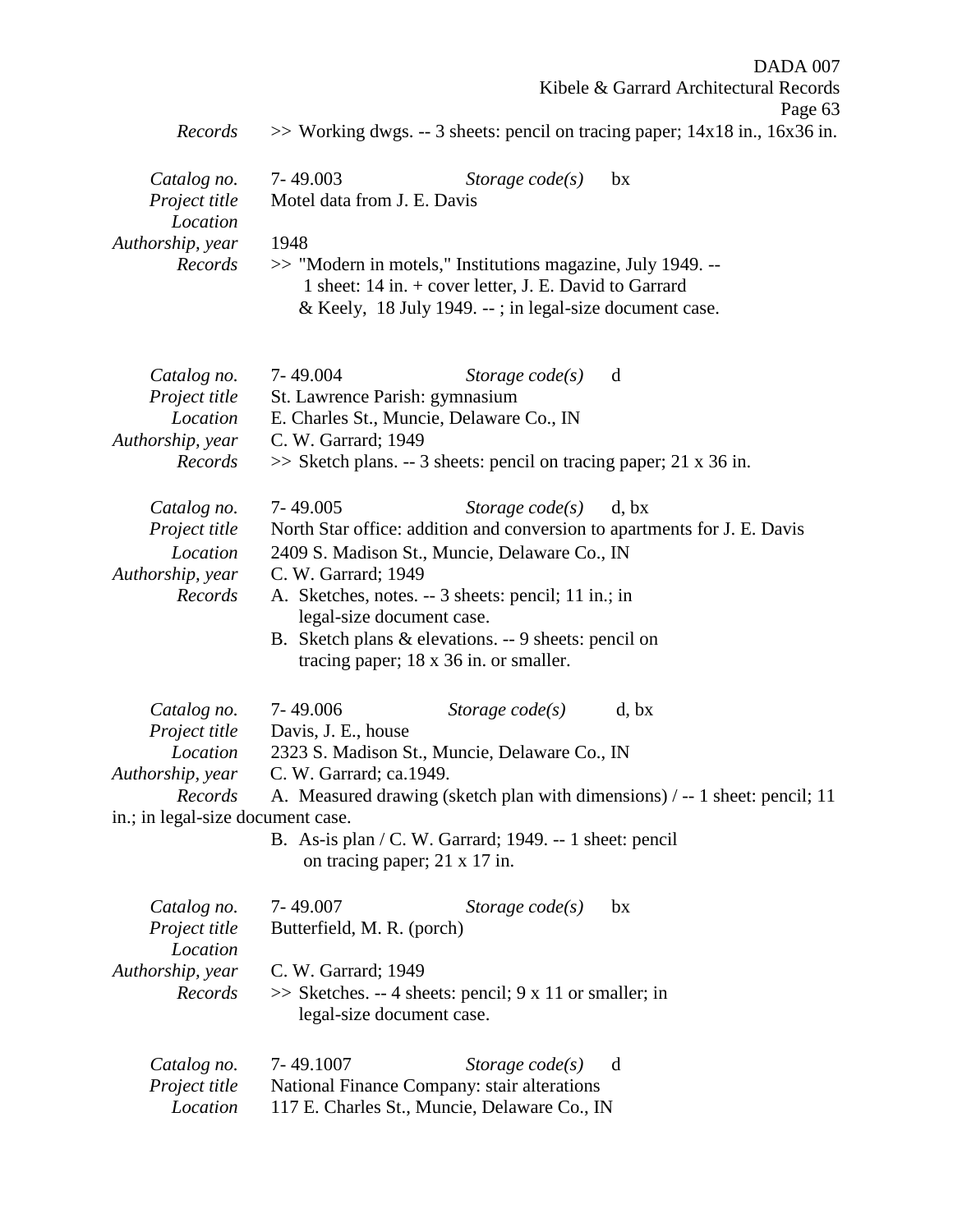Page 64

| Authorship, year            | C. W. Garrard, job 1007; 1949                                       |                                                                                                       |                                                                                                                                                          |  |
|-----------------------------|---------------------------------------------------------------------|-------------------------------------------------------------------------------------------------------|----------------------------------------------------------------------------------------------------------------------------------------------------------|--|
| Records                     | $\gg$ Working dwg. -- 1 sheet: pencil on tracing paper; 18 x 36 in. |                                                                                                       |                                                                                                                                                          |  |
| Catalog no.                 | 7-49.1008                                                           | Storage $code(s)$                                                                                     | d                                                                                                                                                        |  |
| Project title               | National Finance Company: window alterations                        |                                                                                                       |                                                                                                                                                          |  |
| Location                    |                                                                     | 117 E. Charles St., Muncie, Delaware Co., IN                                                          |                                                                                                                                                          |  |
| Authorship, year            | C. W. Garrard, job 1008; 1949                                       |                                                                                                       |                                                                                                                                                          |  |
| Records                     | $\gg$ Working dwg. -- 1 sheet: pencil on tracing paper; 16 x 36 in. |                                                                                                       |                                                                                                                                                          |  |
| Catalog no.                 | 7-49.1009                                                           | Storage $code(s)$                                                                                     | d, bx                                                                                                                                                    |  |
| Project title               | be used for parochial school                                        | St. Lawrence Parish: alterations to old sisters' house to                                             |                                                                                                                                                          |  |
| Location                    |                                                                     | 300 block S. Hackley St., Muncie, Delaware Co., IN                                                    |                                                                                                                                                          |  |
| Authorship, year            | C. W. Garrard, job 1009; 1949                                       |                                                                                                       |                                                                                                                                                          |  |
| Records                     | paper; 20 x 36 in., 15 x 20 in.                                     | A. Working dwgs.; 1949. -- 5 sheets: pencil on tracing                                                |                                                                                                                                                          |  |
|                             |                                                                     | B. Sketches, notes, calculations, correspondence. -- 30 p.:                                           |                                                                                                                                                          |  |
|                             |                                                                     | pencil, typescript, carbon copy; 9 x 11 in. or smaller;                                               |                                                                                                                                                          |  |
|                             | in legal-size document case.                                        |                                                                                                       |                                                                                                                                                          |  |
| Catalog no.                 | 7-49.1010                                                           | Storage $code(s)$                                                                                     | d                                                                                                                                                        |  |
| Project title               | North Star Drive-In: alterations & addition                         |                                                                                                       |                                                                                                                                                          |  |
| Location                    | 2409 S. Madison St., Muncie, Delaware Co., IN                       |                                                                                                       |                                                                                                                                                          |  |
| Authorship, year            | C. W. Garrard, job 1010; 1949                                       |                                                                                                       |                                                                                                                                                          |  |
| Records                     |                                                                     | A. Working dwgs. for alterations. -- 4 sheets: pencil on                                              |                                                                                                                                                          |  |
|                             | tracing paper; $17 \times 36$ in.                                   |                                                                                                       |                                                                                                                                                          |  |
|                             |                                                                     |                                                                                                       | B. Sketch for an addition. -- 1 sheet: pencil on tracing paper; 18 x 36 in.<br>C. Detail of wall cases. -- 1 sheet: pencil on tracing paper; 21 x 36 in. |  |
| Catalog no.                 | 7-49.1011                                                           | Storage $code(s)$                                                                                     | d, bx                                                                                                                                                    |  |
| Project title               | United Baptist Church: addition                                     |                                                                                                       |                                                                                                                                                          |  |
| Location                    |                                                                     | Eaton Ave. #14th St., Muncie, Delaware Co., IN                                                        |                                                                                                                                                          |  |
| Authorship, year            | C. W. Garrard, job 1011; 1949                                       |                                                                                                       |                                                                                                                                                          |  |
| Records                     |                                                                     |                                                                                                       | A. Working dwgs. -- 8 sheets: pencil on tracing paper; 18 x 36 in.                                                                                       |  |
|                             |                                                                     | B. Sketches and calculations. -- 14 p: pencil; 9 x 11 in.<br>or smaller; in legal-size document case. |                                                                                                                                                          |  |
|                             |                                                                     |                                                                                                       |                                                                                                                                                          |  |
| Catalog no.                 | 7-49.1012                                                           | Storage $code(s)$                                                                                     | d                                                                                                                                                        |  |
| Project title               | Lapin, Archie, house                                                |                                                                                                       |                                                                                                                                                          |  |
| Location                    |                                                                     | 1020 W. North St., Muncie, Delaware Co., IN                                                           |                                                                                                                                                          |  |
| Authorship, year<br>Records | C. W. Garrard, job 1012; 1949                                       |                                                                                                       | A. Working dwgs. -- 5 sheets: pencil on tracing paper; 24 x 36 in.                                                                                       |  |
|                             |                                                                     |                                                                                                       | B. Suppl. dwgs. -- 5 sheets: pencil on tracing paper; 24 x 36 in. or smaller.                                                                            |  |
| Catalog no.                 | 7-49.1013                                                           | Storage $code(s)$                                                                                     | d, bx                                                                                                                                                    |  |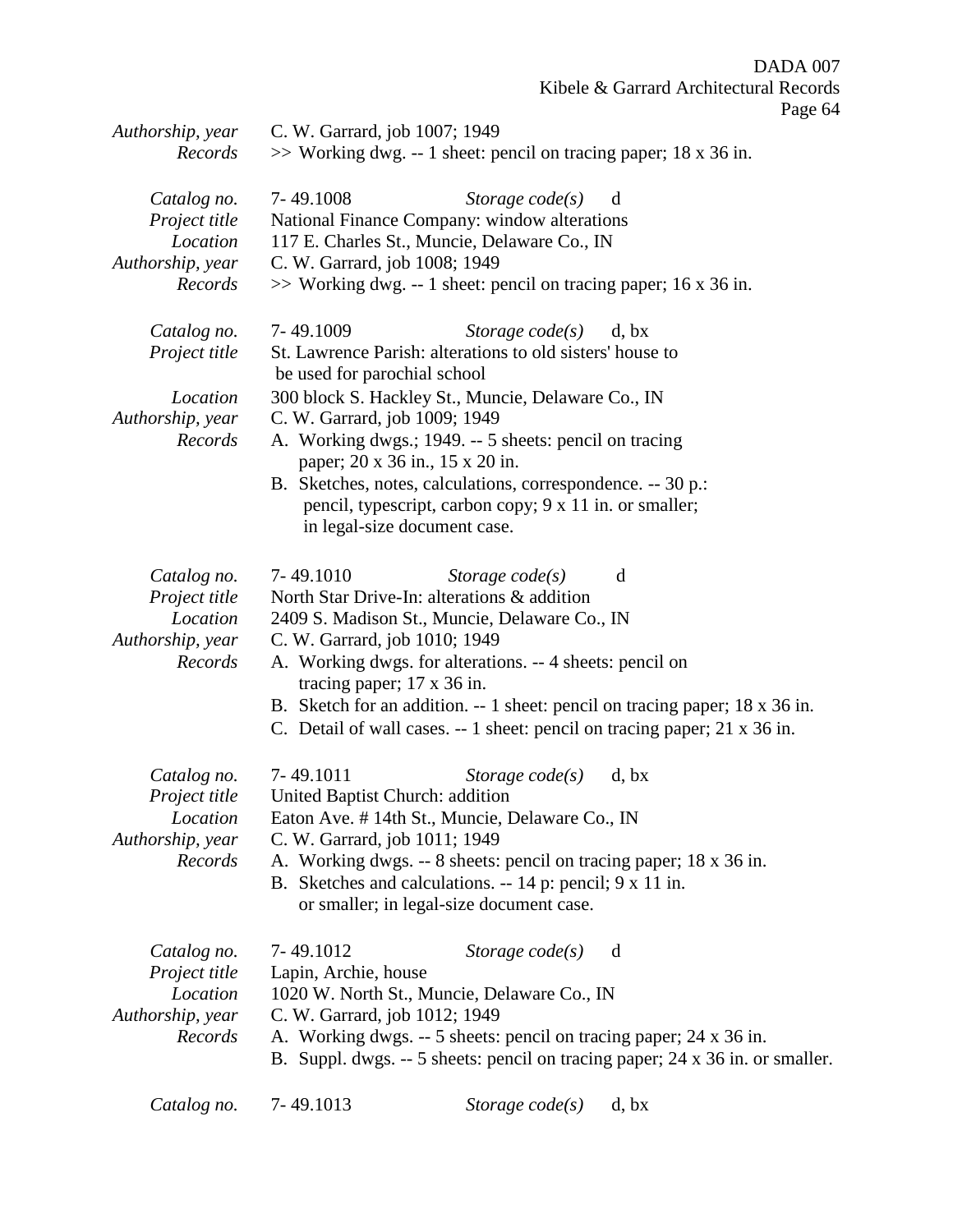| Project title<br>Location | Gray, Kenneth H., house                           | N. New York Ave., Muncie, Delaware Co., IN                            |                                                                          |
|---------------------------|---------------------------------------------------|-----------------------------------------------------------------------|--------------------------------------------------------------------------|
| Authorship, year          | C. W. Garrard, job 1013; 1949-50                  |                                                                       |                                                                          |
| Records                   |                                                   | A. Working dwgs. -- 11 sheets; 17 x 36 in. -- 2 copies. -             |                                                                          |
|                           |                                                   | - c.1: pencil on tracing paper. -- c.2: blueprint.                    |                                                                          |
|                           |                                                   | B. Specifications. -- 1 v.: typescript; 11 in.; in                    |                                                                          |
|                           | legal-size document case.                         |                                                                       |                                                                          |
|                           |                                                   |                                                                       | C. Notes, sketches, outline specs., topo map, correspondence; 1949-1951. |
|                           |                                                   | -- 1 folder; 11 in.; in legal-size document case.                     |                                                                          |
| Catalog no.               | 7-49.1015                                         | Storage $code(s)$                                                     | d, bx                                                                    |
| Project title             |                                                   | Walnut Street Baptist Church: addition                                |                                                                          |
| Location                  |                                                   | 1800 block S Walnut St., Muncie, Delaware Co., IN                     |                                                                          |
| Authorship, year          | C. W. Garrard, job 1015; 1949-50                  |                                                                       |                                                                          |
| Records                   |                                                   | A. Working dwgs. -- 6 sheets: pencil on tracing paper; 24 x 36 in.    |                                                                          |
|                           |                                                   | B. Specifications. -- 1 v.: carbon copy; 11 in.                       |                                                                          |
|                           |                                                   | C. Bids, owner-contractor agreement, change orders,                   |                                                                          |
|                           |                                                   | correspondence, statements, certificates of payment;                  |                                                                          |
|                           |                                                   | 1950. -- 48 p.; 14 in.; in legal-size document case.                  |                                                                          |
|                           |                                                   | D. Notes and sketches. -- 1 folder: pencil; 9 x 11 in. or             |                                                                          |
|                           |                                                   | smaller; in legal-size document case.                                 |                                                                          |
| Catalog no.               | 7-49.1016                                         | Storage $code(s)$                                                     | d                                                                        |
| Project title             | Parsons Darrall, house: alterations               |                                                                       |                                                                          |
| Location                  |                                                   | 2401 N. Walnut St., Delaware Co., IN                                  |                                                                          |
| Authorship, year          | C. W. Garrard, job 1016; 1949                     |                                                                       |                                                                          |
| Records                   |                                                   | A. Plot plan. -- 1 sheet: pencil on tracing paper; 14 x 24 in.        |                                                                          |
|                           |                                                   | B. Working dwg. -- 1 sheet: pencil on tracing paper; 18 x 36 in.      |                                                                          |
| Catalog no.               | 7-49.997                                          | Storage $code(s)$                                                     | d, bx                                                                    |
| Project title             |                                                   | Christian Church parsonage: alterations                               |                                                                          |
| Location                  | Albany, Delaware Co., IN                          |                                                                       |                                                                          |
| Authorship, year          | Garrard & Keely, job 997; 1947                    |                                                                       |                                                                          |
| Records                   | A. Work sheet, proposal, working dwg -- 3 sheets: |                                                                       |                                                                          |
|                           |                                                   | pencil on tracing paper; 20 x 36 in. or smaller.                      |                                                                          |
|                           |                                                   | B. Sketches. -- 3 sheet: pencil; 11 in.; in legal-size document case. |                                                                          |
| Catalog no.               | $7 - 50.001$                                      | Storage $code(s)$                                                     | d                                                                        |
| Project title             |                                                   | 310 N. Walnut St. (commercial building), alterations to               |                                                                          |
|                           | 2d-floor elevator landing                         |                                                                       |                                                                          |
| Location                  |                                                   | 310 N. Walnut St., Muncie, Delaware Co., IN                           |                                                                          |
| Authorship, year          | C. W. Garrard; 1950                               |                                                                       |                                                                          |
| Records                   |                                                   | $\gg$ 2 sheets: pencil on tracing paper; 18 x 20 in.                  |                                                                          |
|                           | 7-50.002                                          |                                                                       | d                                                                        |
| Catalog no.               |                                                   | Storage $code(s)$                                                     |                                                                          |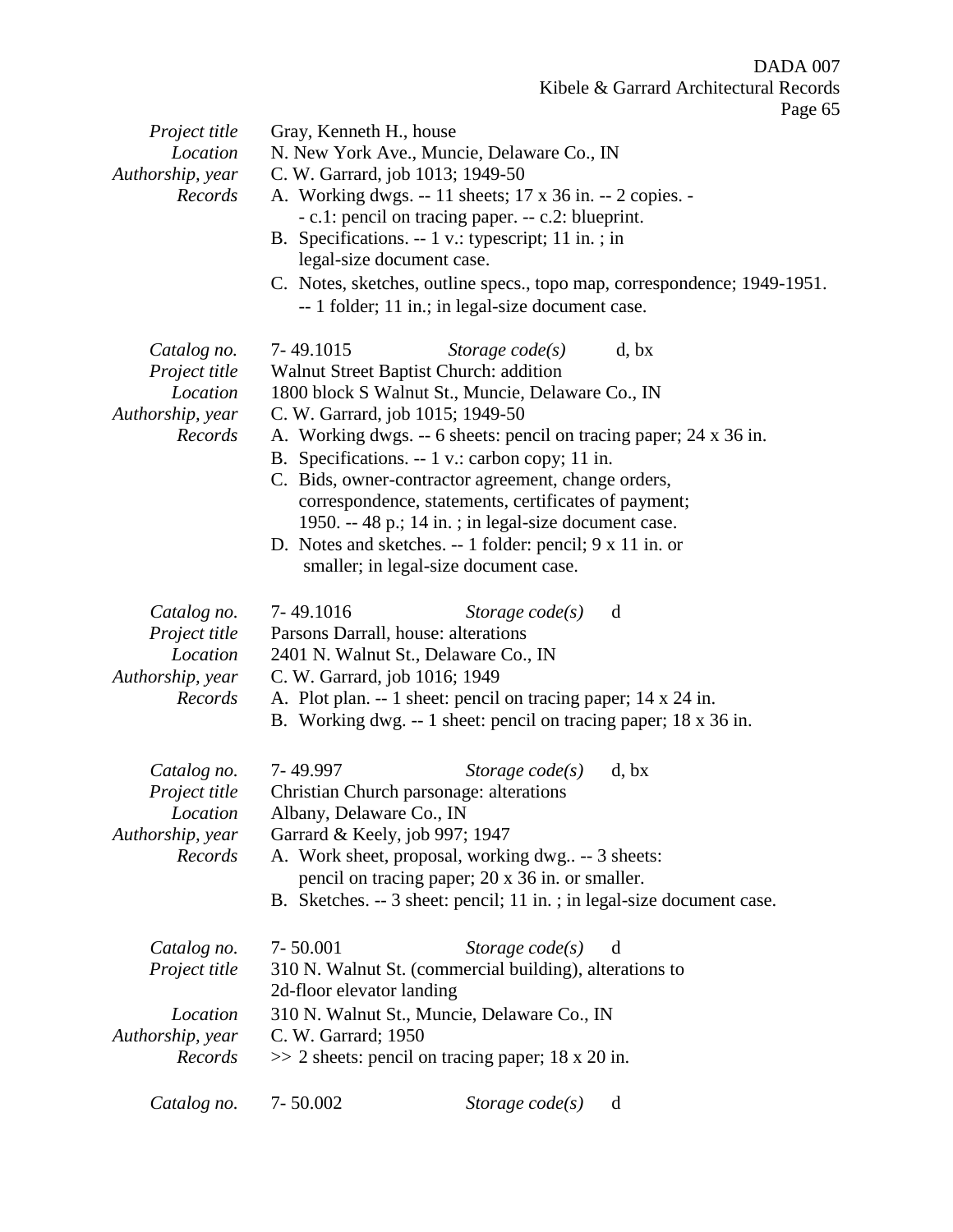Kibele & Garrard Architectural Records Page 66 *Project title* Eagles building, F. O. E. no. 231: alterations & additions *Location* Muncie, Delaware Co., IN *Authorship, year* C. W. Garrard; 1950 *Records* >> Prelim. plans & elevs. -- 4 sheets: pencil, col. pencil on tracing paper; 24 x 36 in., 18 x 36 in. *Catalog no.* 7- 50.003 *Storage code(s)* d *Project title* Elementary school for 870 pupils *Location Authorship, year* C. W. Garrard; 1950s *Records* A. Sketch for a one-story steel building. -- 3 sheets: pencil on tracing paper; 23 x 36 in. or smaller. B. Sketch for a two-story brick building. -- 3 sheets: pencil on tracing paper; 20 x 36 in. *Catalog no.* 7- 50.004 *Storage code(s)* d *Project title* Unidentified building, possibly fraternity house. *Location Authorship, year Records* >> Floor plans / -- 3 sheets: pencil on tracing paper; 18 x 16 in. *Catalog no.* 7- 50.005 *Storage code(s)* d *Project title* Hill, Dr. & Mrs. Howard E., house *Location* 106 Berwyn Rd., Muncie, Delaware Co., IN *Authorship, year* 1950 *Records* >> Working dwgs.. -- 7 sheets: blueprint, blue line print; 25 x 33 in. *Catalog no.* 7- 50.006 *Storage code(s)* d *Project title* Johnson Building, existing-state plans, 1950 *Location* 324 S. Walnut St., Muncie, Delaware Co., IN *Authorship, year* C. W. Garrard;1950 *Records* >> First floor & basement plans - 1 sheet: ink, pencil on tracing paper; 20 x 36 in. *Catalog no.* 7- 50.1017 *Storage code(s)* d *Project title* St. Lawrence Church rectory: addition *Location* 820 E. Charles St., Muncie, Delaware Co., IN *Authorship, year* C. W. Garrard, job 1017; 1950 *Records*  $\gg$  Working dwgs.; 1950. -- 2 sheets: pencil on tracing paper; 20 x 36 in. *Catalog no.* 7- 50.1018 *Storage code(s)* d, bx *Project title* St. Lawrence Parish school: addition to toilet rooms *Location* 900 block E. Charles St., Muncie, Delaware Co., IN *Authorship, year* C. W. Garrard, job 1018; 1950

DADA 007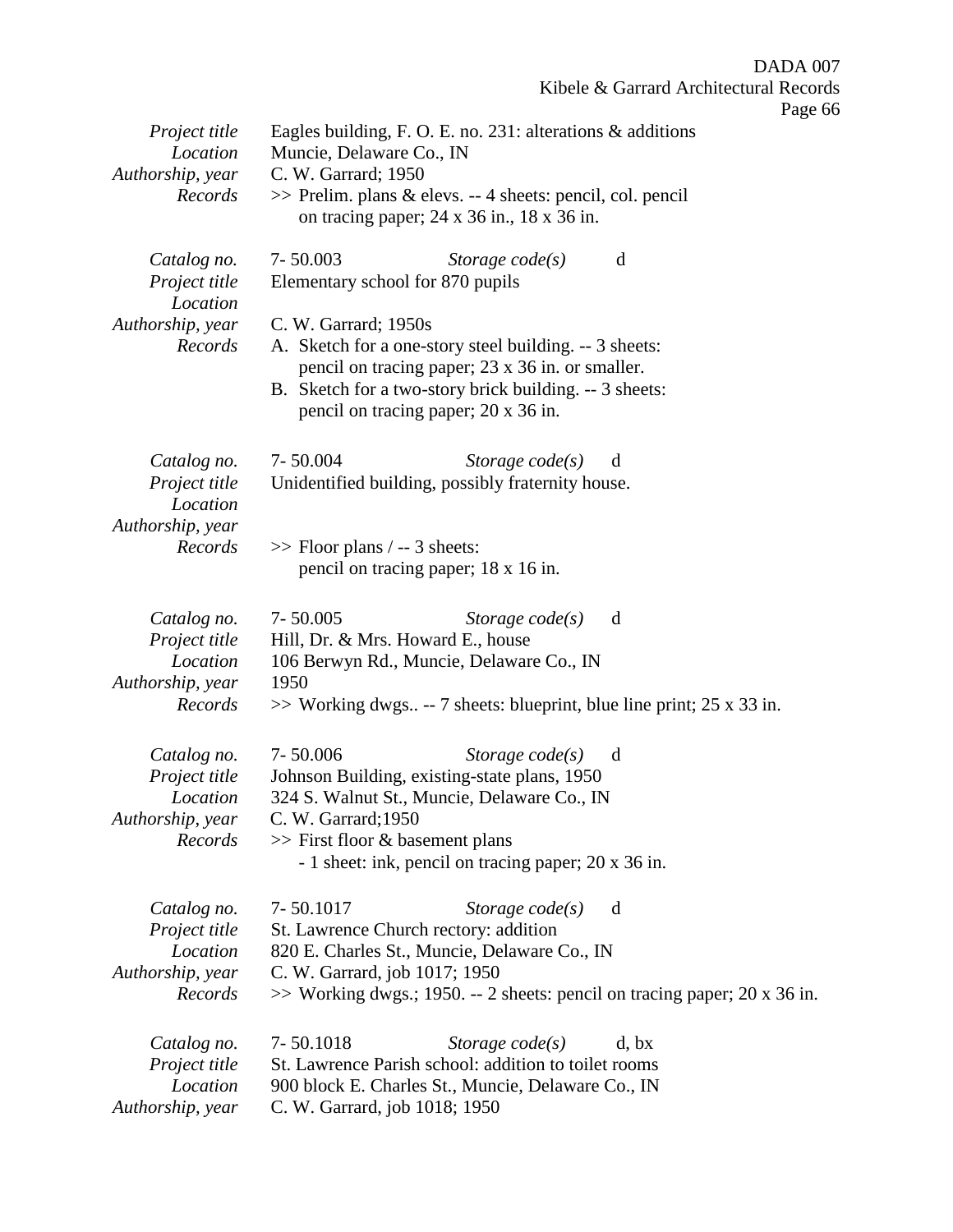$ge 67$ 

|                                                                         | Page                                                                                                                                                                                                                                                                                                                                                                                                                                                                                                                                                                                                  |
|-------------------------------------------------------------------------|-------------------------------------------------------------------------------------------------------------------------------------------------------------------------------------------------------------------------------------------------------------------------------------------------------------------------------------------------------------------------------------------------------------------------------------------------------------------------------------------------------------------------------------------------------------------------------------------------------|
| Records                                                                 | A. Working dwgs. -- 2 sheets: pencil on tracing paper; 20 x 36 in.<br>B. Notes and calculations (13 p.: pencil; 9 x 11 in. or smaller), exterior<br>photos (b & w; $4 \times 5$ in.). --; in legal-size document case                                                                                                                                                                                                                                                                                                                                                                                 |
| Catalog no.<br>Project title<br>Location<br>Authorship, year<br>Records | 7-50.1019<br>Storage $code(s)$<br>d<br>Elks Club, B. P. O. E. #245: alterations and additions<br>125 N. Mulberry St., Muncie, Delaware Co., IN<br>C. W. Garrard, job 1019; 1950<br>A. Working dwgs. -- 22 sheets: blueprint; 24 x 36 in.<br>B. Progress schedule, elevation, details. -- 5 sheets:<br>pencil on tracing paper; 37 x 24 in. or smaller<br>C. Steel shop dwgs. / Indiana Bridge Co.; 1950. -- 3<br>sheets: blue line print; $24 \times 24$ in., $24 \times 36$ in.<br>D. Equipment proposal / National China & Equipment Co.;<br>1950. -- 2 sheets: blue line print; $20 \times 36$ in. |
| Catalog no.<br>Project title<br>Location<br>Authorship, year<br>Records | 7-50.10191<br>Storage $code(s)$<br>bx<br>Elks Club, B. P. O. E. #245: alterations and additions<br>125 N. Mulberry St., Muncie, Delaware Co., IN<br>C. W. Garrard, job 1019; 1950<br>A. Correspondence regarding approvals. -- 9 p.; 11 in.<br>B. Specifications / C. W. Garrard; 1950. -- 1 v.: multilith; 11 in.<br>C. Engineering notes, sketches, calculations,<br>correspondence. -- 1 folder; 11 in.                                                                                                                                                                                            |
| Catalog no.<br>Project title<br>Location<br>Authorship, year<br>Records | 7-50.1021<br>Storage $code(s)$<br>d<br>Snyder, Charles J., house & shop<br>N. New York Ave., Muncie, Delaware Co., IN<br>C. W. Garrard, job 1021; 1950<br>$\gg$ Working dwgs. -- 5 sheets: pencil on tracing paper; 17 x 36 in.                                                                                                                                                                                                                                                                                                                                                                       |
| Catalog no.<br>Project title<br>Location<br>Authorship, year<br>Records | 7-50.1022<br>Storage $code(s)$<br>d<br>Howell, Jos. M., house: garage & alterations<br>200 N. Riley Road, Muncie, Delaware Co., IN<br>C. W. Garrard, job 1022; 1950<br>$\gg$ Working dwgs. -- 4 sheets: pencil on tracing paper; 16 x 36 in.                                                                                                                                                                                                                                                                                                                                                          |
| Catalog no.<br>Project title<br>Location<br>Authorship, year<br>Records | 7-51.001<br>Storage $code(s)$<br>bx<br>McDaniel, Ralph, house<br>Center Pike, Muncie, Delaware Co., IN<br>C. W. Garrard; 1951.<br>>> Sketch floor plan and details showing existing conditions/ -- 3 sheets:                                                                                                                                                                                                                                                                                                                                                                                          |

pencil; 11 in.; in legal-size document case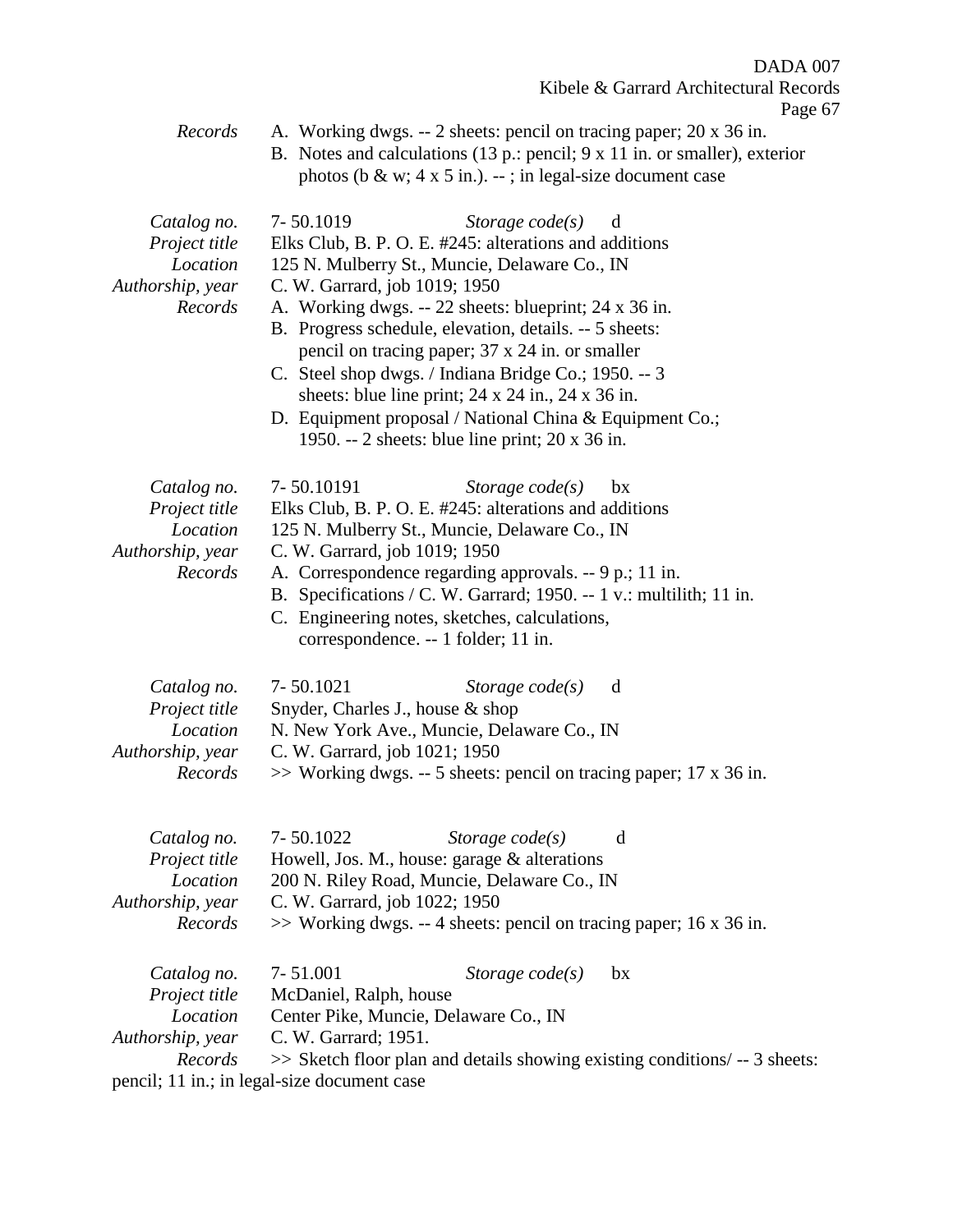|                                                                         |                                                                                                                                                                                                                                                                                                                                                                                                                                                                                                                                         |                         |                                                                         | i ugu vo |
|-------------------------------------------------------------------------|-----------------------------------------------------------------------------------------------------------------------------------------------------------------------------------------------------------------------------------------------------------------------------------------------------------------------------------------------------------------------------------------------------------------------------------------------------------------------------------------------------------------------------------------|-------------------------|-------------------------------------------------------------------------|----------|
| Catalog no.<br>Project title<br>Location<br>Authorship, year<br>Records | 7-51.1023<br>McDonald, Fred L., house<br>3000 (2930) W. University Ave., Muncie, Delaware Co., IN<br>C. W. Garrard, job 1023; 1951-55<br>A. Working dwgs.; 1951. -- 8 sheets: pencil on tracing paper; 18 x 36 in.<br>B. Construction schedule; 1951.--1 sheet: col. pencil on blueprint; 14x32in.<br>C. Dwgs. for antenna support, terrace, brick fence, mantel<br>facing and hearth; 1951-55. -- 4 sheets: pencil on<br>tracing paper, blueprint; 21 x 36 in. or smaller.<br>D. Specifications, building permit, product tear sheets, | Storage $code(s)$ d, bx | engineering calculations. -- 44 p.; 11 in.; in legal-size document case |          |
| Catalog no.<br>Project title<br>Location<br>Authorship, year<br>Records | 7-51.1024<br>Union Chapel Methodist Church: addition<br>County Rd. 1100 N., Delaware Co., IN<br>C. W. Garrard, job 1024; 1951<br>A. Sketch plans, elevations, sections. -- 2 sheets: pencil<br>on tracing paper; 23 x 36 in., 16 x 36 in.<br>B. Working dwgs. -- 5 sheets: pencil on tracing paper; 22 x<br>$36$ in. $+$ set of blueprints.<br>C. Specifications. -- 42 sheets: multilith; 11 in.; in<br>legal-size document case                                                                                                       | Storage $code(s)$       | d, bx                                                                   |          |
| Catalog no.<br>Project title<br>Location<br>Authorship, year<br>Records | 7-51.1025<br>Johnson, Bernard, house: addition<br>123 Alden Rd., Muncie, Delaware Co., IN<br>C. W. Garrard, job 1025; 1951<br>$\gg$ Working dwgs. -- 2 sheets: pencil on tracing paper; 20 x 36 in.                                                                                                                                                                                                                                                                                                                                     | Storage $code(s)$       | d                                                                       |          |
| Catalog no.<br>Project title<br>Location<br>Authorship, year<br>Records | 7-51.1026<br>Hubbard, J. F., house: addition<br>110 McCullough Blvd., Muncie, Delaware Co., IN<br>C. W. Garrard, job 1026; 1951<br>A. Prelim. dwgs. -- 4 sheets: pencil on tracing paper; 19 x 36 in.<br>B. Working dwgs. -- 2 sheets: pencil on tracing paper; 17 x 36 in.                                                                                                                                                                                                                                                             | Storage $code(s)$       | d                                                                       |          |
| Catalog no.<br>Project title<br>Location<br>Authorship, year<br>Records | 7-51.1027<br>Stephens, Rolland, drug store building<br>1318 S. Madison St., Muncie, Delaware Co., IN<br>C. W. Garrard, job 1027; 1951<br>A. Working dwgs. -- 7 sheets: pencil on tracing paper; 18 x<br>36 in., 10 x 23 in. -- Brittle.<br>B. Site survey, notes and structural calculations,<br>specifications, certificate of compliance. -- 1 folder;<br>11 in.; in legal-size document case                                                                                                                                         | Storage $code(s)$       | d, bx                                                                   |          |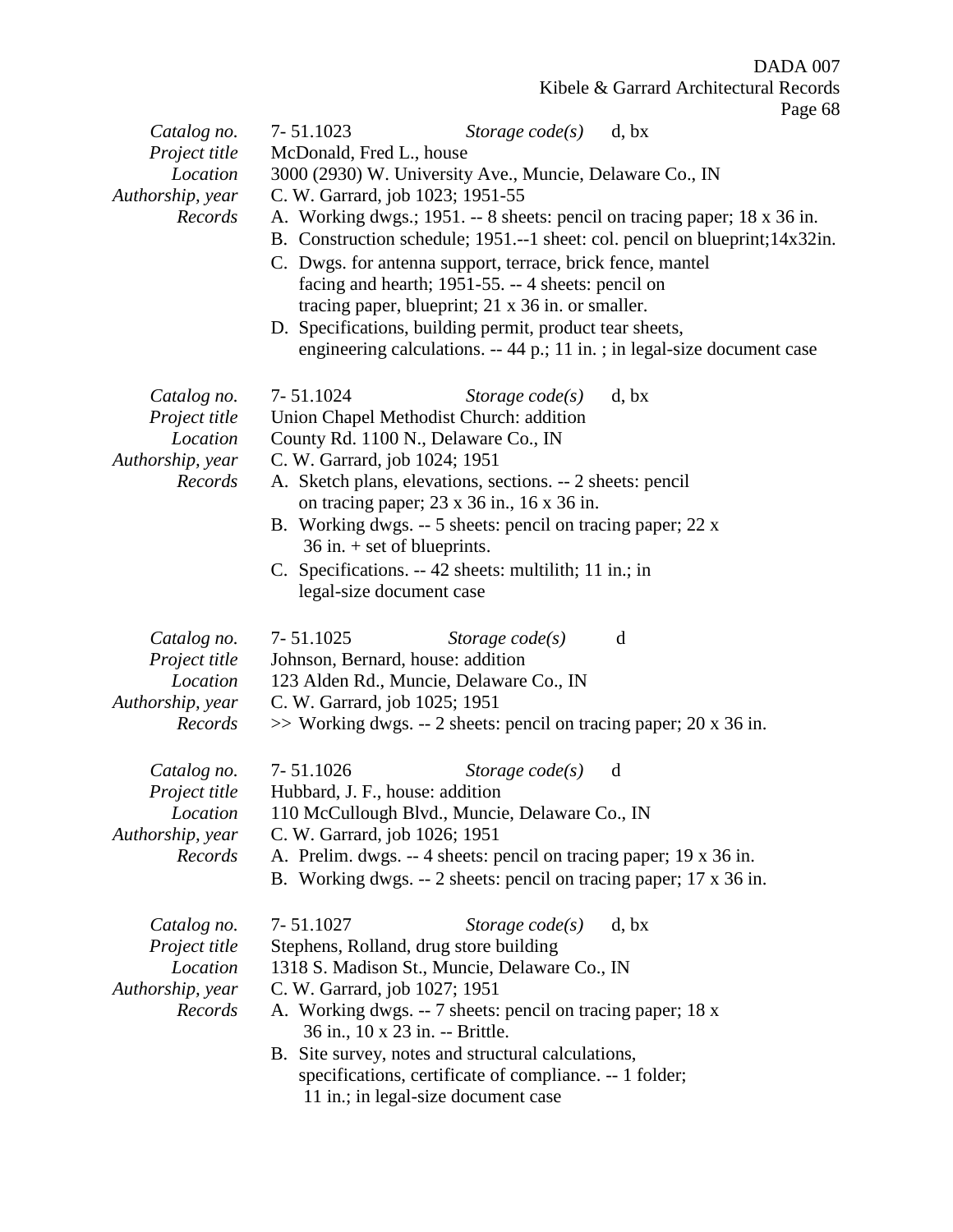DADA 007

Kibele & Garrard Architectural Records

| Ω  | ۱ |
|----|---|
| 41 | 7 |
|    |   |

|                                                                         | i agu t                                                                                                                                                                                                                                                                                                                                                                                                                                                                                                                                                                                                                                                                                                      |
|-------------------------------------------------------------------------|--------------------------------------------------------------------------------------------------------------------------------------------------------------------------------------------------------------------------------------------------------------------------------------------------------------------------------------------------------------------------------------------------------------------------------------------------------------------------------------------------------------------------------------------------------------------------------------------------------------------------------------------------------------------------------------------------------------|
| Catalog no.<br>Project title<br>Location<br>Authorship, year<br>Records | 7-51.1028<br>Storage $code(s)$<br>d, bx<br>Hamilton Township School (Royerton School): addition ("steel building")<br>Royerton, Delaware Co., IN<br>C. W. Garrard, job 1028; 1951-52<br>A. Topo. map, working dwgs., schedule of construction. --<br>13 sheets: pencil on tracing paper; 20 x 36 in.<br>B. Bidding list. -- 1 sheet: pencil on tracing paper; 16 x<br>$24$ in. + annotated blue-line print.<br>C. Suppl. working dwgs. -- 5 sheets: pencil on tracing<br>paper; 24 x 36 in. or smaller.<br>D. Architect's notes and sketches, specifications, analysis chart, bids,<br>contracts, change orders, payment records, misc. correspondence. $-2$<br>folders; 14 in.; in legal-size document case |
| Catalog no.                                                             | 7-52.001<br>Storage $code(s)$<br>d                                                                                                                                                                                                                                                                                                                                                                                                                                                                                                                                                                                                                                                                           |
| Project title                                                           | Meeks Mortuary: parking lot markings                                                                                                                                                                                                                                                                                                                                                                                                                                                                                                                                                                                                                                                                         |
| Location                                                                | 316 E. Jackson St., Muncie, Delaware Co., IN                                                                                                                                                                                                                                                                                                                                                                                                                                                                                                                                                                                                                                                                 |
| Authorship, year                                                        | C. W. Garrard; 1952                                                                                                                                                                                                                                                                                                                                                                                                                                                                                                                                                                                                                                                                                          |
| Records                                                                 | $\gg$ Sketch. -- 1 sheet: pencil on tracing paper; 20 x 36 in.                                                                                                                                                                                                                                                                                                                                                                                                                                                                                                                                                                                                                                               |
| Catalog no.                                                             | 7-52.1029<br>Storage $code(s)$<br>d, bx                                                                                                                                                                                                                                                                                                                                                                                                                                                                                                                                                                                                                                                                      |
| Project title                                                           | St. Lawrence Parish: converting the boiler house at St.                                                                                                                                                                                                                                                                                                                                                                                                                                                                                                                                                                                                                                                      |
|                                                                         | Lawrence School into a community room                                                                                                                                                                                                                                                                                                                                                                                                                                                                                                                                                                                                                                                                        |
| Location                                                                | 900 block E. Charles St., Muncie, Delaware Co., IN                                                                                                                                                                                                                                                                                                                                                                                                                                                                                                                                                                                                                                                           |
| Authorship, year                                                        | C. W. Garrard, job 1029; 1952                                                                                                                                                                                                                                                                                                                                                                                                                                                                                                                                                                                                                                                                                |
| Records                                                                 | A. Working dwgs.; 1952. -- 6 sheets: pencil on tracing paper; 17 x 36 in.                                                                                                                                                                                                                                                                                                                                                                                                                                                                                                                                                                                                                                    |
|                                                                         | B. Specifications, architect's notes, correspondence. --                                                                                                                                                                                                                                                                                                                                                                                                                                                                                                                                                                                                                                                     |
|                                                                         | 1 folder; 11 in.; in legal-size document case                                                                                                                                                                                                                                                                                                                                                                                                                                                                                                                                                                                                                                                                |
| Catalog no.                                                             | 7-52.1030<br>Storage $code(s)$<br>d                                                                                                                                                                                                                                                                                                                                                                                                                                                                                                                                                                                                                                                                          |
| Project title                                                           | Monroe-Barber house: alterations                                                                                                                                                                                                                                                                                                                                                                                                                                                                                                                                                                                                                                                                             |
| Location                                                                | 3100 W. University Ave., Muncie, Delaware Co., IN                                                                                                                                                                                                                                                                                                                                                                                                                                                                                                                                                                                                                                                            |
| Authorship, year                                                        | C. W. Garrard, job 1030; 1952                                                                                                                                                                                                                                                                                                                                                                                                                                                                                                                                                                                                                                                                                |
| Records                                                                 | $\gg$ Working dwgs. -- 2 sheets: pencil on tracing paper; 14 x 36 in.                                                                                                                                                                                                                                                                                                                                                                                                                                                                                                                                                                                                                                        |
| Catalog no.                                                             | 7-52.10311<br>Storage $code(s)$<br>d                                                                                                                                                                                                                                                                                                                                                                                                                                                                                                                                                                                                                                                                         |
| Project title                                                           | St. Lawrence Parish parochial school: studies for an addition                                                                                                                                                                                                                                                                                                                                                                                                                                                                                                                                                                                                                                                |
| Location                                                                | 900 block E. Charles St., Muncie, Delaware Co., IN                                                                                                                                                                                                                                                                                                                                                                                                                                                                                                                                                                                                                                                           |
| Authorship, year                                                        | C. W. Garrard, job 1031; 1952                                                                                                                                                                                                                                                                                                                                                                                                                                                                                                                                                                                                                                                                                |
| Records                                                                 | A. Documentation of existing building. -- 5 sheets:                                                                                                                                                                                                                                                                                                                                                                                                                                                                                                                                                                                                                                                          |
|                                                                         | pencil on tracing paper & verso of old print; col.                                                                                                                                                                                                                                                                                                                                                                                                                                                                                                                                                                                                                                                           |
|                                                                         | pencil on blueprint; 20 x 30 in. or smaller<br>B. Sketches. -- 16 sheets: pencil, col. pencil on tracing                                                                                                                                                                                                                                                                                                                                                                                                                                                                                                                                                                                                     |
|                                                                         | paper; 23 x 36 in. or smaller.                                                                                                                                                                                                                                                                                                                                                                                                                                                                                                                                                                                                                                                                               |
|                                                                         | C. Plan approval. -- 3 sheets: col. pencil on blue line print; $22 \times 30$ in.                                                                                                                                                                                                                                                                                                                                                                                                                                                                                                                                                                                                                            |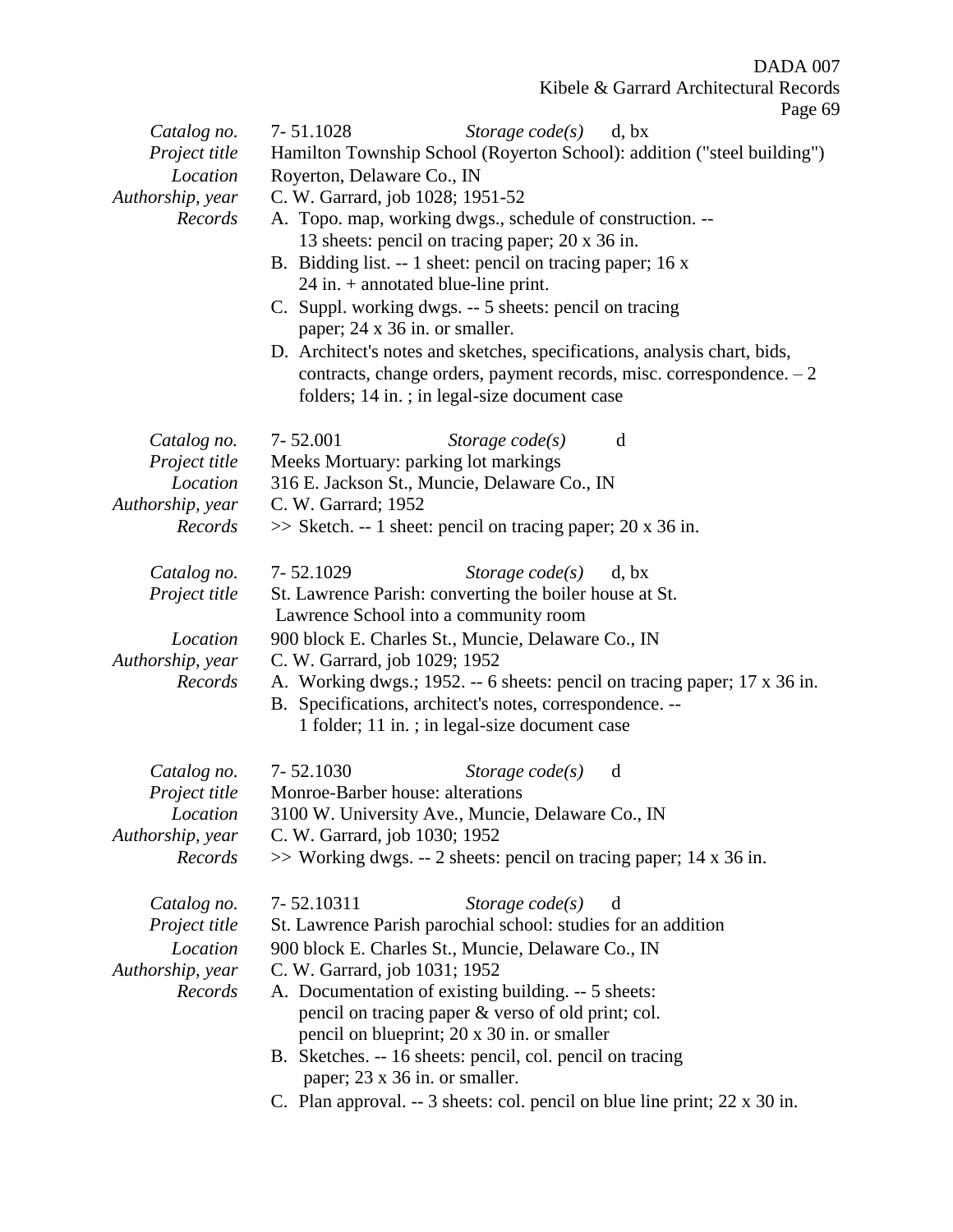Page 70

D. Prelim. working dwgs. -- 8 sheets: pencil on vellum; 24 x 36 in.

| Catalog no.<br>Project title<br>Location<br>Authorship, year<br>Records | 7-52.10312<br>Storage $code(s)$<br>d<br>St. Lawrence Parish high school building<br>900 block E. Charles St., Muncie, Delaware Co., IN<br>C. W. Garrard, job 1031; 1952-53<br>A. Sketches. -- 8 sheets: pencil, col. pencil on tracing<br>paper; 17 x 36 in. or smaller.<br>B. Working dwgs. -- 40 sheets: pencil on tracing paper;<br>$23 \times 36$ in. or smaller.<br>C. Construction schedule, analysis chart. -- 3 sheets: ink<br>on vellum, col. pencil on print; $23 \times 36$ in., $15 \times 16$ in.<br>D. Survey of Reid's Land / W. H. Wood; 1894. -- 1 sheet: ink, col. ink on<br>linen; 14 x 18 in. -- Includes parcels marked "Church Property." |
|-------------------------------------------------------------------------|-----------------------------------------------------------------------------------------------------------------------------------------------------------------------------------------------------------------------------------------------------------------------------------------------------------------------------------------------------------------------------------------------------------------------------------------------------------------------------------------------------------------------------------------------------------------------------------------------------------------------------------------------------------------|
| Catalog no.<br>Project title<br>Location<br>Authorship, year<br>Records | 7-52.10313<br>Storage $code(s)$<br>bx<br>St. Lawrence Parish high school building<br>900 block E. Charles St., Muncie, Delaware Co., IN<br>C. W. Garrard, job 1031; 1952-53<br>>> Architect's notes, specifications, bid proposals,<br>contracts, correspondence, payment records, change<br>orders; 1952-53. -- 3 folders; 11 in.; in legal-size document case                                                                                                                                                                                                                                                                                                 |
| Catalog no.<br>Project title<br>Location<br>Authorship, year<br>Records | 7-52.1032<br>Storage $code(s)$<br>d, bx<br>Central Hardware: store front<br>Elwood, Madison Co., IN<br>C. W. Garrard, job 1032; 1952<br>A. Sketch elevation and structural calculation. -- 1<br>sheet: pencil; 18 x 36 in. -- On verso of voided print<br>for another job.; in legal-size document case<br>B. Working dwg. -- 1 sheet: pencil on tracing paper; 18 x 36 in.                                                                                                                                                                                                                                                                                     |
| Catalog no.<br>Project title<br>Location<br>Authorship, year<br>Records | 7-53.001<br>Storage $code(s)$<br>d<br>Garrard, C. W., house: new utility room<br>647 N. Jefferson St., Muncie, Delaware Co., IN<br>C. W. Garrard; 1953<br>>> Prelim. and final working dwgs. -- 5 sheets: pencil on<br>vellum, blueprint; 17 x 36 in.                                                                                                                                                                                                                                                                                                                                                                                                           |
| Catalog no.<br>Project title<br>Location<br>Authorship, year<br>Records | 7-53.002<br>Storage $code(s)$<br>d, bx<br>Tabernacle for Gladys A. Turner<br>14th St. @ Port Ave., Muncie, Delaware Co., IN<br>C. W. Garrard; 1953<br>A. Working dwgs. -- 3 sheets: pencil on tracing paper; 18 x 36 in.                                                                                                                                                                                                                                                                                                                                                                                                                                        |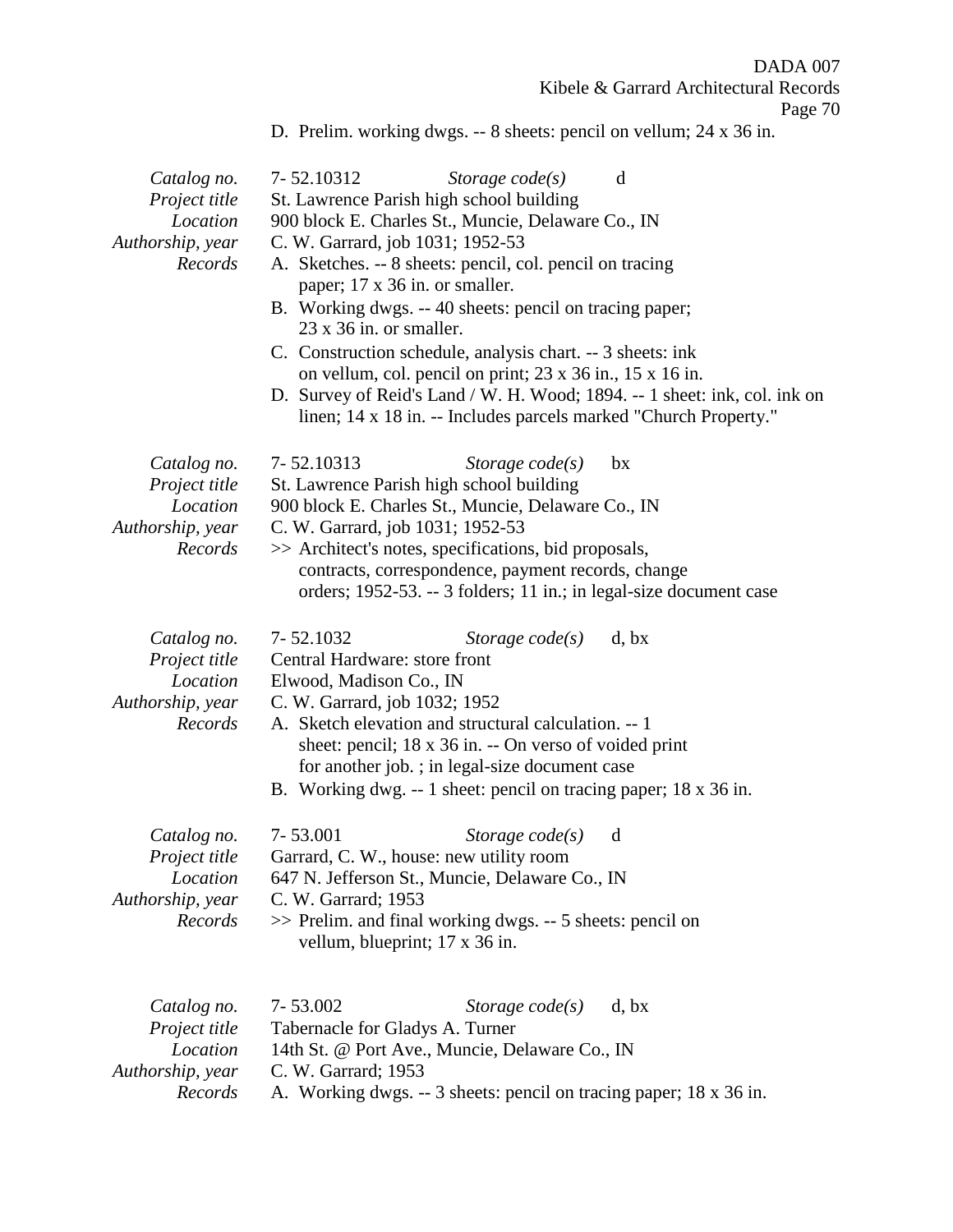DADA 007 Kibele & Garrard Architectural Records Page 71 B. Architect's notes, certificate of compliance. -- 9 p.; 11 in.; in legal-size document case *Catalog no.* 7- 53.1033 *Storage code(s)* d *Project title* La Berteaux, A. O. Jr., house: addition *Location* Hessler Rd., Delaware Co., IN *Authorship, year* C. W. Garrard, job 1033; 1953 *Records* >> Working dwgs. -- 3 sheets: pencil on tracing paper; 20 x 36 in. *Catalog no.* 7- 53.1034 *Storage code(s)* d, bx *Project title* Church of God in Christ *Location* 1201 E. Jackson St., Muncie, Delaware Co., IN *Authorship, year* C. W. Garrard, job 1034; 1953 *Records* A. Working dwgs. -- 5 sheets: pencil on tracing paper; 20 x 36 in. B. Architect's notes, certificates of compliance, correspondence. -- 12 p.; 11 in.; in legal-size document case *Catalog no.* 7- 53.1035 *Storage code(s)* d *Project title* Costas & Limpert apartments: alterations *Location* 425-1/2 S. Walnut St., Muncie, Delaware Co., IN *Authorship, year* C. W. Garrard, job 1035; 1953 *Records*  $\gg$  Working dwg. -- 1 sheet: pencil on tracing paper; 14 x 36 in. *Catalog no.* 7- 53.1036 *Storage code(s)* d *Project title* Lockridge, Robert, house *Location Authorship, year* C. W. Garrard, job 1036; 1953 *Records* >> Working dwgs. -- 3 sheets: pencil on tracing paper; 16 x 36 in. *Catalog no.* 7- 53.1038 *Storage code(s)* d, bx *Project title* Church of God: activities building *Location* 2nd St. @ Franklin, Muncie, Delaware Co., IN *Authorship, year* C. W. Garrard, job 1038; 1953 *Records* A. Working dwgs. -- 7 sheets: pencil on tracing paper; 18 x 36 in. B. Architect's notes, specifications, certificate of compliance. -- 1 folder; 11 in. ; in legal-size document case *Catalog no.* 7- 53.1039 *Storage code(s)* d, bx *Project title* Hill, Dr. and Mrs. Howard E., house: garden wall *Location* 106 Berwyn Rd., Muncie, Delaware Co., IN *Authorship, year* C. W. Garrard, job 1039; 1953 *Records* A. Plan of drive. -- 1 sheet: pencil on tracing paper; 17 x 36 in. B. Working dwgs. -- 2 sheets: pencil on tracing paper; 18 x 36 in. C. Sketches, calculations, correspondence. -- 7 p.:; 11

in.; in legal-size document case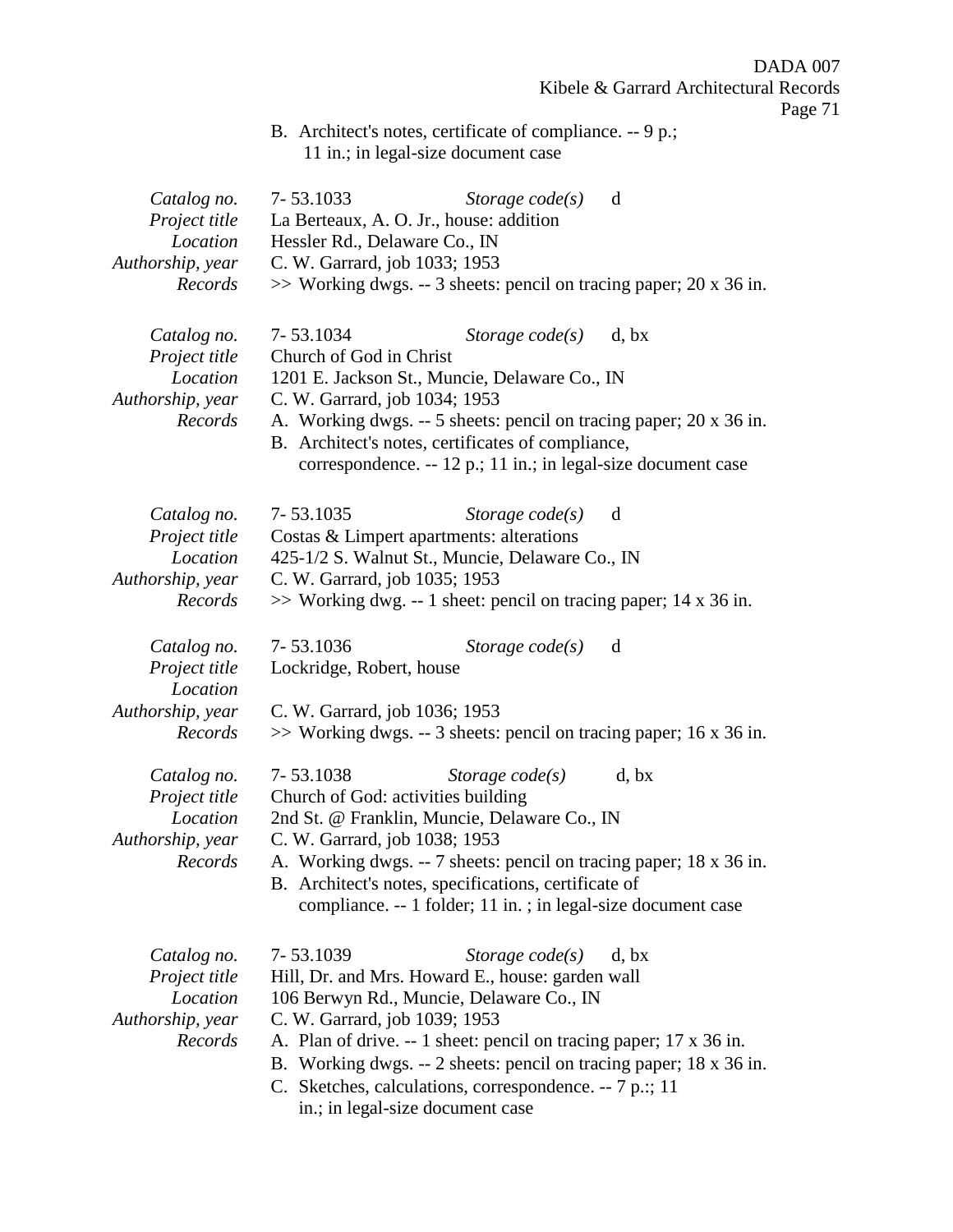| Catalog no.<br>Project title<br>Location                                | 7-54.001<br>Barton, Don, house                                                                                                                                                                                                                                                                                   | Storage $code(s)$                                                                 | d                                                                              |
|-------------------------------------------------------------------------|------------------------------------------------------------------------------------------------------------------------------------------------------------------------------------------------------------------------------------------------------------------------------------------------------------------|-----------------------------------------------------------------------------------|--------------------------------------------------------------------------------|
| Authorship, year<br>Records                                             | C. W. Garrard; 1954<br>$\gg$ Prelim. plan. -- 1 sheet: pencil on tracing paper; 19 x 18 in.                                                                                                                                                                                                                      |                                                                                   |                                                                                |
| Catalog no.<br>Project title<br>Location<br>Authorship, year<br>Records | 7-54.002<br>Muncie Glass & Paint Co.: store front<br>224 E. Main St., Muncie, Delaware Co., IN<br>C. W. Garrard; 1954<br>$\gg$ Prelim. plan, elev., & section. -- 1 sheet: pencil on<br>tracing paper; $17 \times 36$ in.                                                                                        | Storage $code(s)$                                                                 | d                                                                              |
| Catalog no.<br>Project title<br>Location<br>Authorship, year<br>Records | 7-54.003<br>Slavin, Dr. Charles N., house: alterations<br>800 block W. Howard St., Muncie, Delaware Co., IN<br>C. W. Garrard; 1954                                                                                                                                                                               | Storage $code(s)$                                                                 | d<br>$\gg$ Sketch elevations. -- 1 sheet: pencil on tracing paper; 18 x 36 in. |
| Catalog no.<br>Project title<br>Location<br>Authorship, year<br>Records | 7-54.004<br>Johnson Building: determination of roof carrying capacity<br>for air conditioner tower<br>324 S. Walnut St., Muncie, Delaware Co., IN<br>C. W. Garrard; 1954<br>>> Architect's notes, product brochures. -- 4 items; 11<br>in.; in legal-size document case                                          | Storage $code(s)$                                                                 | bx                                                                             |
| Catalog no.<br>Project title<br>Location<br>Authorship, year<br>Records | 7-54.005<br>Johnson Building, 4th floor, alterations for Muncie Optical Co.<br>324 S. Walnut St., Muncie, Delaware Co., IN<br>C. W. Garrard; 1954<br>A. Sketch for enlarged Muncie Optical Co., 4th floor. -- 1<br>B. Determination of floor carrying capacity. -- 12 p.; 11<br>in.; in legal-size document case | Storage $code(s)$<br>sheet: pencil on tracing paper; 18 x 36 in.                  | d, bx                                                                          |
| Catalog no.<br>Project title<br>Location<br>Authorship, year<br>Records | 7-54.1040<br>Methodist Youth center: addition<br>115 S. Pershing St., Muncie, Delaware Co., IN<br>C. W. Garrard, job 1040; 1954<br>A. Working dwgs. -- 5 sheets: pencil on tracing paper; 22 x 36 in.<br>B. Architect's notes, sketches, certificate of                                                          | Storage $code(s)$<br>compliance. -- 1 folder; 11 in.; in legal-size document case | d, bx                                                                          |
| Catalog no.                                                             | 7-54.1041                                                                                                                                                                                                                                                                                                        | Storage $code(s)$                                                                 | d, bx                                                                          |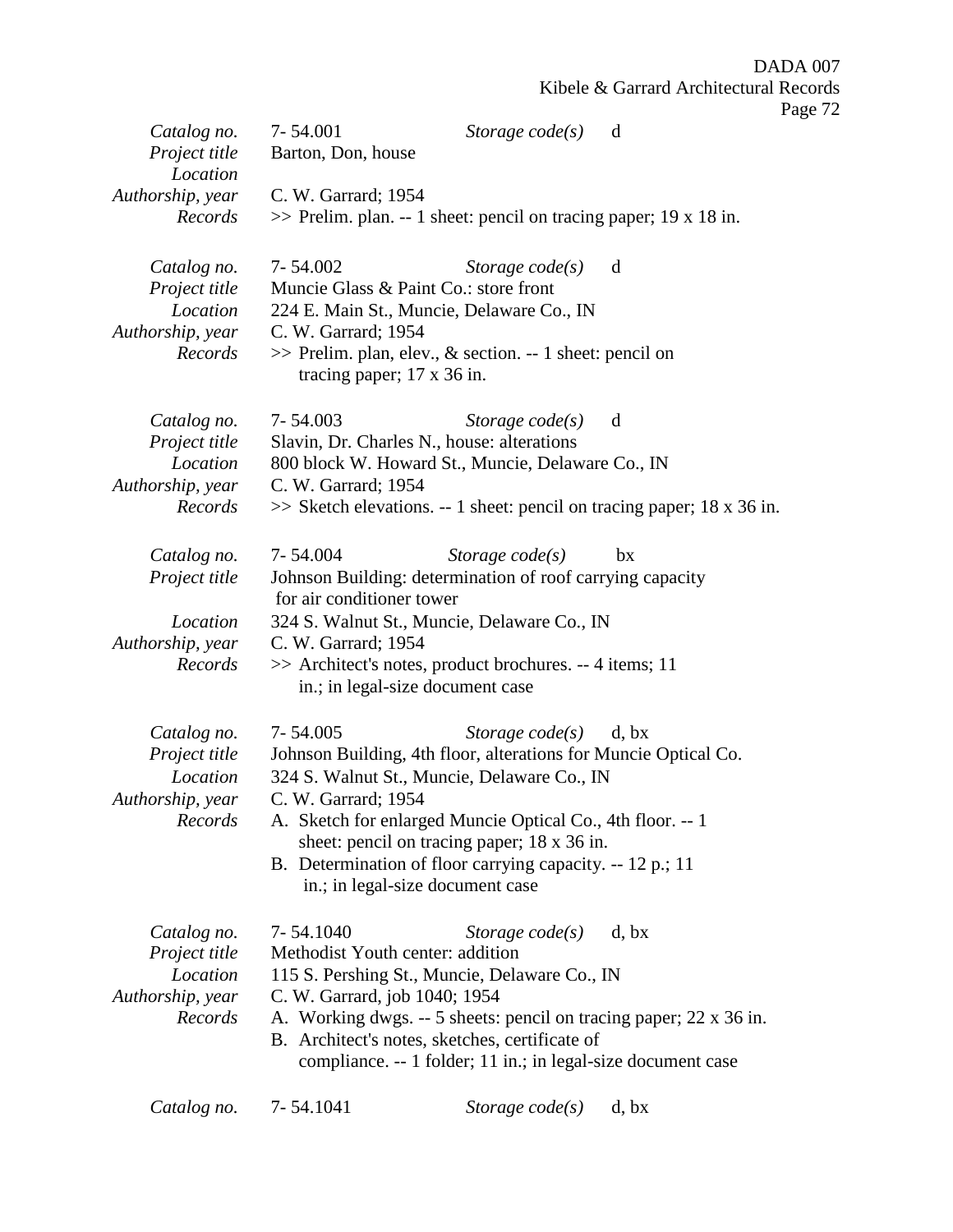DADA 007 Kibele & Garrard Architectural Records Page 73 *Project title* Parsons, Darrall, warehouse (Wesco warehouse, Westinghouse *Location* 2315 N. Walnut St., Muncie, Delaware Co., IN<br>*Authorship, year* C. W. Garrard, job 1041; 1953-54 *Authorship, year* C. W. Garrard, job 1041; 1953-54

Co. warehouse)

- *Records* A. Sketch plan & elev. -- 1 sheet: pencil on tracing paper; 22 x 36 in. B. Working dwgs. -- 7 sheets: pencil on tracing paper; 20 x 36 in.
	- C. Architect's notes, structural calculations, specifications, certificate of compliance. -- 1 folder; 11 in; in legal-size document case

| Catalog no.<br>Project title<br>Location<br>Authorship, year<br>Records | 7-54.1042<br>Storage $code(s)$<br>d<br>Normal City E. U. B. Church: remodeling<br>Jackson St. @ Calvert, Muncie, Delaware Co., IN<br>C. W. Garrard, job 1042; 1954<br>$\gg$ Working dwg. -- 3 sheets: pencil on tracing paper; 16 x 36 in.                                                                                                                                                                                                                        |
|-------------------------------------------------------------------------|-------------------------------------------------------------------------------------------------------------------------------------------------------------------------------------------------------------------------------------------------------------------------------------------------------------------------------------------------------------------------------------------------------------------------------------------------------------------|
| Catalog no.<br>Project title<br>Location<br>Authorship, year<br>Records | 7-54.1043<br>Storage $code(s)$<br>d<br>La Berteaux, A. O. Jr., house: swimming pool<br>Hessler Rd., Delaware Co., IN<br>C. W. Garrard, job 1043; 1954<br>$\gg$ Working dwg. -- 1 sheet: pencil on tracing paper; 18 x 36 in.                                                                                                                                                                                                                                      |
| Catalog no.<br>Project title<br>Location<br>Authorship, year<br>Records | 7-54.1044<br>Storage $code(s)$<br>d, bx<br>Muncie Public Library: book stacks and electric work in book stack room<br>301 E. Jackson St., Muncie, Delaware Co., IN<br>C. W. Garrard, job 1044; 1954<br>A. Sketch floor plans. $-2$ sheets: pencil; 6 x 4 in., 17 x 14 in.<br>B. Working dwg. -- 1 sheet: pencil on tracing paper; 20 x 36 in.<br>C. Architect's notes, specifications, certificate of<br>compliance. -- 1 folder; 11 in. in box, 13 x 16 x 11 in. |
| Project title<br>Location<br>Authorship, year<br>Records                | Catalog no. 7-54.1045<br>Storage $code(s)$<br>d, bx<br>Muncie Public Library: new office<br>301 E. Jackson St., Muncie, Delaware Co., IN<br>C. W. Garrard, job 1045; 1954<br>A. Working dwg. -- 1 sheet: pencil on tracing paper; 20 x 36 in.<br>B. Estimate, notes, correspondence. -- 7 p.; 11 in.; in<br>legal-size document case                                                                                                                              |
| Catalog no.<br>Project title<br>Location<br>Authorship, year<br>Records | 7-54.1046<br>Storage $code(s)$<br>d, bx<br>Industrial Trust & Savings Bank alterations<br>117 E. Adams St., Muncie, Delaware Co., IN<br>C. W. Garrard, job 1046; 1954<br>A. Working dwgs. -- 9 sheets: pencil on tracing paper; 22x36 in., 18x36 in.                                                                                                                                                                                                              |

B. Sketches, notes, calculations, certificate of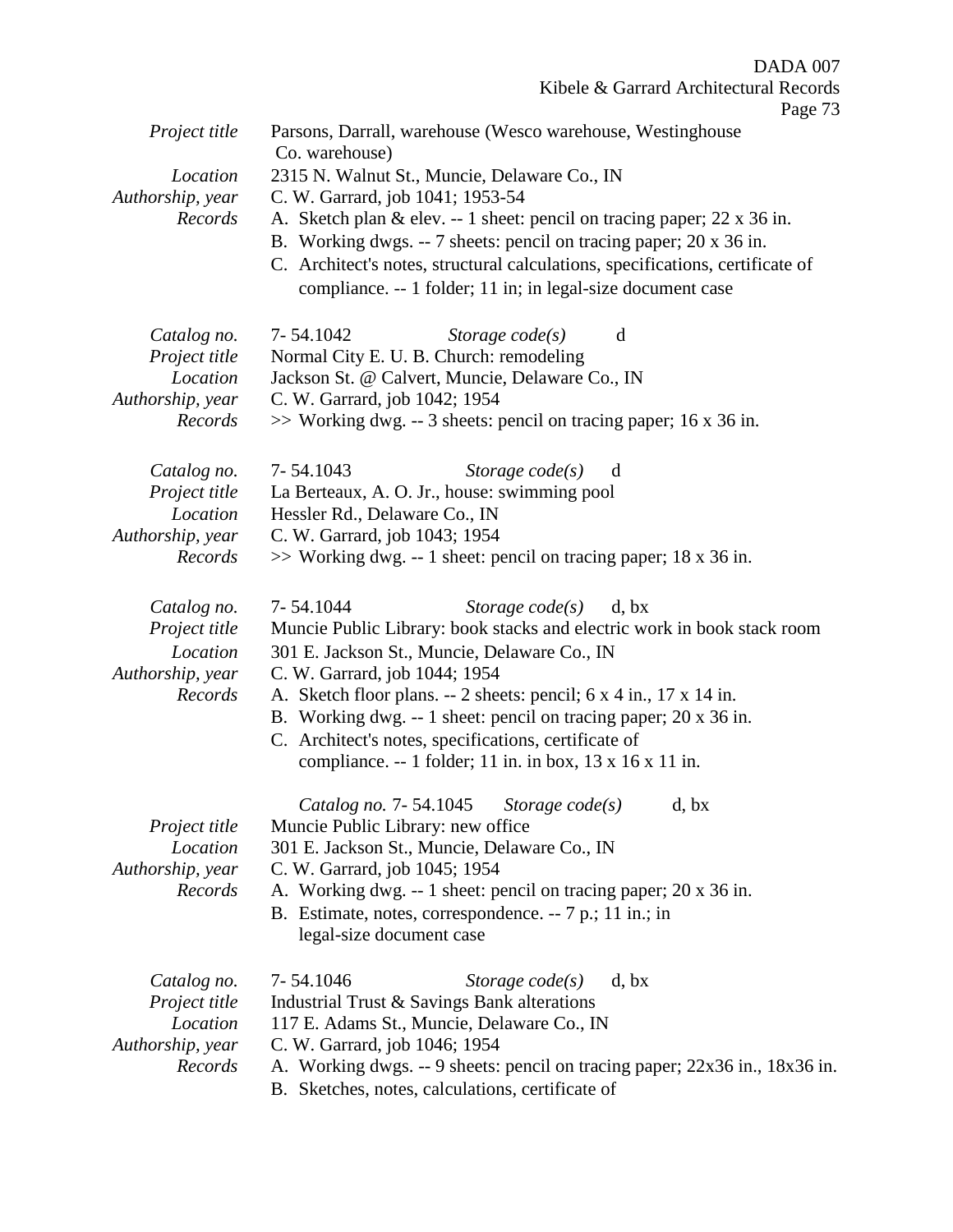Page 74

compliance. -- 1 folder: 11 in. ; in legal-size document case

| Catalog no.<br>Project title<br>Location<br>Authorship, year<br>Records | 7-54.1047<br>Storage $code(s)$<br>d, bx<br>Fowl Printing Co. building<br>Muncie, Delaware Co., IN<br>C. W. Garrard, job 1047; 1954<br>A. Working dwg. for building foundation. -- 2 sheets:<br>pencil on tracing paper; 14 x 36 in.<br>B. Sketches, notes. -- 6 sheets: pencil; 11 in. in<br>folder, ; in legal-size document case                                                                                                                                                                |
|-------------------------------------------------------------------------|---------------------------------------------------------------------------------------------------------------------------------------------------------------------------------------------------------------------------------------------------------------------------------------------------------------------------------------------------------------------------------------------------------------------------------------------------------------------------------------------------|
| Catalog no.<br>Project title<br>Location<br>Authorship, year<br>Records | 7-54.1048<br>Storage $code(s)$<br>d, bx<br>Blue Ribbon Oil Co. (service station for William Horton)<br>34 W. 17th St., Anderson, Madison Co., IN<br>C. W. Garrard, job 1048; 1954<br>A. Working dwgs. -- 3 sheets: pencil on tracing paper; 20 x 36 in.<br>B. Sketches, notes, certificate of approval. -- 7 sheets;<br>11 in.; in legal-size document case                                                                                                                                       |
| Catalog no.<br>Project title<br>Location<br>Authorship, year<br>Records | 7-54.1049<br>Storage $code(s)$<br>d, bx<br>Carpenters and Joiners of America local no. 592: alterations.<br>322 E. Washington St., Muncie, Delaware Co., IN<br>C. W. Garrard, job 1049; 1954<br>A. Working dwgs. -- 3 sheet: pencil on tracing paper; 22 x 36 in.<br>B. Sketches, notes, specifications, certificate of<br>approval. -- 1 folder: 11 in.; in legal-size document case                                                                                                             |
| Catalog no.<br>Project title<br>Location<br>Authorship, year<br>Records | 7-54.1050<br>Storage $code(s)$<br>d, bx<br>George, Mr. & Mrs. Ray, house<br>Muncie, Delaware Co., IN<br>C. W. Garrard, job 1050; 1954-55<br>A. Working dwgs. -- 8 sheets: pencil on tracing paper; 20 x 36 in.<br>B. Specifications for construction. -- 30 sheets:<br>multilith; 11 in.; in legal-size document case                                                                                                                                                                             |
| Catalog no.<br>Project title<br>Location<br>Authorship, year<br>Records | 7-54.1051<br>Storage $code(s)$<br>d, bx<br>Muncie Public Library: attic alterations<br>301 E. Jackson St., Muncie, Delaware Co., IN<br>C. W. Garrard, job 1051; 1954-55<br>A. Sketches, notes, structural calculations,<br>correspondence. -- 1 folder; 11 in. ; in legal-size document case<br>B. Truss diagrams and calculations. -- 6 sheets: pencil<br>on tracing paper; 24 x 36 in. or smaller.<br>C. Prelim. plan for new attic stairs. -- 1 sheet: pencil<br>on tracing paper; 18 x 36 in. |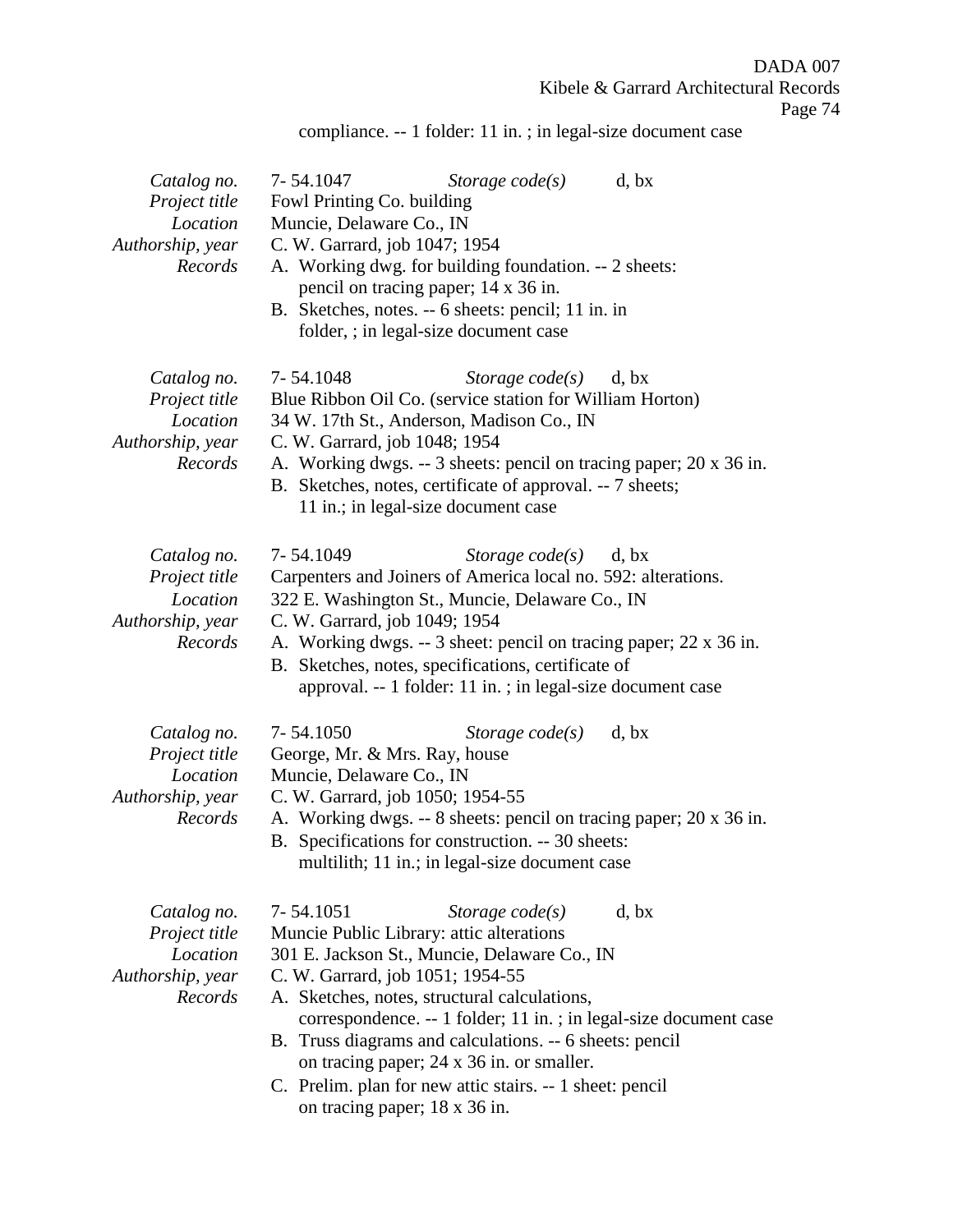D. Plan for a new attic stairs and floor. -- 1 sheet: pencil on tracing paper; 13 x 24 in.

| Catalog no.<br>Project title<br>Location<br>Authorship, year<br>Records | $7 - 55.001$<br>Storage $code(s)$<br>d, bx<br>Muncie Public Library: new steps at entrance<br>301 E. Jackson St., Muncie, Delaware Co., IN<br>C. W. Garrard; 1955<br>A. Prelim. dwgs. -- 2 sheets: pencil on tracing paper; 16x 36 in., 20 x 36 in.<br>B. Elevation and plan of new steps. -- 2 sheets: pencil on<br>tracing paper; $22 \times 36$ in.<br>C. Architect's notes & sketches, correspondence, annotated<br>copies of drawings. -- 1 folder; 11 in ; in legal-size document case |
|-------------------------------------------------------------------------|----------------------------------------------------------------------------------------------------------------------------------------------------------------------------------------------------------------------------------------------------------------------------------------------------------------------------------------------------------------------------------------------------------------------------------------------------------------------------------------------|
| Catalog no.<br>Project title<br>Location<br>Authorship, year<br>Records | 7-55.002<br>Storage $code(s)$<br>d, bx<br>Parsons, Darrall, house: porch addition<br>605 Riverside Ave., Muncie, Delaware Co., IN<br>C. W. Garrard; 1955<br>A. Working dwg. -- 1 sheet: pencil on tracing paper; 14 x 36 in.<br>B. Sketches. -- 8 p.; 11 in. or smaller ; in legal-size document case                                                                                                                                                                                        |
| Catalog no.<br>Project title<br>Location<br>Authorship, year<br>Records | 7-55.003<br>Storage $code(s)$<br>d, bx<br>Welch's ideal rest home, for Wilson Welch<br>Muncie, Delaware Co., IN<br>C. W. Garrard; 1955<br>A. Sketch plans. -- 1 sheet: pencil on tracing paper; 18 x 36 in.<br>B. Sketches. -- 4 sheets: pencil; 11 in. or smaller; in<br>legal-size document case                                                                                                                                                                                           |
| Catalog no.<br>Project title<br>Location<br>Authorship, year<br>Records | 7-55.004<br>Storage $code(s)$<br>d, bx<br>Delaware Hotel: bar & cocktail dining rooms<br>200 Block E. Jackson St., Muncie, Delaware Co., IN<br>C. W. Garrard; 1955<br>$\gg$ Sketches, notes. -- 10 p.: pencil; 11 in. or smaller;<br>in legal-size document case                                                                                                                                                                                                                             |
| Catalog no.<br>Project title<br>Location<br>Authorship, year<br>Records | $7 - 55.005$<br>Storage $code(s)$<br>bx<br>Industrial Trust & Savings Bank: remodeling<br>117 E. Adams St., Muncie, Delaware Co., IN<br>C. W. Garrard; 1955<br>>> Notes, sketches, correspondence, product information. --<br>1 folder; 11 in.; in legal-size document case                                                                                                                                                                                                                  |
| Catalog no.<br>Project title<br>Location                                | 7-55.006<br>Storage $code(s)$<br>bx<br>Stillman tower support, Clark Service Co. air conditioning<br>Muncie, Delaware Co., IN                                                                                                                                                                                                                                                                                                                                                                |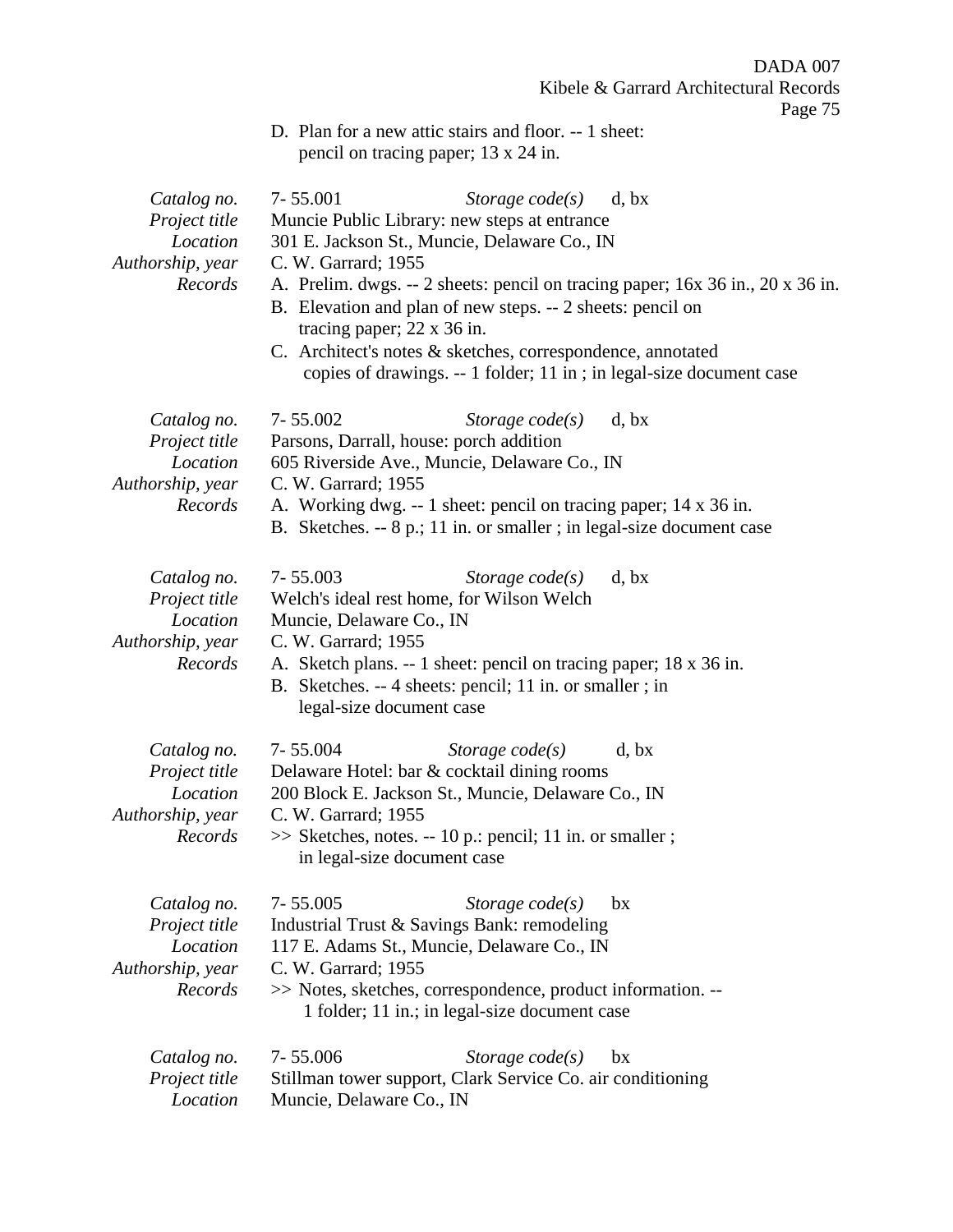| Authorship, year<br>Records                                             | C. W. Garrard; 1955<br>>> Preliminary sketches, notes. -- 7 p.: pencil; 11 in.;<br>in legal-size document case |                                                                                                                                                                                                                                                                                                    |       |
|-------------------------------------------------------------------------|----------------------------------------------------------------------------------------------------------------|----------------------------------------------------------------------------------------------------------------------------------------------------------------------------------------------------------------------------------------------------------------------------------------------------|-------|
| Catalog no.<br>Project title<br>Location<br>Authorship, year<br>Records | $7 - 55.007$<br>Muncie, Delaware Co., IN<br>C. W. Garrard; 1955                                                | Storage $code(s)$<br>Steck, Herschel, house: terrace roof<br>$\gg$ Sketches, notes. -- 4 sheets: pencil; 11 in. or smaller;<br>in legal-size document case                                                                                                                                         | bx    |
| Catalog no.<br>Project title<br>Location<br>Authorship, year<br>Records | 7-55.1052<br><b>Woodlawn Tabernacle</b><br>C. W. Garrard, job 1052; 1955                                       | Storage $code(s)$<br>W. Memorial Dr., Muncie, Delaware Co., IN<br>>> Sketches, calculations, certificate of compliance. -- 8<br>sheets: pencil; 11 in.; in legal-size document case                                                                                                                | bx    |
| Catalog no.<br>Project title<br>Location<br>Authorship, year<br>Records | 7-55.1053<br>Central Church of Christ: addition<br>C. W. Garrard, job 1053; 1955                               | Storage $code(s)$<br>1211 Burlington Dr., Muncie, Delaware Co., IN<br>A. Working dwg. -- 1 sheet: pencil on tracing paper; 18 x 36 in.<br>B. Sketches, certificate of approval. -- 9 sheets; 11 in.;<br>in legal-size document case                                                                | d, bx |
| Catalog no.<br>Project title<br>Location<br>Authorship, year<br>Records | 7-55.1054<br>C. W. Garrard, job 1054; 1955                                                                     | Storage $code(s)$<br>Industrial Trust & Savings Bank: parking lot<br>117 E. Adams St., Muncie, Delaware Co., IN<br>A. Working dwgs. for parking lot. -- 2 sheets (sheets 1 and<br>3): pencil on tracing paper; 16 x 36 in.<br>B. Sketches, notes. -- 1 folder; 11 in.; in legal-size document case | d, bx |
| Catalog no.<br>Project title<br>Location<br>Authorship, year<br>Records | 7-55.1055<br>Southern United Baptist Church<br>C. W. Garrard, job 1055; 1955<br>В.                             | Storage $code(s)$<br>E. 20th St., Muncie, Delaware Co., IN<br>A. Working dwgs. -- 4 sheets: pencil on tracing paper; 18 x 36 in.<br>Sketches, notes, certificate of approval. -- 8 p.; 11<br>in.; in legal-size document case                                                                      | d, bx |
| Catalog no.                                                             | 7-55.1056                                                                                                      | Storage $code(s)$                                                                                                                                                                                                                                                                                  | d, bx |

*Project title* Industrial Trust & Savings Bank: drive-in window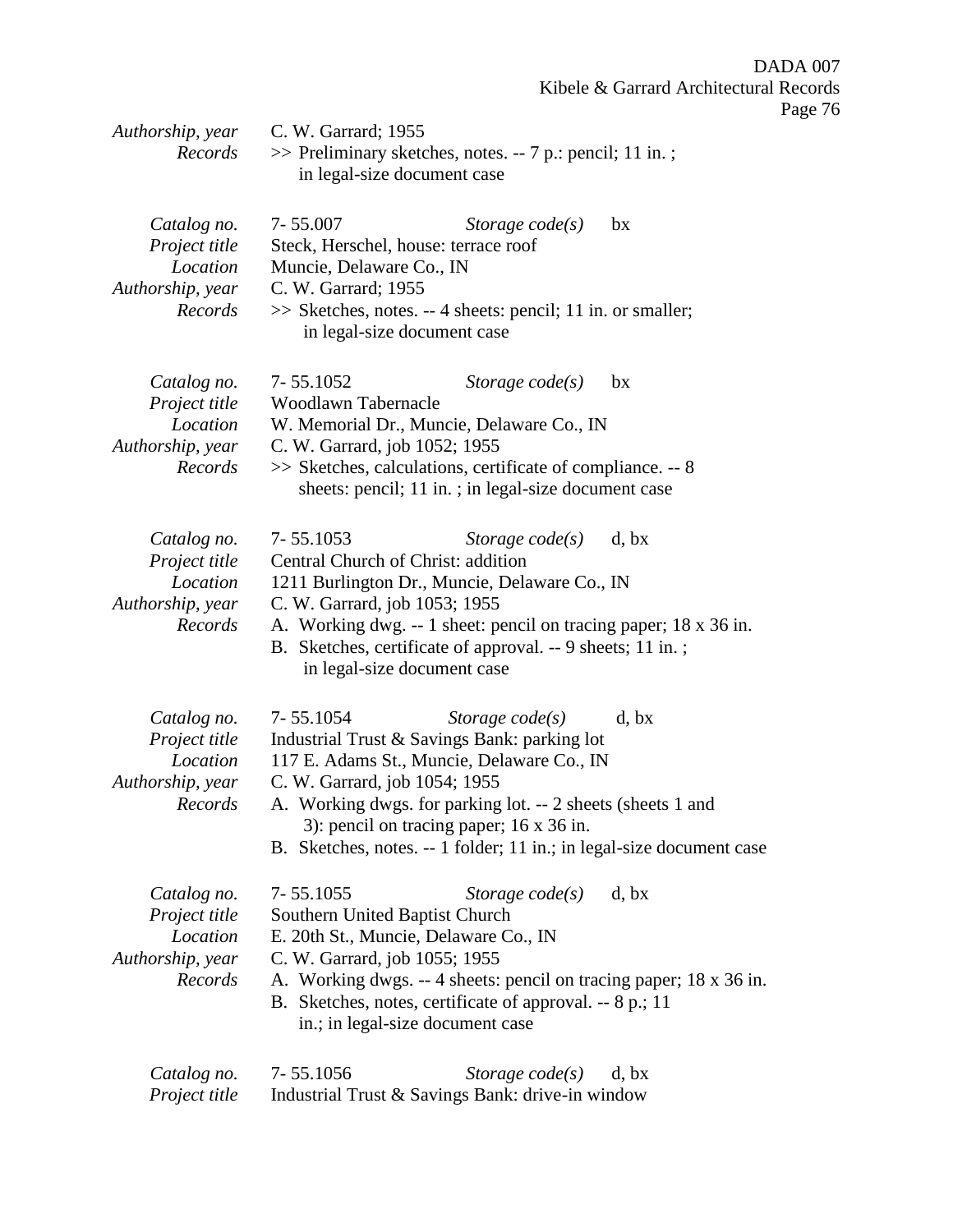Page 77

| Location                                                                                | 1 age<br>117 E. Adams St., Muncie, Delaware Co., IN                                                                                                                                                                                                                                                                                                                                                                                                                                                                                                                                                          |  |
|-----------------------------------------------------------------------------------------|--------------------------------------------------------------------------------------------------------------------------------------------------------------------------------------------------------------------------------------------------------------------------------------------------------------------------------------------------------------------------------------------------------------------------------------------------------------------------------------------------------------------------------------------------------------------------------------------------------------|--|
| Authorship, year<br>Records                                                             | C. W. Garrard, job 1056; 1955<br>A. Working dwg. -- 1 sheet: pencil on tracing paper; 16 x 36 in.<br>B. Sketches, product tear sheets, specifications. -- 1<br>folder; 11 in.; in legal-size document case                                                                                                                                                                                                                                                                                                                                                                                                   |  |
| Catalog no.<br>Project title<br>Location<br>Authorship, year<br>Records                 | 7-55.1057<br>Storage $code(s)$<br>d, bx<br>Mutual Home & Savings Assn.: parking lot<br>100 block W. Charles St., Muncie, Delaware Co., IN<br>C. W. Garrard, job 1057; 1955<br>A. Working dwgs. -- 2 sheets: pencil on tracing paper; 24 x 36 in.<br>B. Sketches, specifications. -- 1 folder; 11 in.; in<br>legal-size document case                                                                                                                                                                                                                                                                         |  |
| Catalog no.<br>Project title<br>Location<br>Authorship, year<br>Records                 | 7-55.1058<br>Storage $code(s)$<br>d, bx<br>Grace Episcopal Church: Sunday school addition<br>300 S. Madison St., Muncie, Delaware Co., IN<br>C. W. Garrard, job 1058; 1955-56<br>A. Sketch: elevations showing church and Sunday school<br>addition. -- 1 sheet: pencil on tracing paper; 15 x 36 in.<br>B. Working dwgs. -- 6 sheets: pencil on vellum; 20 x 36 in.<br>C. Sketch for parking lot. -- 2 sheets: pencil on tracing paper; 15 x 28 in.<br>D. Correspondence, specs., partial draft specs., sketches, certificate of<br>compliance. -- 37 items; 11 in. or smaller; in legal-size document case |  |
| Catalog no.<br>Project title<br>Location<br>Authorship, year<br>Records<br><b>Notes</b> | 7-55.1059<br>Storage $code(s)$<br>d<br>Industrial Trust & Savings Bank: sign lighting and coordination<br>117 E. Adams St., Muncie, Delaware Co., IN<br>C. W. Garrard, job 1059; 1955<br>>> Sign lighting and coordination dwg. -- 1 sheet: pencil<br>on tracing paper; 16 x 36 in.<br>Building is not extant.                                                                                                                                                                                                                                                                                               |  |
| Catalog no.<br>Project title<br>Location<br>Authorship, year<br>Records                 | 7-55.1060<br>Storage $code(s)$<br>d, bx<br>East Side Baptist Church<br>N. Holland St., Delaware Co., IN<br>C. W. Garrard, job 1060; 1955<br>A. Working dwgs. -- 2 sheets: pencil on tracing paper; 18 x 36 in.<br>B. Notes, calculations, certificate of approval. -- 10 p.;<br>11 in. or smaller; in legal-size document case                                                                                                                                                                                                                                                                               |  |
| Catalog no.<br>Project title<br>Location<br>Authorship, year                            | 7-55.1061<br>Storage $code(s)$<br>bx<br>Pepsi Cola Bottling Co. plant<br>2317 N. Walnut St., Muncie, Delaware Co., IN<br>C. W. Garrard, job 1061; 1955-56                                                                                                                                                                                                                                                                                                                                                                                                                                                    |  |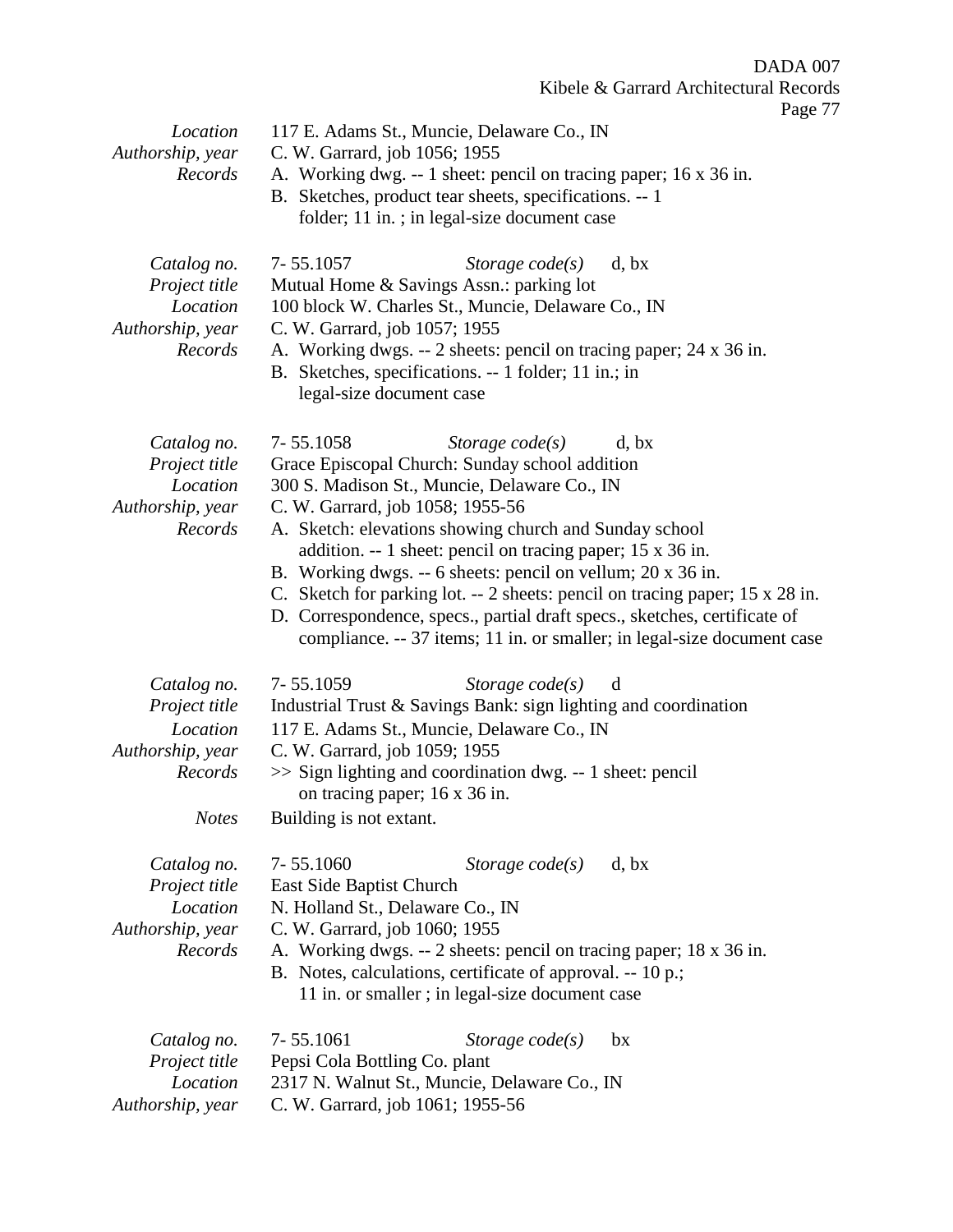| D<br>аре |  | . .<br>n |
|----------|--|----------|
|----------|--|----------|

*Records* >> Sketches, notes, specifications, cost estimates. -- 1 folder; 11 in.; in legal-size document case

| Catalog no.<br>Project title<br>Location<br>Authorship, year<br>Records | $7 - 56.001$<br>Muncie, Delaware Co., IN<br>C. W. Garrard; 1956     | Storage $code(s)$<br>Crapo, Mrs. Fred, house: new porch<br>$\gg$ Plan and elevations. -- 1 sheet: pencil on tracing paper; 15 x 36 in.                                                                           | d                                                                                     |
|-------------------------------------------------------------------------|---------------------------------------------------------------------|------------------------------------------------------------------------------------------------------------------------------------------------------------------------------------------------------------------|---------------------------------------------------------------------------------------|
| Catalog no.<br>Project title<br>Location                                | 7-56.002<br>Motel unit                                              | Storage $code(s)$                                                                                                                                                                                                | d                                                                                     |
| Authorship, year<br>Records                                             | C. W. Garrard; 1956                                                 | $\gg$ Prelim. dwgs. -- 2 sheets: pencil on tracing paper; 16 x 36 in.                                                                                                                                            |                                                                                       |
| Catalog no.<br>Project title                                            | $7 - 56.003$<br>school (Elizabeth School)                           | Storage $code(s)$<br>South Central Consolidated School Building Corp.: new high                                                                                                                                  | $d++$ , bx                                                                            |
| Location<br>Authorship, year                                            | Rogers, Carl E. Schaffner; 1956                                     | State Rd. 11, Elizabeth, Harrison Co., IN<br>Schaffner Engineering (Corydon), C. W. Garrard, H. L.                                                                                                               |                                                                                       |
| Records                                                                 |                                                                     | A. Working dwgs. -- 10 sheets: blueprint; 34 x 58 in.<br>B. Notes, calculations, correspondence, certificate of<br>compliance. -- 10 p.; 11 in.; in legal-size document case                                     |                                                                                       |
| Catalog no.<br>Project title<br>Location<br>Authorship, year<br>Records | 7-56.004<br>C. W. Garrard; 1956                                     | Storage $code(s)$<br>St. Lawrence Parish: cafeteria in first floor of old sisters' house<br>900 block E. Charles St., Muncie, Delaware Co., IN<br>$\gg$ Sketch. -- 1 sheet: pencil on tracing paper; 20 x 36 in. | d                                                                                     |
| Catalog no.<br>Project title<br>Location<br>Authorship, year<br>Records | $7 - 56.005$<br><b>Temple Baptist Church</b><br>C. W. Garrard; 1956 | Storage $code(s)$<br>29th St. and Madison St., Muncie, Delaware Co., IN                                                                                                                                          | bx<br>$\gg$ Certificate of approval. -- 2 sheets; 11 in.; in legal-size document case |
| Catalog no.<br>Project title<br>Location<br>Authorship, year<br>Records | 7-56.006<br>C. W. Garrard; 1956<br>legal-size document case         | Storage $code(s)$<br>Kitselman garden house: enclosed porch<br>100 N. Celia Ave., Muncie, Delaware Co., IN<br>>> Sketches, notes, etc. -- 4 sheets: pencil; 11 in.; in.                                          | bx                                                                                    |
| Catalog no.                                                             | 7-56.007                                                            | Storage $code(s)$                                                                                                                                                                                                | bx                                                                                    |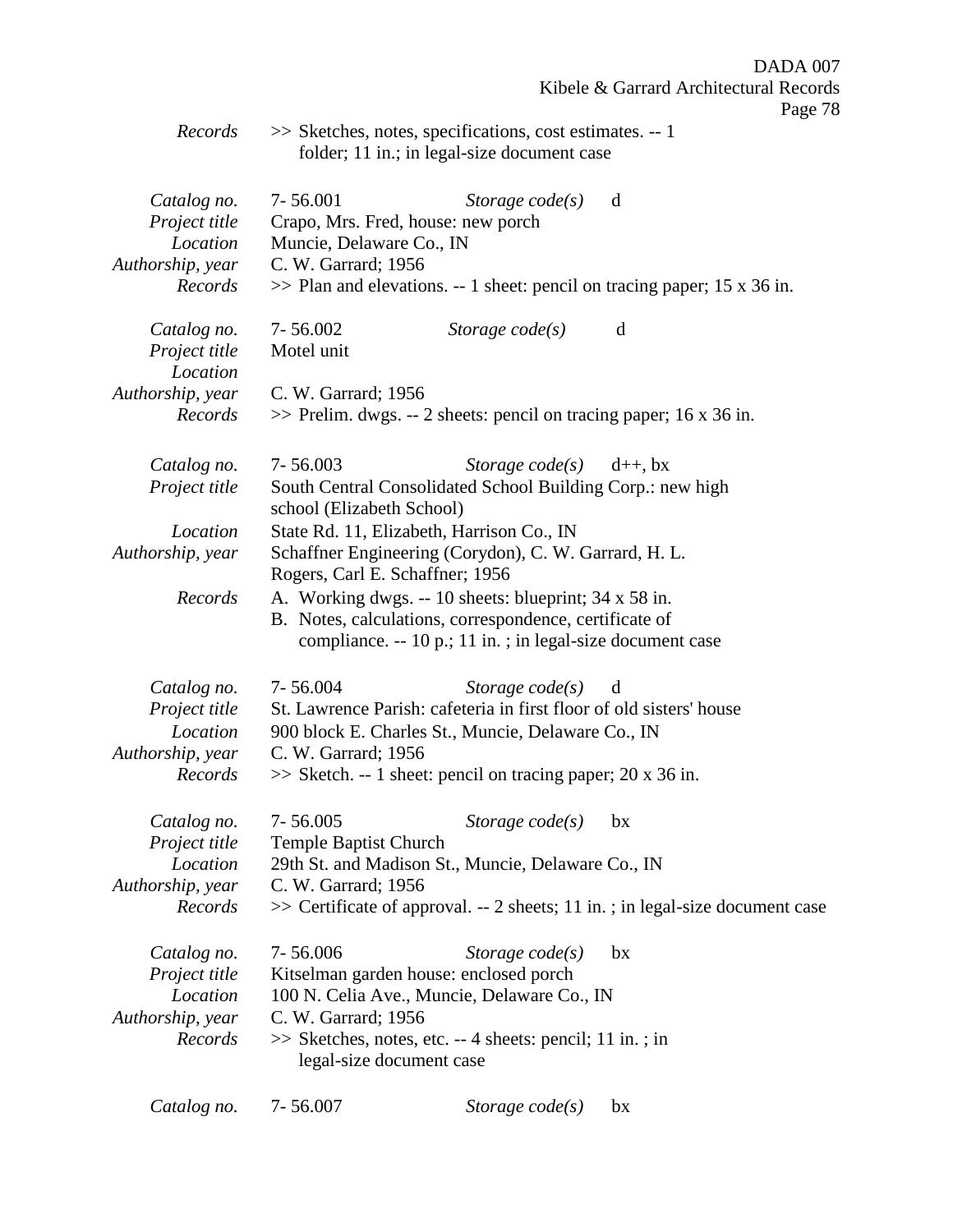| Project title<br>Location<br>Authorship, year<br>Records                | Ridgeville Methodist Church addition<br>Ridgeville, Randolph Co., IN<br>C. W. Garrard; 1956<br>$\gg$ Sketches, notes, correspondence. -- 7 p.; 11 in.; in.<br>legal-size document case                                                                                                                                                                                                                                                                                                                                                                                                                             |
|-------------------------------------------------------------------------|--------------------------------------------------------------------------------------------------------------------------------------------------------------------------------------------------------------------------------------------------------------------------------------------------------------------------------------------------------------------------------------------------------------------------------------------------------------------------------------------------------------------------------------------------------------------------------------------------------------------|
| Catalog no.<br>Project title<br>Location<br>Authorship, year<br>Records | 7-56.1062<br>Storage $code(s)$<br>d, bx<br>Communications building for the City of Muncie (City Signal Building)<br>421 E. Jackson St., Muncie, Delaware Co., IN<br>C. W. Garrard, job 1062; 1956<br>A. Notes, correspondence, partial draft specs., specifications, certificate of<br>compliance. -- 1 folder; 11 in.; in legal-size document case<br>B. Working dwg. / C. W. Garrard; 1956. -- 1 sheet: pencil<br>on tracing paper; 17 x 36 in.<br>C. Equipment layout and design / Indiana Bell Telephone Co.<br>chief engineer's office; 1955, 1956. -- 2 sheets: blackline print;<br>16 x 26 in., 24 x 26 in. |
| Catalog no.<br>Project title<br>Location<br>Authorship, year<br>Records | 7-56.1063<br>Storage $code(s)$<br>d, bx<br>White, Haymond, Pierce, & Beasley, attorneys, office<br>building (William T. Janney building)<br>220 N. Walnut St., Muncie, Delaware Co., IN<br>C. W. Garrard, job 1063; 1954-1956<br>A. Architect's notes and sketches, correspondence. -- 1<br>folder; 11 in.; in legal-size document case<br>B. Working dwgs.; 1956. -- 8 sheets: pencil on tracing paper; 17 x 36 in.                                                                                                                                                                                               |
| Catalog no.<br>Project title<br>Location<br>Authorship, year<br>Records | 7-56.1064<br>Storage $code(s)$<br>d, bx<br>Walnut Street Baptist Church: Sunday school addition<br>1800 bl. S. Walnut St., Muncie, Delaware Co., IN<br>C. W. Garrard, job 1064; 1955-56<br>A. Studies; 1955-56. -- 5 sheets: pencil, col. pencil on tracing paper; 22 x<br>$36$ in. or smaller + blueprint copy of plan and west elevation.<br>B. Working dwgs.; 1956. -- 7 sheets: pencil on tracing paper; 20 x 36 in.<br>C. Notes, correspondence, photos of existing church,<br>specifications. -- 1 folder; 11 in.; in legal-size document case                                                               |
| Catalog no.<br>Project title<br>Location<br>Authorship, year<br>Records | Storage $code(s)$<br>7-56.1065<br>d, bx<br>Industrial Trust & Savings Bank, Northwest Plaza branch<br>McGalliard Rd., Muncie, Delaware Co., IN<br>C. W. Garrard, job 1065; 1956<br>A. Working dwgs. / C. W. Garrard; 1956. -- 4 sheets: pencil<br>on tracing paper; 18 x 36 in.<br>B. Shop dwgs. / Woodfair Interiors; 1956. -- 3 sheets:                                                                                                                                                                                                                                                                          |

black line print; 21 x 35 in. or smaller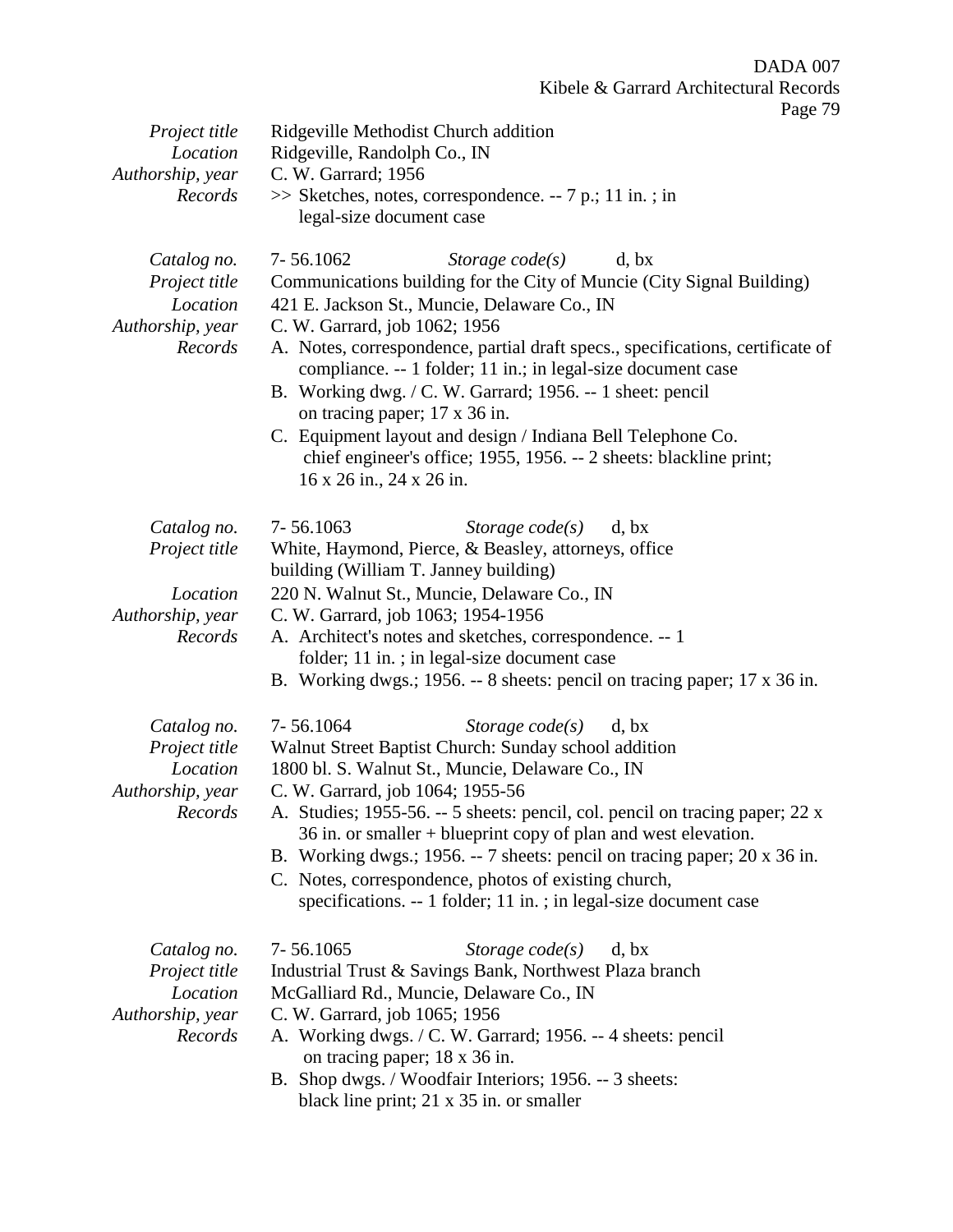C. Sketches, notes, specifications. -- 7 p.; 11 in. ; in legal-size document case

| Catalog no.<br>Project title<br>Location<br>Authorship, year<br>Records | 7-56.1066<br>Storage $code(s)$<br>d, bx<br>Weldy-Retz Insurance Agency: alterations-converting a house to office use<br>323-325 S. Franklin St., Muncie, Delaware Co., IN<br>C. W. Garrard, job 1066; 1956<br>A. Floor plans of existing condition. -- 1 sheet: pencil<br>on tracing paper; 20 x 36 in.<br>B. Floor plans for alterations. --1 sheet: pencil on tracing paper; 20x36 in.<br>C. Sketches, notes. -- 7 p.: pencil; 11 in. or smaller; in<br>legal-size document case |
|-------------------------------------------------------------------------|------------------------------------------------------------------------------------------------------------------------------------------------------------------------------------------------------------------------------------------------------------------------------------------------------------------------------------------------------------------------------------------------------------------------------------------------------------------------------------|
| Catalog no.<br>Project title<br>Location<br>Authorship, year<br>Records | 7-57.001<br>Storage $code(s)$<br>d<br>Albany elementary school<br>Albany, Delaware Co., IN<br>R. W. Clinton & Associates, comm. 5705-A1; 1957<br>>> Working dwg. for electrical heating and ventilating. --<br>1 sheet (sheet 13A): blue line print; 24 x 36 in.                                                                                                                                                                                                                   |
| Catalog no.<br>Project title<br>Location<br>Authorship, year<br>Records | 7-57.002<br>Storage $code(s)$<br>d, bx<br>Crapo, Fred M., cottage: new enclosed porch<br>Julia St., Klinger Lake, St. Joseph Co., MI<br>C. W. Garrard; 1957<br>A. Plan & elev. -- 1 sheet: pencil, col. pencil on tracing paper; 19 x 36 in.<br>B. Calculations. -- 1 p.: pencil; 11 in.; in legal-size document case                                                                                                                                                              |
| Catalog no.<br>Project title<br>Location<br>Authorship, year<br>Records | Storage $code(s)$<br>7-57.003<br>d<br>St. Lawrence Parish grade school: alteration in front entrance<br>900 block E. Charles St., Muncie, Delaware Co., IN<br>C. W. Garrard; 1957<br>>> Working dwg. -- 1 sheet: pencil on tracing paper; 17 x 22 in.                                                                                                                                                                                                                              |
| Catalog no.<br>Project title<br>Location<br>Authorship, year<br>Records | 7-57.004<br>Storage $code(s)$<br>d, bx<br>Muncie Public Library branch (Webb Hunt branch library)<br>W. Memorial Dr., Muncie, Delaware Co., IN<br>C. W. Garrard; 1957-1959<br>A. Preliminary sketches, notes, correspondence; 1957-59. --<br>1 folder; 11 in.; in legal-size document case<br>B. Prelim. working dwgs.; 1959. -- 8 sheets: pencil on<br>tracing paper, vellum; $24 \times 37$ in.                                                                                  |
| Catalog no.<br>Project title                                            | 7-57.005<br>Storage $code(s)$<br>bx<br>Galliher, R.J., house: enclosed porch                                                                                                                                                                                                                                                                                                                                                                                                       |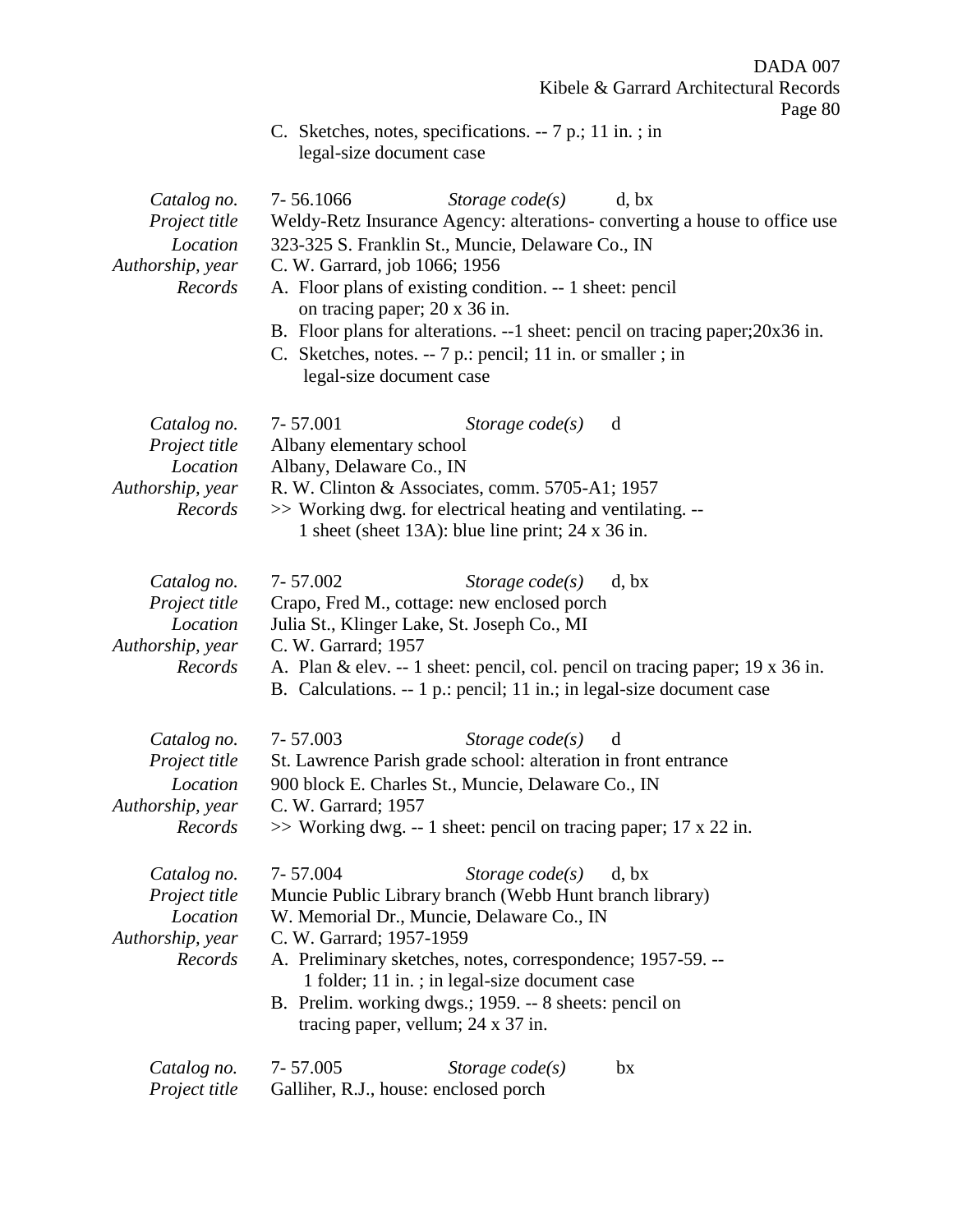| Location<br>Authorship, year<br>Records                                 | Page 81<br>Muncie, Delaware Co., IN<br>C. W. Garrard; 1957<br>$\gg$ Preliminary sketches, product information. -- 5 p.; 11<br>in.; in legal-size document case                                                                                                                                                                                                        |
|-------------------------------------------------------------------------|-----------------------------------------------------------------------------------------------------------------------------------------------------------------------------------------------------------------------------------------------------------------------------------------------------------------------------------------------------------------------|
| Catalog no.<br>Project title<br>Location<br>Authorship, year<br>Records | 7-57.006<br>Storage $code(s)$<br>bx<br>Taylor & Co.: wooden truss<br>New Castle, Henry Co., IN<br>C. W. Garrard; 1957<br>>> Preliminary sketches, calculations. -- 33 sheets:<br>pencil; 11 in.; in legal-size document case                                                                                                                                          |
| Catalog no.<br>Project title<br>Location<br>Authorship, year<br>Records | 7-57.1067<br>Storage $code(s)$<br>d, bx<br>Clark, Mr. & Mrs. Joe F., house<br>1708 Winthrop Rd., Muncie, Delaware Co., IN<br>C. W. Garrard, job 1067; 1957<br>A. Working dwgs. -- 6 sheets: pencil on tracing paper; 17 x 36 in.<br>B. Sketches, notes, specifications. -- 1 folder; 11 in.;<br>in legal-size document case                                           |
| Catalog no.<br>Project title<br>Location<br>Authorship, year<br>Records | 7-57.1068<br>Storage $code(s)$<br>d, bx<br>Rose, Mrs. Frederick, house: new bathroom<br>420 N. Forest Ave., Muncie, Delaware Co., IN<br>C. W. Garrard, job 1068; 1957<br>A. Working dwg. -- 1 sheet: pencil on tracing paper; 16 x 36 in.<br>B. Notes, sketches. -- 2 p.: pencil; 11 in.; in legal-size document case                                                 |
| Catalog no.<br>Project title<br>Location<br>Records                     | 7-57.1069<br>Storage $code(s)$<br>d<br>Johnson, Norman L., Motel<br>U.S. Hwy. 35, Muncie, Delaware Co., IN<br>Authorship, year C. W. Garrard, job 1069; 1957<br>$\gg$ Working dwgs. -- 1 sheet: pencil on tracing paper; 24 x 36 in.                                                                                                                                  |
| Catalog no.<br>Project title<br>Location<br>Authorship, year<br>Records | 7-57.1070<br>Storage $code(s)$<br>d, bx<br>Industrial Trust & Savings Bank, Southway Plaza branch<br>Muncie, Delaware Co., IN<br>C. W. Garrard, job 1070; 1957-58<br>A. Working dwgs.; 1958. -- 5 sheets: pencil on tracing paper; 20 x 36 in.<br>B. Sketches, notes, proposal for air conditioning work. --<br>12 p.; 11 in. or smaller; in legal-size document case |
| Catalog no.<br>$D_{\text{noise}}$ t titla                               | 7-57.1071<br>Storage $code(s)$<br>d, bx<br>Industrial Trust & Savings Rank yoult work elevator general remodeling                                                                                                                                                                                                                                                     |

*Project title* Industrial Trust & Savings Bank: vault work, elevator, general remodeling *Location* 117 E. Adams St., Muncie, Delaware Co., IN

*Authorship, year* C. W. Garrard, job 1071; 1957-59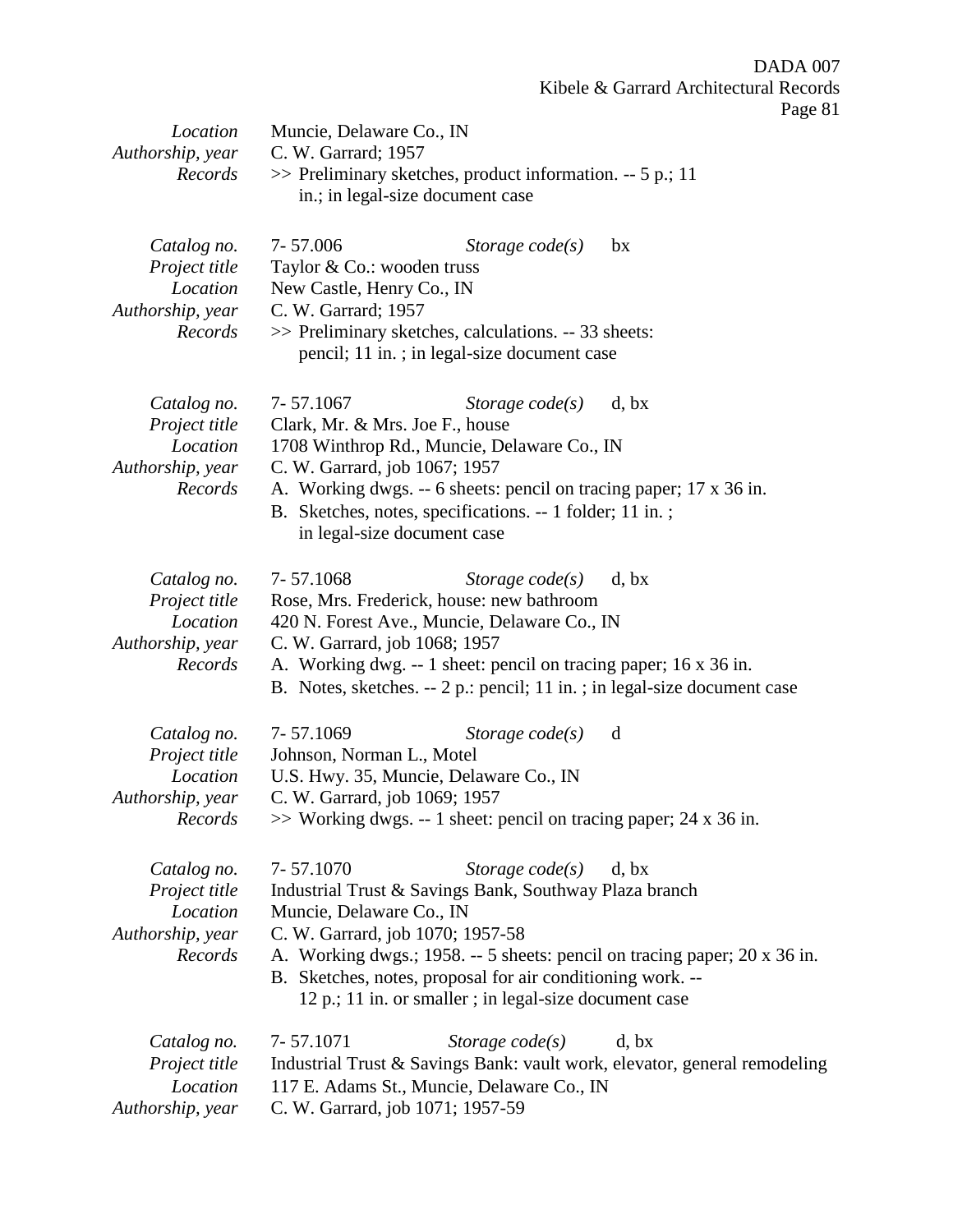- *Records* A. Prelim. working dwgs. -- 3 sheets: pencil on tracing paper; 22 x 36 in.
	- B. Schedule of estimated costs. --1 sheet: pencil on tracing paper;12x13 in.
	- C. Sketches, notes, cost estimates, product information from Service Elevator Co., engineering calculations. -- 1 folder; 11 in. in box, ; in legal-size document case

| Catalog no.<br>Project title<br>Location<br>Authorship, year<br>Records | 7-58.001<br>Storage $code(s)$<br>bx<br>Antioch Baptist Church: addition<br>Butler St. at Macedonia Ave., Muncie, Delaware Co.,<br>C. W. Garrard; 1958<br>>> Preliminary sketches, calculations. -- 4 sheets: pencil;<br>11 in.; in legal-size document case                                                                                                                                                                    |
|-------------------------------------------------------------------------|--------------------------------------------------------------------------------------------------------------------------------------------------------------------------------------------------------------------------------------------------------------------------------------------------------------------------------------------------------------------------------------------------------------------------------|
| Catalog no.<br>Project title<br>Location<br>Authorship, year<br>Records | 7-58.002<br>Storage $code(s)$<br>bx<br>New Burlington Methodist Chuch: repairs and remodeling<br>New Burlington, Delaware Co., IN<br>1958<br>>> Letter, C. W. Garrard to Joe Clark, 31 January 1958. -<br>$-1$ sheet: carbon copy; 11 in. in box, 13 x 16 x 11 in.                                                                                                                                                             |
| Catalog no.<br>Project title<br>Location<br>Authorship, year<br>Records | Storage $code(s)$<br>7-58.10721<br>d<br>Harrison Township School: vocational building<br>Delaware Co., IN<br>C. W. Garrard, job 1072; 1958-59<br>A. Sketch plan, topo. survey. -- 2 sheets: pencil on<br>tracing paper, col. pencil on blueprint; 22 x 32 in.<br>B. Working dwgs -- 24 sheets: pencil on tracing paper;<br>22 x 36 in., 13 x 24 in.<br>C. Construction schedule. -- 1 sheet: ink on tracing paper; 23 x 27 in. |
| Catalog no.<br>Project title<br>Location<br>Authorship, year<br>Records | 7-58.10722<br>Storage $code(s)$<br>bx<br>Harrison Township School: vocational building<br>Delaware Co., IN<br>C. W. Garrard, job 1072; 1958-59<br>A. Specifications / C. W. Garrard; 1958. -- 1 v.: 11 in.<br>B. Contracts, change orders, statements, payment records,<br>correspondence. -- 1 folder; 14 in.<br>C. Cost breakdowns, notes, correspondence. -- 5 folders; 11 in.                                              |
| Catalog no.<br>Project title<br>Location<br>Authorship, year<br>Records | 7-58.1073<br>Storage $code(s)$<br>d, bx<br>Hamilton Township School (Royerton School): lunch-room addition<br>Royerton, Delaware Co., IN<br>C. W. Garrard, job 1073; 1958-59<br>A. Working dwgs.; 1958. -- 10 sheets: col. pencil on blue                                                                                                                                                                                      |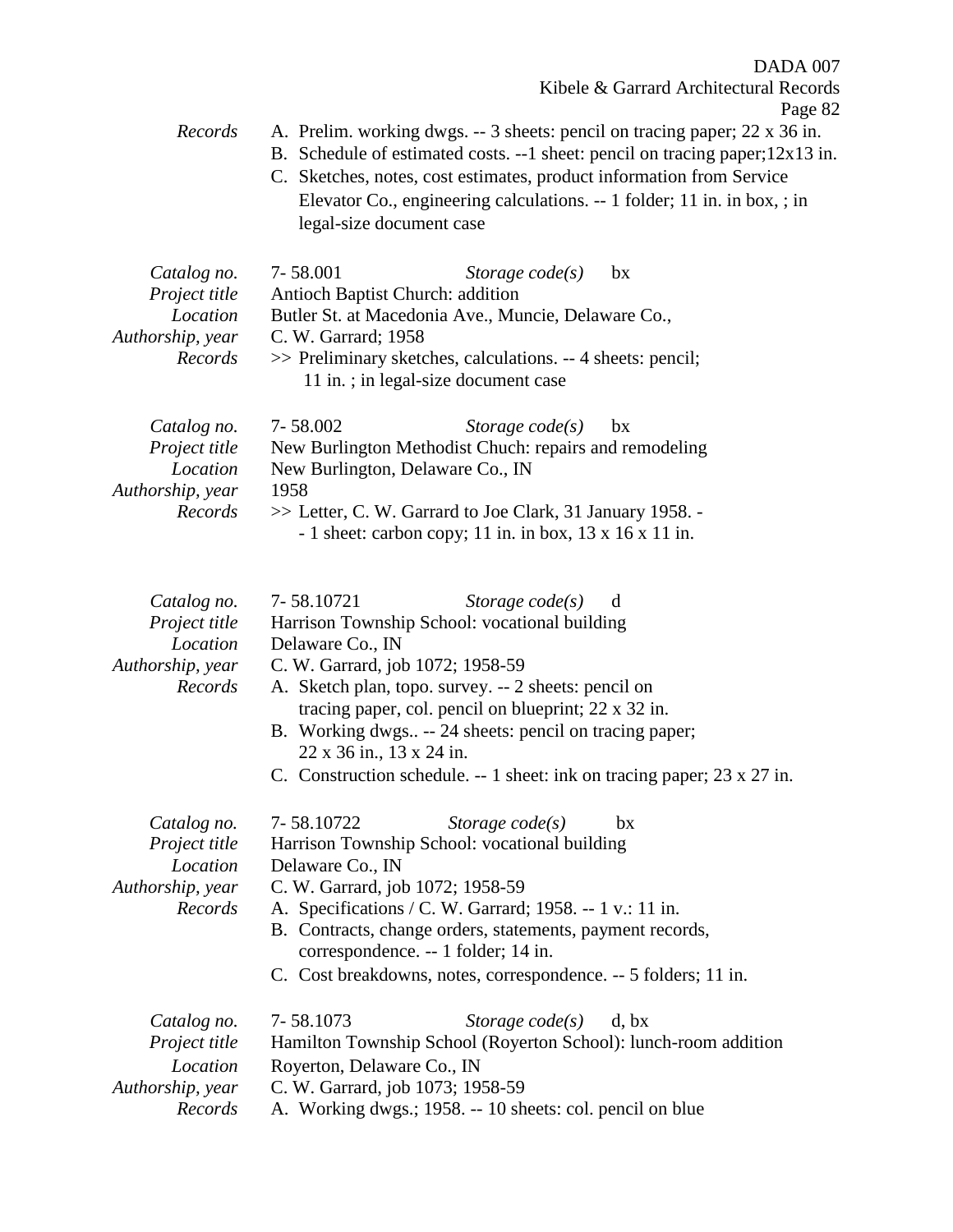line print; 20 x 37 in.

- B. Specifications; 1958. -- 1 v.; 11 ; in legal-size document case
- C. Statements, payment records, correspondence, notes, certificate of compliance. -- 1 folder; 11 in. ; in legal-size document case
- D. Cost comparisons, Harrison Township school and Hamilton Township school / C. W. Garrard; ca. 1959. -- 9 sheets; pencil; 11 in. ; in legal-size document case

*Catalog no.* 7- 58.1074 *Storage code(s)* d, bx *Project title* Fire station no. 1: new floor *Location* 400 block E. Jackson St., Muncie, Delaware Co., IN *Authorship, year* C. W. Garrard, job 1074; 1958 *Records* A. Working dwgs.; 1958. -- 3 sheets: pencil on vellum; 22 x 37 in. B. Supplemental dwg. (section); 1958. -- 1 sheet: pencil on tracing paper; 12 x 36 in. C. Notes, correspondence, specs., contracts, certificate of compliance, bids, certificates of payment, etc. -- 4 folders, 1 book: carbon copy, pencil on tracing paper; 9 x 11 in. ; in legal-size document case *Catalog no.* 7- 59.1075 *Storage code(s)* d, bx *Project title* Fire station no. 7 *Location* Mock Ave. @ Sharon Dr., Muncie, Delaware Co., IN *Authorship, year* C. W. Garrard, job 1075; 1959 *Records* A. Site survey/ R. L. Deane; ca. 1959. -- 1 sheet: pencil on tracing paper; 18 x 23 in. B. Working dwgs.; 1959. -- 11 sheets: pencil on vellum; 18 x 36 in. C. Sketches, notes, specifications, certificate of compliance, contract, payment records, correspondence, product info. -- 2 folders; 11 in., 14 in.; in legal- size document case *Catalog no.* 7- 59.1076 *Storage code(s)* d, bx *Project title* Selma Methodist Church: addition *Location* Selma, Delaware Co., IN *Authorship, year* C. W. Garrard, job 1076; 1959-1960 *Records* A. Working dwgs.; 1960. -- 18 sheets: pencil on tracing paper; 22 x 36 in. or smaller B. Notes, specifications, correspondence, certificate of compliance, bid, contract, cost breakdown, certificates of payment; 1959-1960. -- 1 folder: 11 in.; in legal-size document case

| Catalog no.   | 7-59.1077 | Storage $code(s)$                           | d, bx |
|---------------|-----------|---------------------------------------------|-------|
| Project title |           | Municipal pool (Phillips Pool): bath house  |       |
| Location      |           | E. Washington St., Muncie, Delaware Co., IN |       |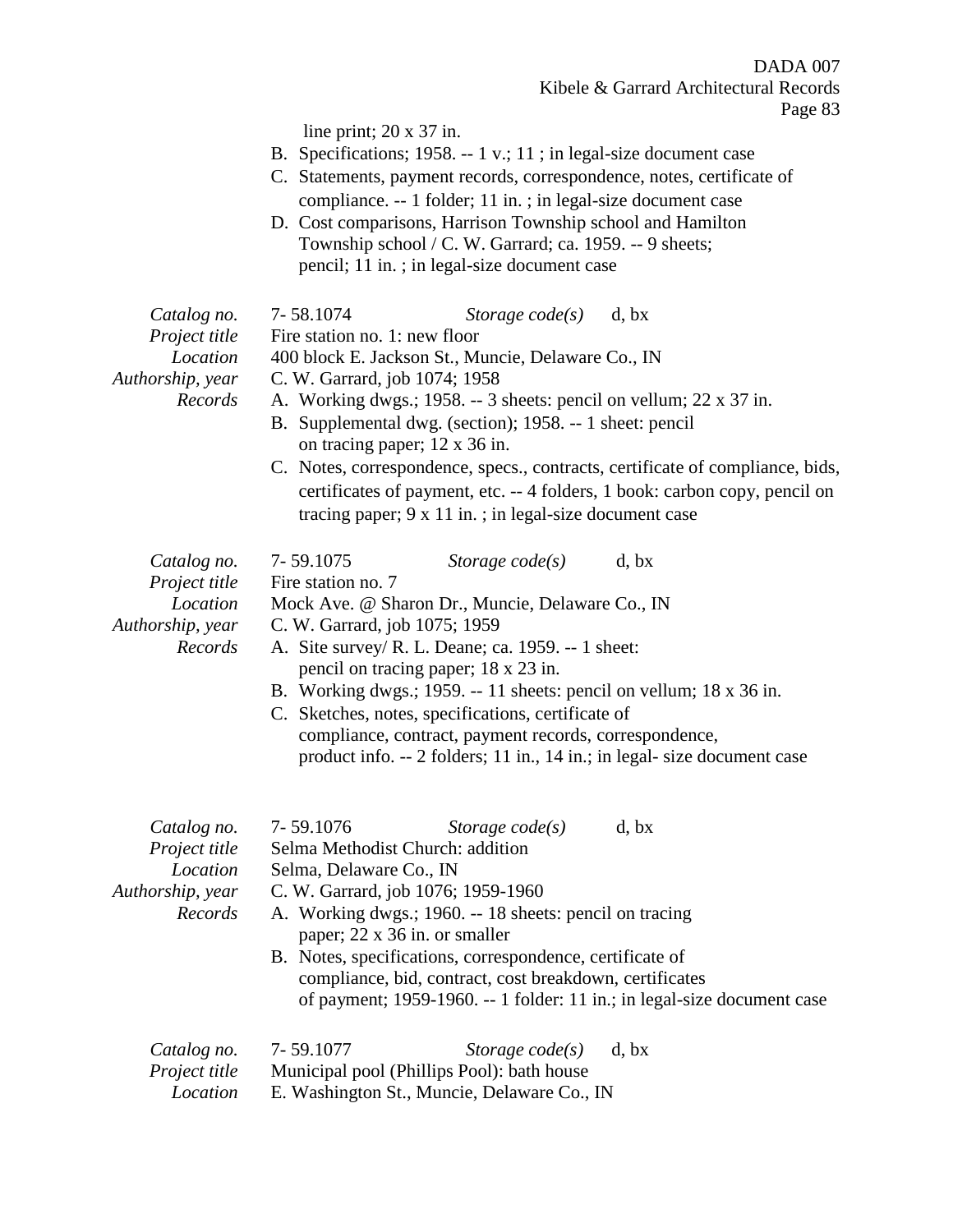DADA 007

Kibele & Garrard Architectural Records

|                                                                              | Page 84 |
|------------------------------------------------------------------------------|---------|
| C. W. Garrard, job 1077; 1958-60                                             |         |
| A. Site plans. -- 2 sheets: pencil on tracing paper; 15 x 22 in., 17 x 36in. |         |
| B. Working dwgs.; 1959. -- 7 sheets: pencil on vellum; $18 \times 36$ in.    |         |
| C. Notes, sketches, correspondence, specifications, contract, certificates   |         |
| of payment $-1$ folder: 11 in in legal-size document case                    |         |

|                                                                         | C. Notes, sketches, correspondence, specifications, contract, certificates<br>of payment. -- 1 folder: 11 in; in legal-size document case                                                                                                                                                                                                                                                                                                                                                                                                                                                                              |
|-------------------------------------------------------------------------|------------------------------------------------------------------------------------------------------------------------------------------------------------------------------------------------------------------------------------------------------------------------------------------------------------------------------------------------------------------------------------------------------------------------------------------------------------------------------------------------------------------------------------------------------------------------------------------------------------------------|
| Catalog no.<br>Project title<br>Location<br>Authorship, year<br>Records | $7 - 60.001$<br>Storage $code(s)$<br>d, bx<br>Johnson Building, 1st floor and basement expansion of F.<br>W. Woolworth premises<br>324 S. Walnut St., Muncie, Delaware Co., IN<br>C. W. Garrard; 1960<br>A. Architect's notes, sketches, correspondence. -- 12 p;<br>11 in.; in legal-size document case<br>B. Sketch showing chute into basement. -- 3 sheets: pencil<br>on tracing paper; 12 x 18 in.<br>C. Property line and building location plan. -- 1 sheet. --<br>2 copies. -- c.1: pencil on tracing paper; 16 x 36 in. -- c.2: blueline<br>print; 19 x 30 in. -- Includes plans of basement and first floor. |
| Catalog no.<br>Project title<br>Location<br>Authorship, year<br>Records | 7-60.002<br>Storage $code(s)$<br>bx<br>Bowling alley<br>State Rd. 32, Winchester, Randolph Co., IN<br>C. W. Garrard; 1960<br>$\gg$ Certificate of compliance. -- 3 sheets; 11 in.; in.<br>legal-size document case                                                                                                                                                                                                                                                                                                                                                                                                     |
| Catalog no.<br>Project title<br>Location<br>Authorship, year<br>Records | 7-60.1078<br>Storage $code(s)$<br>d, bx<br>Johnson, Norman L., Motel: addition<br>U.S. Hwy. 35, Muncie, Delaware Co., IN<br>C. W. Garrard, job 1078; 1960<br>A. Working dwg. -- 1 sheet: pencil on tracing paper; 24 x 36 in.<br>B. Notes, sketches, certificates of compliance and<br>approval. -- 10 p.; 11 in ; in legal-size document case                                                                                                                                                                                                                                                                         |
| Catalog no.<br>Project title<br>Location<br>Authorship, year<br>Records | 7-60.1079<br>Storage $code(s)$<br>d<br>Parsons, Darrall, warehouse (Treaty Co. warehouse)<br>2405 N. Walnut St., Muncie, Delaware Co., IN<br>C. W. Garrard, job 1079; 1960<br>A. Sketches. -- 8 sheets: pencil, col. pencil on tracing paper; 16 x 36 in.<br>B. Sections and details. -- 3 sheets: pencil on verso of old prints; 22x 36 in.<br>C. Working dwgs. -- 5 sheets: pencil on tracing paper; 20 x 36 in.<br>D. Steel shop dwgs. / Ceco Steel Products. -- 4 sheets: blueprint; 22x 34 in.                                                                                                                    |

*Authorship, year* C. W. Garrard, job 1077; 1958-60<br>*Records* A. Site plans. -- 2 sheets: pencil o

| 7-60.10791<br>Catalog no. | Storage $code(s)$ bx |  |
|---------------------------|----------------------|--|
|---------------------------|----------------------|--|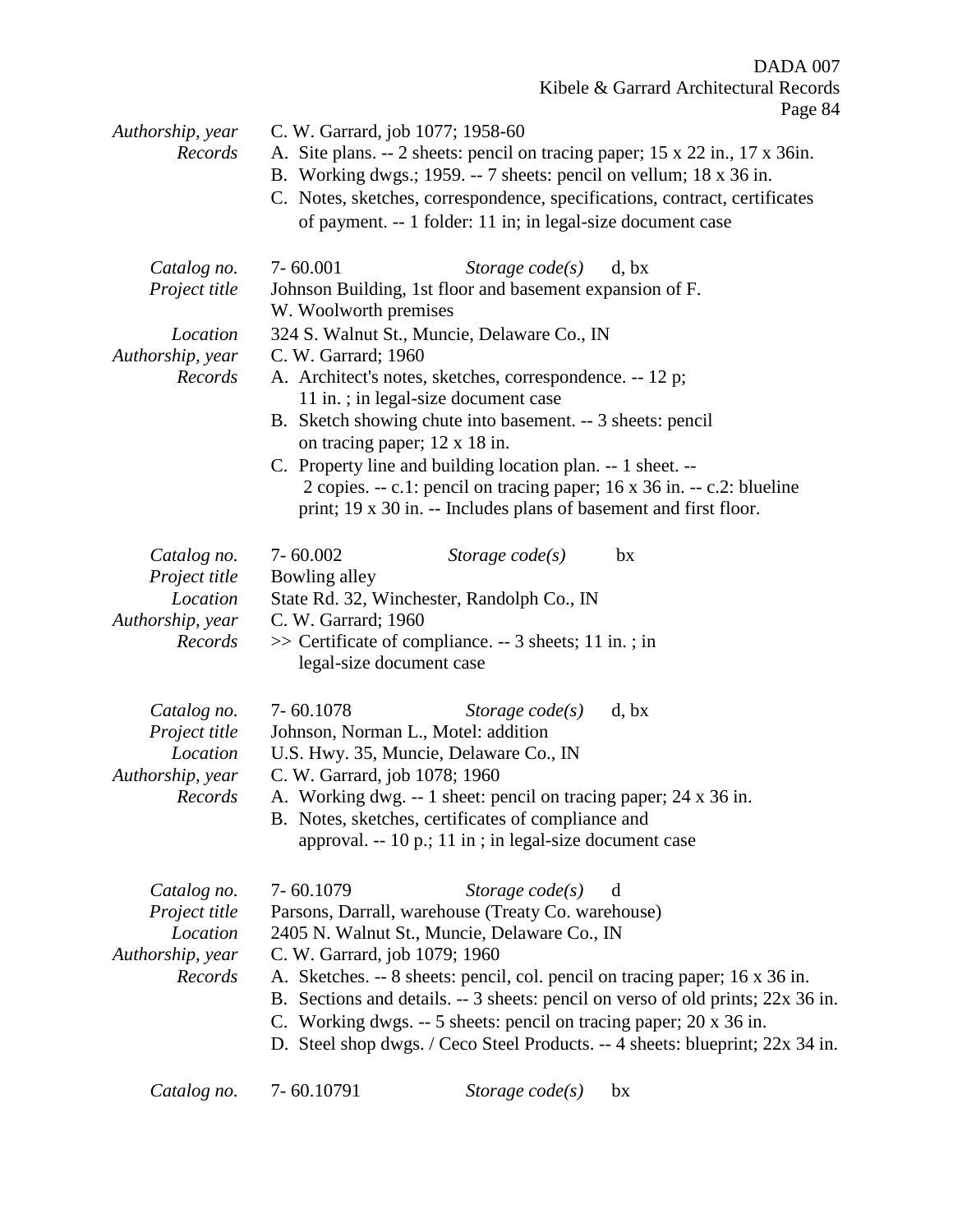$ge 85$ 

|                  | Page                                                                     |
|------------------|--------------------------------------------------------------------------|
| Project title    | Parsons, Darrall, warehouse (Treaty Co. warehouse)                       |
| Location         | 2405 N. Walnut St., Muncie, Delaware Co., IN                             |
| Authorship, year | C.W. Garrard, job 1079; 1960                                             |
| Records          | A. Sketches, calculations, etc. -- 1 folder: pencil; 11 in. or smaller.  |
|                  | B. Specifications. -- 47 p.: multilith master; 9 x 11 in.                |
| Catalog no.      | 7-60.1080<br>Storage $code(s)$<br>$d$ , $bx$                             |
| Project title    | Grace Episcopal Church: addition to Sunday school wing                   |
| Location         | 300 S. Madison St., Muncie, Delaware Co., IN                             |
| Authorship, year | C. W. Garrard, job 1080; 1960                                            |
| Records          | A. Sketches. -- 4 sheets: pencil on tracing paper and verso              |
|                  | of print; 22 x 36 in. or smaller                                         |
|                  | B. Working dwgs. -- 7 sheets: pencil on vellum; 18 x 36 in.              |
|                  | C. Notes concerning heating and electrical work. -- 1                    |
|                  | folder; 11 in.; in legal-size document case                              |
|                  | D. Sketches, specifications, bids, certificates of payment,              |
|                  | certificate of compliance. -- 79 items: 9 x 11 in. or                    |
|                  | smaller; in legal-size document case                                     |
|                  |                                                                          |
| Catalog no.      | 7-60.1081<br>Storage $code(s)$<br>bx                                     |
| Project title    | Pepsi Cola Co. building: addition                                        |
| Location         | 2401 N. Walnut St., Muncie, Delaware Co., IN                             |
| Authorship, year | C. W. Garrard, job 1081; 1959-60                                         |
| Records          | $\gg$ Calculations. -- 1 p.: pencil; 11 in.; in legal-size document case |
|                  |                                                                          |
| Catalog no.      | $7 - 61.001$<br>Storage $code(s)$<br>d                                   |
| Project title    | Garrard, C. W., house: space allocation in apartment and garage          |
| Location         | 647 N. Jefferson St., Muncie, Delaware Co., IN                           |
| Authorship, year | C. W. Garrard; 1961                                                      |
| Records          | >> Floor plans and furniture schedule. -- 10 sheets: pencil              |
|                  | on vellum, blueprint; $18 \times 18$ in., $11 \times 9$ in.              |
|                  |                                                                          |
|                  |                                                                          |
| Catalog no.      | $7 - 61.002$<br>Storage $code(s)$<br>d                                   |
| Project title    | Hamilton Township School (Royerton School): gutters for steel building   |
| Location         | Royerton, Delaware Co., IN                                               |
| Authorship, year | C. W. Garrard; 1961                                                      |
| Records          | $\gg$ Section. -- 1 sheet: pencil on tracing paper; 14 x 18 in.          |

| Catalog no.      | $7 - 61.003$        | Storage $code(s)$                                                 | d, bx |
|------------------|---------------------|-------------------------------------------------------------------|-------|
| Project title    |                     | Harty, Mrs. Larry, nursing home: alterations                      |       |
| Location         |                     | 816 E. Adams St., Muncie, Delaware Co., IN                        |       |
| Authorship, year | C. W. Garrard; 1961 |                                                                   |       |
| Records          |                     | A. Floor plans. -- 2 sheets: pencil on tracing paper; 18 x 23 in. |       |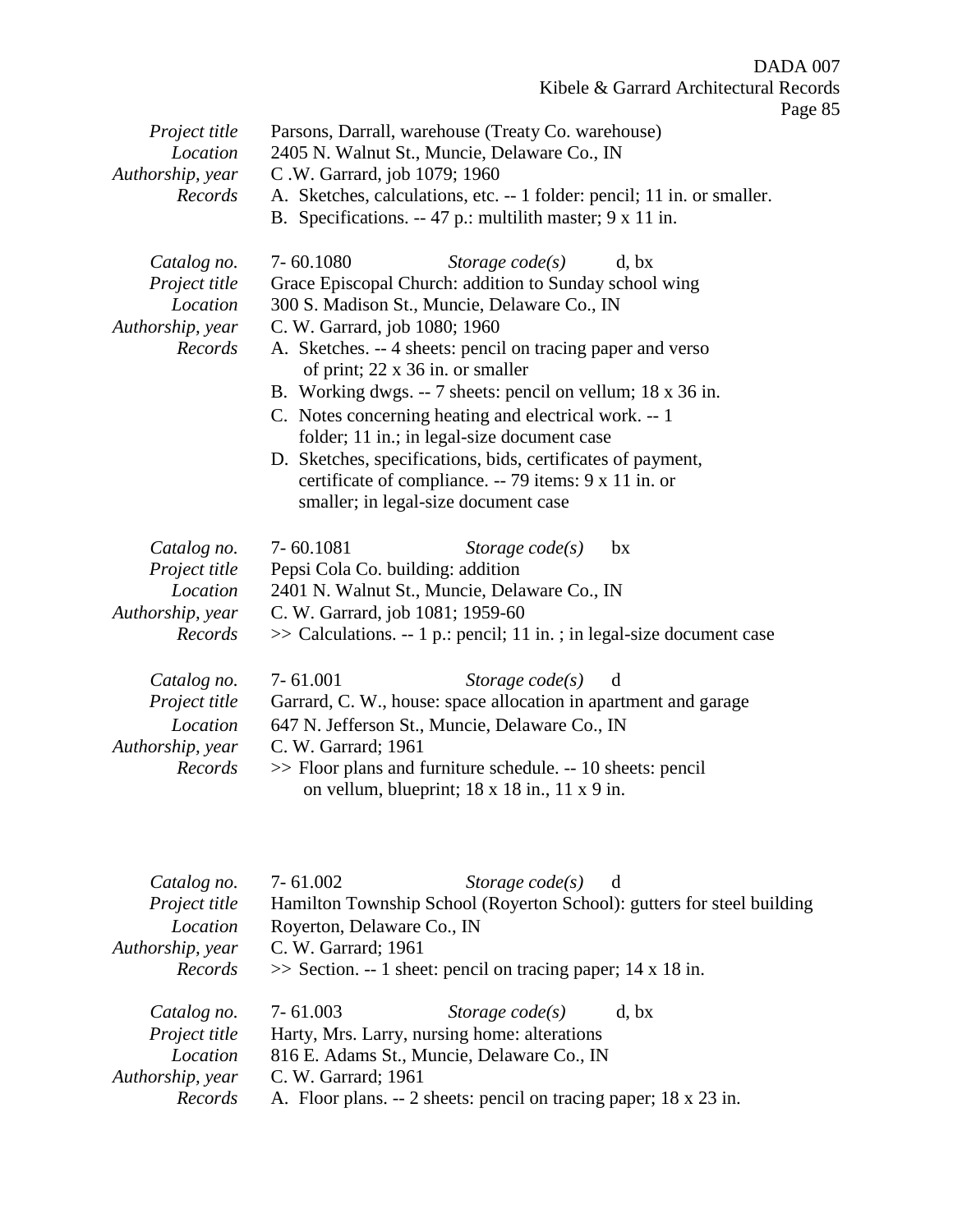Page 86

B. Notes, sketches, plans, correspondence, certificates of compliance. -- 1 folder: 11 in.; in legal-size document case

| Catalog no.<br>Project title<br>Location<br>Authorship, year<br>Records | 7-61.004<br>Storage $code(s)$<br>Kibele Building: office of C. W. Garrard, architect<br>114-118 E. Adams St., Muncie, Delaware Co., IN<br>C. W. Garrard; 1961.<br>$\gg$ Plan --1 sheet: pencil on tracing paper; 15x36in.                                                                                                                                                                                                                                                                                                                                                                                | d     |
|-------------------------------------------------------------------------|----------------------------------------------------------------------------------------------------------------------------------------------------------------------------------------------------------------------------------------------------------------------------------------------------------------------------------------------------------------------------------------------------------------------------------------------------------------------------------------------------------------------------------------------------------------------------------------------------------|-------|
| Catalog no.<br>Project title<br>Location<br>Authorship, year<br>Records | $7 - 61.005$<br>Storage $code(s)$<br>Motel<br>S. Walnut St., Muncie, Delaware Co., IN<br>C. W. Garrard; 1961<br>A. Studies. -- 6 sheets: pencil on tracing paper, col.<br>pencil on blue line print, blue line print; 24 x 36 in. or smaller.<br>B. Sketches, calculations, plot plans. -- 6 p.: pencil;<br>11 in. or smaller; in legal-size document case                                                                                                                                                                                                                                               | d, bx |
| Catalog no.<br>Project title<br>Location<br>Authorship, year<br>Records | 7-61.006<br>Storage code(s)<br>Wysor Building: floor plan of rooms no. 310 and #313<br>100 block W. Main St., Muncie, Delaware Co., IN<br>C. W. Garrard; 1961<br>$\gg$ Plan. -- 1 sheet: pencil on tracing paper; 15 x 16 in.                                                                                                                                                                                                                                                                                                                                                                            | d     |
| Catalog no.<br>Project title<br>Location<br>Authorship, year<br>Records | 7-61.1082<br>Storage $code(s)$<br>Free Methodist Church<br>Mock Ave. @ 26th St., Muncie, Delaware Co., IN<br>C. W. Garrard, job 1082; 1961<br>A. Working dwgs.; 1961. -- 2 sheets: pencil on vellum; 16 x 36 in.<br>B. Notes, sketches, certificates of compliance. -- 1<br>folder: 11 in.; in legal-size document case                                                                                                                                                                                                                                                                                  | d, bx |
| Catalog no.<br>Project title<br>Location<br>Authorship, year<br>Records | 7-61.1083<br>Storage $code(s)$<br>Pepsi Cola Co. building: office addition<br>2401 N. Walnut St., Muncie, Delaware Co., IN<br>Pepsi Cola Co.; C. W. Garrard, job 1083; 1961-62<br>A. Prelim. design / Pepsi Cola Co.; 1961. -- 5 sheets:<br>col. pencil on black line print; 19 x 37 in. or smaller.<br>B. Sketch elevation / C. W. Garrard; 1961. -- 1 sheet:<br>col. pencil on blue line print; 16 x 36 in.<br>C. Schedule of openings. -- 1 sheet: pencil; 13 x 36 in.<br>D. Steel shop dwgs. for "fire rebuild job" / Creviston<br>Steel Co.; 1962. -- 2 sheets: blue line print; $24 \times 36$ in. | d     |
| Catalog no.                                                             | 7-61.10831<br>Storage $code(s)$                                                                                                                                                                                                                                                                                                                                                                                                                                                                                                                                                                          | bx    |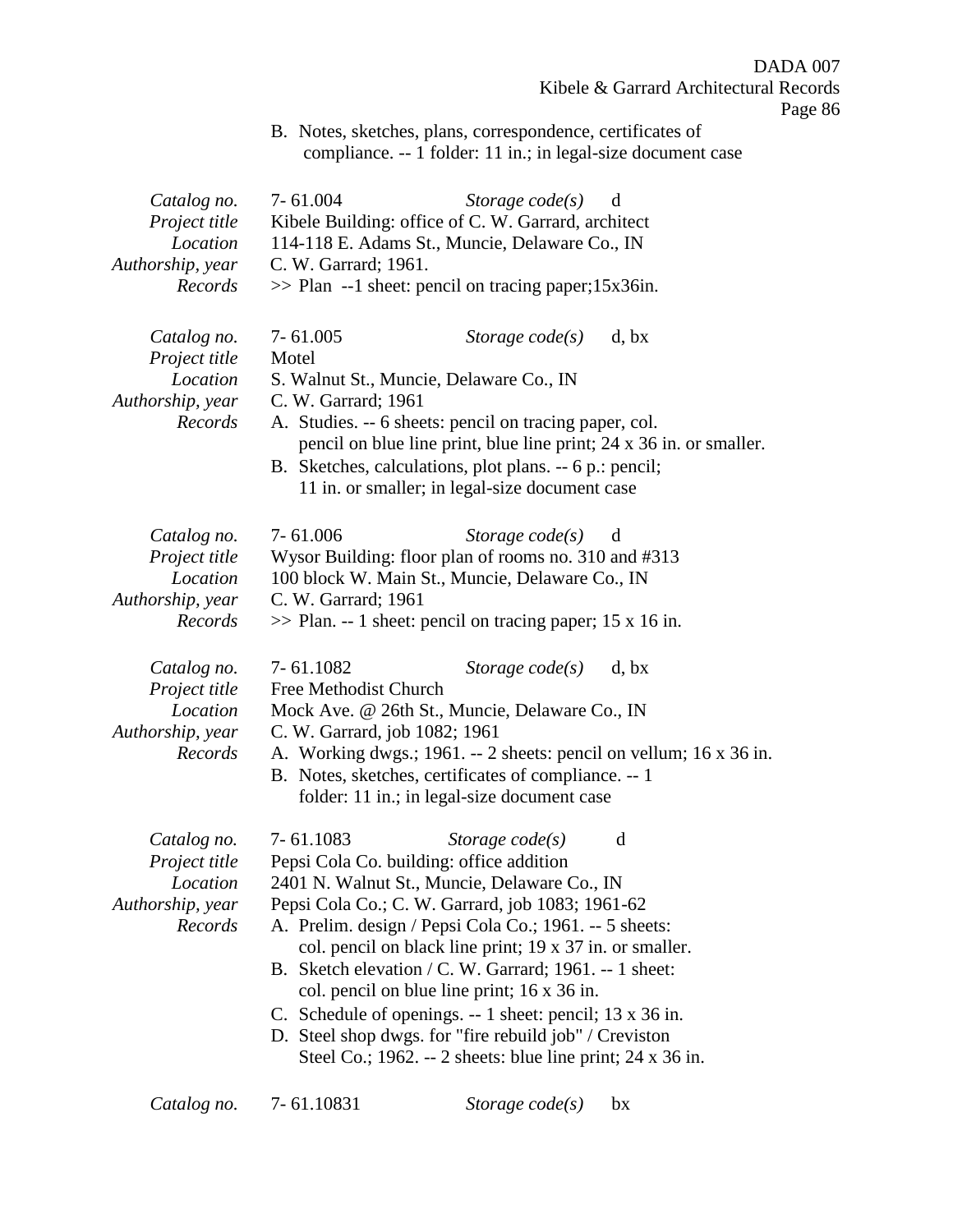Page 87

|                                                                         | $-5 - 3$                                                                                                                                                                                                                                                                                                                                                                                                         |
|-------------------------------------------------------------------------|------------------------------------------------------------------------------------------------------------------------------------------------------------------------------------------------------------------------------------------------------------------------------------------------------------------------------------------------------------------------------------------------------------------|
| Project title<br>Location<br>Authorship, year                           | Pepsi Cola Co. building: office addition<br>2401 N. Walnut St., Muncie, Delaware Co., IN<br>C. W. Garrard, job 1083; 1961-62                                                                                                                                                                                                                                                                                     |
| Records                                                                 | >> Sketches, calculations, notes, correspondence. -- 1<br>folder; 11 in.; in legal-size document case                                                                                                                                                                                                                                                                                                            |
| Catalog no.<br>Project title<br>Location<br>Authorship, year<br>Records | $7 - 62.001$<br>Storage $code(s)$<br>d, bx<br>Steele, Crystal, nursing home (Crystal's Country Home)<br>Selma, Delaware Co., IN<br>Randolph Lumber & Supply Co., C. W. Garrard; 1962<br>A. Working dwgs. -- 4 sheets: blue line print, pencil on<br>tracing paper; $24 \times 36$ in., $22 \times 36$ in.<br>B. Notes, sketches, correspondence, prelim. plan,                                                   |
|                                                                         | specifications for new equipment, certificates of<br>compliance. -- 1 folder; 11 in.; in legal-size document case                                                                                                                                                                                                                                                                                                |
| Catalog no.<br>Project title<br>Location<br>Authorship, year<br>Records | $7 - 62.002$<br>Storage $code(s)$<br>d, bx<br>Wyant, Ruby, nursing home<br>1301 W. 17th St., Muncie, Delaware Co., IN<br>C. W. Garrard; 1962<br>A. Floor plan, revised floor plan; 1962. --2 sheets: blue line print; 18x24 in.<br>B. Certificate of compliance and approvals. -- 5 sheets:<br>carbon copy; 9 x 11 in.; Letter of approval. -- 1 sheet:<br>ink on paper; 9 x 11 in.; in legal-size document case |
| Catalog no.<br>Project title<br>Location<br>Authorship, year<br>Records | $7 - 62.003$<br>Storage $code(s)$<br>bx<br>Albany Bowl: certificate of floor load under pin machines<br>1914 E. 24th St., Muncie, Delaware Co., IN<br>C. W. Garrard; 1962<br>$\gg$ Calculations. -- 1 sheet: pencil on graph paper; 11 in.<br>; in legal-size document case                                                                                                                                      |
| Catalog no.<br>Project title<br>Location<br>Authorship, year<br>Records | 7-62.004<br>Storage $code(s)$<br>d, bx<br>St. Paul Church of the Nazarene<br>335 S. 7th St., Richmond, Wayne Co., IN<br>C. W. Garrard; 1962<br>>> Sketches, calculations, notes, correspondence. -- 21 p.:<br>11 in.; in legal-size document case                                                                                                                                                                |
| Catalog no.<br>Project title<br>Location<br>Authorship, year<br>Records | $7 - 62.005$<br>Storage $code(s)$<br>bx<br>Wesleyan Methodist Church<br>Marion, Grant Co., IN<br>C. W. Garrard; 1962<br>$\gg$ Certificate of compliance. -- 3 p.: 11 in.; in legal-size document case                                                                                                                                                                                                            |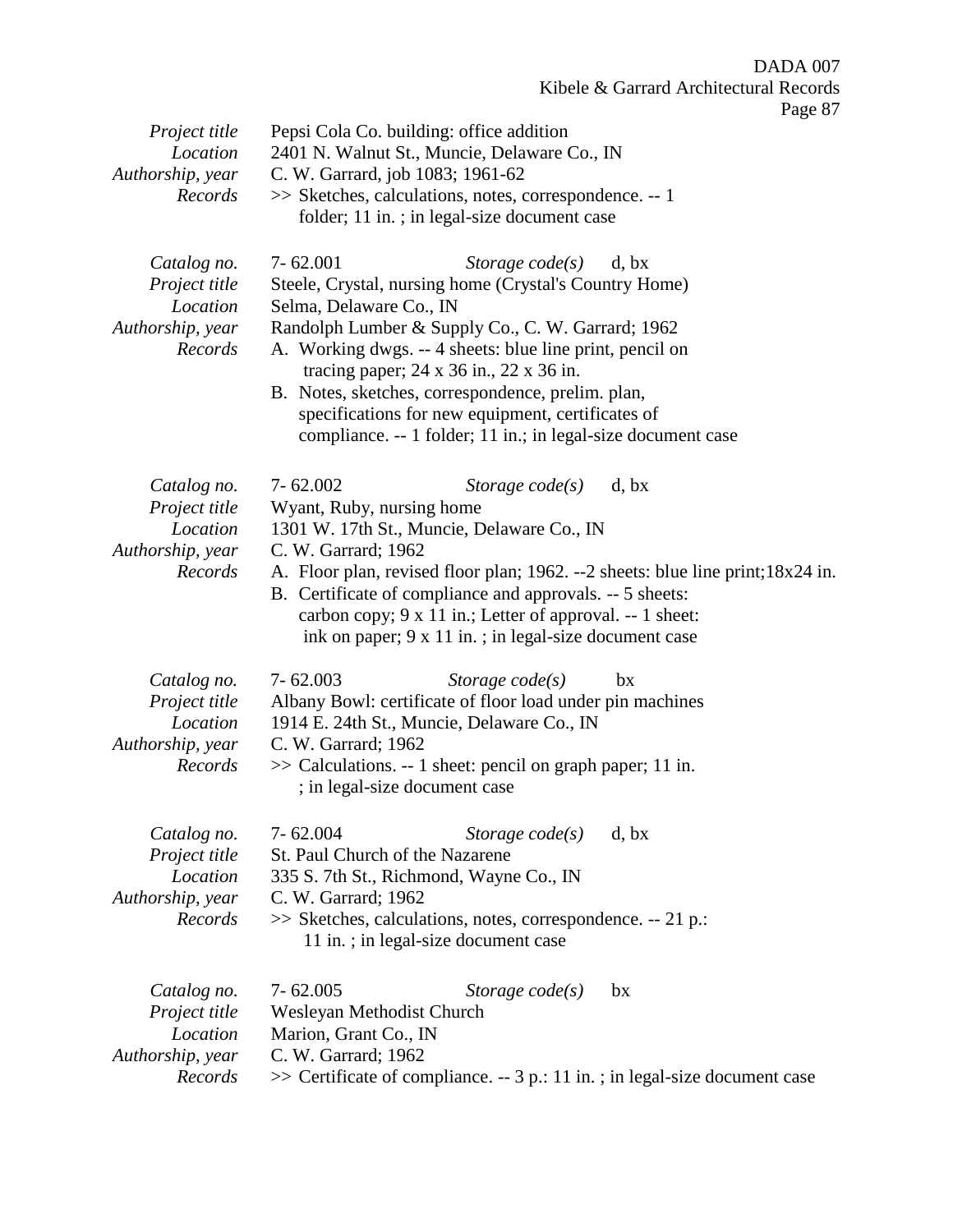| .x<br>∙ао.<br>тe.<br>c |
|------------------------|
|------------------------|

|                  |                               |                                                                                |       | $\frac{1}{2}$ ugu oc |
|------------------|-------------------------------|--------------------------------------------------------------------------------|-------|----------------------|
| Catalog no.      | $7 - 62.006$                  | Storage $code(s)$                                                              | bx    |                      |
| Project title    | Wesleyan Methodist Church     |                                                                                |       |                      |
| Location         |                               | Cowing Ave. and Oakwood Ave., Muncie, Delaware Co., IN                         |       |                      |
| Authorship, year | C. W. Garrard; 1962           |                                                                                |       |                      |
| Records          |                               | $\gg$ Certificate of compliance. -- 3 p.: 11 in. in box, 13 x 16 x 11 in.      |       |                      |
| Catalog no.      | 7-62.1084                     | Storage $code(s)$                                                              | d     |                      |
| Project title    |                               | Meeks, M. L., & Sons Mortuary, alterations                                     |       |                      |
| Location         |                               | 415 E. Washington St., Muncie, Delaware Co., IN                                |       |                      |
| Authorship, year | C. W. Garrard, job 1084; 1962 |                                                                                |       |                      |
| Records          |                               | A. Parking lot. -- 1 sheet: pencil on tracing paper; 20 x 36 in.               |       |                      |
|                  |                               | B. New ceiling and lighting fixtures for sales room. -- 1                      |       |                      |
|                  |                               | sheet: pencil on tracing paper; 20 x 36 in.                                    |       |                      |
|                  |                               | C. Garment closet. -- 2 sheets: pencil on tracing paper; 15                    |       |                      |
|                  | x 21 in., 18 x 36 in.         |                                                                                |       |                      |
| Catalog no.      | $7 - 63.001$                  | Storage $code(s)$                                                              | bx    |                      |
| Project title    |                               | Muncie Bowling Center: billiard-room addition                                  |       |                      |
| Location         |                               | 1250 Kilgore Ave., Muncie, Delaware Co., IN                                    |       |                      |
| Authorship, year | C. W. Garrard; 1963           |                                                                                |       |                      |
| Records          |                               | $\gg$ Certificate of compliance. -- 2 p.; 11 in.; in legal- size document case |       |                      |
| Catalog no.      | $7 - 64$                      | d, bx<br>Storage $code(s)$                                                     |       |                      |
| Project title    | Parson Mortuary: addition     |                                                                                |       |                      |
| Location         |                               | 801 E. Adams St., Muncie, Delaware Co., IN                                     |       |                      |
| Authorship, year | Taylor & Co.; 1964            |                                                                                |       |                      |
| Records          |                               | A. Working dwgs -- 4 sheets: blue line print; 24 x 36 in.                      |       |                      |
|                  |                               | B. Notes regarding working dwgs. / C. W. Garrard. -- 4                         |       |                      |
|                  |                               | p.: pencil; 11 in.; in legal-size document case                                |       |                      |
| Catalog no.      | 7-65.001                      | Storage $code(s)$                                                              | d, bx |                      |
| Project title    |                               | Mock apartments, for Mr. and Mrs. Tom Mock                                     |       |                      |
| Location         |                               | 603 N. Dicks St., Muncie, Delaware Co., IN                                     |       |                      |
| Authorship, year | Gale Tschuor Co.; 1965-66     |                                                                                |       |                      |
| Records          |                               | A. Working dwgs. -- 7 sheets: blue line print; 18 x 24 in.                     |       |                      |
|                  |                               | B. Notes, correspondence, certificate of compliance, notes,                    |       |                      |
|                  |                               | addendum. -- 1 folder; 11 in. ; in legal-size document case                    |       |                      |
| Catalog no.      | $7 - 65.002$                  | Storage $code(s)$                                                              | d, bx |                      |
| Project title    | Routh, John, apartments       |                                                                                |       |                      |
| Location         |                               | 400 Ace St., Muncie, Delaware Co., IN                                          |       |                      |
| Authorship, year | C. W. Garrard; 1965           |                                                                                |       |                      |
| Records          |                               | A. Floor plan. -- 1 sheet: blue line print; 24 x 36 in.                        |       |                      |
|                  |                               | B. Working dwgs. -- 5 sheets: blue line print; 24 x 36 in., 18 x 24 in.        |       |                      |
|                  |                               | C. Sketches, notes, certificates of compliance and approval, addendas no. 1    |       |                      |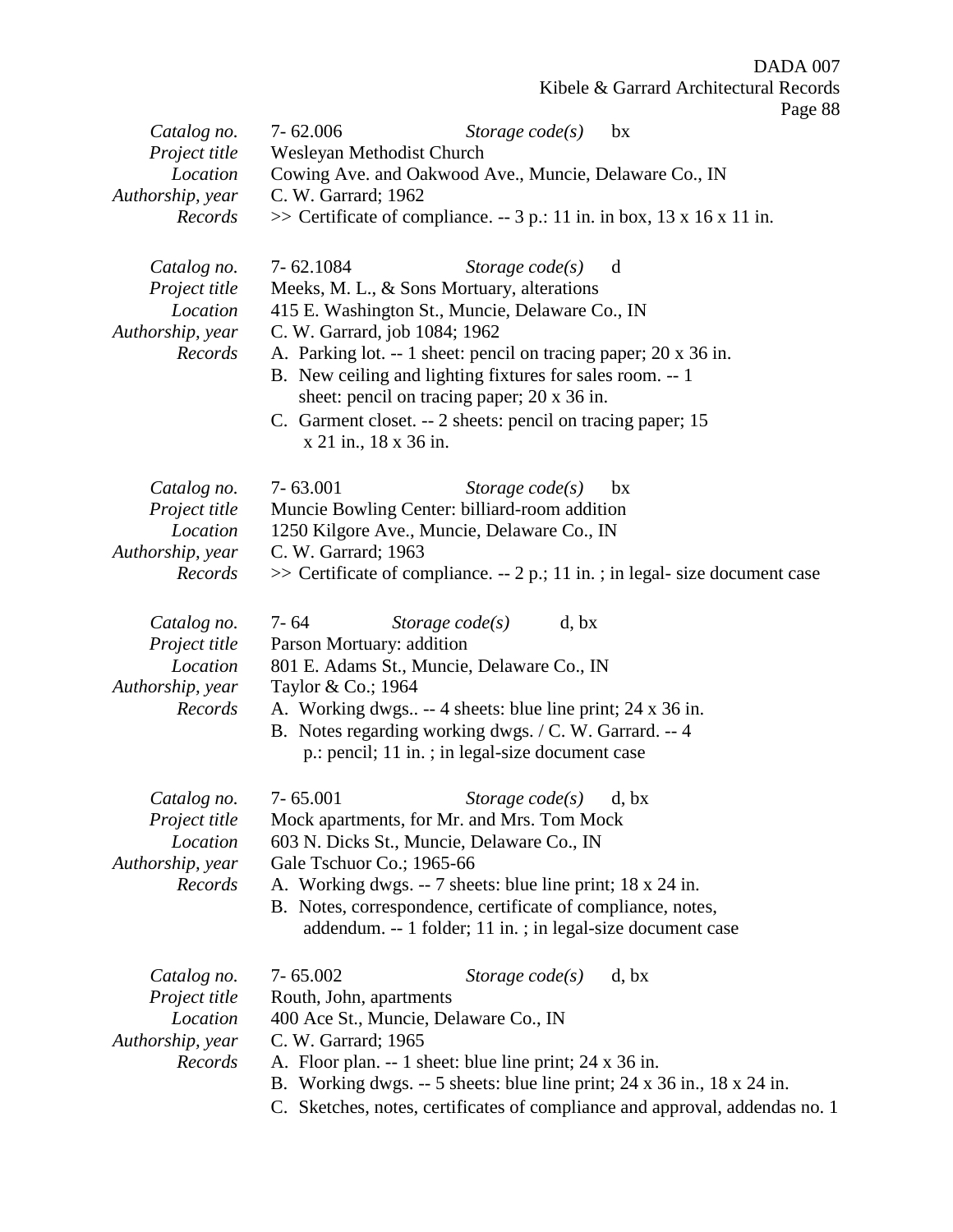and no. 2. -- 1 folder; 11 in. ; in legal-size document case

| Catalog no.<br>Project title<br>Location<br>Authorship, year<br>Records          | $7 - 65.003$<br>Storage $code(s)$<br>bx<br>Collegiate Book Exchange: addition<br>504 N. McKinley Ave., Muncie, Delaware Co., IN<br>David Satterfield; 1963<br>>> Notes, certificates of compliance and approval. -- 7 p.;<br>11 in.; in legal-size document case                                                                                                                                                                                                      |
|----------------------------------------------------------------------------------|-----------------------------------------------------------------------------------------------------------------------------------------------------------------------------------------------------------------------------------------------------------------------------------------------------------------------------------------------------------------------------------------------------------------------------------------------------------------------|
| Catalog no.<br>Project title<br>Location<br>Authorship, year<br>Records          | 7-65.004<br>Storage code(s)<br>bx<br>Steele, Crystal, nursing home (Crystal's County Home): 25 bed addition<br>Selma, Delaware Co., IN<br>David Satterfield, C. W. Garrard; 1965<br>>> Notes, calculations, correspondence, certificates of<br>compliance and approval. $-11$ p.; 11 in.; in legal-size document case                                                                                                                                                 |
| Catalog no.<br>Project title<br>Location<br>Authorship, year<br>Records          | 7-65.1089<br>Storage $code(s)$<br>d, bx<br>Pepsi Cola Co. building (Cambpell Bottling Co.): warehouse addition<br>2401 N. Walnut St., Muncie, Delaware Co., IN<br>C. W. Garrard, job 1089; 1965<br>A. Plot plan of Darrall Parsons property. -- 1 sheet: pencil; 17 x 20 in.<br>B. Steel shop dwg. / Creviston Steel Co.; 1965. -- 1<br>sheet: black line print; 24 x 36 in.<br>C. Notes, sketches, calculations. -- 1 folder; 11 in.; in<br>legal-size document case |
| Catalog no.<br>Project title<br>Location<br>Authorship, year<br>Records          | $7 - 66.001$<br>Storage code(s)<br>bx<br>Penrod Corporation of Anderson: shop addition<br>24th St. at Delaware, Anderson, Madison Co., IN<br>C. W. Garrard; 1966<br>>> Notes, certificate of compliance. -- 5 sheets: 11 in.;<br>in legal-size document case                                                                                                                                                                                                          |
| Catalog no. 7-66.002<br>Project title<br>Location<br>Authorship, year<br>Records | Storage $code(s)$ bx<br>Kelly, Wayne, apartments<br>S. Cole St., Muncie, Delaware Co., IN<br>C. W. Garrard; 1966-68<br>>> Notes, correspondence, certificates of compliance,<br>inspection notices. $-9$ p.; 11 in.; in legal-size document case                                                                                                                                                                                                                      |
| Catalog no.<br>Project title<br>Location<br>Authorship, year<br>Records          | 7-66.1090<br>Storage $code(s)$<br>d, bx<br>Westinghouse Electric Supply Co. (Wesco) warehouse: addition<br>2315 N. Walnut St., Muncie, Delaware Co., IN<br>C. W. Garrard, job 1090; 1966<br>A. Sketch. -- 1 sheet: ink on vellum; 17 x 36 in.                                                                                                                                                                                                                         |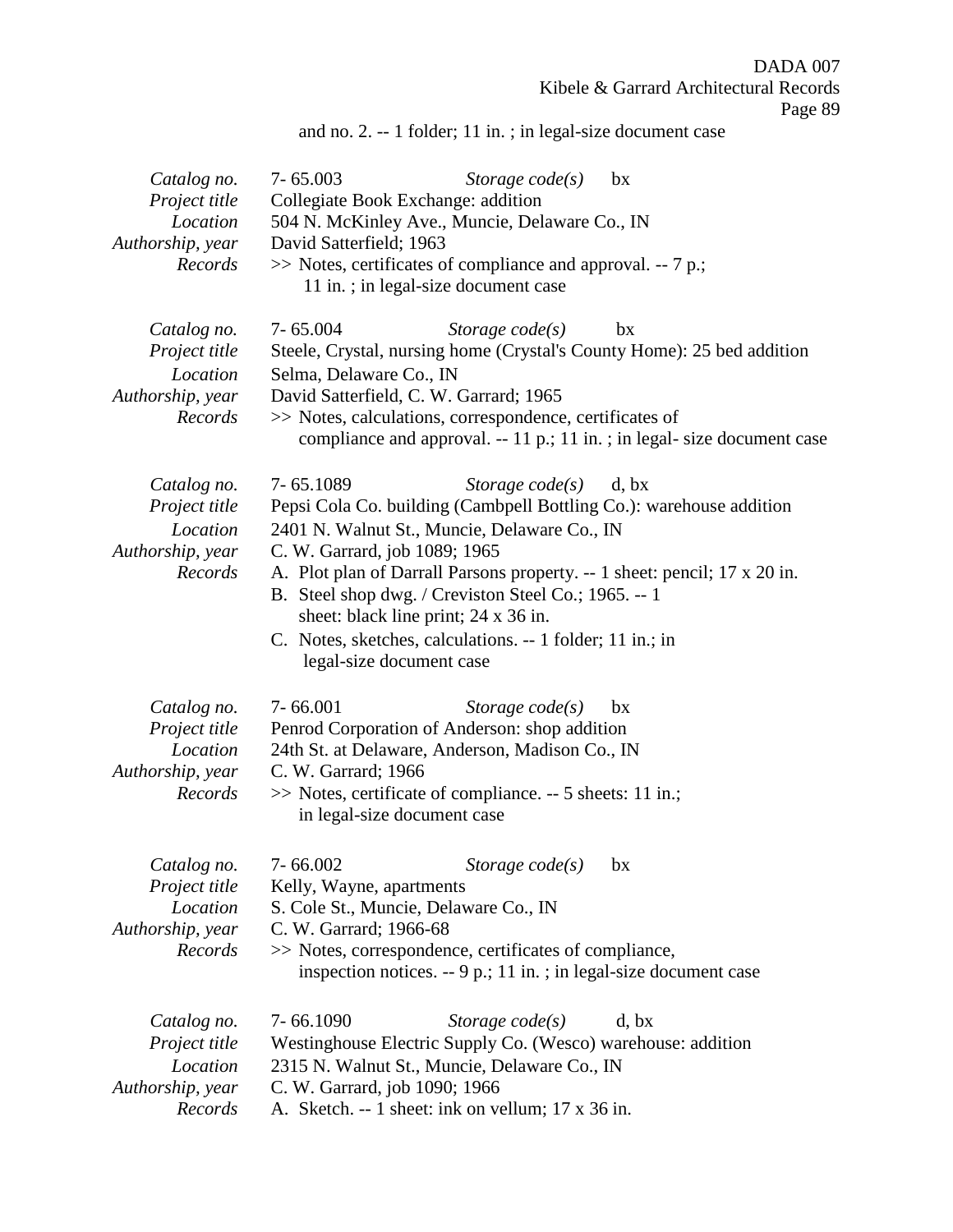- B. Working dwgs.; 1966. -- 4 sheets: pencil on vellum; 20 x 36 in.
- C. Notes, sketches, calculations. -- 19 p.: ink, pencil; 11 in.; in legal-size document case

| Catalog no.<br>Project title<br>Location<br>Authorship, year<br>Records | $7 - 67.001$<br>Storage $code(s)$<br>d, bx<br>Avondale Methodist Church: educational unit<br>W. 10th St. at Sampson Ave., Muncie, Delaware Co., IN<br>C. W. Garrard; Cal Ewing; 1967<br>A. Rendered elevation. -- 1 sheet: pencil on tracing paper; 13 x 28 in.<br>B. Working dwgs. -- 16 sheets: blue line print; 24 x 36 in.<br>C. Notes, sketches, calculations, drawings of details,<br>correspondence, certificates of compliance and approval,<br>photographs. -- 1 folder; 11 in. and smaller; in legal-size document case |
|-------------------------------------------------------------------------|-----------------------------------------------------------------------------------------------------------------------------------------------------------------------------------------------------------------------------------------------------------------------------------------------------------------------------------------------------------------------------------------------------------------------------------------------------------------------------------------------------------------------------------|
| Catalog no.<br>Project title<br>Location<br>Authorship, year<br>Records | 7-67.002<br>Storage $code(s)$<br>d, bx<br>Warehouse building for Delaware Properties, Inc., Ray Morrison, owner<br>917 S. Council St., Muncie, Delaware Co., IN<br>Creviston Steel Co.; 1967-68<br>A. Working dwgs.; 1968. -- 4 sheets: black line print; 13 x<br>20 in. -- Certified by C. W. Garrard, architect.<br>B. Notes, certificates of compliance and approval. -- 11<br>p.; 11 in.; in legal-size document case. -- Includes<br>approvals also for 800 S. Council St. and 612 W. Willard St.                            |
| Catalog no.<br>Project title<br>Location<br>Authorship, year<br>Records | 7-67.1092<br>Storage $code(s)$<br>bx<br>Benadum and Cecil, attorneys, office building: remodeling<br>108 W. Washington, Muncie, Delaware Co., IN<br>C. W. Garrard, job 1092; 1967<br>>> Notes, sketches, plans, correspondence, product info., billing records,<br>photos of store front. -- 1 folder; 11 in; in legal-size document case.                                                                                                                                                                                        |
| Catalog no.<br>Project title<br>Location<br>Authorship, year<br>Records | $7 - 68.001$<br>d<br>Storage $code(s)$<br>McMahon Foods office and warehouse<br>146th St., Noblesville, Hamilton Co., IN<br>1968<br>>> Working dwgs. -- 6 sheets: blue line print; 24 x 36 in.                                                                                                                                                                                                                                                                                                                                    |
| Catalog no.<br>Project title<br>Location<br>Authorship, year<br>Records | 7-68.002<br>Storage $code(s)$<br>d, bx<br>Steele, Crystal, nursing home<br>Parker City, Randolph Co., IN<br>1968<br>A. Working dwgs. -- 5 sheets: blue line print; 24 x 36 in.<br>B. Notes, sketches, plans, plan review comments,<br>certificate of compliance and approval, billing records.<br>-- 1 folder; 11 in. or smaller in box, ; in legal-size document case                                                                                                                                                            |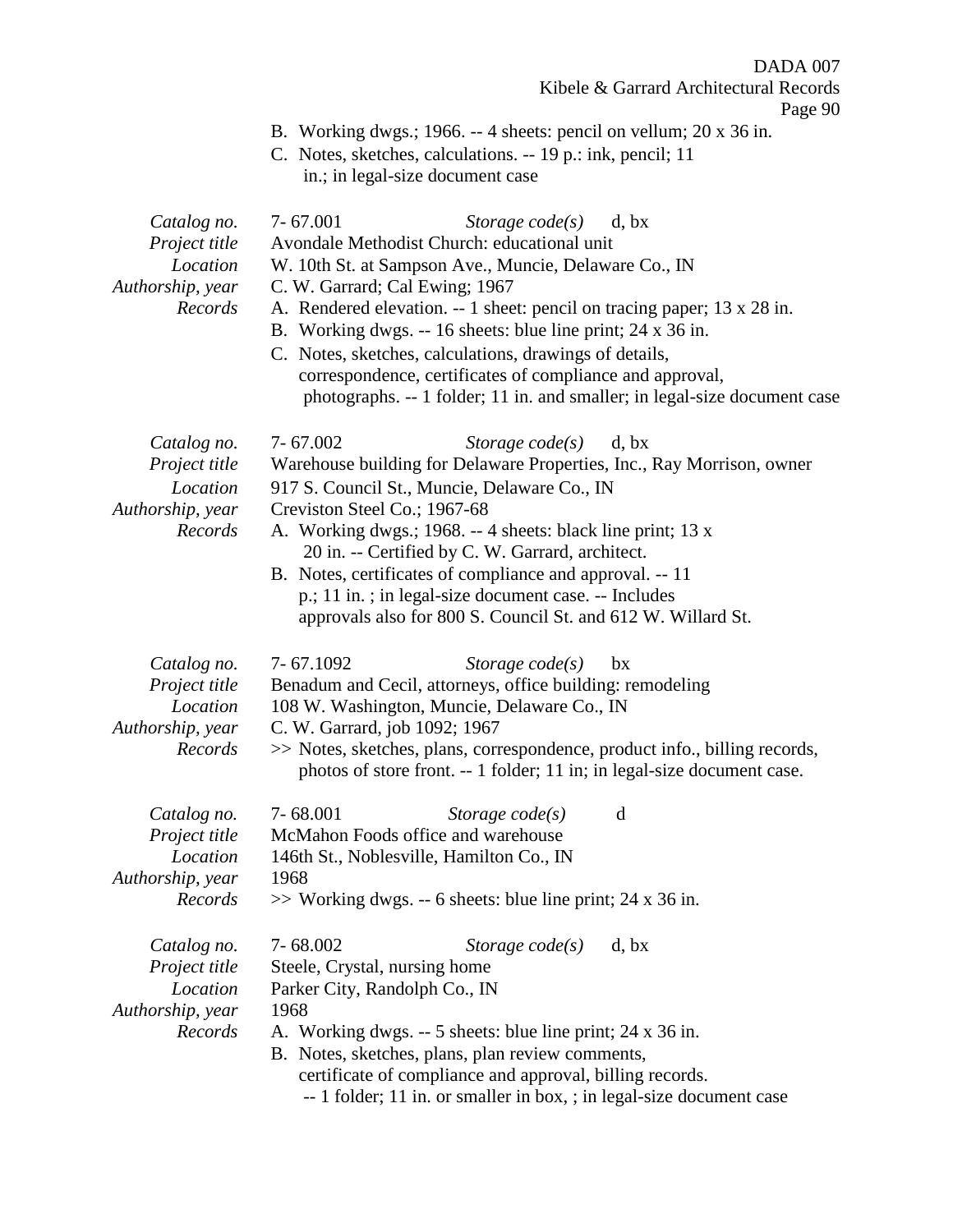|                                                                         |                                                                                                                                                   |                                                                                                                                                                                                                                                                                                        | Page 91                                                                                                                                       |
|-------------------------------------------------------------------------|---------------------------------------------------------------------------------------------------------------------------------------------------|--------------------------------------------------------------------------------------------------------------------------------------------------------------------------------------------------------------------------------------------------------------------------------------------------------|-----------------------------------------------------------------------------------------------------------------------------------------------|
| Catalog no.<br>Project title<br>Location<br>Authorship, year<br>Records | 7-68.003<br>Warehouse building for Lewis G. Morgan<br>Creviston Steel Co.; 1968-69                                                                | Storage $code(s)$<br>State Rd. 3 N. at Robin Ln., Muncie, Delaware Co., IN<br>>> Certificates of compliance and approval, receipts for                                                                                                                                                                 | bx<br>payment. -- 5 p.; 11 in. or smaller in box, ; in legal- size document case                                                              |
| Catalog no.<br>Project title<br>Location<br>Authorship, year<br>Records | 7-68.004<br>Fullhart, Dr. T., dental office<br>106 Ridge Rd., Muncie, Delaware Co., IN<br>C. W. Garrard; 1968<br>in.; in legal-size document case | Storage $code(s)$<br>>> Certificates of compliance and approval. -- 4 p.; 11                                                                                                                                                                                                                           | bx                                                                                                                                            |
| Catalog no.<br>Project title<br>Location<br>Authorship, year<br>Records | $7 - 68.005$<br>The Bar-Tel Co.; 1968                                                                                                             | Storage $code(s)$<br>AAA Hoosier Motor Club, Allstate Insurance Co. offices<br>1712-1716 McGalliard Rd., Muncie, Delaware Co., IN<br>>> Notes, certificates of compliance and approval. -- 9 p.;<br>11 in.; in legal-size document case                                                                | bx                                                                                                                                            |
| Catalog no.<br>Project title<br>Location<br>Authorship, year<br>Records | $7 - 69.001$<br>Creviston Steel Co.; 1969<br>print; 24 x 36 in.                                                                                   | Storage $code(s)$<br>Midwest Towel & Linen Supply warehouse building<br>510 E. Jackson St., Muncie, Delaware Co., IN<br>A. Working dwgs., steel shop dwg. -- 4 sheets: blue line<br>B. Certificates of compliance and approval, receipts for<br>payment. -- 11 p.; 11 in.; in legal-size document case | d, bx                                                                                                                                         |
| Catalog no.<br>Project title<br>Location<br>Authorship, year<br>Records | 7-69.002<br>Perkins, Bob, commercial building<br>1969                                                                                             | <i>Storage code(s)</i> d, bx<br>State Rd. 236 at N. 8th St., Middletown, Henry Co., IN<br>B. Certificates of compliance and approval, receipt for                                                                                                                                                      | A. Working dwgs. for addition. -- 2 sheets: blue line print; 24 x 36 in.<br>payment. -- 8 p.; 11 in. or smaller ; in legal-size document case |
| Catalog no.<br>Project title<br>Location<br>Authorship, year<br>Records | $7 - 69.003$<br>Office building for T. L. Blake, DDS<br>The Bar-Tel Co.; 1969                                                                     | Storage $code(s)$<br>1600 block McGalliard Rd., Muncie, Delaware Co., IN<br>>> Certificate of compliance, receipt for payment. -- 3 p.;<br>11 in. or smaller; in legal-size document case                                                                                                              | bx                                                                                                                                            |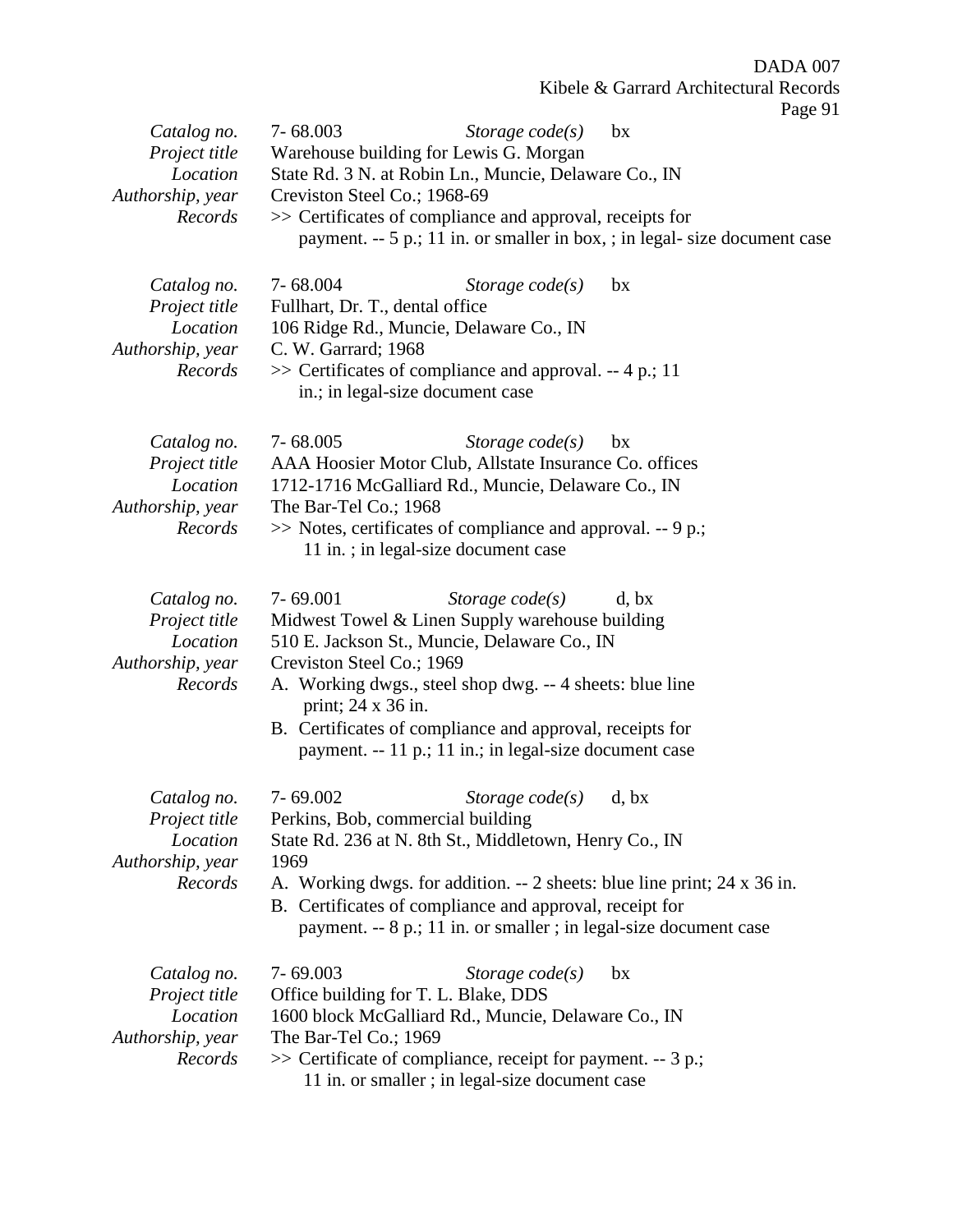| Catalog no.<br>Project title<br>Location<br>Authorship, year<br>Records | 7-69.004<br>Office building for David M. Dersch, MD.<br>W. Jackson St. at Celia, Muncie, Delaware Co., IN<br>The Bar-Tel Co.; 1969<br>>> Correspondence, certificates of compliance and approval.<br>-- 8 p.: 11 in. or smaller; in legal-size document case                       | Storage $code(s)$ | ັ<br>bx                                                                               |
|-------------------------------------------------------------------------|------------------------------------------------------------------------------------------------------------------------------------------------------------------------------------------------------------------------------------------------------------------------------------|-------------------|---------------------------------------------------------------------------------------|
| Catalog no.<br>Project title<br>Location<br>Authorship, year<br>Records | $7 - 69.005$<br>Kokomo Sanitary Pottery Co.: north addition<br>E. Fischer St. at N. Union Ave., Kokomo, Howard Co., IN<br>Creviston Steel Co.; 1969<br>>> Certificates of compliance and approval, receipt for<br>payment. -- 4 p.: 11 in. or smaller; in legal-size document case | Storage $code(s)$ | bx                                                                                    |
| Catalog no.<br>Project title<br>Location<br>Authorship, year<br>Records | 7-70.001<br>Parsons, Darrall, boat store: addition<br>Muncie, Delaware Co., IN<br>C. W. Garrard; 1970                                                                                                                                                                              | Storage $code(s)$ | d<br>$\gg$ Preliminary dwg. --1 sheet: pencil, col. pencil on tracing paper; 18x36in. |
| Catalog no.<br>Project title<br>Location<br>Authorship, year<br>Records | 7-70.002<br>Perkins, Bob, commercial building<br>N. 8th St. at State Rd. 236, Middletown, Henry Co., IN<br>1970<br>$\gg$ Working dwgs. -- 3 sheets: blue line print; 24 x 36 in.<br>-- Certified by C. W. Garrard.                                                                 | Storage $code(s)$ | d                                                                                     |
| Catalog no.<br>Project title<br>Location<br>Authorship, year<br>Records | $7 - 73$<br>Garrard, C. W., house: as-built plan<br>647 N. Jefferson St., Muncie, Delaware Co., IN<br>C. W. Garrard; 1973<br>$\gg$ First floor plan. -- 1 sheet: pencil on vellum; 21 x 19 in.                                                                                     | Storage $code(s)$ | d                                                                                     |
| Catalog no.<br>Project title<br>Location<br>Authorship, year<br>Records | $7 - 100.1$<br>Kibele scrapbook, ca. 1903-1927<br>$\gg$ 99 p.; 10.5 x 8 in. in box, 13 x 11 x 3 in.                                                                                                                                                                                | Storage $code(s)$ | bx                                                                                    |
| Catalog no.<br>Project title<br>Location<br>Authorship, year<br>Records | $7 - 100.2$<br>Glass negatives of Kibele buildings<br>ca. 1903<br>A. Adams County Poor Asylum (Adams County Infirmary). Decatur,                                                                                                                                                   | Storage $code(s)$ | bx<br>Adams Co., IN / Cuno Kibele (Bluffton); ca. 1900. -- 1st and 2d floor           |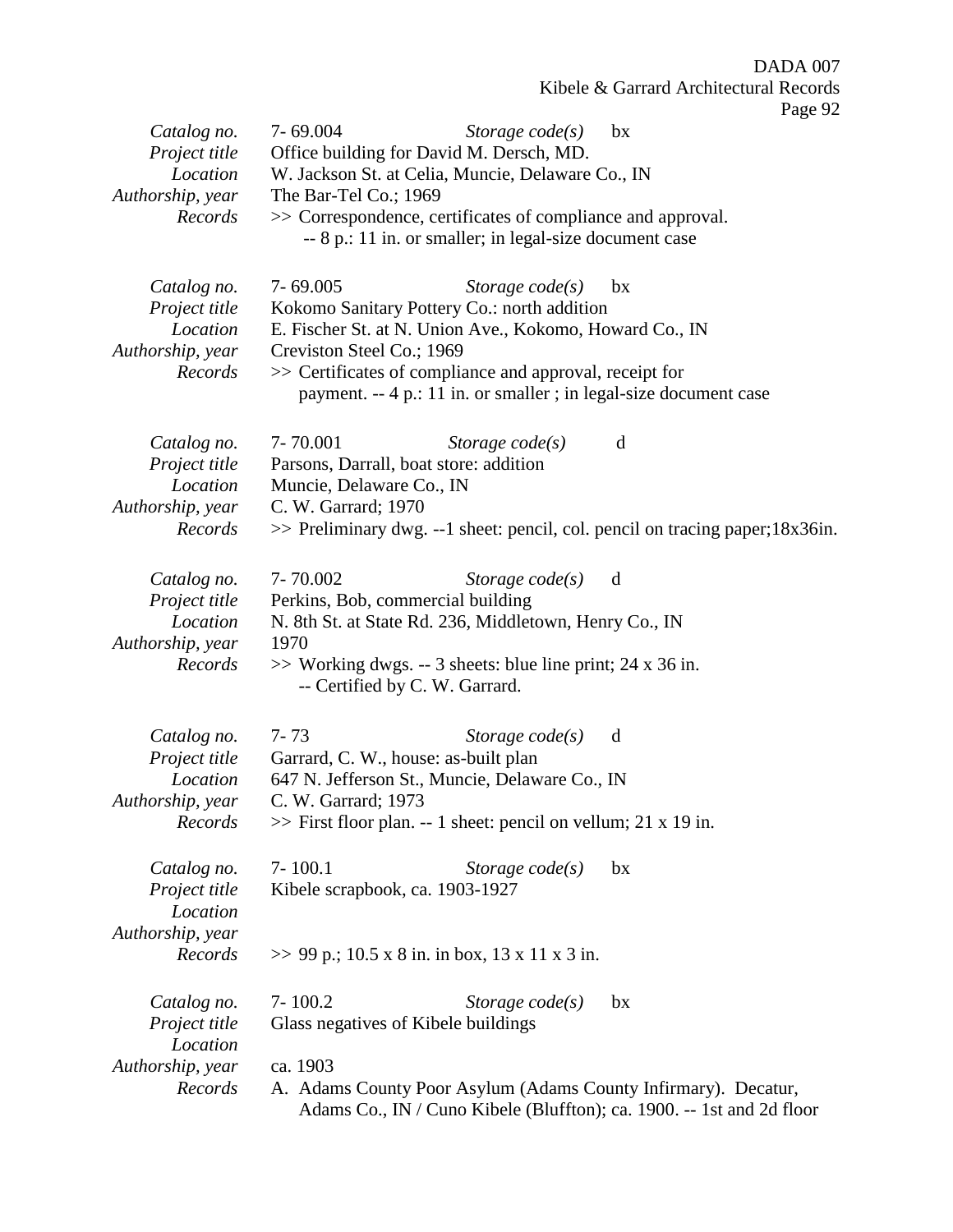DADA 007 Kibele & Garrard Architectural Records Page 93 plans. -- 2 glass negatives: b & w; 8 x 10 in. + contact prints. B. Brick and half-timber Craftsman-style house under construction / Cuno Kibele; 1900s. -- Exterior view.  $-1$  glass negative: b & w; 8 x 10 in. + contact prints. C. Bluffton Public Library. 223 W. Washington St., Bluffton, Wells Co., IN / Cuno Kibele (Bluffton); 1903-04. -- Rendered exterior perspective. -- 1 glass negative: b & w; 8 x 10 in. + contact prints. *Catalog no.* 7- 101.1 *Storage code(s)* OVC 14 *Project title* Kibele and Garrard architectural firm: commission list and drawing-storage index (charts) *Location Authorship, year Records*  $\gg$  9 boards: ink, pencil; 22 x 6 in., 22 x 11 in. + 1 sheet listing "empty folders" (11 in.) *Catalog no.* 7- 101.2 *Storage code(s)* bx *Project title* Kibele and Garrard architectural firm: commission list and drawing-storage index (cards) *Location Authorship, year Records*  $\gg$  Two sets of cards prepared by the firm, arranged alphabetically by client name; in box, 4 x 6 x 12 in. *Catalog no.* 7- 101.3 *Storage code(s)* bx *Project title* Kibele and Garrard architectural firm administrative records *Location Authorship, year Records* >> Stationery & office forms; outline specs.; structural calculations; reference manuals; Garrard & Keely partnership agreement; records of blueprint and spec. distribution, construction costs, and architectural service costs, etc. *Catalog no.* 7- 101.4 *Storage code(s)* bx *Project title* Kibele and Garrard architectural firm financial records *Location Authorship, year Records* >> Records of office expenses and income, project time records, tax returns, billing records, etc. -- 2 boxes; 16 x 20 x 4 in., 11 x 15 x 5 in.

*Catalog no.* 7- 101.5 *Storage code(s)* d *Project title* Kibele and Garrard architectural firm: miscellaneous office graphics *Location*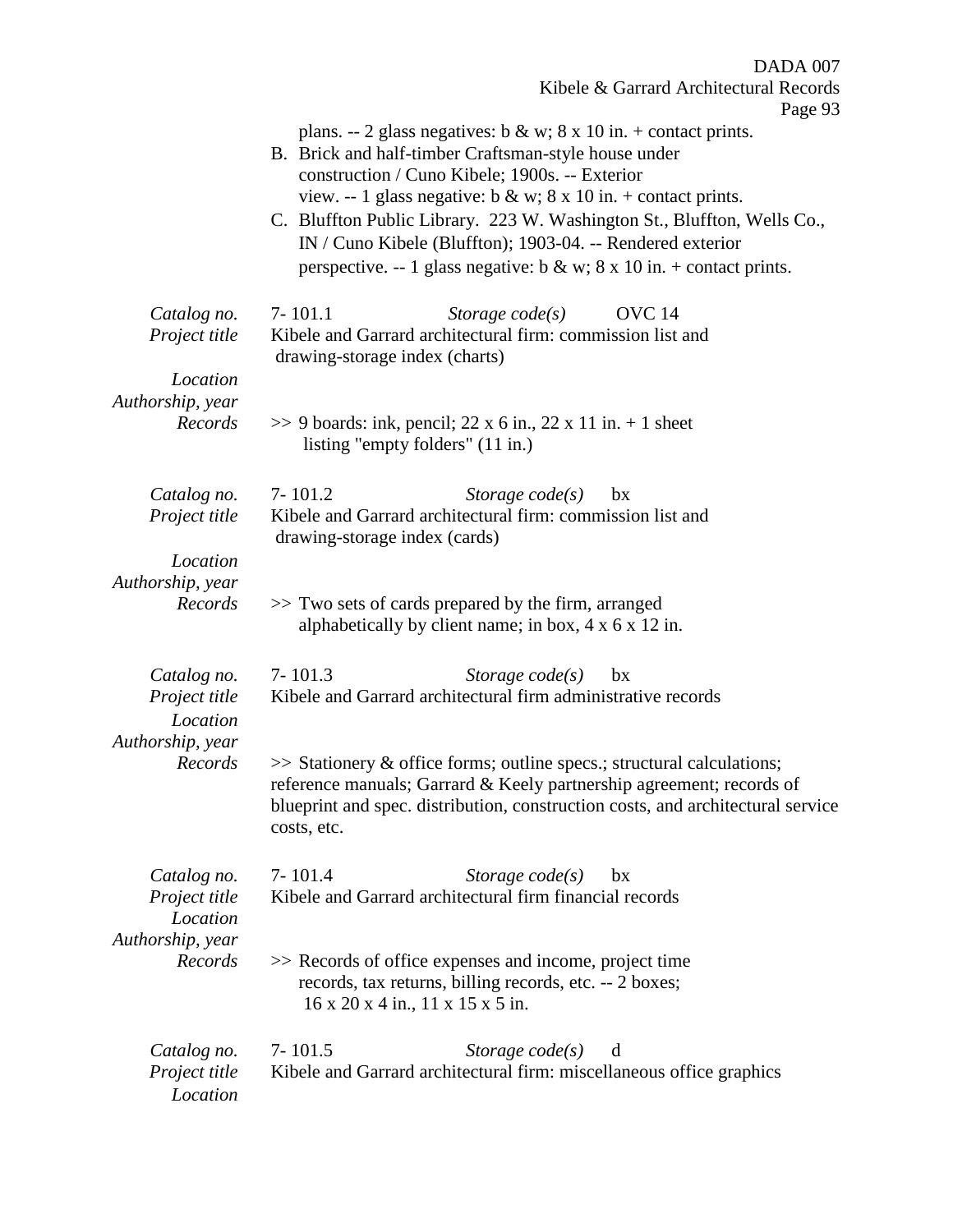| Authorship, year<br>Records                                             | A. Specification covers, magazine covers, signs; ca. 1920-<br>1955. -- 8 sheets: ink, pencil on tracing paper; 24 x 36 in. or smaller.<br>B. Architectural cartoons; ca. 1915-1940. -- 4 sheets:<br>newsprint, ink on tracing paper; 19 x 36 in. or smaller.<br>C. Perspective charts. -- 4 sheets: ink on tracing paper;<br>$25 \times 36$ in. or smaller.                                                                                                                                                                                                                                                                                                                                                                                                                                                                                                                        |
|-------------------------------------------------------------------------|------------------------------------------------------------------------------------------------------------------------------------------------------------------------------------------------------------------------------------------------------------------------------------------------------------------------------------------------------------------------------------------------------------------------------------------------------------------------------------------------------------------------------------------------------------------------------------------------------------------------------------------------------------------------------------------------------------------------------------------------------------------------------------------------------------------------------------------------------------------------------------|
| Catalog no.<br>Project title<br>Location<br>Authorship, year<br>Records | $7 - 102.1$<br>Storage $code(s)$<br>a<br>Garrard office sign<br>1949<br>$\gg$ 1 sign: painted wood; 14 x 38 x 1 in.                                                                                                                                                                                                                                                                                                                                                                                                                                                                                                                                                                                                                                                                                                                                                                |
| Catalog no.<br>Project title<br>Location                                | $7 - 103.1$<br>OVB <sub>14</sub><br>Storage $code(s)$<br>Garrard personal papers: correspondence courses                                                                                                                                                                                                                                                                                                                                                                                                                                                                                                                                                                                                                                                                                                                                                                           |
| Authorship, year<br>Records<br><b>Notes</b>                             | ca. 1906-1921<br>A. International Correspondence Schools, Scranton, PA,<br>course in architectural drawing and designing; ca. 1906-<br>1908. -- 112 sheets; 15 x 19 in. or smaller + special instructions to<br>student, percentage certificates, letter of criticism, diploma.<br>B. International Correspondence Schools, Scranton, PA,<br>"complete architectural course"; 1910-1920. -- 17<br>sheets: ink, watercolor; $16 \times 21$ in. or smaller +<br>percentage certificates, correspondence.<br>C. Federal School of Commercial Designing, Minneapolis,<br>correspondence course in commercial design; 1920-1921. -<br>$-43$ plates: pencil, ink; 11 x 14 in. or smaller +<br>supplementary instructions, letter from instructor (13 Sept. 1921).<br>In box, $21 \times 25 \times 3$ in. -- See container list for<br>itemization.(7-103.1A-1)-(7.103.1A-6) & 7-103.1B-1 |
| Catalog no.<br>Project title<br>Location<br>Authorship, year<br>Records | 7-103.2<br>Storage $code(s)$<br>d<br>Garrard personal papers: sketches of architectural subjects<br>C. W. Garrard; 1900s<br>A. Views of historic buildings. -- 18 sheets: pencil on<br>tracing paper; $16 \times 22$ in. or smaller. -- Evidently traced from photos. -<br>See 7-103.3-1 for ink-wash renderings of some of the same subjects.<br>B. Rendered vignettes. -- 3 sheets: pencil; 18 x 22 in. or smaller<br>C. Exterior perspectives of two houses. -- 2 sheets:<br>pencil on tracing paper; 11 x 20 in., 13 x 19 in.                                                                                                                                                                                                                                                                                                                                                  |
| Catalog no.                                                             | 7-103.3<br>bx, OVA<br>Storage $code(s)$                                                                                                                                                                                                                                                                                                                                                                                                                                                                                                                                                                                                                                                                                                                                                                                                                                            |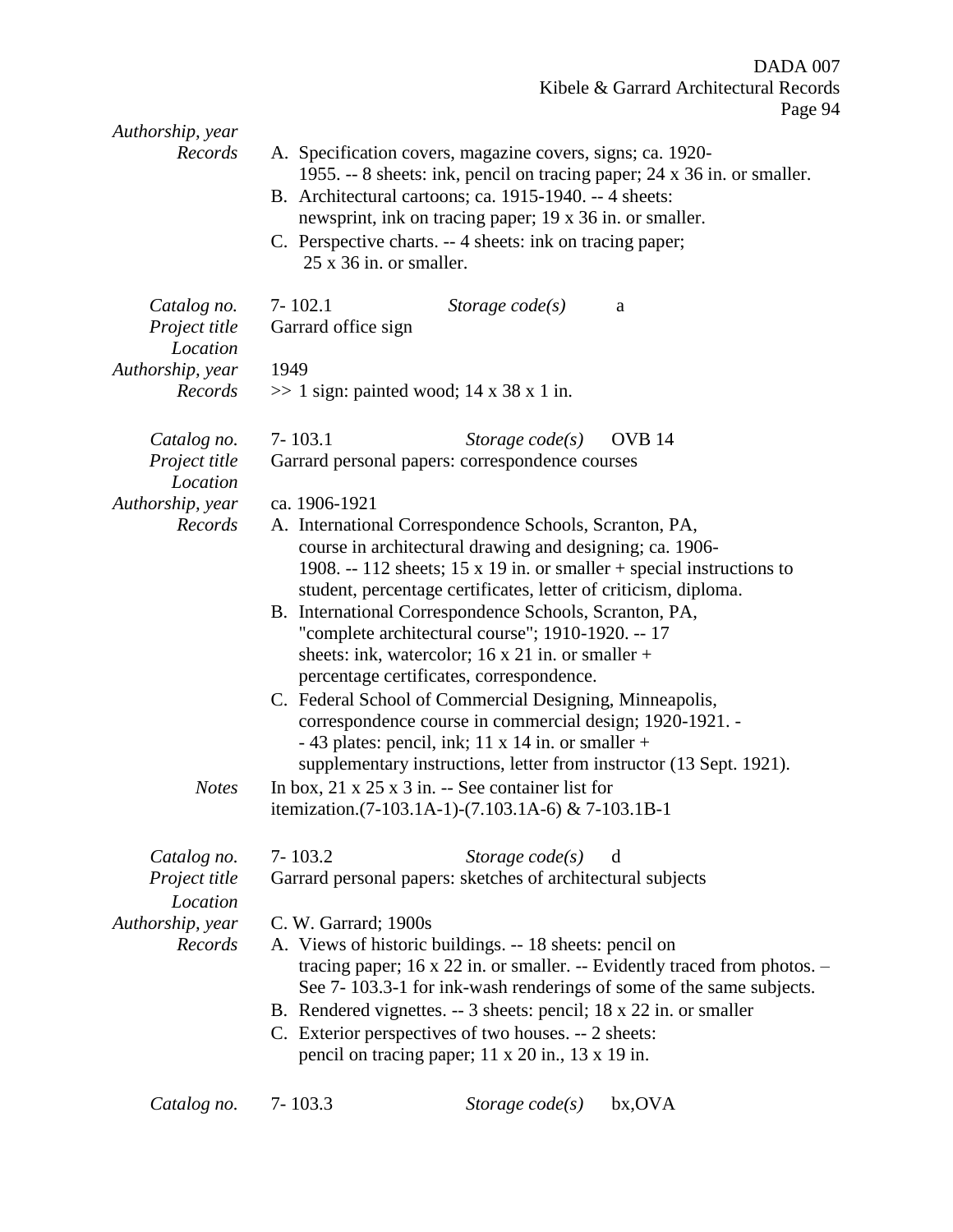|                                                                         | Kibele & Garrard Architectural Records<br>Page 95                                                                                                                                                                                                                                                                                                                                                                                                                                                                |
|-------------------------------------------------------------------------|------------------------------------------------------------------------------------------------------------------------------------------------------------------------------------------------------------------------------------------------------------------------------------------------------------------------------------------------------------------------------------------------------------------------------------------------------------------------------------------------------------------|
| Project title<br>Location                                               | Garrard personal papers: miscellaneous graphics                                                                                                                                                                                                                                                                                                                                                                                                                                                                  |
| Authorship, year<br>Records                                             | C. W. Garrard<br>$\gg$ 69 items: 16 x 19 in. or smaller in box, 16 x 20 x 4 in.<br>-- See container list for itemization. (103.3-1)-(103.3-12) IN OVA 9                                                                                                                                                                                                                                                                                                                                                          |
| Catalog no.<br>Project title<br>Location<br>Authorship, year            | $7 - 103.4$<br>Storage code(s)<br>d<br>Garrard personal papers: drawings for Chevrolet Engineering, 1943-44<br>1943-1944                                                                                                                                                                                                                                                                                                                                                                                         |
| Records                                                                 | $\gg$ 3 sheets: blueprint; 36 x 55 in. or smaller                                                                                                                                                                                                                                                                                                                                                                                                                                                                |
| Catalog no.<br>Project title<br>Location<br>Authorship, year            | $7 - 103.5$<br>Storage $code(s)$<br>a, d, OVA<br>Garrard personal papers: hobbies                                                                                                                                                                                                                                                                                                                                                                                                                                |
| Records                                                                 | A. Designs for picture frames; 1960-64, 1972-75. --<br>32 sheets: pencil, col. pencil, ink on tracing paper,<br>paper, card stock; 18 x 22 in. or smaller<br>B. Miniature furniture designs: trinket chest, hi-boy hood<br>scroll; 1963, 1969. -- 4 sheets: pencil on tracing<br>paper and paper, 18 x 22 in. or smaller.<br>C. Hi-boy hood scroll; 1969. -- 1 piece: wood; $4 \times 17 \times$<br>2 in. in box, 16 x 20 x 4 in. OVA 9<br>D. Silhouettes. $-8$ sheets: blue line print; 21 x 18 in. or smaller. |
| Catalog no.<br>Project title<br>Location                                | $7 - 103.6$<br>Storage $code(s)$<br>bx, OVA<br>Garrard family papers, photographs, memorabilia                                                                                                                                                                                                                                                                                                                                                                                                                   |
| Authorship, year<br>Records                                             | A. 37 items; in box, 16 x 20 x 4 in. -- See container list<br>for itemization. (103.6-1)-(103.6-17) IN OVA 9<br>B. Diploma $(103.6-2)$ and family tree $(103.6-11)$ are in OVC 16                                                                                                                                                                                                                                                                                                                                |
| Catalog no.<br>Project title<br>Location<br>Authorship, year<br>Records | $7 - 103.7$<br>Storage $code(s)$<br>d<br>Garrard family papers: drawings by Donald Garrard<br>Don Garrard; 1937.<br>A. Descriptive geometry plates/--11<br>sheets: ink, pencil on tracing paper; 14 x 18 in., 9 x 11 in.<br>B. Plans for a stool for the Boy Scout merit badge of<br>woodwork / Don Garrard; 1939. --1 sheet: ink on tracing paper; 14x18in.                                                                                                                                                     |
| Catalog no.<br>Project title                                            | $7 - 104.1$<br>Storage $code(s)$<br>bx<br>Kibele and Garrard architectural firm office supplies and equipment                                                                                                                                                                                                                                                                                                                                                                                                    |

DADA 007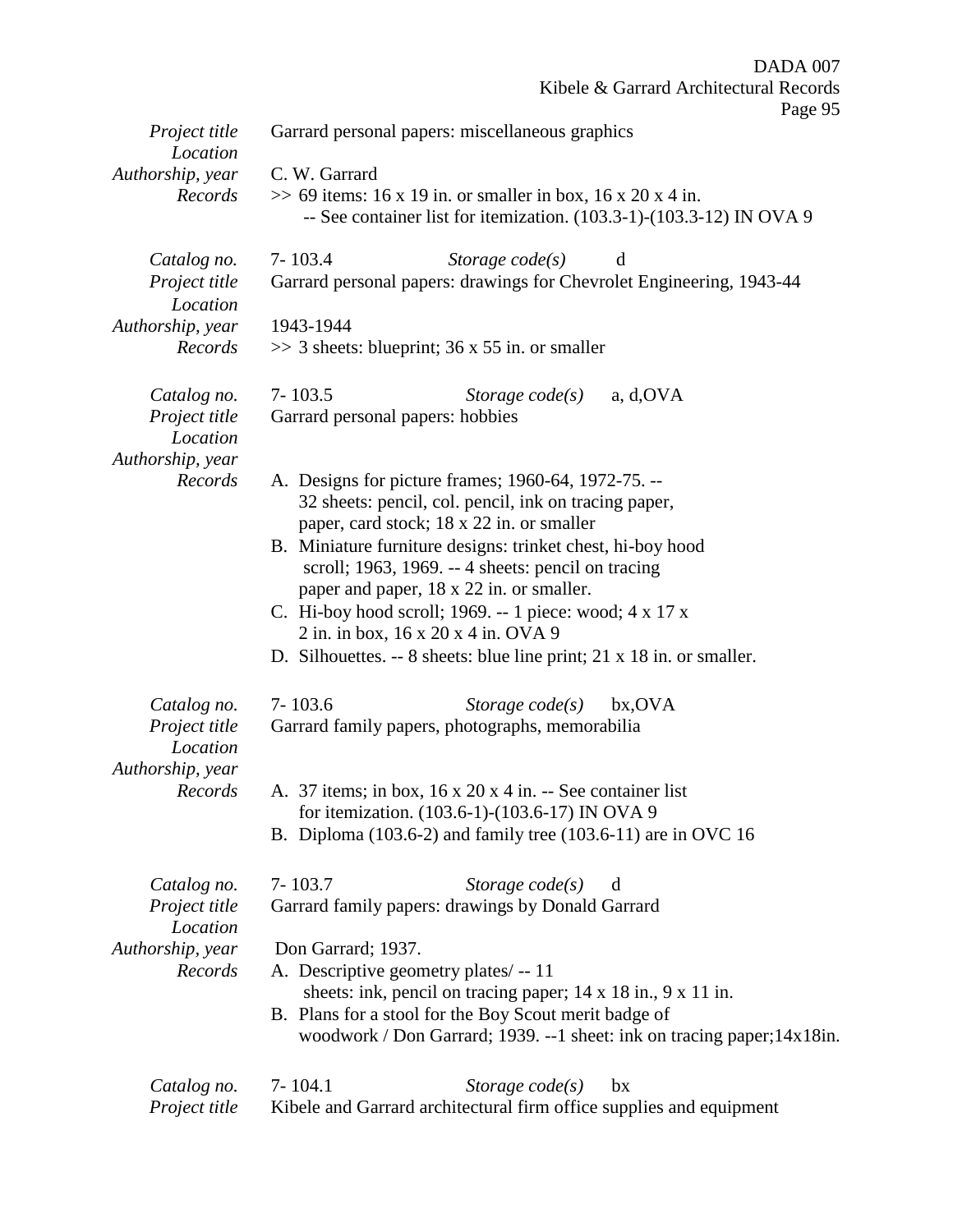|                  | $1 - 45$                                                                     |
|------------------|------------------------------------------------------------------------------|
| Location         |                                                                              |
| Authorship, year |                                                                              |
| Records          | $\gg$ Drafting tools and supplies, paint sets, office equipment, etc. - 7    |
|                  | boxes; 16 x 20 x 4 in., 13 x 16 x 11 in., 10 x 25 x 4 in.                    |
| Catalog no.      | 7-104.2<br>Storage $code(s)$<br>bx                                           |
| Project title    | Kibele and Garrard architectural firm pamphlets and serials                  |
| Location         | Muncie, Delaware Co., IN                                                     |
| Authorship, year |                                                                              |
| Records          | >> misc. pamphlets and serials: Teacher of Picture Frame                     |
|                  | Finishing by D.M. Campana, 1955; Washington D.C.                             |
|                  | Practical Guide, n.d.; One Pine Home, n.d.; The Pencil                       |
|                  | Portfolio, 2nd and 4th ed; Pencil Points, May 1928; 8.5 x 11 or smaller;     |
| Catalog no.      | $7 - 105$<br>Storage $code(s)$                                               |
| Project title    | Desk blotters, A. E. Boyce Co., 1916, 1919                                   |
| Location         |                                                                              |
| Authorship, year | Kibele & Garrard; $1916-19$                                                  |
| Records          | $\gg$ 4 desk blotters; 19 x 24 in.                                           |
|                  |                                                                              |
| Catalog no.      | $7 - 106$<br>Storage $code(s)$<br>OVB bx                                     |
| Project title    | Curtis details of architectural interior and exterior woodwork, standardized |
| Location         |                                                                              |
| Authorship, year | Curtis Companies, Clinton, Iowa; 1921                                        |
| Records          | $\gg$ unbound folio; ink on paper, 22 x 17 inches.                           |
|                  |                                                                              |
| Catalog no.      | $7 - 107$<br>Storage $code(s)$<br>CAB 1                                      |
| Project title    | Library of International Technology 269: Elements of Algebra, Geometry       |
|                  | and Mensuration, Algebraic Equations and Elements of Trigonometry,           |
| Location         | Scranton, PA                                                                 |
| Authorship, year | International Textbook Company, publishers; 1922                             |
| Records          | $\gg$ Book; v., ill., 23 m.                                                  |
| Catalog no.      | $7 - 108$<br>Storage $code(s)$                                               |
| Project title    | Pocket companion: information and tables for engineers and                   |
|                  | designers and other data pertaining to structural steel                      |
| Location         | New York, NY                                                                 |
| Authorship, year | United States Steel Corporation; 1937                                        |
| Records          | $\gg$ Book; 522 p. (chiefly tables) 23 cm.                                   |
| Catalog no.      | $7 - 109$<br>CAB <sub>1</sub><br>Storage $code(s)$                           |
| Project title    | Carnegie beam sections. Profiles and properties pertaining                   |
|                  | to a new series of structural steel beams and column sections.               |
| Location         | Pittsburgh, PA                                                               |
|                  |                                                                              |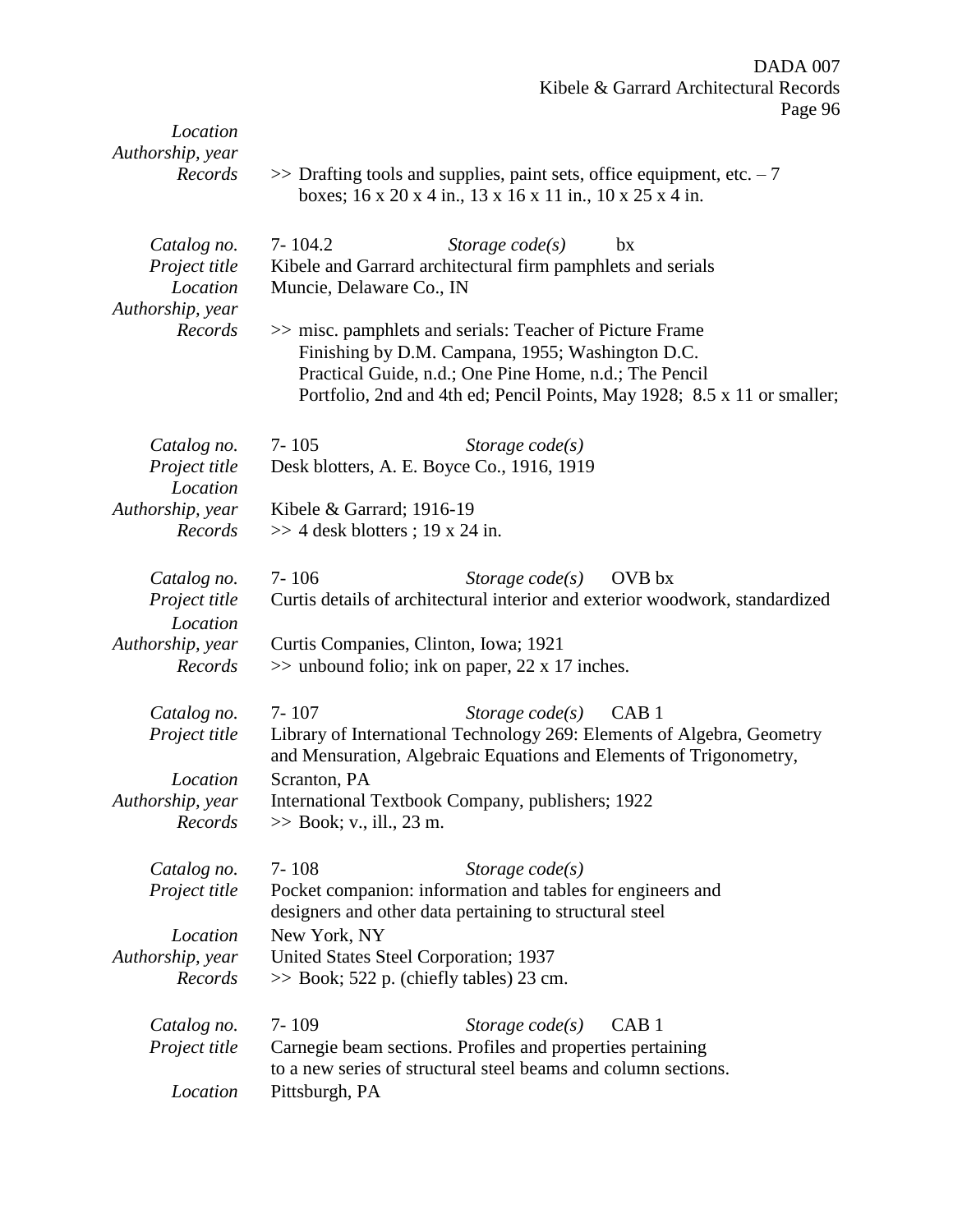| Authorship, year<br>Records | Carnegie Steel Company; 1927<br>170 p. : ill. ; 20 cm.<br>$\gg$ Book;                                                                   |  |  |
|-----------------------------|-----------------------------------------------------------------------------------------------------------------------------------------|--|--|
|                             |                                                                                                                                         |  |  |
| Catalog no.                 | 7-110<br>Storage $code(s)$<br>CAB <sub>1</sub>                                                                                          |  |  |
| Project title               | Pocket companion for engineers, architects and builders :<br>containing useful information and tables appertaining to the use of steel. |  |  |
| Location                    | Pittsburgh, PA                                                                                                                          |  |  |
| Authorship, year            | Carnegie Steel Company; 1919                                                                                                            |  |  |
| Records                     | $\gg$ Book; 440 p.: ill.; 20 cm.                                                                                                        |  |  |
| Catalog no.                 | CAB <sub>1</sub><br>$7 - 111$<br>Storage $code(s)$                                                                                      |  |  |
| Project title               | Cambria Steel                                                                                                                           |  |  |
| Location                    | Philadelphia, PA                                                                                                                        |  |  |
| Authorship, year            | George E. Thackray; Cambria Steel Company, publishers; 1919                                                                             |  |  |
| Records                     | Book; x, 603 p. fold. Front., illus. (part col.) diagrs. 18 cm.<br>$>>$                                                                 |  |  |
| Catalog no.                 | $7 - 112$<br>CAB <sub>1</sub><br>Storage $code(s)$                                                                                      |  |  |
| Project title               | <b>Engineering for Architects</b>                                                                                                       |  |  |
| Location                    | New York, NY                                                                                                                            |  |  |
| Authorship, year            | De Witt Clinton Pond; Columbia University Press, publishers; 1915                                                                       |  |  |
| Records                     | $\gg$ Book; viii, 104 p. illus., diagrs. 23 cm.                                                                                         |  |  |
| Catalog no.                 | $7 - 113$<br>CAB <sub>1</sub><br>Storage $code(s)$                                                                                      |  |  |
| Project title               | The Principles of Colouring in Painting Adapted from Chevreul                                                                           |  |  |
| Location                    | London,                                                                                                                                 |  |  |
| Authorship, year            | Charles Martel, with preface by J. Scott Taylor; Winsor &                                                                               |  |  |
|                             | Newton, publishers; 1898                                                                                                                |  |  |
| Records                     | $\gg$ Book; 68 p. 18 cm.                                                                                                                |  |  |
| Catalog no.                 | $7 - 114$<br>Storage $code(s)$<br>CAB <sub>1</sub>                                                                                      |  |  |
| Project title               | The Sketcher's Colour Manual (Water Colour Technique)                                                                                   |  |  |
| Location                    | London,                                                                                                                                 |  |  |
| Authorship, year            | compiled by Charles Wallis; Winsor & Newton, Ltd., publishers; nd                                                                       |  |  |
| Records                     | $\gg$ Book; 68 p. 18 cm.                                                                                                                |  |  |
| Catalog no.                 | $7 - 115$<br>Storage $code(s)$<br>CAB <sub>1</sub>                                                                                      |  |  |
| Project title               | A Descriptive Handbook of Modern Water Colour Pigments                                                                                  |  |  |
| Location                    | London,                                                                                                                                 |  |  |
|                             |                                                                                                                                         |  |  |
| Authorship, year<br>Records | J. Scott Taylor; Winsor & Newton, Ltd., publishers; nd<br>$\gg$ Book; iv, 70 p. 3 mounted col. plates.                                  |  |  |
| Catalog no.                 | $7 - 116$<br>CAB <sub>1</sub><br>Storage $code(s)$                                                                                      |  |  |
| Project title               | A System of Water Colour Painting                                                                                                       |  |  |
| Location                    |                                                                                                                                         |  |  |
| Authorship, year            | Aaron Penley; Winsor & Newton, Lt.d, publishers; nd                                                                                     |  |  |
|                             |                                                                                                                                         |  |  |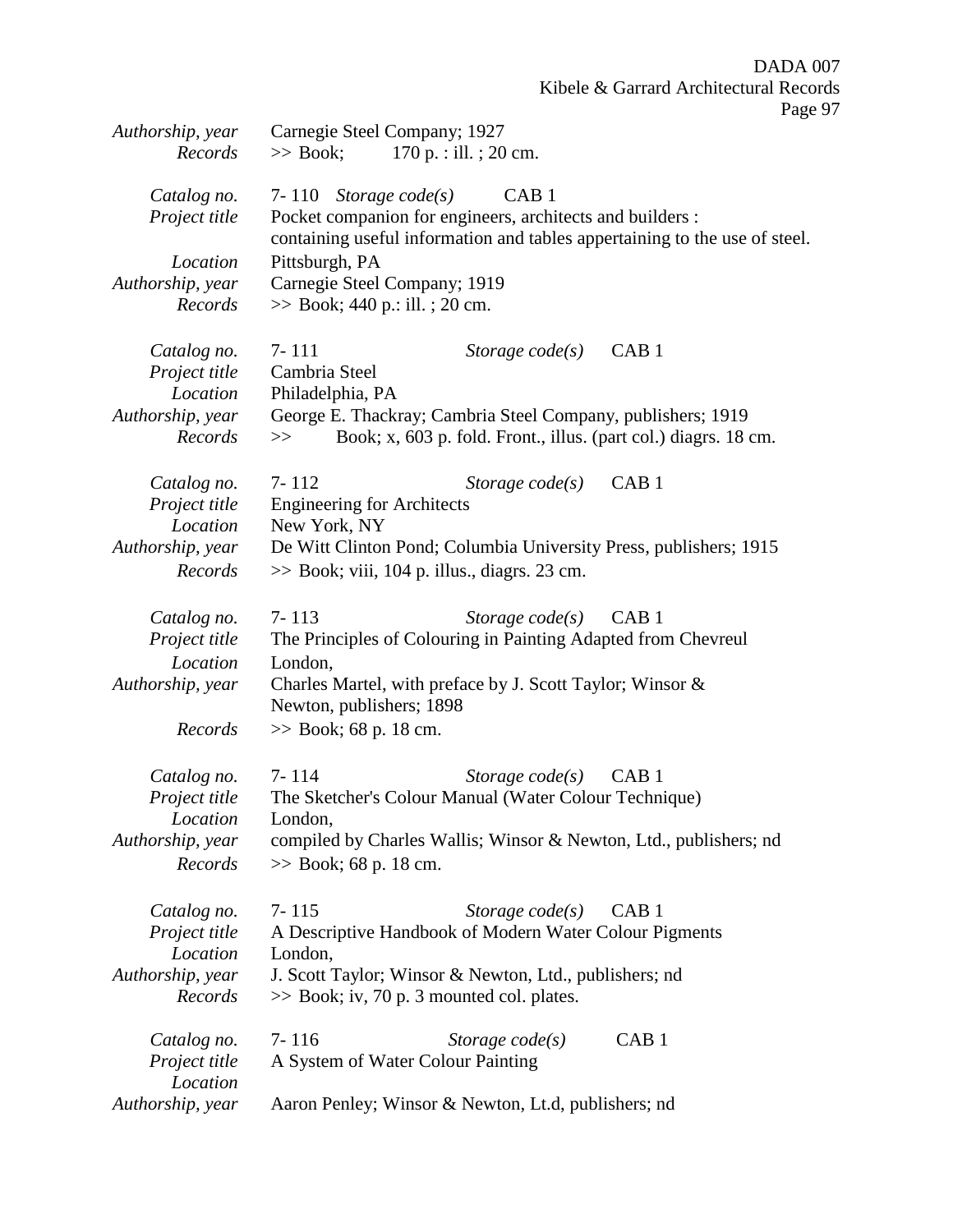*Records* >> Book; iv, 64 p. : ill. ; 19 cm.

| Catalog no.<br>Project title<br>Location<br>Authorship, year<br>Records | $7 - 117$<br>CAB <sub>1</sub><br>Storage $code(s)$<br>The art of landscape painting in water colours<br>London,<br>Thomas Rowbotham and Thomas L. Rowbotham; Winsor & Newton,<br>Ltd., publishers; nd<br>$\gg$ Book; 56 p. 18 cm.                         |
|-------------------------------------------------------------------------|-----------------------------------------------------------------------------------------------------------------------------------------------------------------------------------------------------------------------------------------------------------|
|                                                                         |                                                                                                                                                                                                                                                           |
| Catalog no.<br>Project title<br>Location<br>Authorship, year<br>Records | $7 - 118$<br>Storage $code(s)$<br>CAB1<br>Hints for Sketching in Water-Colour from Nature<br>London,<br>Tomas Hatton; Winsor & Newton, Ltd., publishers; nd<br>$\gg$ Book; 64 p. 18 cm.                                                                   |
| Catalog no.<br>Project title                                            | $7 - 119$<br>CAB <sub>1</sub><br>Storage $code(s)$<br>The Building Estimator's Reference Book                                                                                                                                                             |
| Location<br>Authorship, year<br>Records                                 | Chicago, IL<br>Frank R. Walker; Frank R. Walker Co., publishers; 1927<br>$\gg$ Book; iv, 1681 p. illus. 17 cm.                                                                                                                                            |
| Catalog no.<br>Project title                                            | $7 - 120$<br>Storage $code(s)$<br>CAB <sub>1</sub><br>Standard steel construction : a manual for architects,<br>engineers and contractors, relating to the use of structural steel.                                                                       |
| Location<br>Authorship, year<br>Records                                 | Pittsburgh, PA<br>Jones & Laughlin Steel Co.; 1908<br>$\gg$ Book; 305 p., ill.                                                                                                                                                                            |
| Catalog no.<br>Project title<br>Location                                | $7 - 121$<br>Cab1<br>Storage $code(s)$<br>Pocket companion containing useful information and tables appertaining to<br>the use of steel, as manufactured by the Carnegie Steel Company.<br>Pittsburgh, PA                                                 |
| Authorship, year<br>Records                                             | Carnegie Steel Co.; 1903<br>>> Book; 345 p. : ill. ; 17 cm.                                                                                                                                                                                               |
| Catalog no.<br>Project title<br>Location<br>Authorship, year<br>Records | $7 - 122$<br>Storage $code(s)$<br>CAB <sub>1</sub><br>Cambria Steel: A handbook of information relating to structural steel<br>Philadelphia, PA<br>George E. Thackray; Press of MacCalla & Co., publishers; 1907<br>$\gg$ Book; x, 468 p. : ill. ; 18 cm. |
| Catalog no.<br>Project title<br>Location<br>Authorship, year            | $7 - 123$<br>Storage $code(s)$<br>CAB <sub>1</sub><br>Useful data on reinforced concrete buildings for the designer and estimator<br>Buffalo, NY<br>Corrugated Bar Company; 1919                                                                          |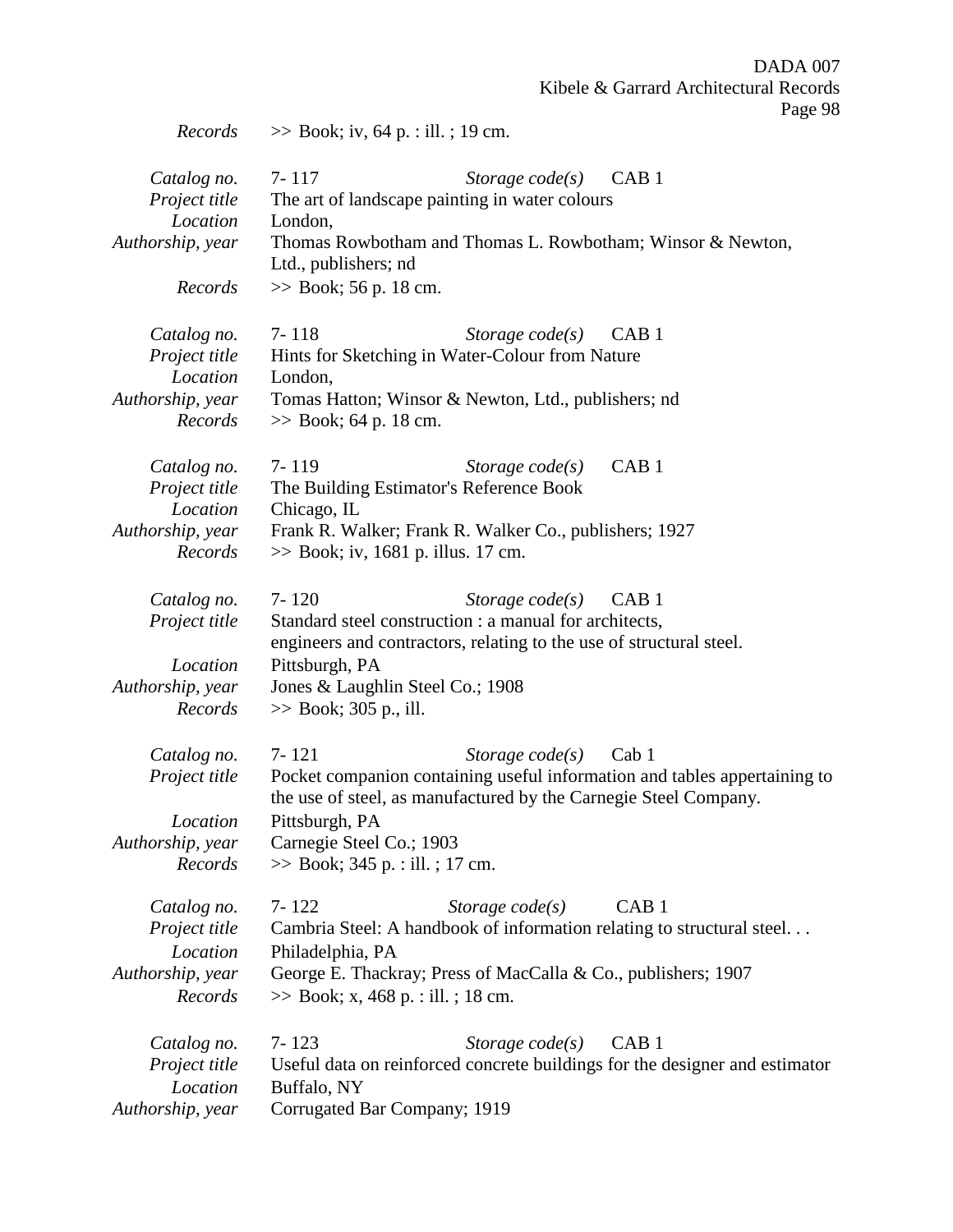$\textit{Records} \Rightarrow$  Book; 216 p. incl. tables, diagrs. 20 cm. *Catalog no.* 7- 124 *Storage code(s)* cab 1 *Project title* American civil engineers' pocket book, *Location* New York, NY *Authorship, year* Mansfield Merriman; J. Wiley & Sons, publishers; 1911 *Records* >> Book; viii, 1380 p. : incl. tables, diagrs. ; 19 cm. *Catalog no.* 7- 125 *Storage code(s)* CAB 1 *Project title* Cyclopedia of Drawing *Location* Chicago, IL *Authorship, year* Alfred Zapf; American School of Correspondence, publishers;1907 *Records* A. Mechanical, Architectural, Pen and Ink, Rendering, Lettering; ook; 1 of 4 v. fronts., illus., plates, diagrs. 25 cm. B. Freehand, Perspective, Shades and Shadows, Roman Orders; book; 2 of 4 v. fronts., illus., plates, diagrs. 25 cm. C. Sheet metal pattern, drafting, index; book; 4 of 4 v. fronts., illus., plates, diagrs. 25 cm. *Catalog no.* 7- 126 *Storage code(s)* CAB 1 *Project title* Cyclopedia of architecture, carpentry and building : a general reference work on architecture, carpentry, building, … *Location* Chicago, IL *Authorship, year* American Technical Society; American School of Correspondence, publishers; 1907 *Records* A. Book; 10 v. : ill. ; 25 cm.; -v. 2. Carpentry; interior finish; stair building B. Book; 10 v. : ill. ; 25 cm.; -v. 6. Architectural drawing; lettering; estimating C. Book;  $10 \text{ v}$ . : ill. ;  $25 \text{ cm}$ .; v. 8. The orders; pen and ink rendering D. Book; 10 v. : ill. ; 25 cm.; v. 9. Electricity; sheet metal; plastering; painting *Catalog no.* 7- 127 *Storage code(s) Project title* Book of Alphabets *Location* New York, NY *Authorship, year* Excelsior Publishing House; nd *Records* >> Book; 50 p.

Controlled Access Headings: Kibele, Cuno, 1866-1927 Garrard, Carl Wave, 1889-1981 Correspondence **Documents**